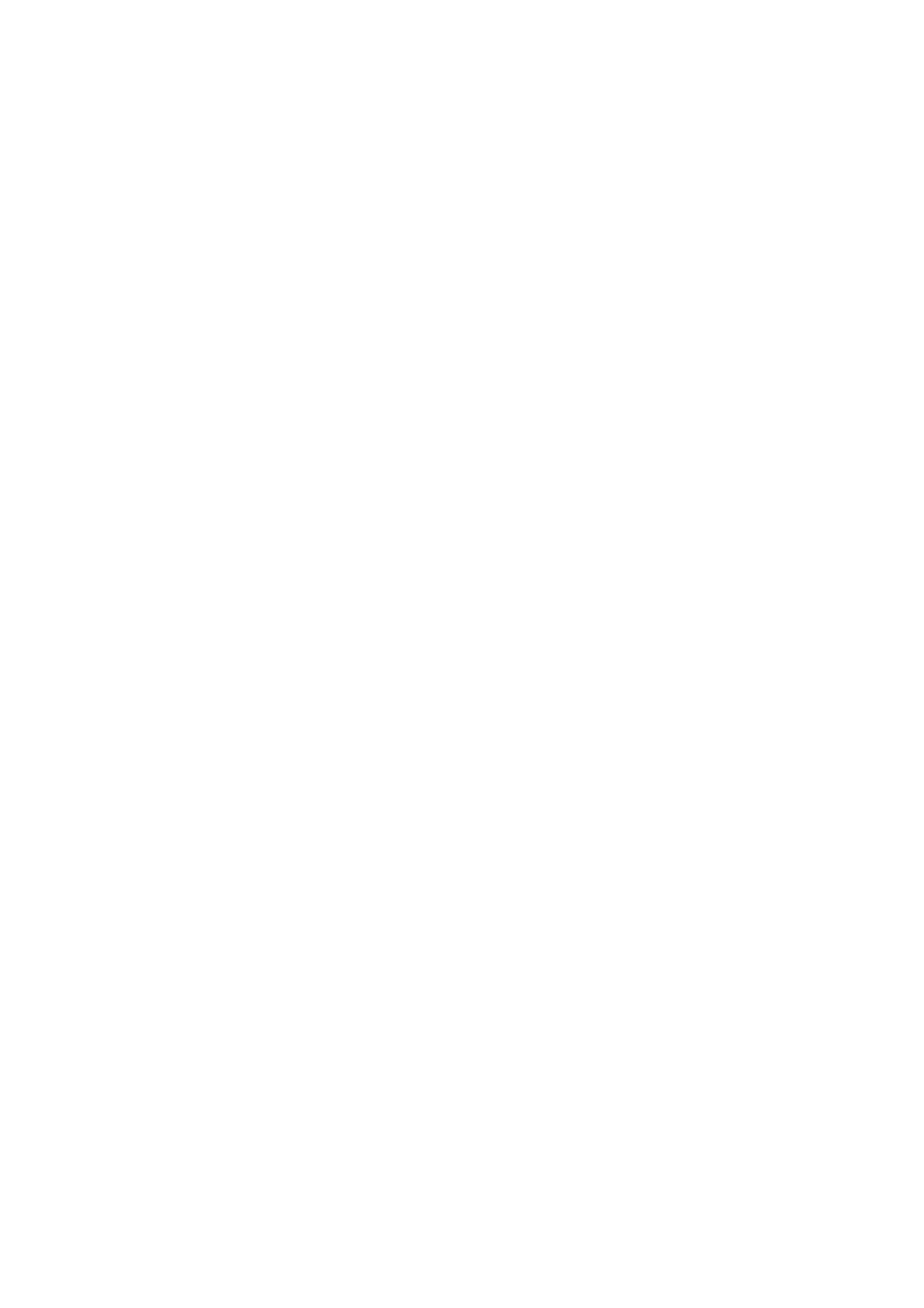

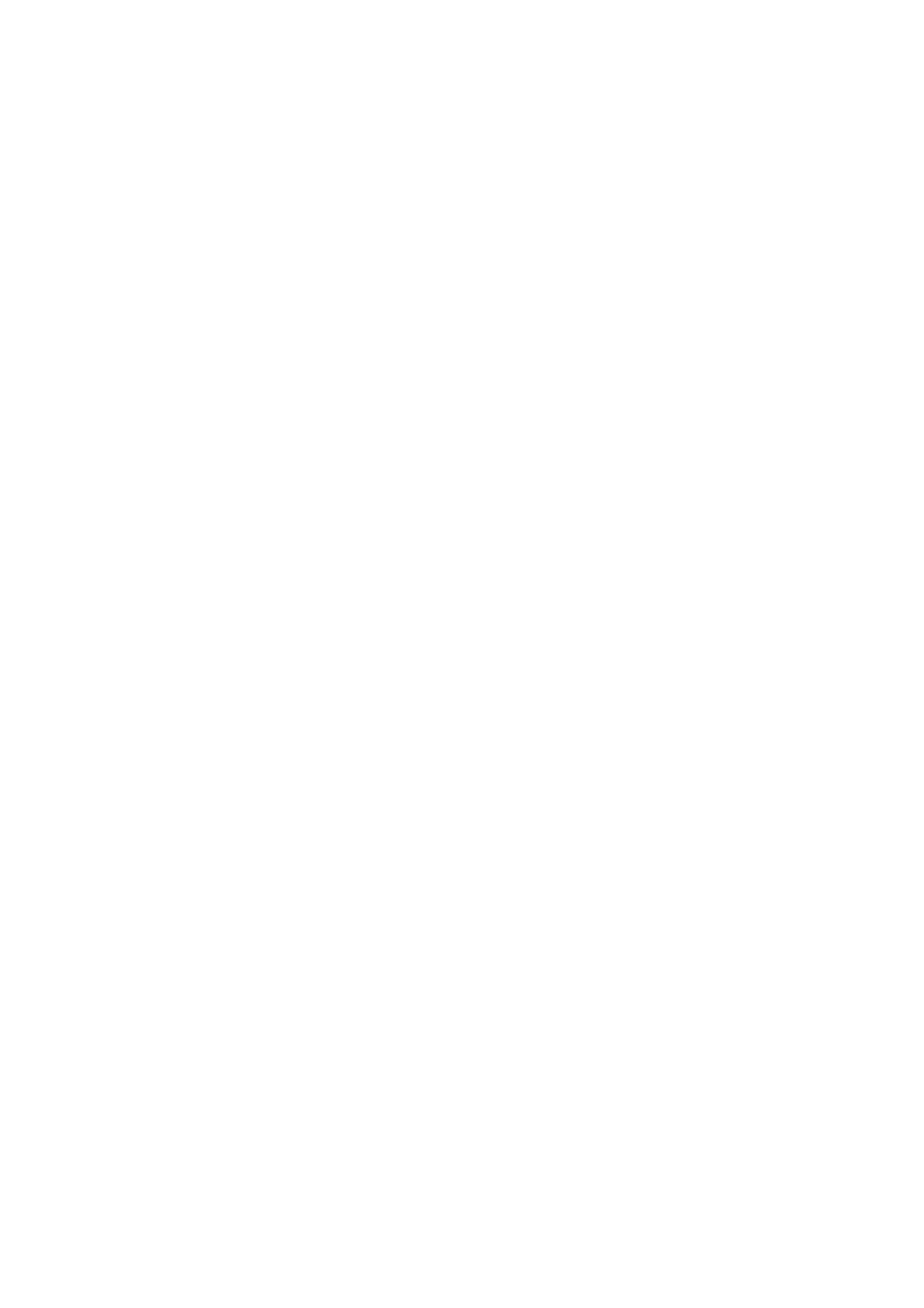Course Code ENT 332

| Course Developer/Writer   | Dr. J. N. Obi<br>National Open University of Nigeria         |
|---------------------------|--------------------------------------------------------------|
| Course Editor             |                                                              |
| Programme Leader          | Dr. O. J. Onwe<br>National Open University of Nigeria        |
| <b>Course Coordinator</b> | Caroline Aturu-Aghedo<br>National Open University of Nigeria |

Course Title **INVESTMENT MANAGEMENT ANALYSIS II**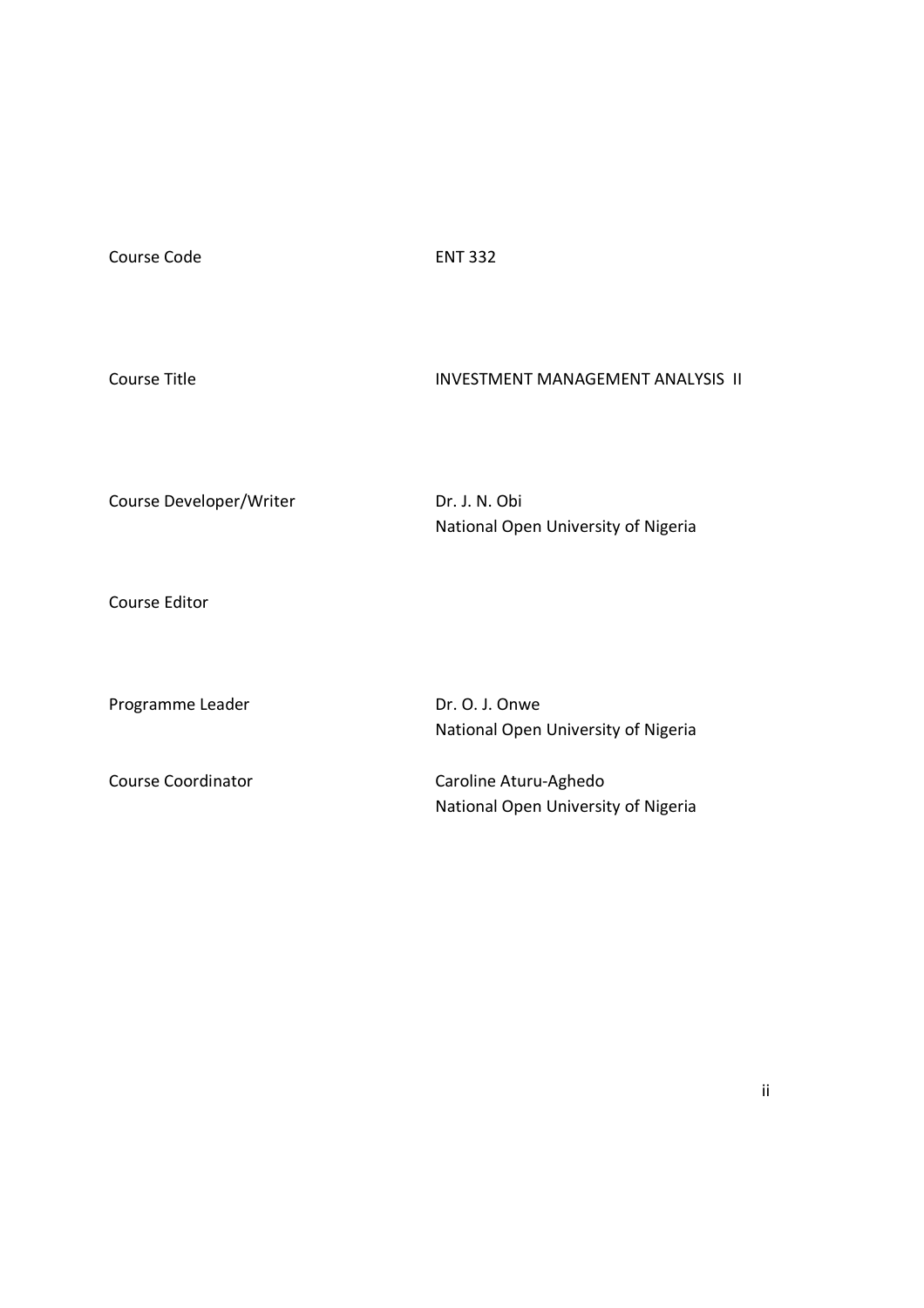# ENT 332 INVESTMENT MANAGEMENT ANAL.YSIS

## **CONTENTS**

## **MODULE 1**

| Unit 1 | Investment Background                         |
|--------|-----------------------------------------------|
| Unit 2 | Overview of Financial Markets and Instruments |
| Unit 3 | How Securities are Traded                     |
| Unit 4 | Investors and Investment Process              |
|        |                                               |

# **MODULE 2**

| Unit 1 | Risk and Returns on Assets                         |
|--------|----------------------------------------------------|
| Unit 2 | <b>Fixed Income Securities</b>                     |
| Unit 3 | Capital Asset Pricing and Arbitrage Pricing Theory |
| Unit 4 | Major Tenets in Portfolio Theory                   |

# **MODULE 3**

| Unit 1 | <b>Financial Statements Analysis</b>   |
|--------|----------------------------------------|
| Unit 2 | Financial Reporting and Interpretation |
| Unit 3 | Users of Financial Statements          |

# **MODULE 4**

- Unit 1 Portfolio Management Objectives and Practices
- Unit 2 Managing Fixed-Income Investments
- Unit 3 Managing Working Capital
- Unit 4 Managing Investment Portfolio in Financial Institutions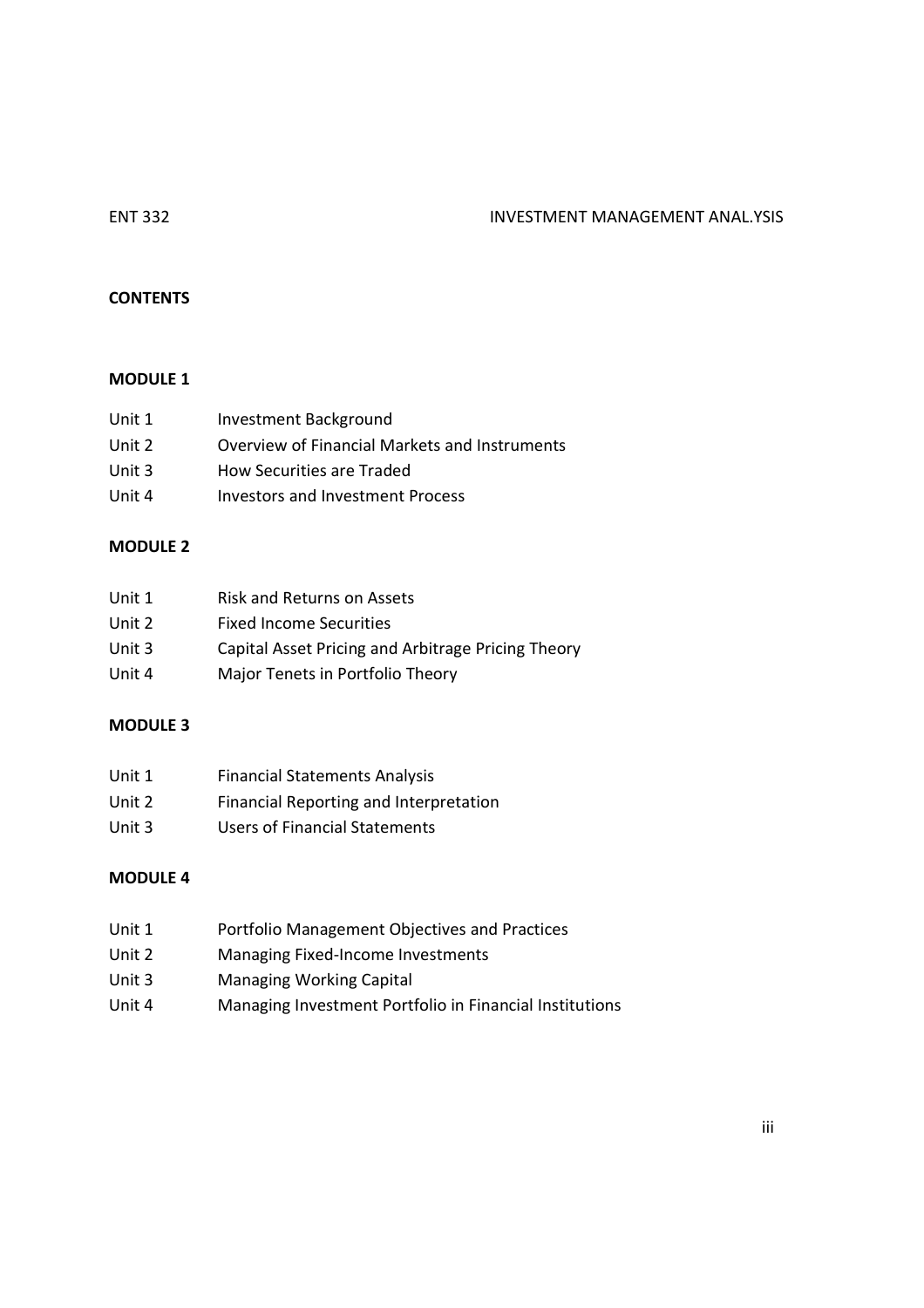## ENT 332 MODULE I

# MODULE 1

| Unit 1 | Investment Background |
|--------|-----------------------|
|        |                       |

- Unit 2 An Over-view of the Financial Markets and instruments
- Unit 3 How Securities are Traded
- Unit 4 Investors and Investment Process
- UNIT 1 INVESTMENT BACKGROUND

# CONTENTS

- 1.0 Introduction
- 2.0 Objectives
- 3.0 Main Content
	- 3.1 Investment Background
		- 3.1.1 Definition of Investment
		- 3.1.2 How Investment Alternatives Compare
	- 3.2 Real Assets and Financial Assets
		- 3.2.1 Real Assets as Generators of Income
		- 3.2.2 Financial Assets as Claims on income
	- 3.3 Evaluation of Common Stocks
		- 3.3.1 The Rationale
		- 3.3.2 The source of common stock Value
		- 3.3.3 Concept of Present Value of Future Dividends
- 4.0 Conclusions
- 5.0 Summary
- 6.0 Tutor-Marked Assignment
- 7.0 References/Further Reading

## 1.0 INTRODUCTION

In all walks of life, people aspire to acquire more wealth, increase their asset base and make progress in life. They therefore embark on putting the money and resources they have at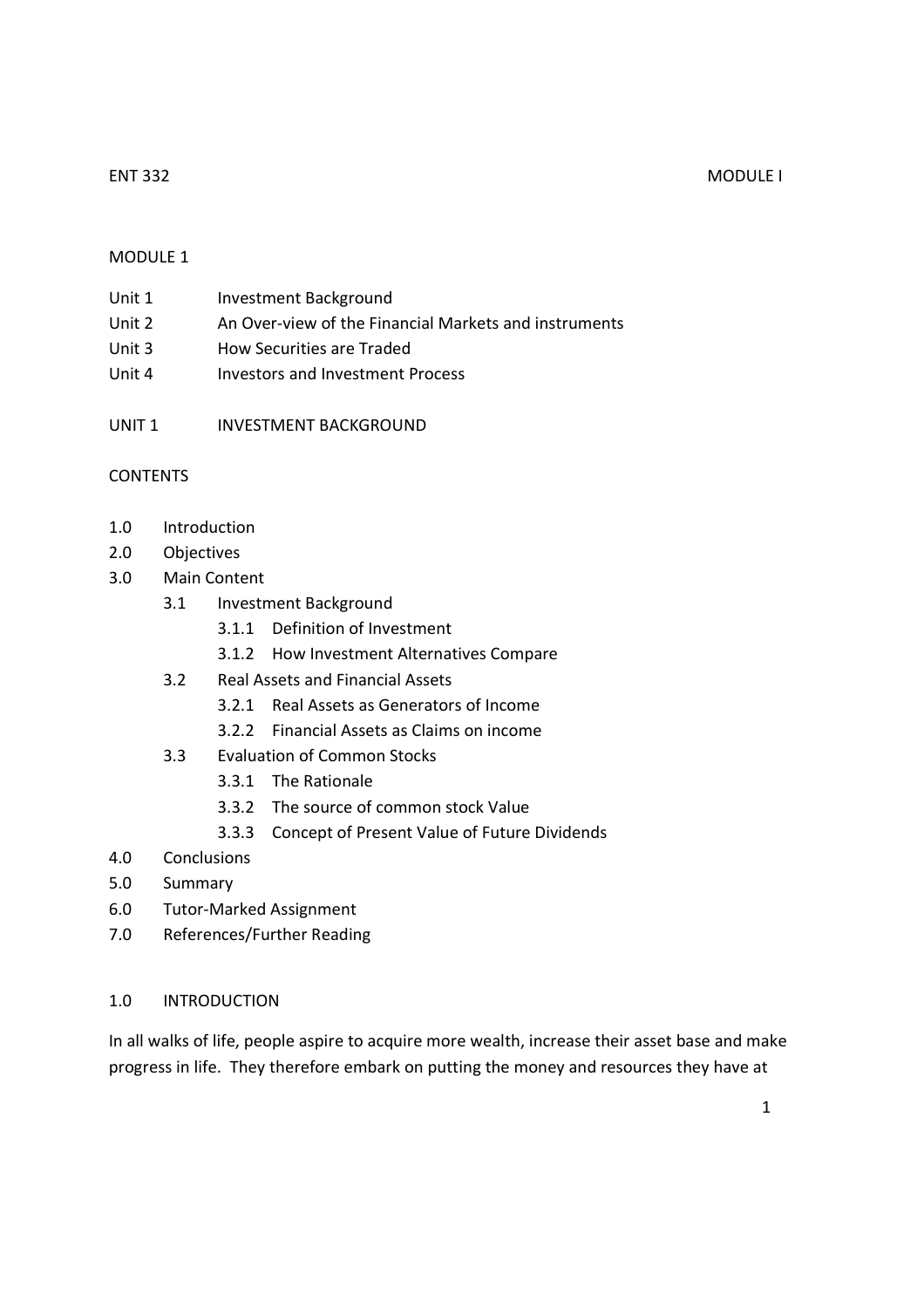present into lines of businesses, commercial and industrial endeavours to accumulate more wealth.

# 2.0 OBJECTIVES

After studying this unit, the student should b e able to:

- \* Define the concept of Investment
- Distinguish between Real Assets and Financial Assets

## 3.0 MAIN CONTEENT

## 3.1 Investment Background

Investment can have a multiplicity of phases, types and approaches. It may involve putting money into bonds, treasury bills, notes or common stock. It may involve putting your money into mortgages, cattle ranching or theatre performance. Diversity and challenge characterize investment practice. But the fundamental objective of any investment is to make gains and increase your wealth. If you do your homework well, the benefits from an investment move can be immense. However, if you are not well-informed and cannot calculate to exactitude, the outcome of your investment can be disastrous.

## 3.1.1 Definition of Investment

An investment can be defined as committing the money and other resources you have at the present into businesses, activities or assets with the expectation of deriving greater resources from them in the future. For example, an individual might purchase common stock today anticipating that the future proceeds from the shares will justify both the time that the money is tied up as well as they risk of the investment. The time you will spend in studying this text is also an investment into your future progress. You are forgoing current leisure or the income you could be earning in a job in the expectation that your future career will be sufficiently enhanced to justify the time and effort you put into yur studies to earn your diploma or degree. While these two investments differ in many ways, they share one common attribute that is central to all investments – you sacrifice something of value now, expecting to benefit from that sacrifice later.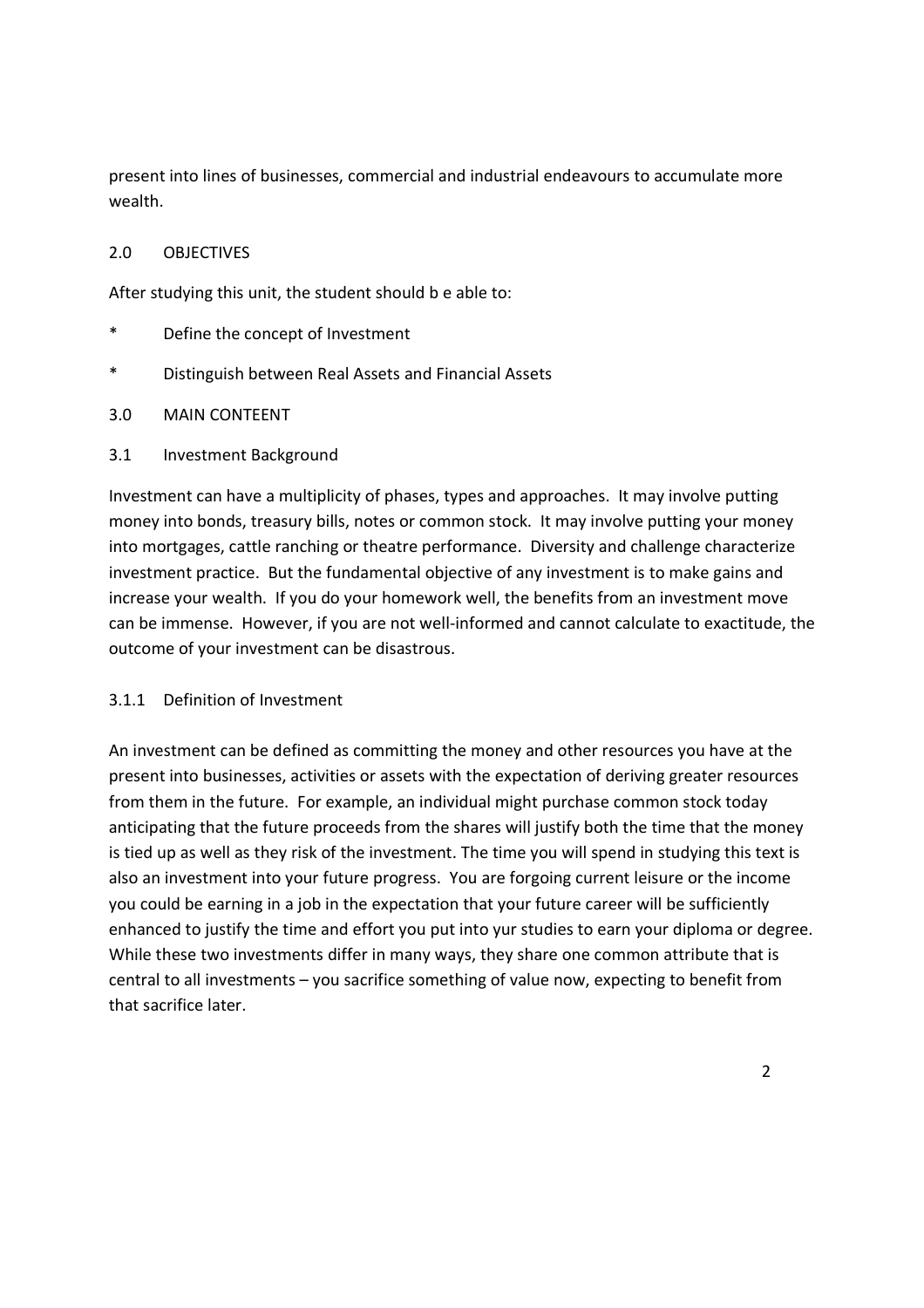# 3.1.2 How Investment Alternatives Compare

No matter in which area of endeavour or in what assets you are investing, investments generally involve balancing of objectives and purposes. A very safe investment may not provide protection against inflation. An inflation resistant investment may not provide liquidity. And there is, and still on-going, this debate on risk-return trade-off. It has been widely assumed that, the higher the risk undertaken in an investment, the greater the returns, and conversely, the lower the risk, the less ample the expected returns. However this is the basic truth but current research is proving that this is not always the case.

The average investor seeks a safe, inflation resistant investment that provides good returns, and with capital gain opportunities, and yet can be liquidated quickly if the need be. However, experience and happenings in the investment world are point to the fact that there is no such investment animal with all the above features and fittings in the investment forest.

## SELF-ASSESSMENT EXERCISE 1

What do you understand by the word "Investment?"

# 3.2 Real Assets and Financial Assets

The material wealth a society possesses is determined by the productive capacity of its economy, that is, the goods and services its members can create. This capacity is a function of the real assets of the economy; the land, buildings, machines, and knowledge that cab be used to produce goods and services.

In contrast with such real assets are financial assets, such as stocks and bonds. Such securities are no more than sheets of paper, with abstract value but having legal backing attached to them. They do not contribute directly to the productive capacity of the economy. But they provide money required for production activities. Individuals or groups who hold financial assets hold their claims on real assets and profits of the company.

# 3.2.1. Real Assets as Generators of Income

As discussed above, real assets constitute land, buildings, machines, knowledge and skills of the workforce used in the production of goods and services. The goods and services produced are therefore sold directly or indirectly to earn income for the economy. It is in this light that real assets are regarded as generators of income.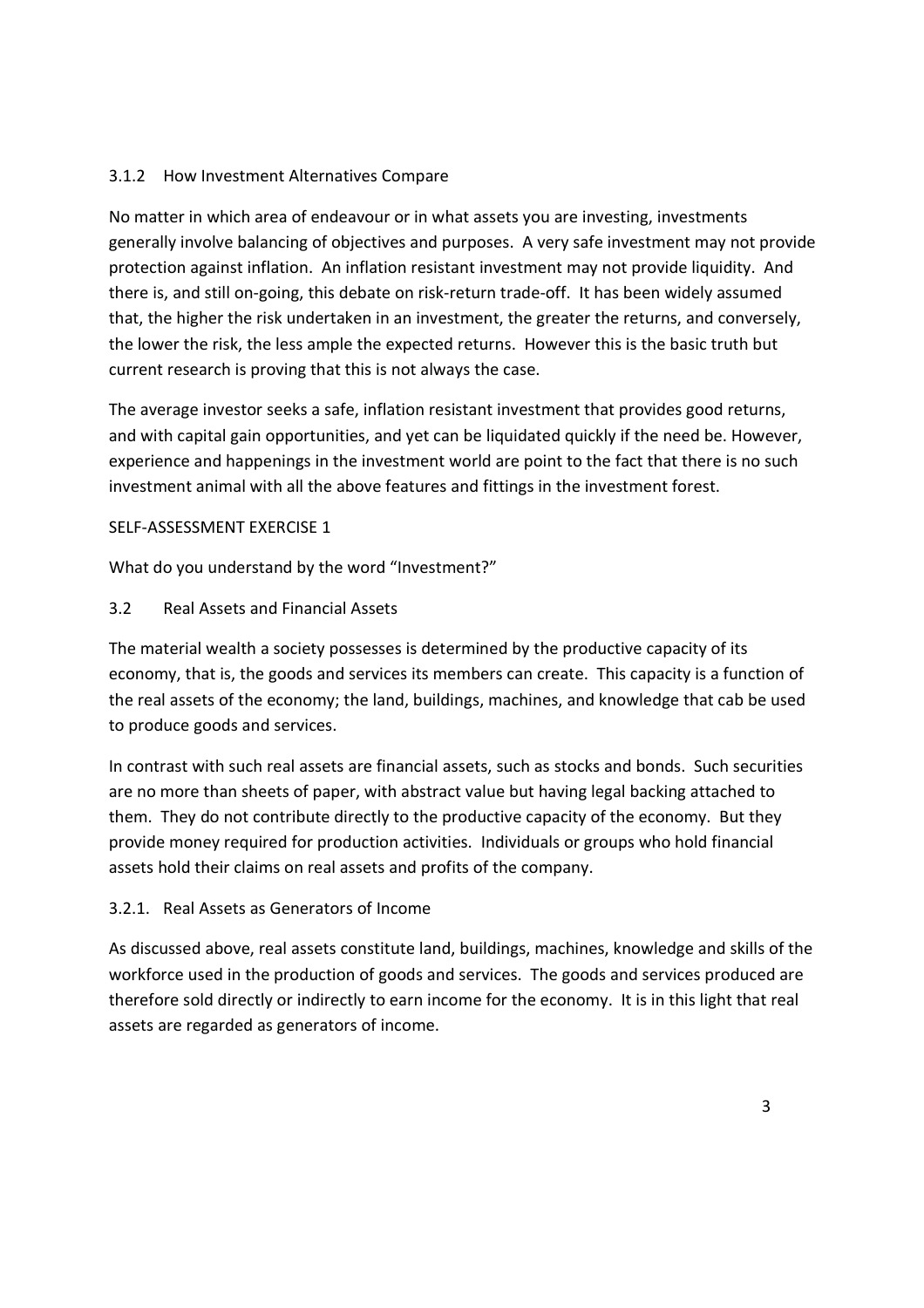# 3.2.2 Financial Assets as Claims on Income

While real assets generate income to the economy, financial assets simply define the allocation of income or wealth among investors. Individuals can choose between consuming their wealth today or investing them for future earnings. If they choose to invest, they may place their wealth in financial assets by purchasing various securities. When investors buy these securities, from companies, the firms use the money so raised to pay for real assets, such as, plants, equipment, technology and inventory. Investors' returns on then securities they hold come from income generated by the real assets that were originally bought with their money, that is, the money, that is, the money the investors put in the company. For this reason, it is said that financial assets are not earners of income but merely claimers of incomer generated by the real assets.

## SELF ASSESSMENT EXERCISE 2

What is the basic difference between real assets and financial assets?

3.3 Evaluation of Common Stocks

The objective of common stocks evaluation is to obtain standards against which prevailing prices of stocks may be judged. It is assumed that investors as a whole are essentially rational over the investment decisions they make. Rational investors attempt to weigh and measure the economic and "going concern" value of the corporations whose stocks they buy and sell. Since there are millions of investors, there will exist vastly different ideas about the value of any given stock at any given time, and purchases and sales of the stock, at any point in time, will be made in accordance with this multitude of ideas. Therefore, over an extended period of time, prices will fluctuate in a wide range, but such price fluctuation will still lie within a consensus of value and opinion held by investors.

# 3.3.1 The Rationale

Generally speaking, the tendency of the market place is to drive prices to extremes. When optimism is dominant, conceptions of value are liberalized and prices rise steadily. Ultimately, when optimism reaches its peak, jittery takes over that the market may slow down, prices will react downwards. As prices fall, caution turns to fear, and the price decline snowballs until it is finally recognized that the pessimism was overdone. At this point, a price reversal occurs once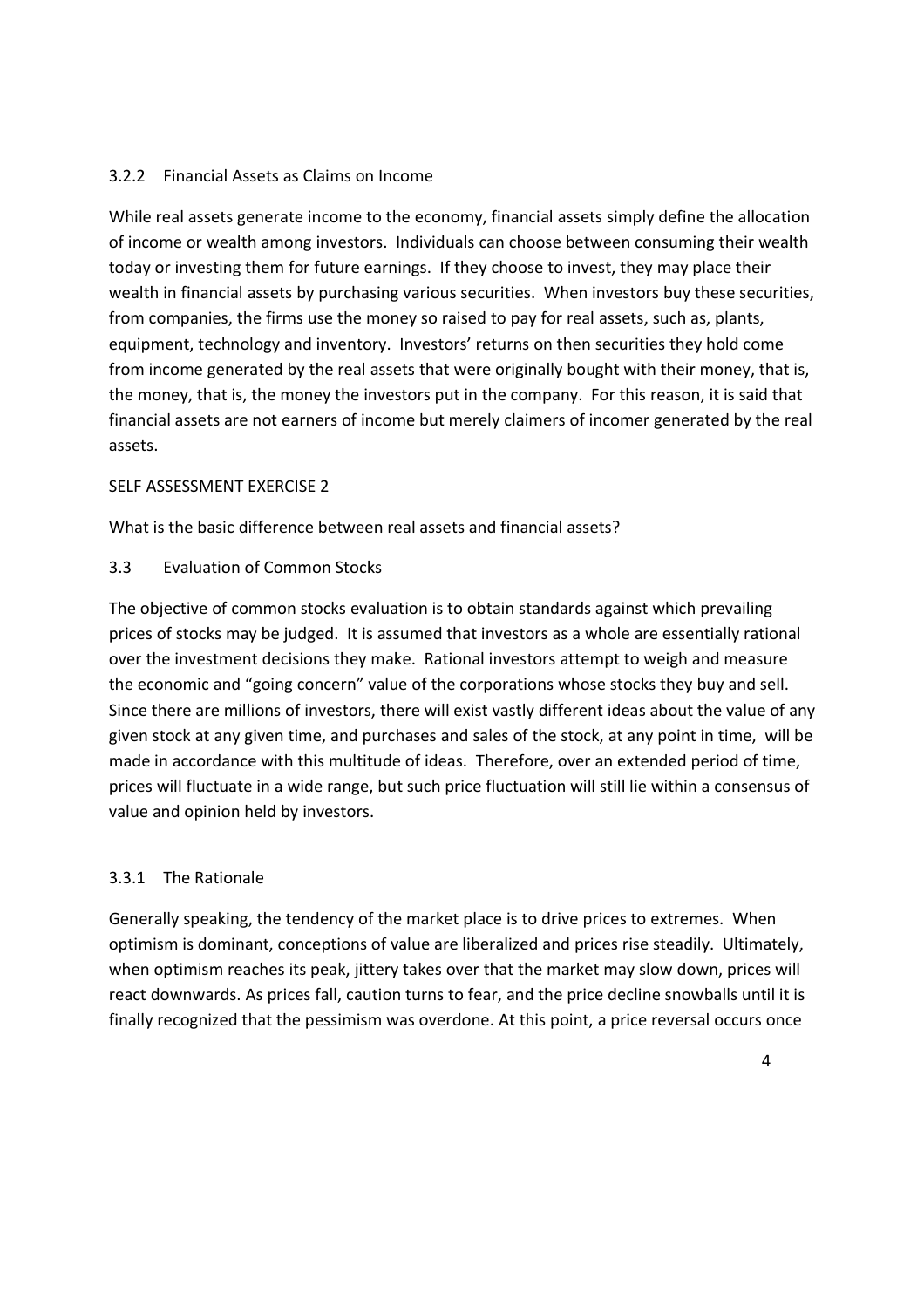again. Experienced and successful evaluators of common stock, therefore, will try to avoid becoming overly optimistic or unduly pessimistic. They will try to determine the approximate range within which the price tides will swell and ebb.

# 3.3.2 The Source of Common Stock Value

If you find time to ponder over this issue, you will realize that the common stock has value for only three reasons as detailed below:

(a) First Source of Value: Ownership of common stock confers on the stockholder p[art ownership of the company. The size of your ownership of the firm is dependent on the number of shares of common stock you own.

(b) Second Source of Value: If the corporation enjoys growing success, earnings and dividends payable to common stock holders will rise. This state of affair will also cause the price of the stock to appreciate.

 (c) Third Source of Value: If a corporation is liquidated, the common stock holder has a claim, to any asset value that may remain after all creditors and preferred stock holders have been settled. In other words, the common stock holders are said to have residual claim on the assets of the firm upon liquidation.

But is must be mentioned that the third source of value is not a very important value as a general rule. The reason is that an efficiently operating corporation is not usually liquidated. And if a corporation is liquidated because it is not operating efficiently, the asset value is not likely to be high enough to leave any tangible residual remains for the common stock holders to divide among themselves.

# 3.3.3 The Concept of Present Value of Future Dividends

People who realize that the frequency of dividends pay-out and the magnitude of Naira paid each time serve as one of the factors determining that firm's common stock value. With this understanding, you will appreciate the reasoning behind a widely accepted tenet of investment theory. The tenet is that a common stock is "worth" the present value of all future dividends.

The concept of present value of future earning is very simple to understand and it can be demonstrated with a simple example. Let us assume that Mr. Ibrahim wants to borrow N100.00 from Mr. Chike, repayable one year later. Mr. Chike wants to oblige with the loan but feels that he should ask for 10 per cent annual rate of interest considering the risk involved in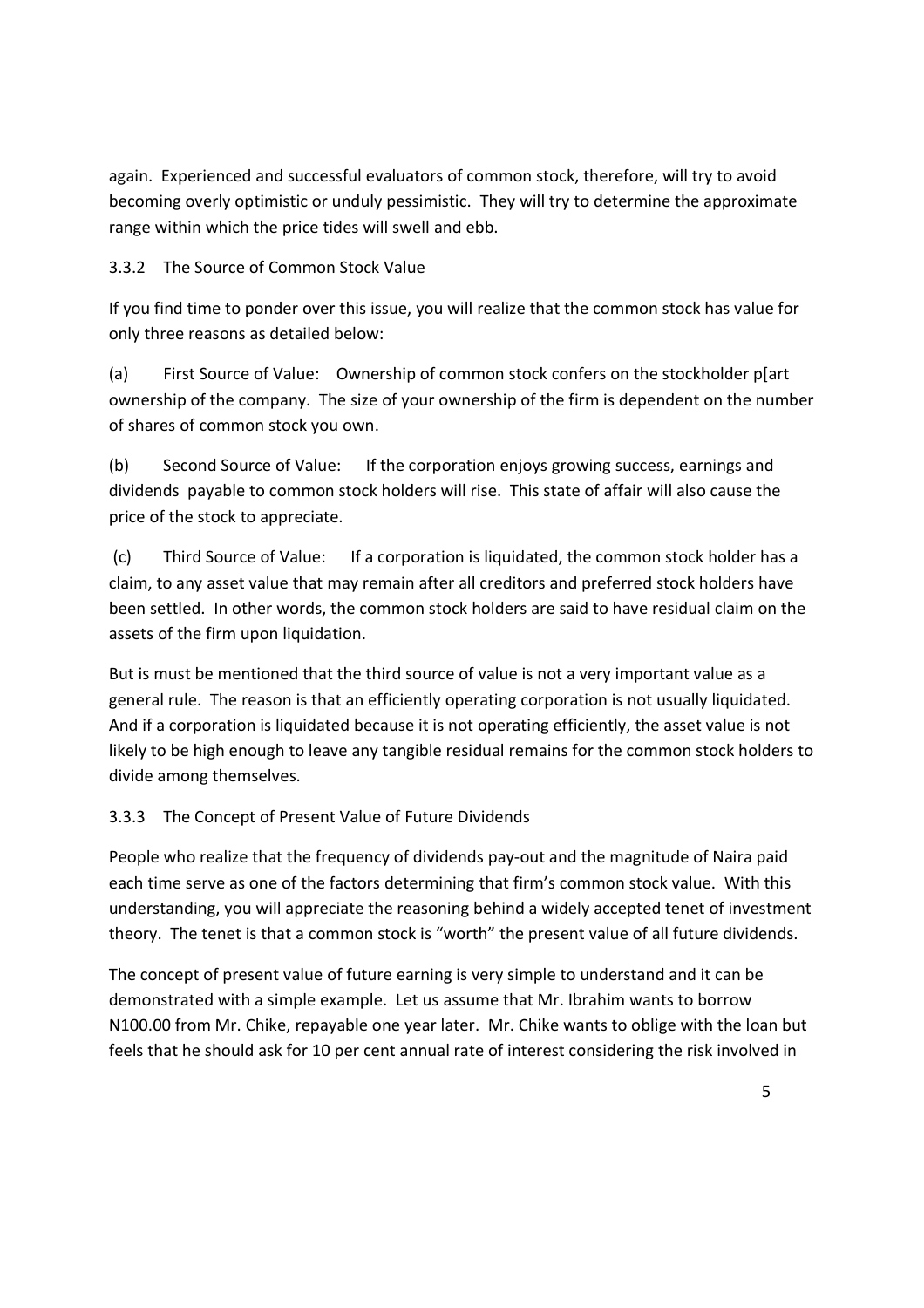the lending, such as, the possibility of default by the borrower. If Mr. Chike now decides to lend the money out at 10 per cent interest, how much money will Chile advance Ibrahim today, on "I owe you" for N100.00 payable after one year? The answer is N90.91. This means that N90.91 is the present value of N100.00 lent out now and repayable after one year at a discount rate of 10 per cent.

# SELF ASSESSMENT EXERCISE 3

Discuss two sources of common stock value.

# 4.0 COLNCLUSIONS

In this unit, we gave the definition of investment and what investment is all about We also discussed investment alternatives, the risk-return trade-off and what propels investors to bring out their money and invest in securities. Er studied real assets and financial assets and noted why real assets are considered to be generators of income and financial assets regarded as mere claim on income generated. Finally, we studied the concept of present value of future dividends which is, in principle, today's value of future payments.

# 5.0 SUMMARY

It is important to note that any investment activity undertaken anywhere in the world is aimed at making profit out of such investment. Never has it been heard or recorded in the history of investment that an investor simply invested some money in an instrument, not for the purpose of making any gains but for the sake of exchanging his capital for a return of the same amount of money invested.. Therefore profit making is at the centre of every investment be in real asset or in financial asset.

## 6.0 TUTOR-MARKED ASSIGNMENT

- \* Why are real assets regarded as generators of income in an economy?
- Discuss the present value of future dividends.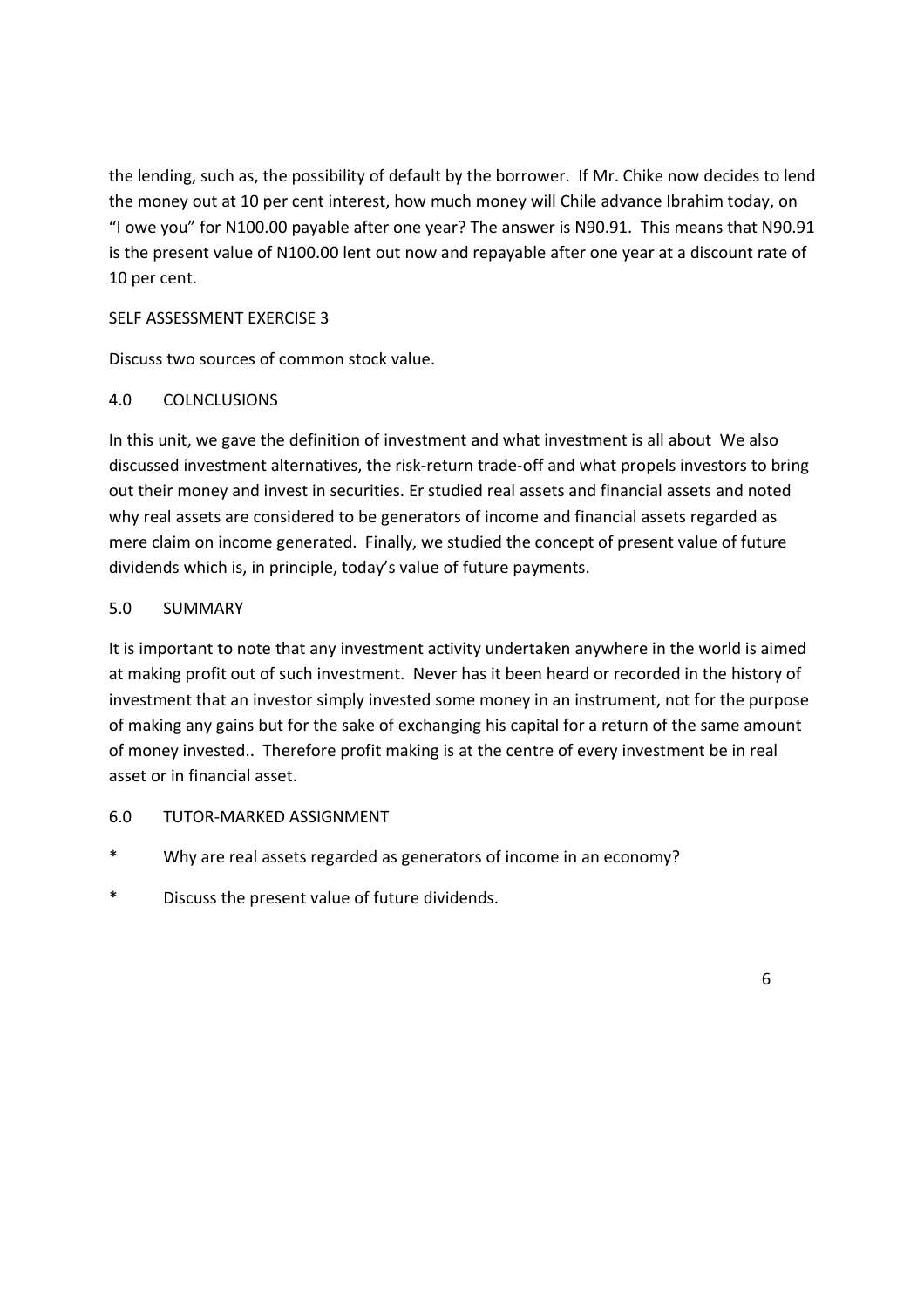## 7.0 REFERENCES/FURTHER READING

- Berton, L (1974) Investing by Computer: Can you beat the market? Financial World, July 17,1974, New York, U.S.A.
- Bodie, Z. et al (2001) Essentials of Investment Published by Mcgraw Hill/Irwin, an imprint of the McGraw Hill Companies Inc. 1221 Avenue, New York, NY 10020, U.S.A.
- Brealey, R.A. (1994) An introduction to Risk and Return from Common Stocks Cambridge, Mass: The M.I.T. Press.
- Institute of Chartered Financial Analysts: Supplementary Reading in Financial Analysts Vol.2, 1974; Home Wood III: Richard D. Irwin Inc.1973.
- Rufus, A.I. (20004) Investment Decisions: Concepts, Analysis and Management Glorious Hope Printers, Glorious House, 53 Jagunmolu street, Bariga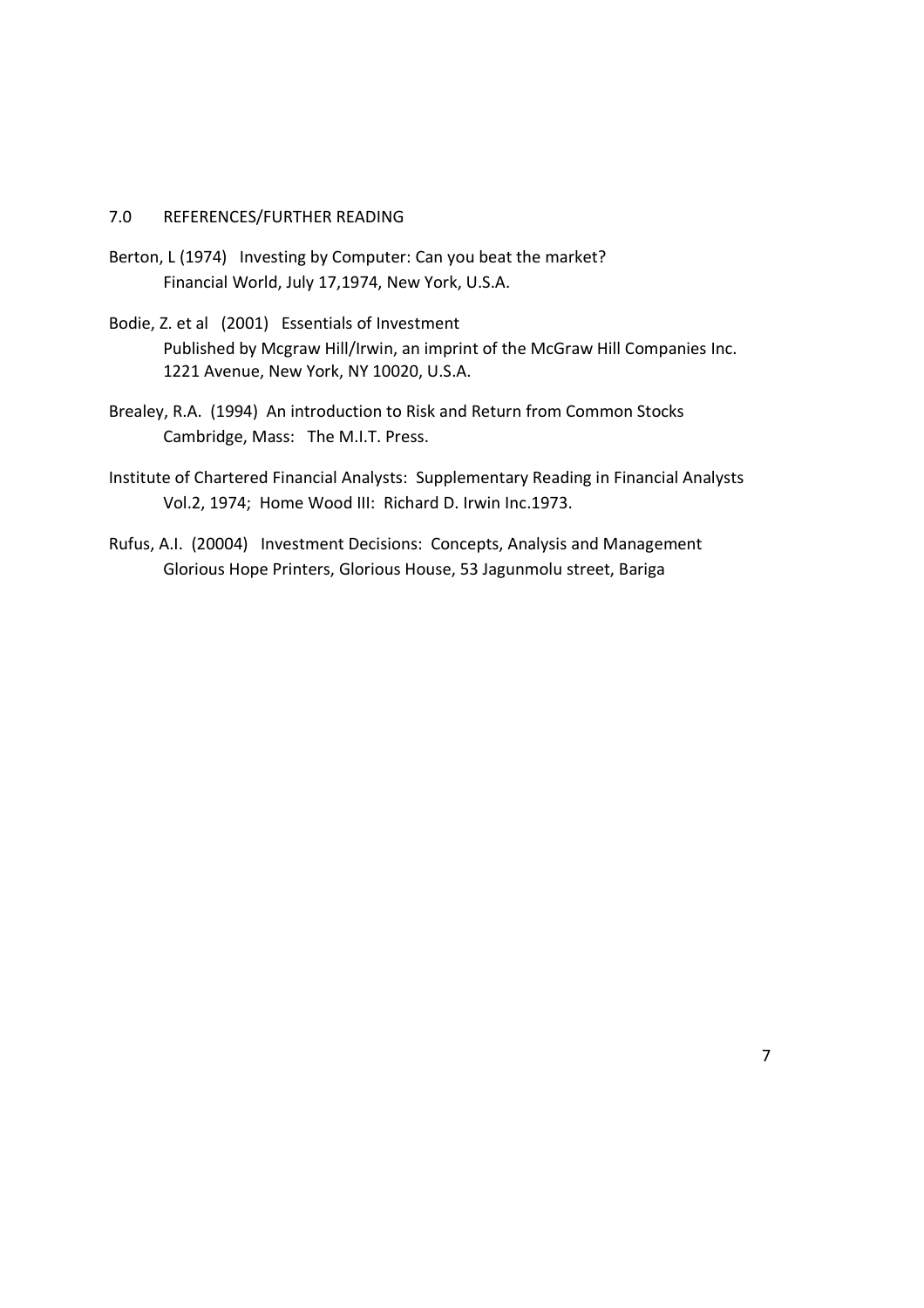## MODULE 1

## UNIT 2 AN OVER-VIEW OF THE FINANCIAL MARKETS AND INSTRUMENTS

## CONTENTS

- 1.0 Introduction
- 2.0 Objectives
- 3.0 Main Content
	- 3.1 The Money Market
		- 3.1.1 Treasury Bills
		- 3.1.2 Certificate of Deposits
		- 3.1.3 Commercial Papers
		- 3.1.4 Bankers Acceptance
	- 3.2 The Fixed-Income Capital Market
		- 3.2.1 Treasury Notes and Bonds
		- 3.2.2 Corporate Bonds
		- 3.2.3 Mortgages
	- 3.3 Equity Securities
		- 3.3.1 Common Stocks as Ownership Shares
		- 3.3.2 Characteristics of Common Stock
		- 3.3.3 Preferred Stock
- 4.0 Conclusions

5.0 Summary

6.0 Tutor-Marked Assignment

7.0 References/Further Reading

## 1.0 INTRODUCTION

This unit introduces you to financial markets and the instruments traded in them.

First, we discussed money market instruments and how their yields are measured. Second, we explained the nature of fixed-income capital market, and thirdly, we looked at equity securities.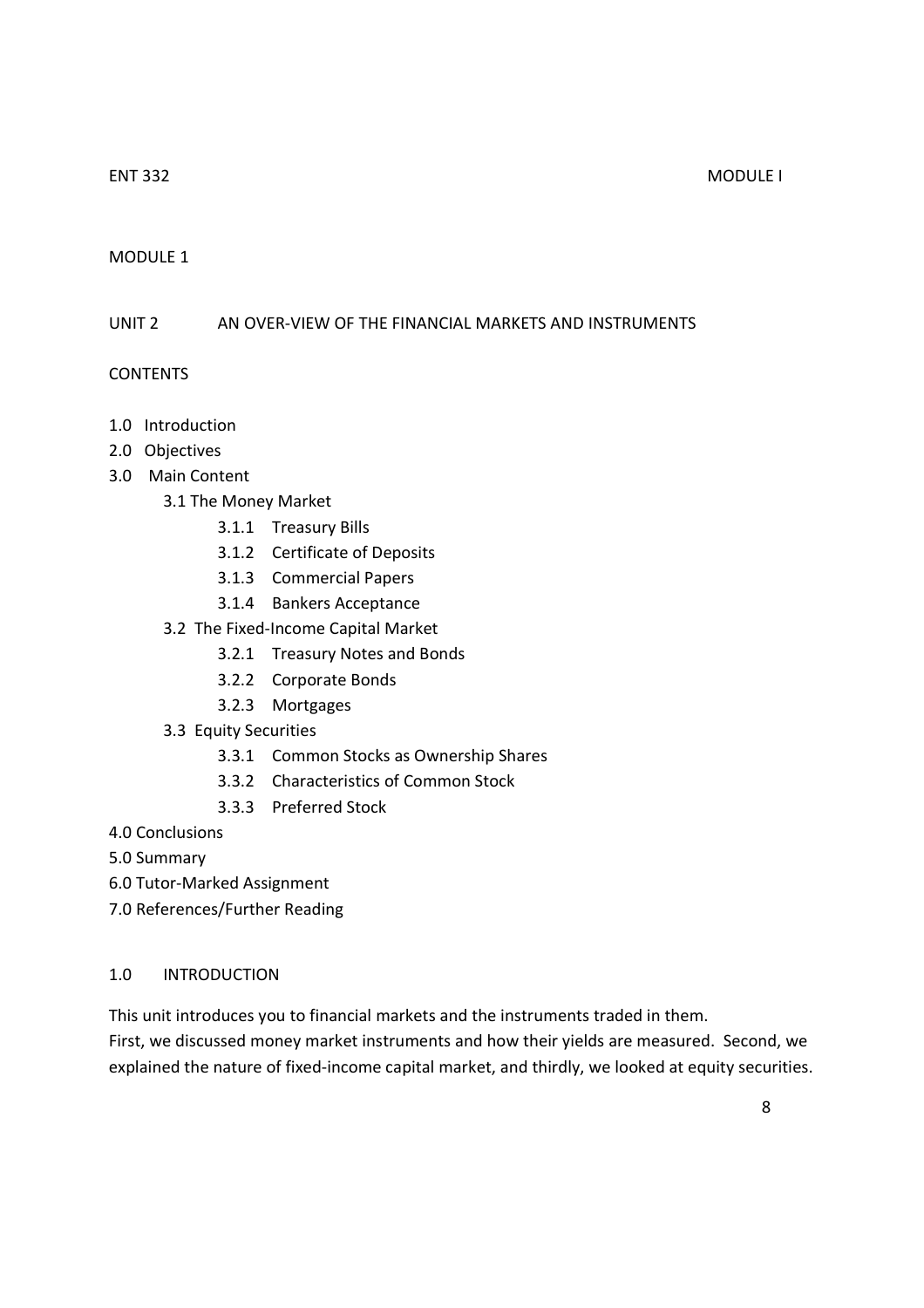It is necessary to clarify at this stage that short-term, highly liquid and relatively low risk debt instruments are traded in the money markets.

The money market is therefore market for short-term funds, usually involving borrowings lasting not more than one year before their maturity. On the other hand, in the capital market, we trade long-term securities and debt instruments that are relatively riskier and take longer duration before their repayment.

# 2.0 OBJECTIVES

At the end of this unit, the student should be familiar with the following:

- \* The money markets and the instruments traded in them
- Type of securities
- \* Meaning and nature of equity securities.
- 3.0 MAIN CONTENT
- 3.1 The Money Market

Money market instruments include short-term marketable securities, and other low-risk instruments. Money market instruments are sometimes referred to as cash equivalents for the fact that they can be converted to cash within a short time and because of the short maturity time they carry. Let us now look at some of the instruments treaded in the money market.

# 3.1.1 Treasury bills

Treasury bills are the most marketable of all money market instruments. Treasury bills represent the simplest form of borrowing. The government raises money by selling bills to the public. Investors buy the bills at a discount from the stated maturity value. At the maturity of the bill, the holder receives from the government a payment equal to the face value of the bill. The difference between the purchase price and the value at the maturity date represents the investor's earnings. It is common to see government tr4easury bills issued with maturity of 91 days or 182 days.

Individuals can purchase t4reasury bills directly at the auction or on the secondary market from government security dealers. Treasury bills are highly liquid, that is, they can be converted into cash easily and sold at low transaction cost and with little price risk.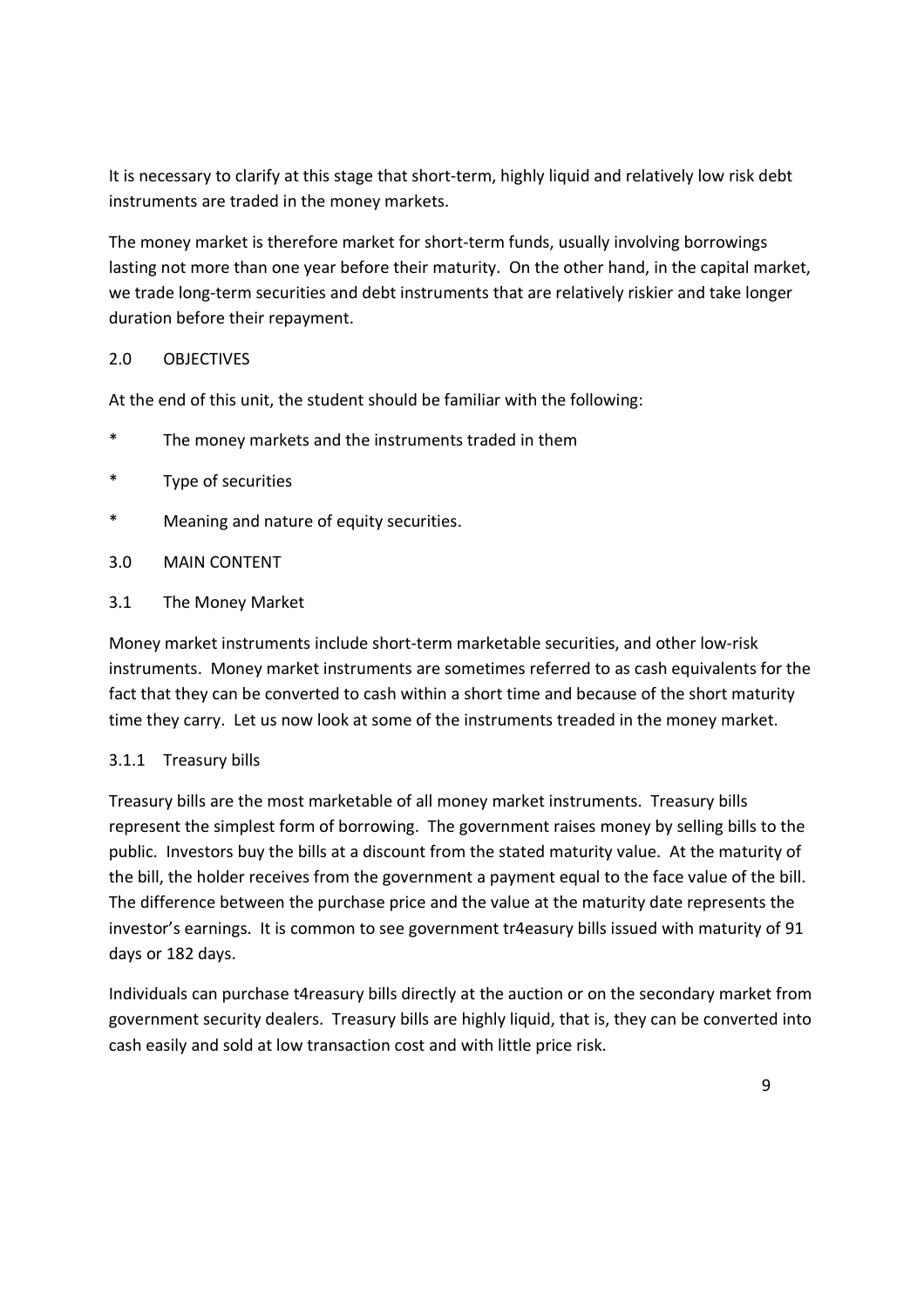# 3.1.2 Certificates of Deposit

A certificate of deposit (CD) represents evidence of time deposit (or fixed-time deposit) with a bank. Time deposit may not be withdrawn on demand before the stated maturity date. The bank pays interest and principal to the depositor5 only at the end of the fixed term of the CD. Banks are at home and comfortable when fixed deposits are made by customers with future date because it gives the banks opportunity to use the money for their other high-interest earning investments and transactions without worrying that the depositor might soon come for his money. This is why banks pay higher interest to the time depositor than a simple savings account depositor.

# 3.1.3 Commercial paper

Corporations are always in need of money to carry on their business. They borrow long-term funds for their capital investments and short-term funds to serve as working capital. Large well-known and efficiently managed companies often issue their own short-term unsecured debt notes directly to the public instead of borrowing from banks. Short-term unsecured debtnotes issued by corporations are called "commercial papers" (CP). Sometimes commercial papers are backed by a bank's line of credit, which gives the borrower access to cash that can be used if needed to pay off the paper at maturity.

Maturity of a CP can extend up to 270 days, and if a firm wants to issue a longer maturity CPO, it may require registration with Securities and Exchange Commission. CP is most commonly issued in multiple denominations of N100,000 each paper.

CP is considered to be a fairly safe financial asset, for the reason that a firm's health can presumably be monitored and predicted over a short-term lasting one or two months within which a CP usually gets matured. It is worth noting, however, that many firms issue commercial papers intending to roll it over at maturity, that is, issue new papers to obtain the funds needed to retire the old paper. If lenders through commercial paper become complacent about monitoring a firm's prospects and allow indiscriminate roll-overs, they can suffer big losses. CP trades in the secondary market and that makes it very liquid.

## 3.1.4 Bankers' Acceptance

A bankers' acceptance instrument is an order to a bank by a customer of that bank to pay a sum of money at a future date, usually within three to six months. It looks like a post-dated cheque issued privately by a customer to a bank. When the bank endorses the order for payment as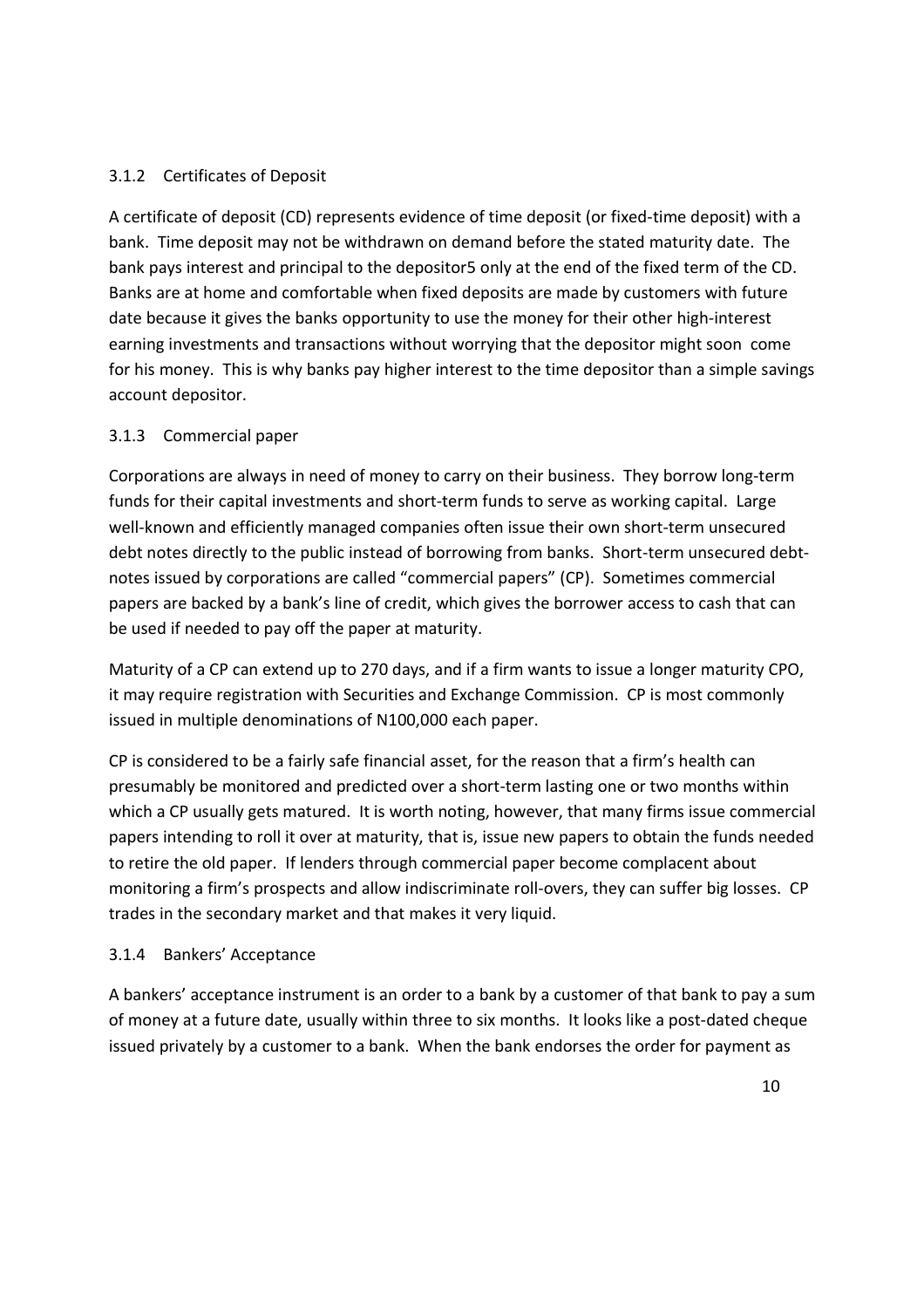"accepted," it assumes responsibility for the ultimate payment or settlement to the holder of acceptance instrument. In this shape, the acceptance may be traded in the secondary markets just like any other claim on the bank. Bankers' acceptances are considered to be very safe assets as they allow traders to substitute the bank's credit stranding for their own. They are used widely both in domestic and foreign trade where the credit worthiness of one trader is unknown to the trading partner. Acceptances sale at a discount from the face value of the payment order, just as treasury bills sell at a discount rate from the par value.

## SELF-ASSESSMENT EXERCISE 1

Discuss the features of a Treasury Bill.

# 3.2 The Fixed-Income Capital Market

The fixed-income capital market is made up of longer-term borrowing instruments than those that trade in the money market. Debt instrument that can be found in this market include, treasury notes and bonds, corporate bonds, and mortgages. These securities are given the title "fixed-income" securities due to the fact that most of them promise either a fixed stream of income e over time or a stream of income determinable by specified formula at maturity.

# 3.2.1 Treasury Notes and Bonds

The government of a country can borrow money in large part by selling Treasury Notes and Bonds to organizations or wealthy individuals. Treasury notes and bonds, by definition, are debt obligations of the government that made semi-annual interest payments and are sold at or near par value in denominations of N1,000.00 or more. Treasury notes maturities range from 10 years to 20 years. Semi-annual or annual interest payment made on treasury notes and bonds are sometimes called "Coupon Payments." It is so named because in the precomputer days, investors would clip a coupon attached to the bond and present it to an agent of the issuing firm to receive the interest payment as specified on the attached coupon.

Treasury notes and bonds differ in two ways. First, they have different maturity periods at issuance. Second, Treasury bonds may be callable during a given period, usually the last five years of the bond before maturity. The call provision gives the Treasury the right to repurchase the bond at par value.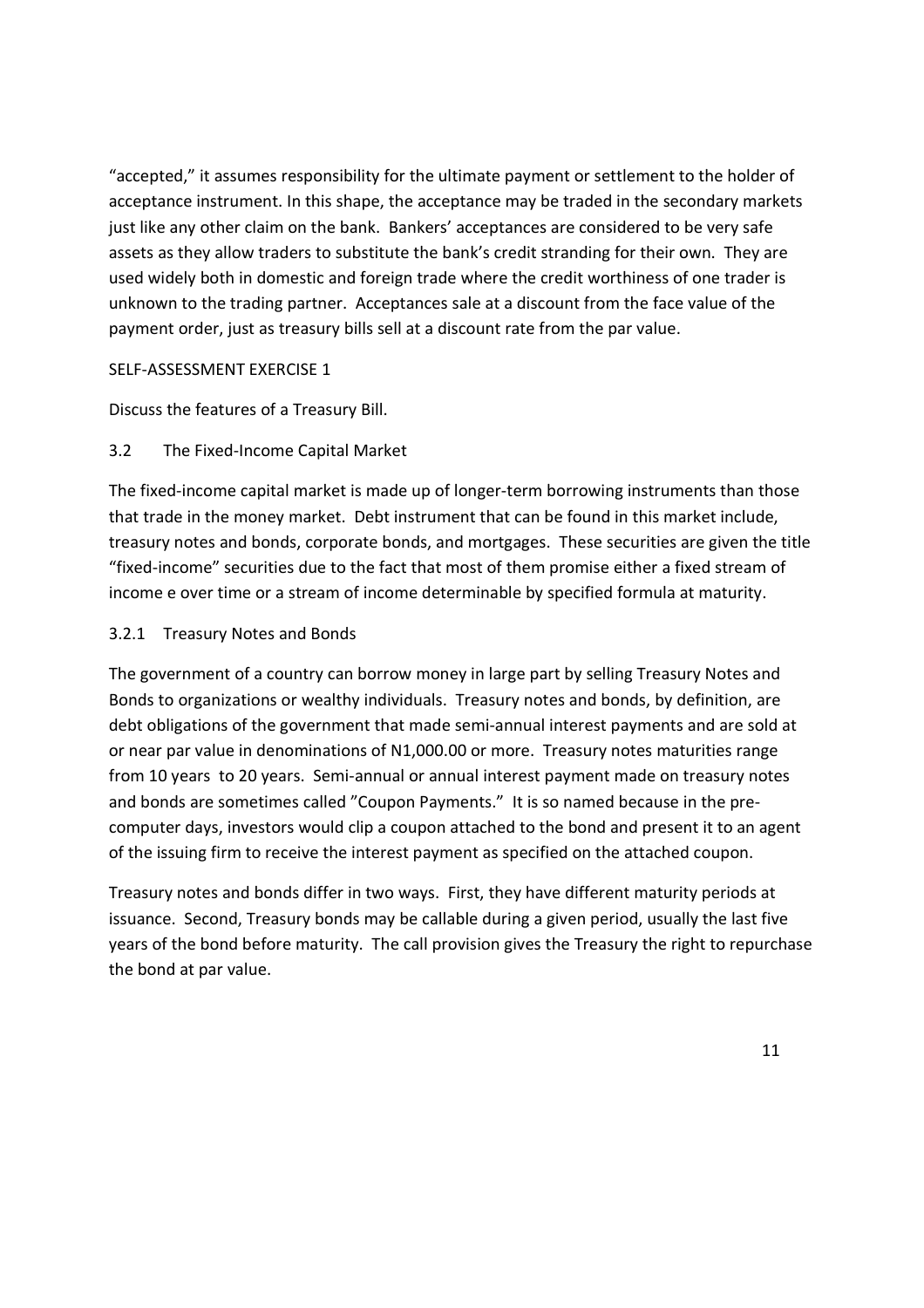# 3.2.2 Corporate Bonds

 Corporate bonds are the means by which private firms borrow money directly from the public. They are therefore long-term debt instruments issued by private corporations typically paying semi-annual or annual coupons and returning the face value of the bond to the bondholder at maturity. Please note that the major difference between corporate bonds and treasury bonds is then risk implication. Corporate bonds carry heavy risk because the issuing corporation can collapse and the bonds become worthless. But treasury bonds are issued by the government, and to that extent, it is widely regarded as risk-free. In order words, government bonds are called gilt-edged securities.

We have special kind of corporate bond called "secured bond." It is so called because it has specific collateral backing by the asset of the issuing corporation. So in the event of bankruptcy on the part of the issuing company, the bondholder will fall back on the company asset backing his bond. The unsecured corporate bonds are popularly called debentures and they have no asset-collateral backing. There is the second type of debenture called subordinated debenture which has lower priority claim on the assets of the company in the event of bankruptcy.

Corporate bonds sometimes come with options attached. Callable bonds give the firm the option to repurchase the bonds from the holder at a stipulated call price. Convertible bonds give the bondholder the option to convert the bond into stipulated number of ordinary shares (or common stocks).

## 3.2.3 Mortgages

Nowadays, there is increasing desire among families to own their own home, that is, to live in owner-occupier property. Therefore, so many people are investing in portfolios of mortgage loans and this security has become a major component of fixed income market.

Up to the early 1980s, almost all mortgage loans were for a long duration (between 8 – 15 years maturity), with a fixed interest rate over the life of the loan, and with equal fixed monthly repayments. These so-called conventional mortgages are still the most popular, bur a diverse set of alternative mortgage designs have appeared on the mortgage investment arena.

Fixed interest mortgages can create considerable difficulties for banks in years of increasing interest rates. Because banks commonly issue short-term liabilities (from the deposits of their customers) and hold long-term assets, such as fixed-rate mortgages, they suffer losses when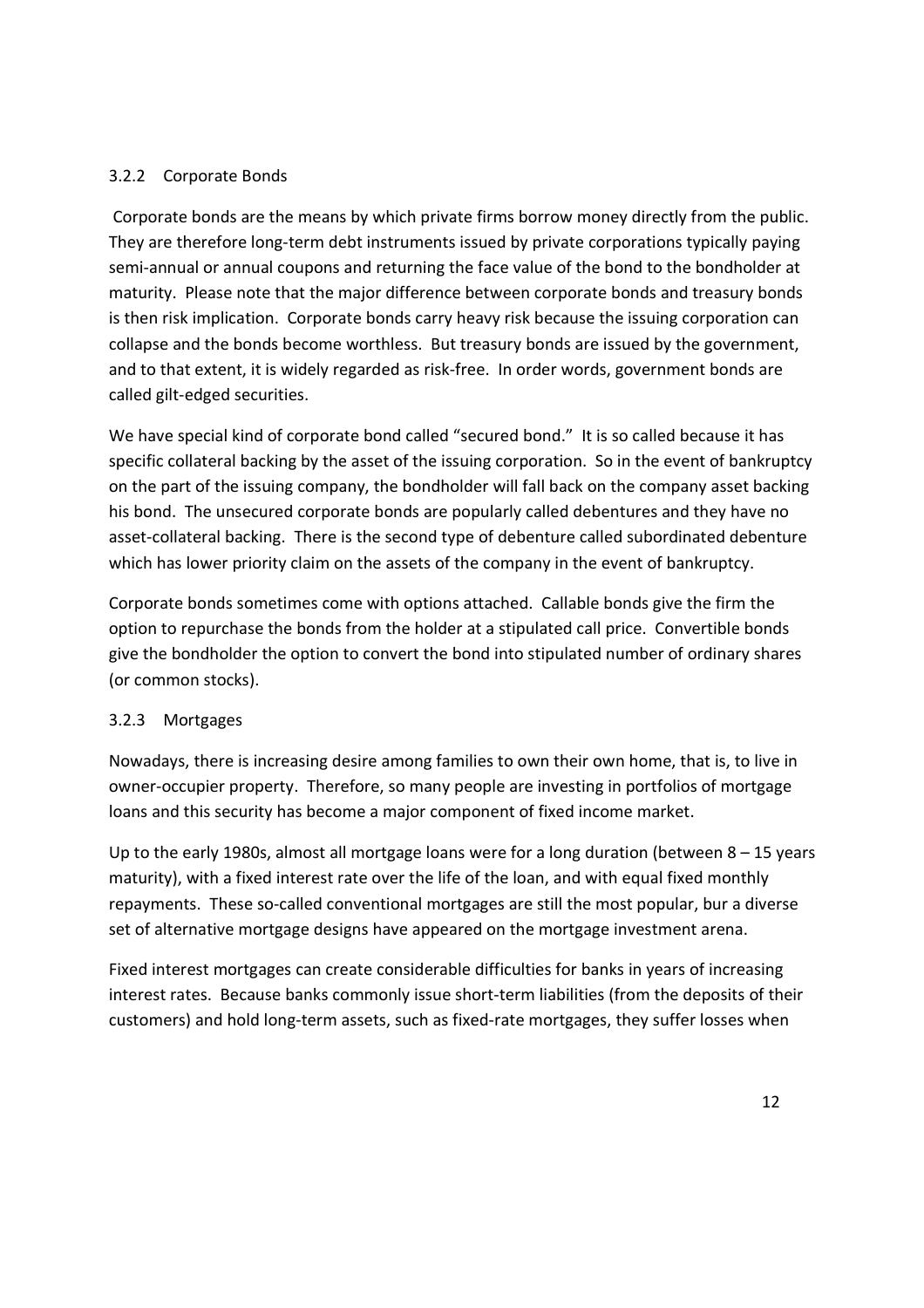interest rates increase. The rates they pay on deposits increase, while their mortgage income remains fixed.

Banks have responded positively to this problem by creating what is called "Adjustable-Rate Mortgage." This varied type of mortgage requires the borrower to pay the interest rate that varies with some measure of the current market interest rate. The interest rate, for example, might be set at two points above the current rate on one year Treasury bills and might be adjusted once a year. Usually, a contract limiting the maximum interest change within a year and over the life of the contract. The adjustable-rate contract shifts the risk of fluctuations in interest rates from the bank to the borrower.

Because of the shifting of interest rate risk to their customers, banks arte willing to offer lower rates on adjustable-rate mortgages than on conventional fixed-rate mortgages. This has encouraged borrowers during the periods of high interest rate regime.

# SELF-ASSESSMENT TEST 2

Why are Corporate Bonds considered to be very risky?

# 3.3 Equity

Equity securities generally confer to the holder part ownership of the corporation that issued the securities. We have two common types of equity called the "common stock" and "preferred stock."

# 3.3.1 Common stocks as Ownership Shares

Common stocks are also known as ordinary shares (equity securities) represent part ownership in a corporate organization. Each share of common stock entitles its owner to one vote on matters of corporate governance and the right to vote at the annual general meeting and to share in the financial benefits of ownership, for example, the right to receive dividends that the company may wish to distribute.

Essentially, a corporation is controlled by a Board of Directors elected by the shareholders. The Board meets once or twice in a year. They have a hand in the appointment of senior management who run the corporation on a day-to-day basis. Managers have the authority to make most business decisions without the approval of the board. The board's mandate is to oversee management to ensure that it acts in the best interest of shareholders.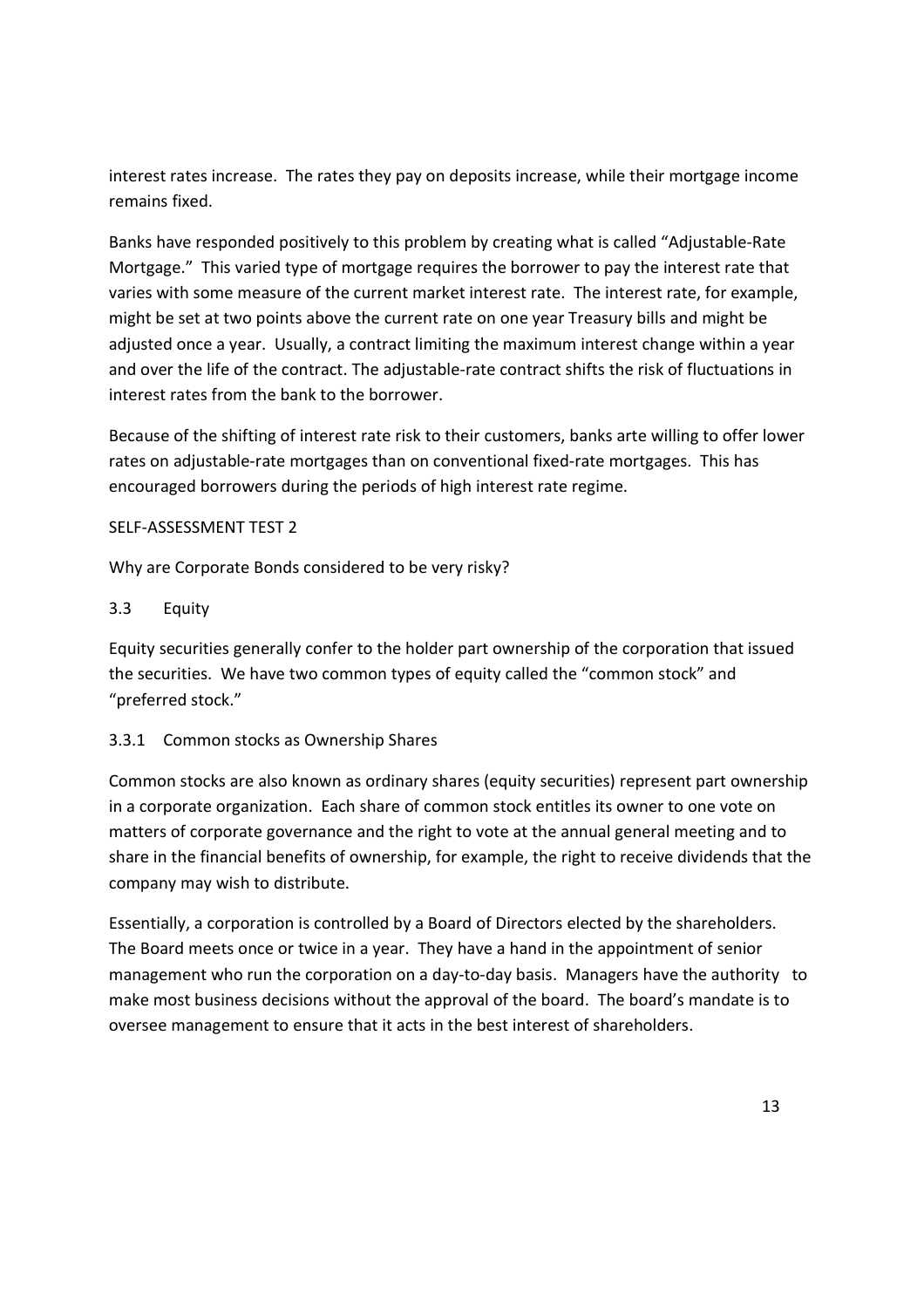Members of the board are elected at the Annual General Meeting of the company. Shareholders who cannot attend the meeting due to some personal commitments can vote by proxy, that is, empower another party to vote on their behalf. Usually, the management has considerable discretion to run the firm, as it deems fit in the interest of the owners of the company, without daily intervention from the board of directors.

# 3.3.2 Characteristics of Common Stocks

The two most important characteristics of common stocks are its residual claim and its limited liability features. Residual value implies that stockholders are the last in line of all those who have claim on the assets and income of the corporation. In the liquidation of a firm's assets, the shareholders have claim to what is left after paying all other claimants, such as the tax authorities, employees, suppliers, bondholders, and other creditors. In a going concern, shareholders have claim to the part of operating income left after interest and income taxes have been cleared. Management either can pay this residual as cash dividends to shareholders or retain and reinvest the residual in the business to increase the value of the shares.

At any point in time, the market price of a firm's common stock represents the focal judgment of all market participants as to the value of then particular firm. Other factors which affect the price of a company's ordinary share include:

- (a) The profit level which the company records annually
- (b) Dividend payment to common stockholders
- (c) Social responsibility programmes and projects undertaken by the company
- (d) Salary, fringe benefits and other conditions of service given to employees
- (e) The forces of supply and demand as the stock market matches the buy and sell orders from investors.

The term "Limited Liability" means that in the event of the company's collapse, what each shareholder will lose is his original investment in the corporation. Shareholders in a limited liability firm are not like owners of unincorporated businesses whose creditors can lay claim to the personal assets of the owners, such as their personal houses, cars, furniture and other household assets.

Therefore, in the event of corporate bankruptcy, shareholders will have worthless stock and that is all they will lose.. They are not personally liable for the firm's obligations due to the fact that their liability is limited.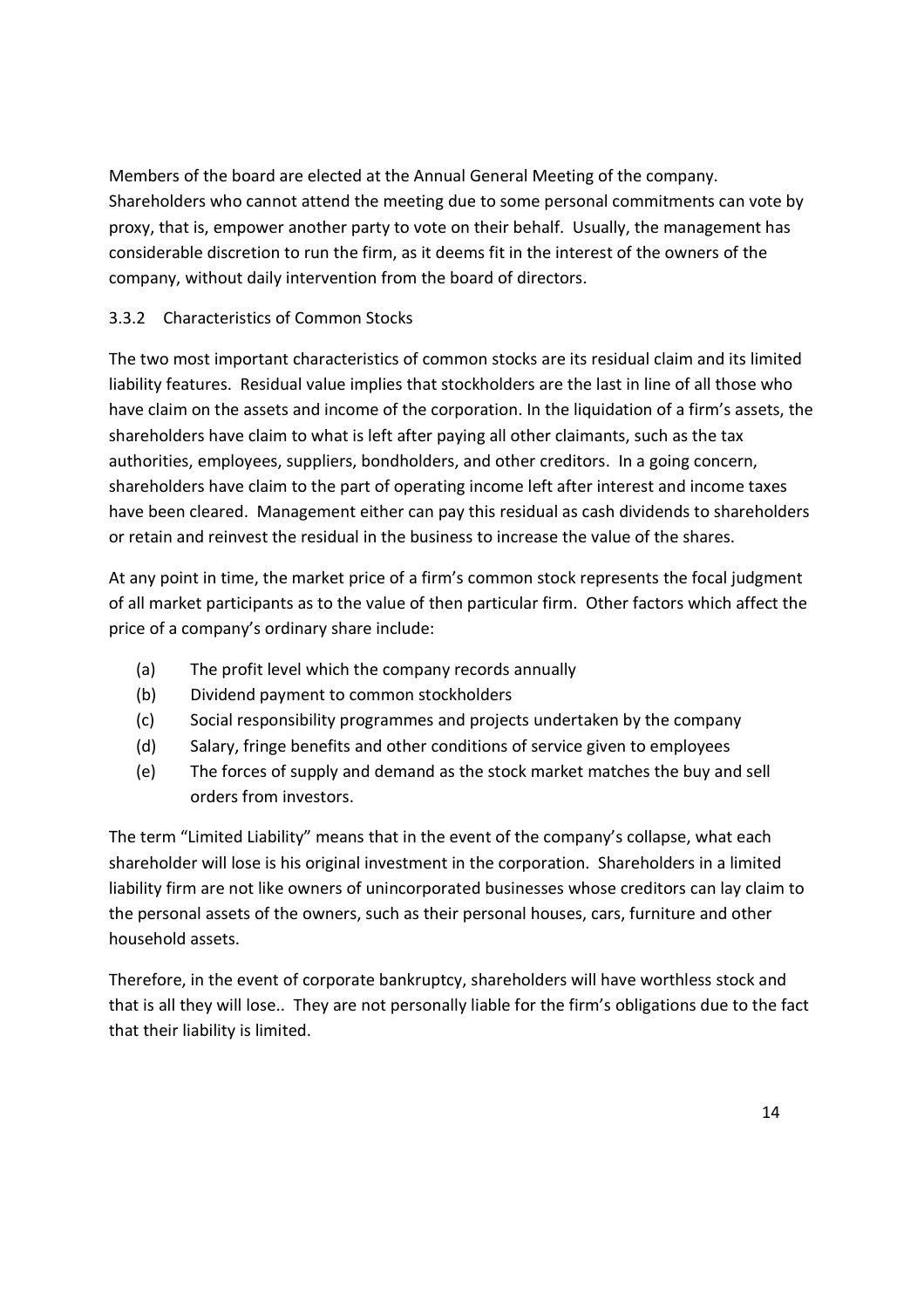# 3.3.3. Preferred Stock

This kind of stock has features similar to both equity and debt. Like a bond, it promises to pay to its holder a fixed stream of income each year. In this sense, preferred stock is similar to an infinite-maturity bond since the dividend payment is fixed and always paid annually. Payment of preferred stock dividend is made at the end of each year. Preferred stock also resembles a bond in that it does not confer on the holder voting right in the affairs of the company.

Preferred stock is an equity investment. However, the firm retains the discretion to make the dividend payments to the preferred stockholders. Preferred stock dividends are usually cumulative e, that is, unpaid preferred stock dividends are added up or accumulated and paid in full at any future time before the common stock holders are paid any dividends. The firm has a contractual obligation to make the dividend payments to the preferred stockholder. Failure to make these dividend payments sets off corporate bankruptcy proceedings.

Preferred stock also differs from bonds in terms of its tax treatment for then firm. Because preferred stock payments are treated as dividends rather than interests on debt, they are not tax-deductible expenses for the firm.

Even though preferred stock ranks after bonds in terms of the priority of its claim to the assets of the company in the event of corporate bankruptcy, preferred stock often sells at lower yields than corporate bonds in the capital market.

## SELF-ASSESSMENT TEST 3

Explain why Common Stockholders are regarded as part-owners of a corporation.

## 4.0 CONCLUSION

Our discussion in this unit has exposed you to the main instruments traded in the money market which are treasury bills, certificate of deposit, commercial paper and bankers' acceptance. We also studied the debt instruments, the fixed-income investments and noted their special features which included the fact that they yield to the holder fixed stream of interest over time. Equity securities include common stock and common stockholders are called part-owners of the company. Preferred stockholders rank above the common stockholders for the simple reason that they must receive their own dividends before anything is due to the common stockholder.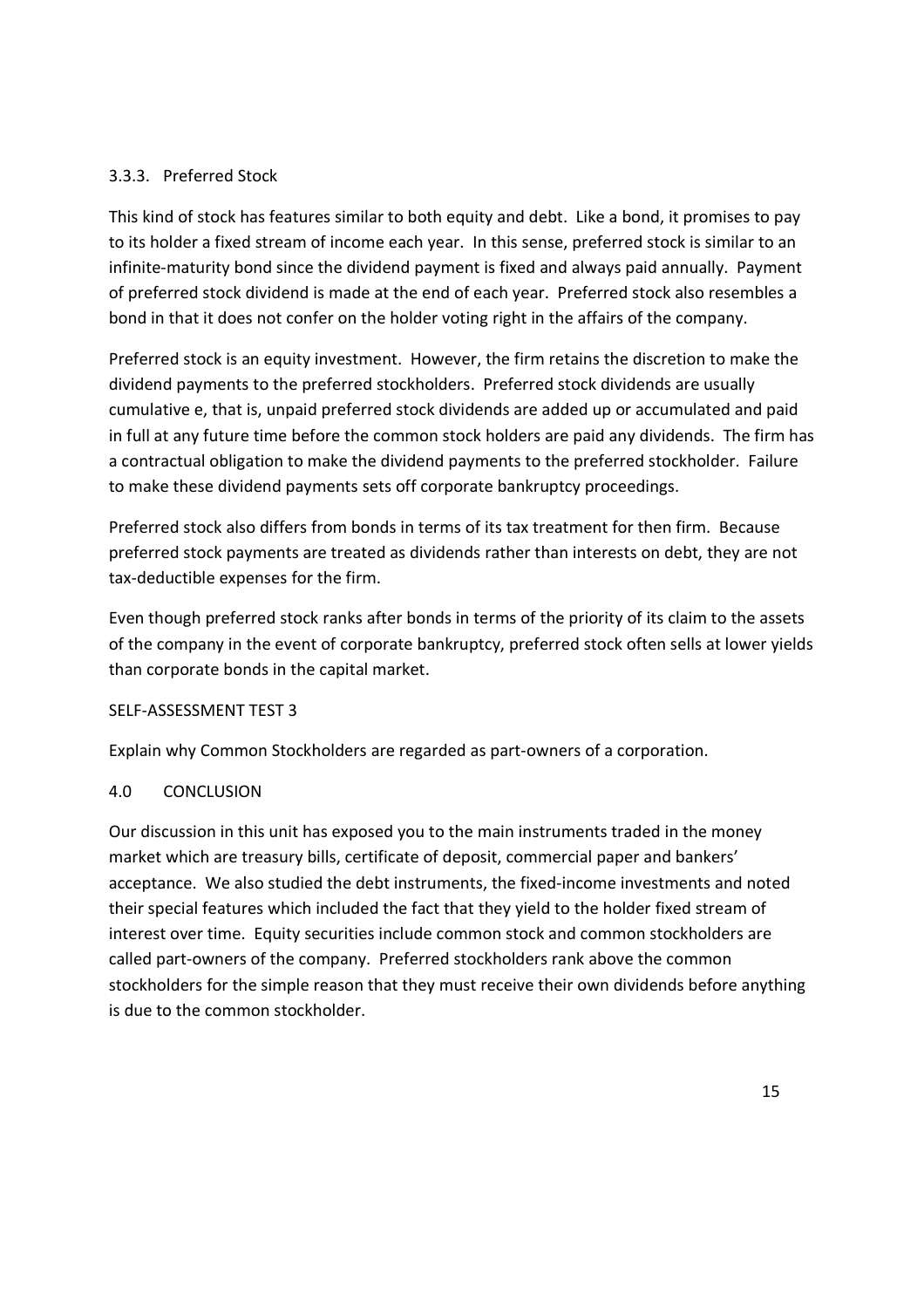## 5.0 SUMMARY

The main thrust of this unit was to introduce the student to the group of instrument in the money market, the fixed income capital market and equity securities market. Instruments traded in each market differ in the magnitude of earnings and the risk inherent in them. We also saw that the instruments possess different maturity durations which ultimately affect their yields and their earnings.

## 6.0 TUTOR-MARKED ASSIGNMENT

- \* Explain why Treasury Bills issued by the government are said to be gilt-edged
- \* What are the features of Bankers' Acceptance?

## 7.0 REFERENCES/FURTHER READING

- Berton, L (1974) Investing by Computer: Can you beat the market? Financial World, July 17,1974, New York, U.S.A.
- Bodie, Z. et al (2001) Essentials of Investment Published by Mcgraw Hill/Irwin, an imprint of the McGraw Hill Companies Inc. 1221 Avenue, New York, NY 10020, U.S.A.
- Brealey, R.A. (1994) An introduction to Risk and Return from Common Stocks Cambridge, Mass: The M.I.T. Press.
- Institute of Chartered Financial Analysts: Supplementary Reading in Financial Analysts Vol.2, 1974; Home Wood III: Richard D. Irwin Inc.1973.
- Rufus, A.I. (20004) Investment Decisions: Concepts, Analysis and Management Glorious Hope Printers, Glorious House, 53 Jagunmolu street, Bariga.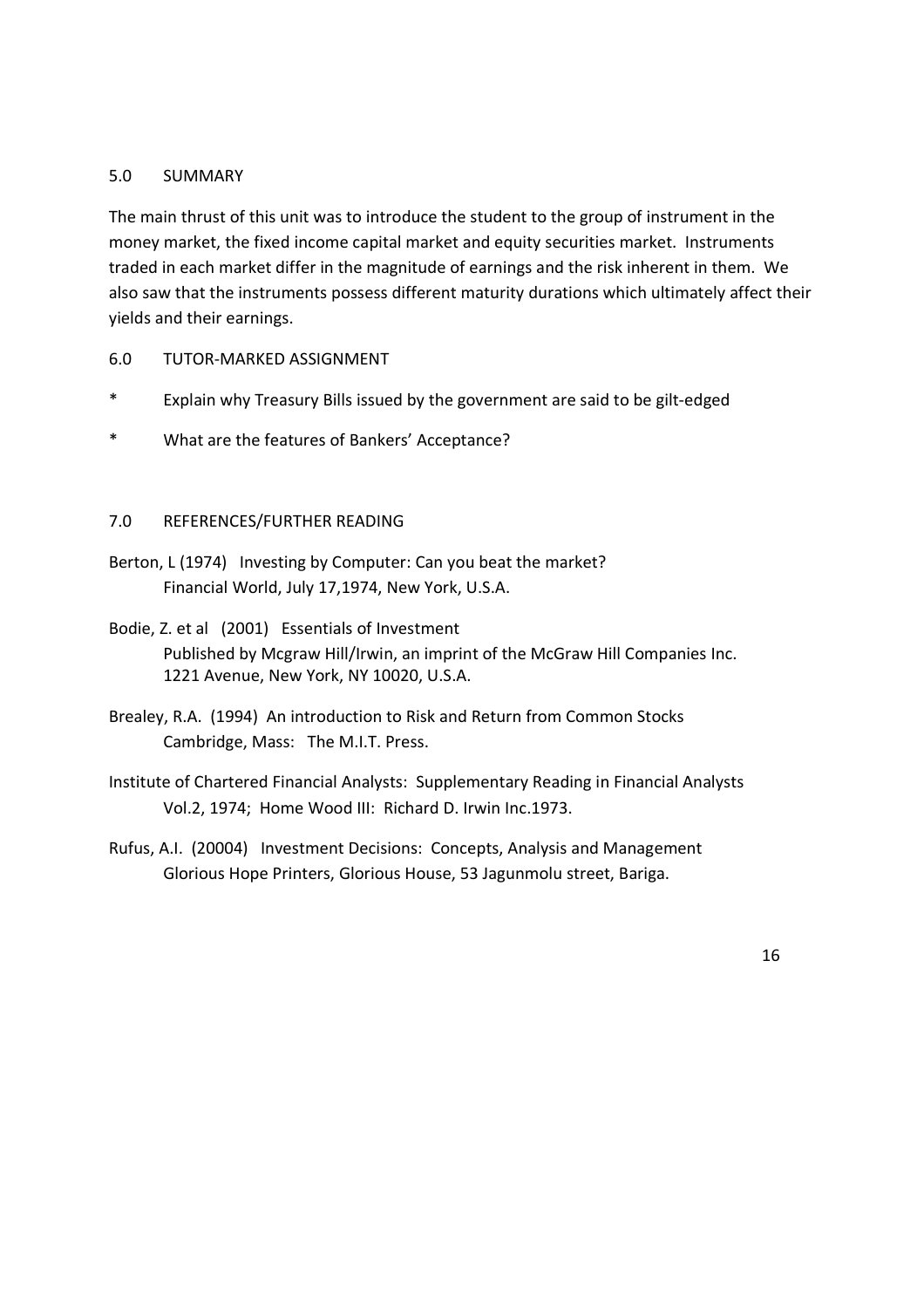## ENT 332 MODULE 1

UNIT 3 HOW SECURITIES ARE TRADED

## CONTENTS

- 1.0 Introduction
- 2.0 Objectives
- 3.0 Main Content
	- 3.1 How Securities are Traded
		- 3.1.1 How firms issue Securities
		- 3.1.2 Investment Banking
	- 3.2 Where Securities are Traded
		- 3.2.1 The Secondary Market
		- 3.2.2 The Over-the-Counter Market
	- 3.3 Trading on Exchanges
		- 3.3.1 The Participants
		- 3.3.2 Types of Orders
		- 3.3.3 How Specialists Execute Trades
- 4.0 Conclusions
- 5.0 Summary
- 6.0 Tutor-Marked Assignment
- 7.0 References/Further Reading

## 1.0 INTRODUCTION

 In this unit, we shall be discussing financial markets and the various instruments traded in the market. We will talk about money market and fixed-income capital market. We shall be concerned with how securities are traded and where such securities are traded. Our discussion will also include the practices in a special market called "Over-the-Counter" market (OTC).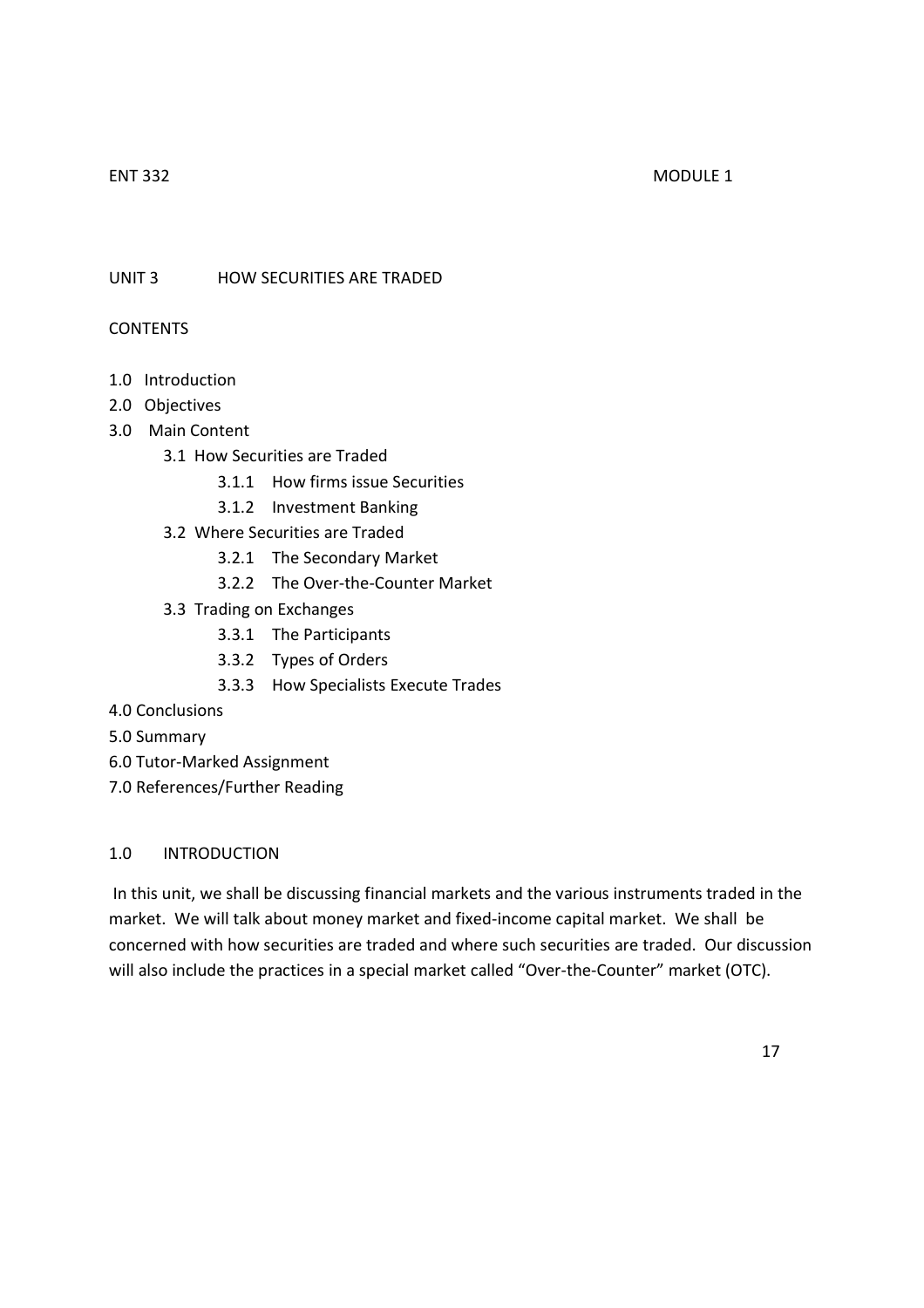## 2.0 OBJECTIVES

After studying this unit, the student will be familiar with:

- \* Explain the role of investment bankers in primary (new) issues market.
- \* Identify the various security markets
- 3.0 MAIN CONTENT
- 3.1 How Securities are Traded

As soon as a security is born, that is, as soon as it is issued for the first time, trading on it begins. It is therefore wise that we begin or examination of security trading by taking a critical look at how securities are first marketed to the public by investment bankers. Then, we turn to the various exchanges where already issued securities can be traded amongst investors. We will also look at over-the-counter market which, for the most part, exists to patronize the security traders. Then we will shade light on the mechanics of trading in these various markets. We will describe the role of the specialist in exchange markets and the dealers in over-the-counter market.

## 3.1.1 How Firms Issue Securities

When a firm needs to raise capital, it may choose to float securities. These new issues of stocks, bonds or other securities are marketed to the public by investment bankers in what is called the primary market, that is, market for new issues of securities. Purchase and sell of already issued securities (second-hand securities) among investors occur in the secondary market, or stock exchange market as it is alternatively called.

There are two types of bond issued in the primary market. The first is called "public offering" bond, and the second is named "private placement" Bond. The former (the first one) refers to an issue of bond sold to the general investing public that can then be traded on the secondary market. The latter (the second type) refers to an issue of bond that is usually sold to one or a few institutional investors who then hold such bond to maturity.

## 3.1.2 Investment Banking

Public offering of both stocks and bonds are usually marketed by investment bankers who, in this role are called underwriters. Please note that underwriters purchase securities from the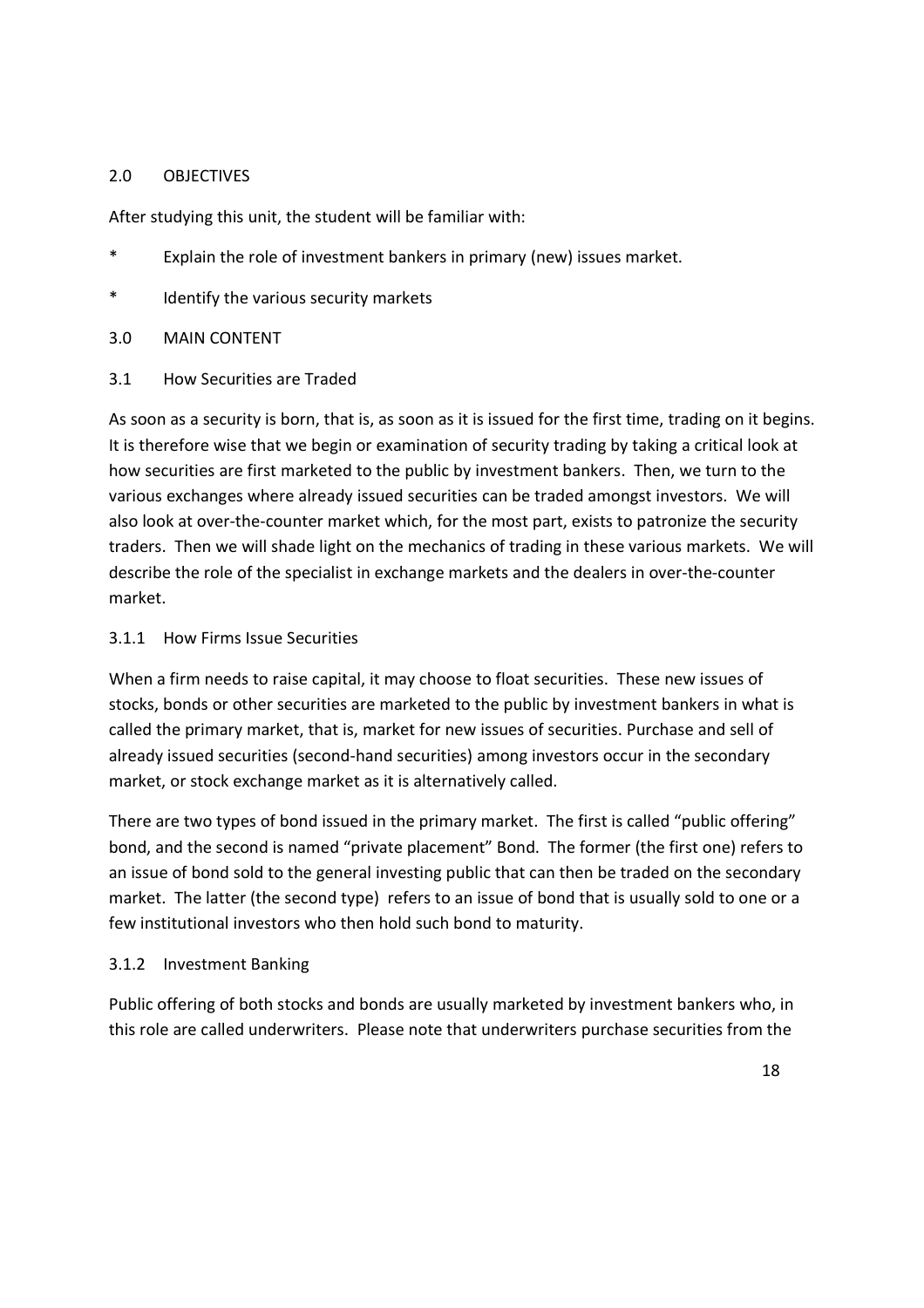issuing company and resell them. More than one investment bankers are usually engaged to market the securities. The lead firm forms an underwriting syndicate of other investment bankers to share the risks and responsibilities for the new stock issue.

Investment bankers advise the firm regarding the terms on which it should attempt to sell the securities. A preliminary registration statement must be filed with the Securities and Exchange Commission (SEC) describing the issue and the prospects of the company. When the statement is in final form, and approved by the SEC , it is called the Prospectus. At this point, the price at which the securities will be offered to the public is announced. The prospectus is simply a description of the issuing firm and the security it is issuing.

In a typical underwriting arrangement, the investment bankers purchase the securities from the issuing company and then resell them to the public. The issuing firm sells the securities to the underwriting syndicate at a price less the offering price. This little reduction in price is called the spread and it serves as compensation to the underwriters. This procedure is called a "firm commitment," that is to say, the underwriters are committed to receive the issue and assume full responsibility especially if, per chance, the shares cannot be sold to the public at the stipulated price.

Corporations engage investment bankers either by negotiation or by competitive bidding, although negotiation is far more common nowadays. In addition to the profit resulting from the spread between the purchase price and the public offering price, an investment banker may receive shares of common stock or other securities of the firm.

## SELF ASSESSMENT TEST

Explain the functions of an Investment Banker?

# 3.2 Where Securities are Traded

As soon as new securities are issued to the public, trading starts on them immediately. Investors may trade on them among themselves. Trading on new issues is regarded as trading on the primary market. Purchase and sale of already issued securities occur in the secondary markets which include the Nigerian Stock Exchange Market in Lagos and other exchange markets located in Kano, Kaduna, Enugu, etc.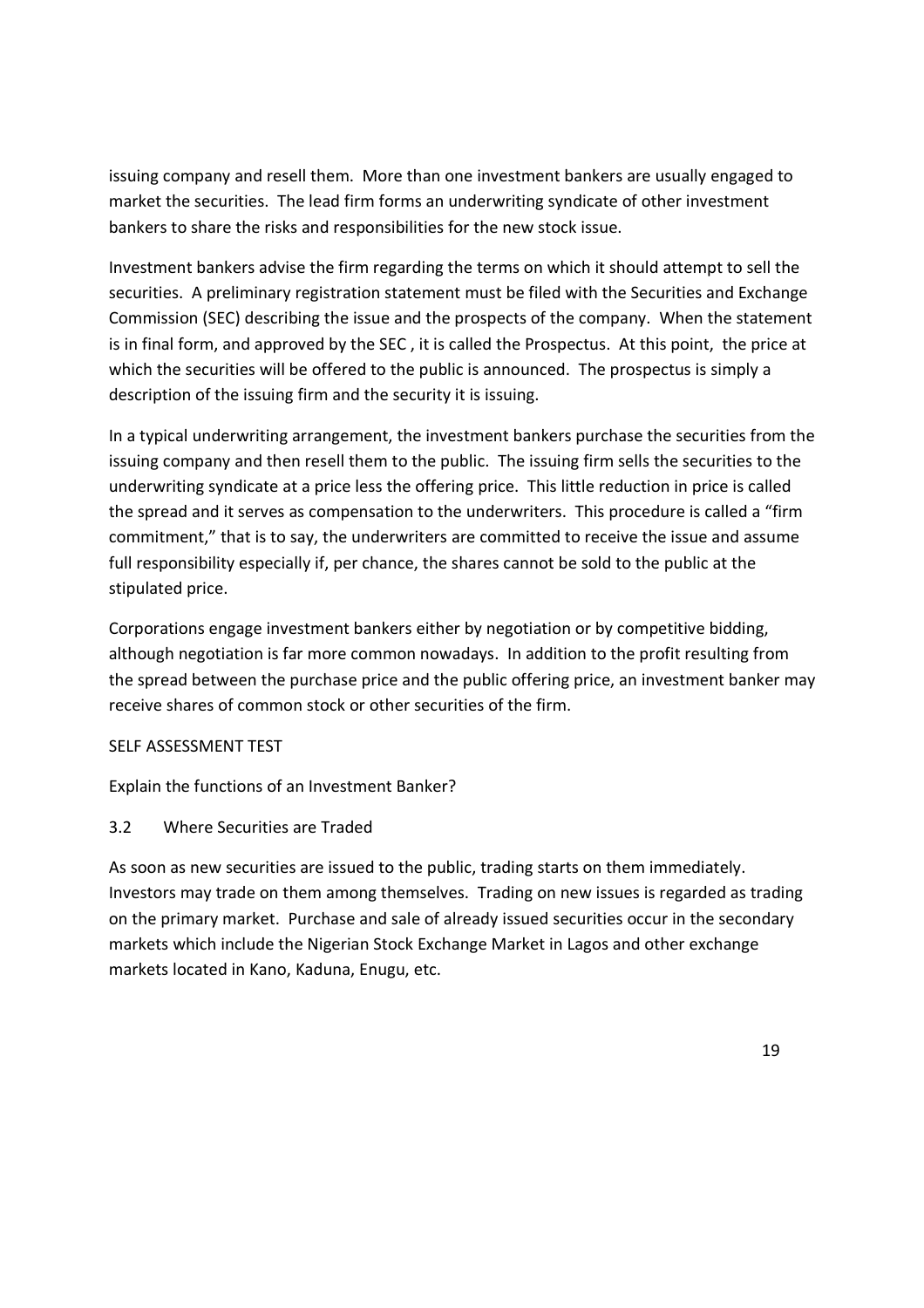## 3.2.1 The Secondary Market

The Nigerian Stock Exchange Markets provide facility for its members to trade securities, and only members of the exchange may trade there. Therefore, membership of the Nigerian Stock Exchange (NSE), or the acquisition of a seat in the exchange is a valuable asset. The majority of seats are commission broker seats, most of which are owned by the large full-service brokerage firms. The seat entitles the firm to place one of its brokers on the floor of the exchange where he or she can execute trades. The exchange members charge investors for executing trades on their behalf. The commission that members can earn through this trading activity determines the market value of a seat.

# 3.2.2 Over-the-Counter Market

Over-the-Counter (OTC) market, by definition, is an informal network of brokers and dealers who Negotiate sales of securities. A large number of securities are traded on over-the-counter market which allows any security to be traded there, but the OTC market is not a formal exchange. Hundreds of brokers register with the SEC as dealers in OTC securities. Security dealers quote prices at which they are willing to buy or sell securities. A broker then executes a trade by contacting the dealer listing an attractive quote. The "bid price" is the price at which a dealer is willing to purchase a security; the "ask price" is the price at which the dealer will sell a security. Hence the ask price is always higher than the bid price, and the difference, the-bidask spreads, makes up the dealer's profit. The system allows a broker who receives a buy or sell order from an investor to examine all current quotes, call the dealer with the best quote, and execute a trade.

For bonds, the over-the-counter market is a loosely organized network of dealers linked or brought together by a computer quotation system. In practice, the corporate bond market is rather very thin in that there may be few investors interested in trading a giv en bond at any particular time. As a result, the bond market is subject to a type of liquidity risk, for it can be pretty difficult to sell one's bond holdings quickly if the need arises.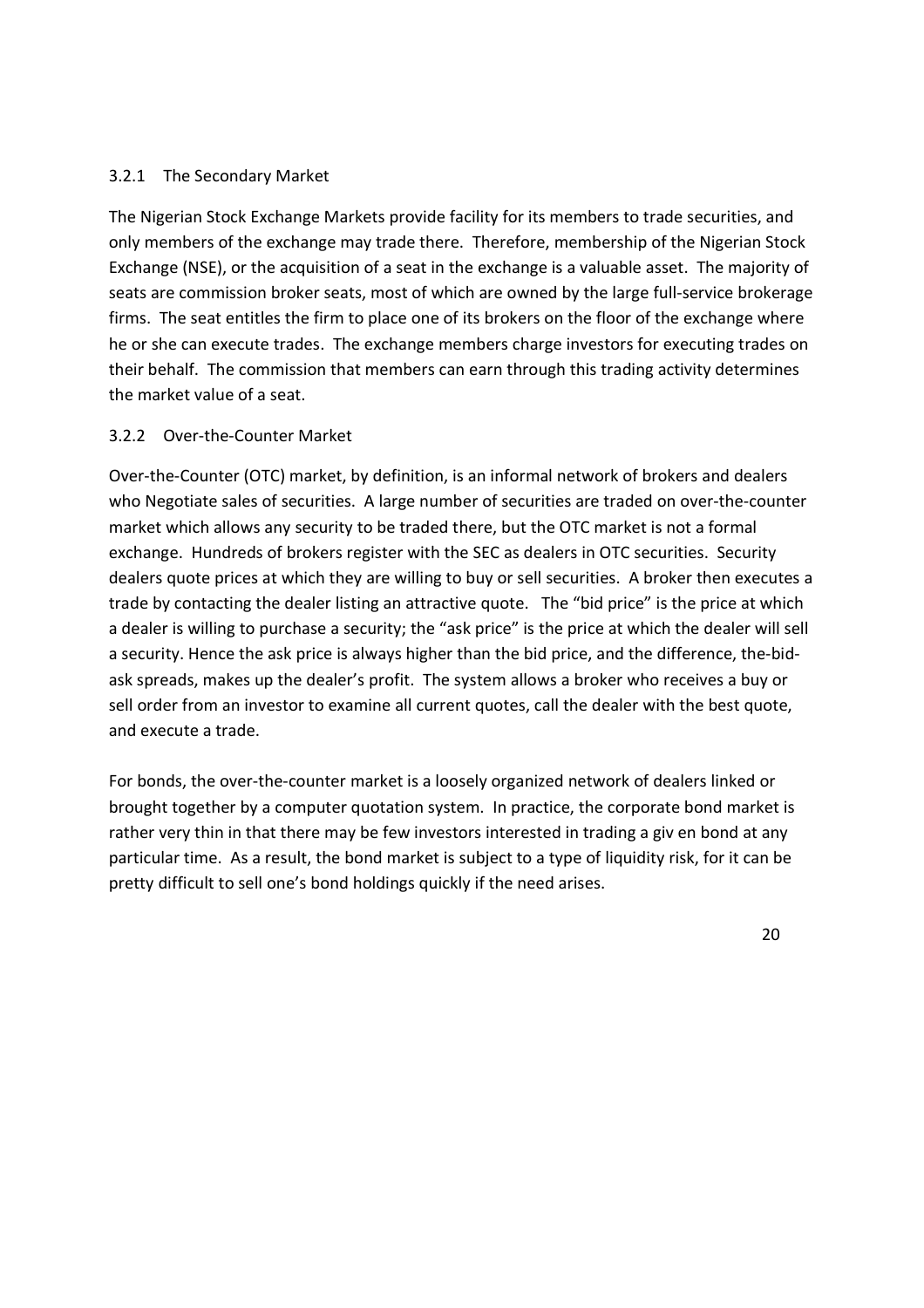## SELF ASSESSMENT TEST 2

What is the process of floating new issues of Common Stock?

# 3.3 Trading on the Nigerian Stock Exchange

As earlier discussed, common stock and corporate bonds are the most popular financial instruments traded on the Nigerian Stock Exchange Market. We will now look at the participants in the exchange market and the type of orders placed in the transactions.

# 3.3.1 The Participants

We begin this interesting discussion on the mechanics of exchange trading with a brief description of the potential parties to a trade. When an investor instructs a broker to buy or sell securities, a number of players must be involved to consummate the deal.

The investor places an order with a broker. The brokerage firm for which the broker works, and which owns a seat on the exchange contacts its commission broker, who is on the floor of the exchange to execute the order. When the firm's commission brokers are over-loaded and have too many orders to handle, they will use the services of floor brokers who are independent members of the exchange (and own seats) to execute the surplus orders.

The specialist is central to the trading process. All trading on a given stock takes place at one location on the floor called the specialist's post. At the specialist's post is a monitor called the Display Book that displays all the current offers from interested traders to buy or sell shares at various prices as well as the number of shares generally available. The specialist manages the trading in the stock. The market making responsibility for each stock is assigned by the stock exchange to one specialist firm. There is only one specialist per stock but most firms will have responsibility for trading in several stocks. The specialist firm may also act as a dealer in the stock, trading for its own account.

# 3.3.2 Types of Orders

When you hear Market Orders at the stock market, they are simply buy and sell orders that are to be executed immediately at current market prices. For instance, an investor might call his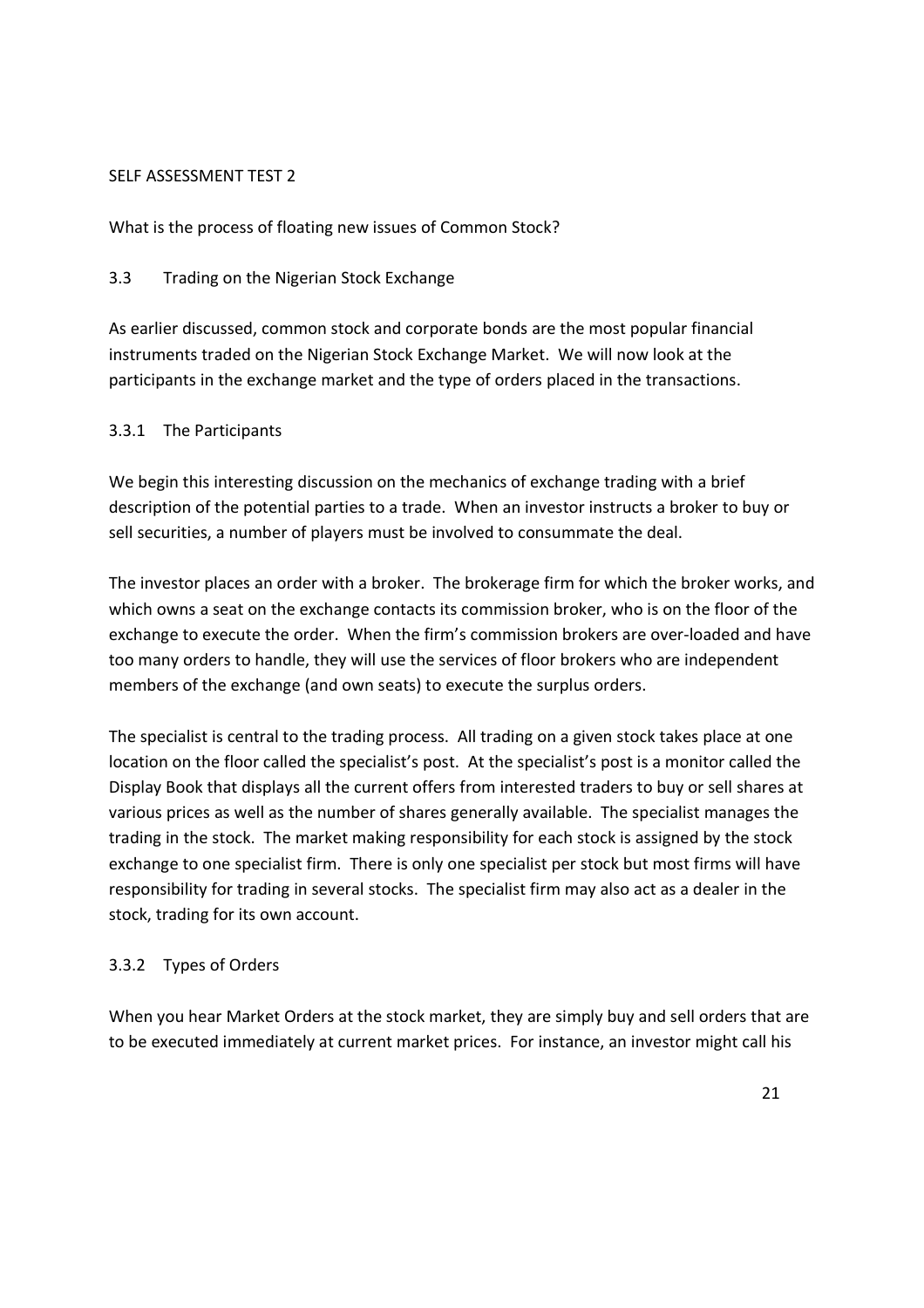broker and ask for the market price of Nigerian Breweries stock. The retail broker will wire this request to the commission broker on the floor of the exchange, who will, in turn, approach the specialist's post and ask the specialist for best current quotes. Finding that the current quotes are N100.00 per share bid price, and N100.50 ask price, the investor might direct the broker to buy 100 shares at "market price" meaning that he is willing to pay N100.50 per share for an immediate transaction. Similarly, an order to "Sell at market price" means that the stock should be sold at N100.00 per share. When a trade is executed, the specialist's clerk will fill out an order card that reports the time, price and quantity of shares traded and the transaction will be reported on the exchange's ticker tape.

## 3.3.3 How Specialists Execute Trades

The role of a specialist is very essential in the market. For this reason, it is necessary to look at his functions in detail. As we noted in the earlier discussion, a specialist is a trader who makes a market in the shares of one or more firms and who maintains a "fair and orderly market" by dealing personally in the market. This task may require the specialist to act either as a broker or a dealer at any point in time. The role of the specialist as a broker is simply to execute the orders of other brokers. Specialists also may buy or sell shares of stock for their own portfolios. When no other broker can be found to take the other side of a trade, specialists will do so even if it means that they must buy for and sell from their own accounts. The Nigerian Stock exchange appoints these companies to perform this service and closely monitors their performance. Greater part of the specialist's job is simply keeping records of transactions. The specialist maintains a book or computer entry listing all outstanding unexecuted orders entered by brokers on behalf of clients. When the orders can be executed at market prices, the specialist executes the trade.

The specialist is required to use the highest outstanding offered purchase price and the lowest outstanding offered selling price when matching trades. Therefore, the specialist system results in an auction market, meaning all buy and sell orders come to one location, and the best orders "win" the trades. In this role, the specialist acts merely as a facilitator.

The most interesting function of a specialist is to maintain a "fair and orderly market" by acting as a dealer in the stock. In return for the exclusive right to make the market in a specific stock on the exchange, the specialist is required by the exchange to maintain an orderly market by buying and selling shares from inventory. Specialists maintain their own portfolios of stock and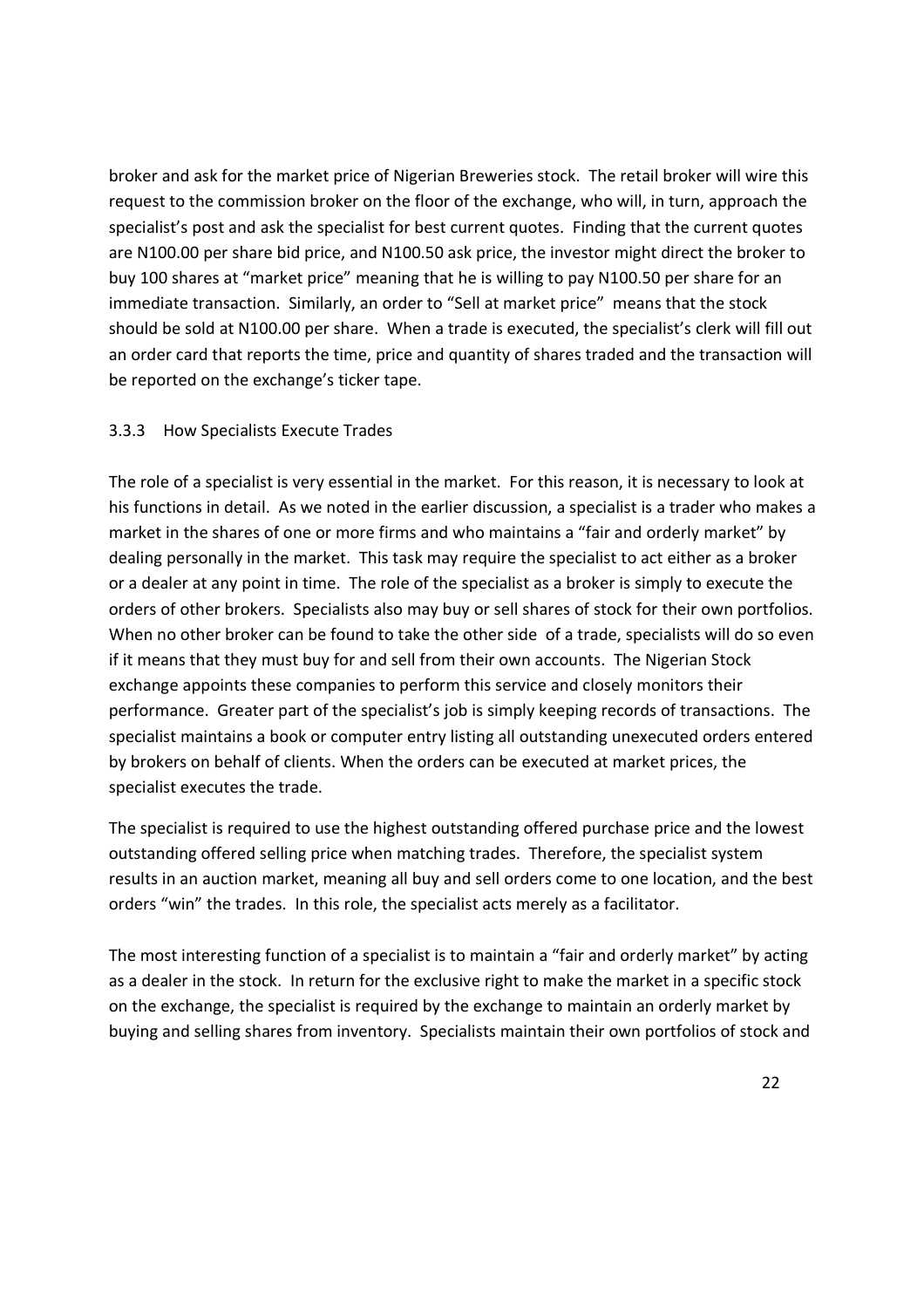quoted bid and ask prices at which they are under obligation to meet at least a limited amount of market orders. If market buy orders come in, specialists must sell shares from their own account at the ask price; if sell orders come in, they must stand willing to buy at the listed bid price.

Note that if the market is very active, the specialist can match buy and sell orders without using their own accounts. That is, the specialist's own inventory of securities need not be the primary means of order execution. Sometimes, the specialist's bid price and ask price are better than those offered by any other market participant. Therefore, at any point, the effective ask price in the market is the lower of either then specialist's ask price or the lowest of the unfilled sell orders. Similarly, the effective bid price is the highest of the unfilled buy orders or the specialist's bid. These procedures ensure that the specialist provides liquidity to the market.

The fact that the specialist is ready to trade at both quoted bid price and ask price can put him at risk sometimes. Traders with first hand details, or more precisely, large traders with ready access to superior information can trade with the specialists when they observe that the specialist's quotes are out of tune with current assessment of value based on the superior information they possess. Thus specialists who are not open to special information resources to match those held by the large traders will be at a disadvantage because their quoted prices will provide profits to the large traders with up-to-the-minute information.

We may think that the specialist will be able to protect himself if he sets a low price and a high ask price. Specialists using that strategy will be in position to protect themselves from losses only nin a period of dramatic movements in the stock price. In contrast, specialists who offer a narrow spread between the bid price and the ask price have little margin for error and must constantly monitor market conditions to avoid offering other investors advantageous terms.

Very large bid price and ask price spreads are not viable options for the specialist for two reasons. First, one source of the specialist's income is from frequent trading at the bid price and ask price levels with the spread as his trading profit. A too large quote would make the specialists quotes uncompetitive with the limit orders placed by other traders. If the specialist's bid price and ask price are constantly worse than those of public traders, it will not participate in any trades and will lose the ability to profit from the bid price and ask price spread. Another reason that prevents specialists from using large bid price and ask price spread to protect themselves is that they are under obligation to provide fair price continuity to the market.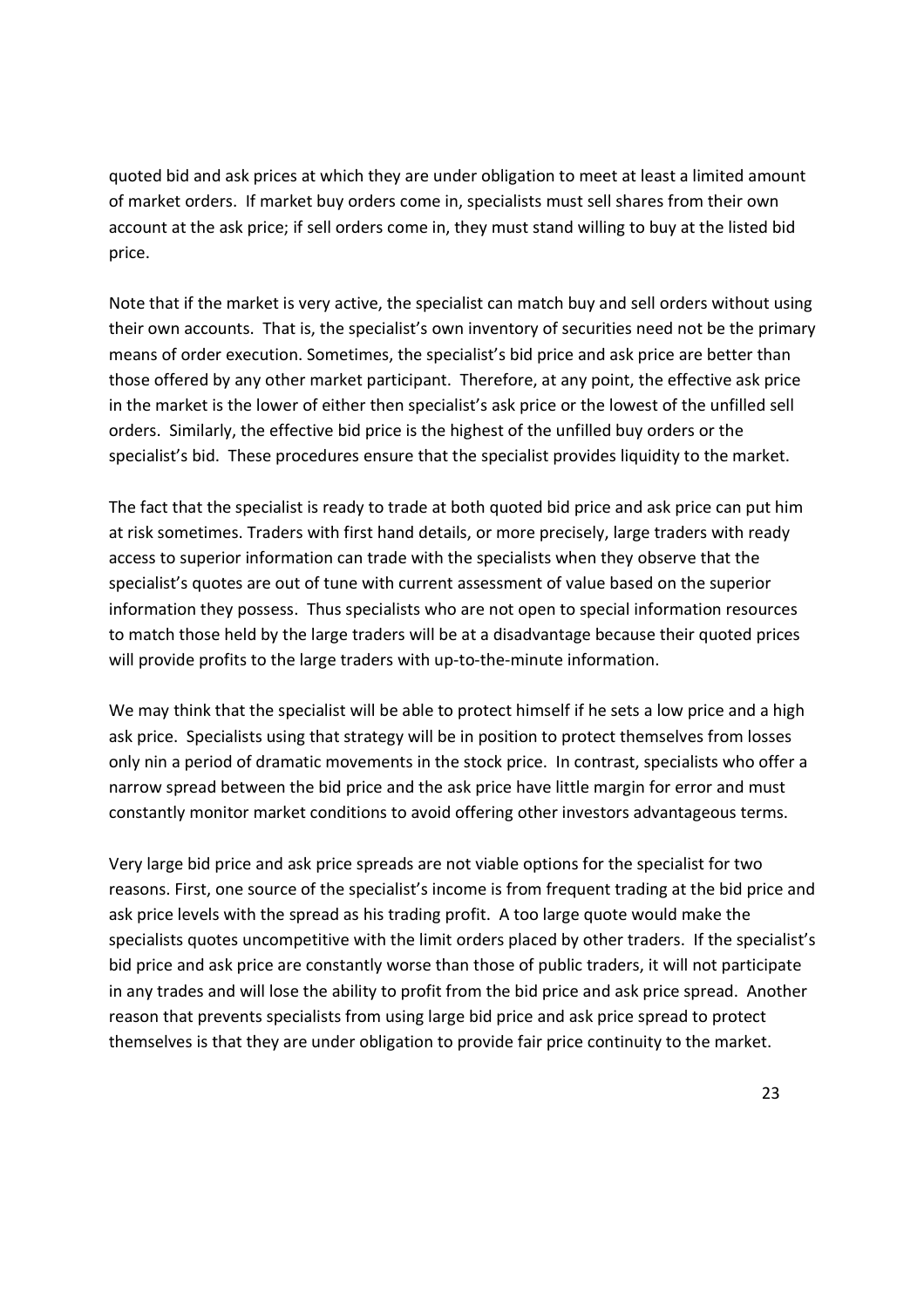# SELF-ASSESSMENT TEST 3

How does a Specialist execute Trade in the Stock Exchange Market?

# 4.0 CONCLUSION

In this unit, we discussed securities and how they are treated in the stock markets. We also touched on how the firms themselves issue securities in the first place. We shed light on the primary and secondary markets and then kind of securities that are traded in each of them. We concluded our discussion by looking at what participants in the exchange markets do, the types of orders they place and the functions of the specialists in the exchange markets.

# 5.0 SUMMARY

Understanding different types of securities and how they are traded on the exchange markets is an important aspect of this study. For an investor to bring out his money and invbest in a security, he must first understand the risks and returns inherent in the security he is investing on. In the next unit we will devote more attention to the study of investors and investment process.

# 6.0 TUTOR-MARKED ASSIGNMENT

- Explain the difference between a Primary market and a Secondary Market.
- \* Explain the two ways by which the specialist earns his income.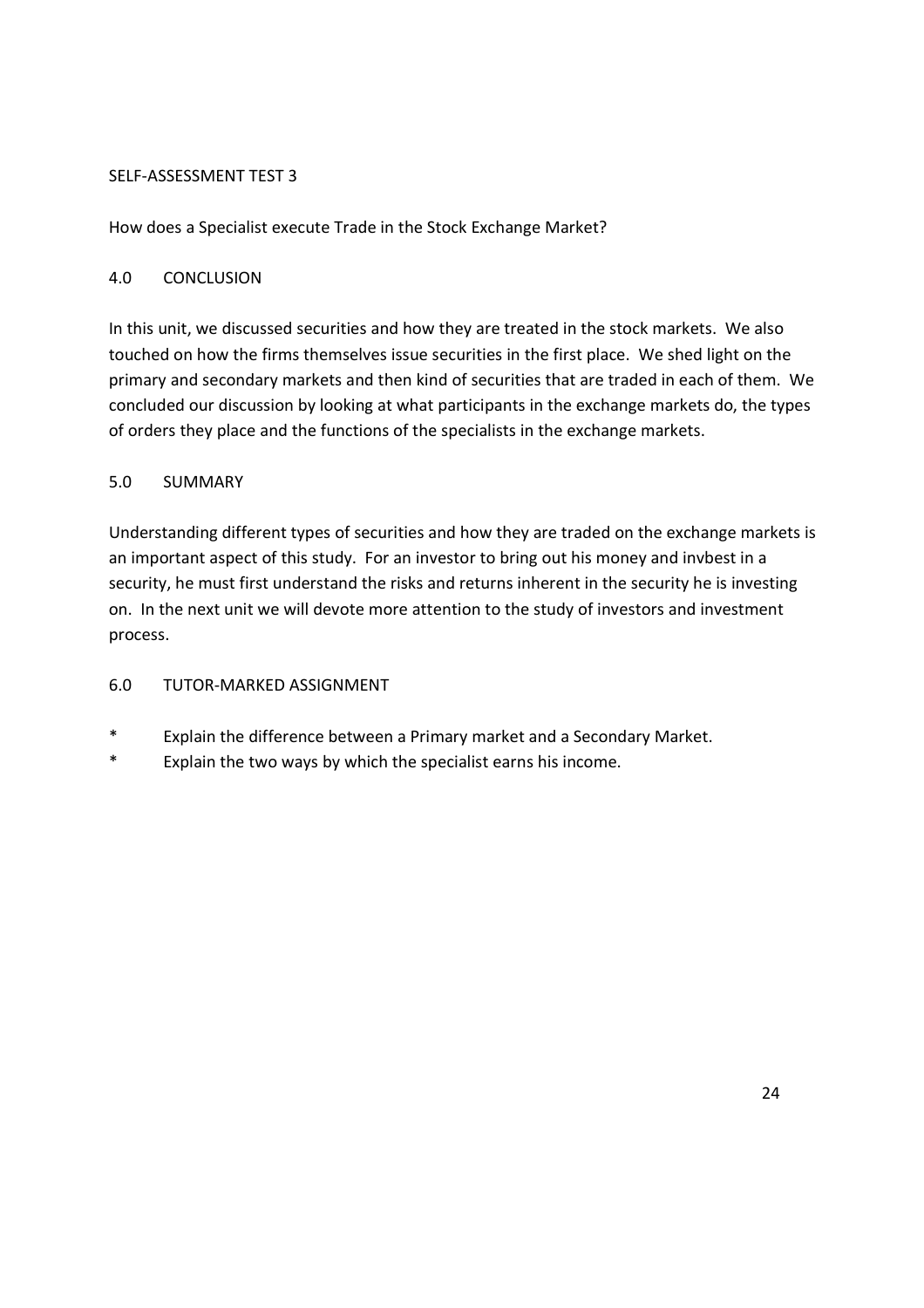## 7.0 REFERENCES/FURTHER READING

- Berton, L (1974) Investing by Computer: Can you beat the market? Financial World, July 17,1974, New York, U.S.A.
- Bodie, Z. et al (2001) Essentials of Investment Published by Mcgraw Hill/Irwin, an imprint of the McGraw Hill Companies Inc. 1221 Avenue, New York, NY 10020, U.S.A.
- Brealey, R.A. (1994) An introduction to Risk and Return from Common Stocks Cambridge, Mass: The M.I.T. Press.
- Institute of Chartered Financial Analysts: Supplementary Reading in Financial Analysts Vol.2, 1974; Home Wood III: Richard D. Irwin Inc.1973.
- Rufus, A.I. (20004) Investment Decisions: Concepts, Analysis and Management Glorious Hope Printers, Glorious House, 53 Jagunmolu street, Bariga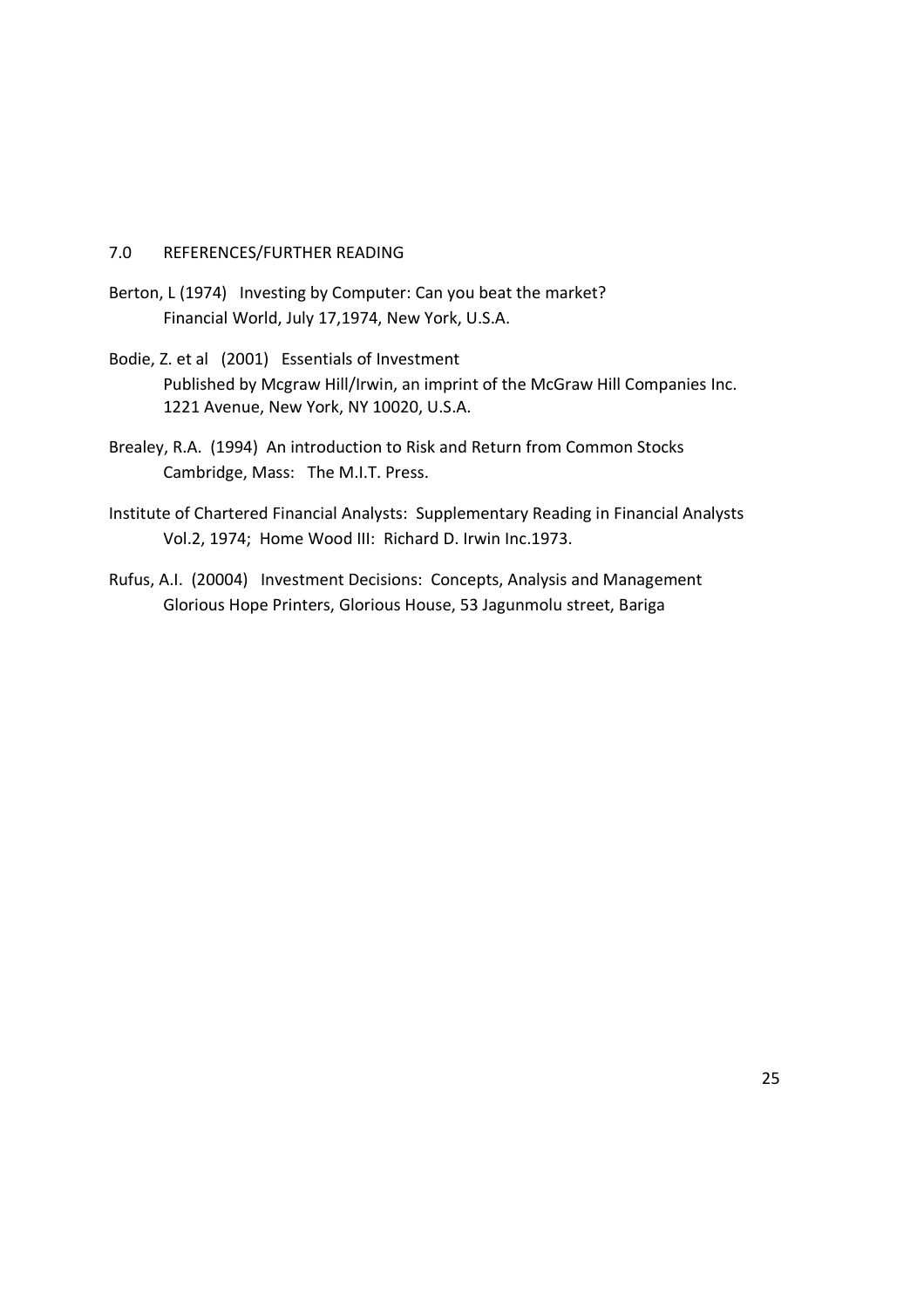#### ENT 332 MODULE 1

UNIT 4 INVESTORS AND INVESTMENT PROCESS

## CONTENTS

- 1.0 Introduction
- 2.0 Objectives
- 3.0 Main Content
	- 3.1 Investors and Investment Process
		- 3.1.1 Individual Investors
		- 3.1.2 Professional Investors
	- 3.2 Portfolio Management
		- 3.2.1 Objective of Portfolio Management
		- 3.2.2 The Conflict between Risk and Return
	- 3.3 Investment policies
		- 3.3.1 Policies for Institutional Investors
		- 3.3.2 Taxes and Investment Strategy
		- 3.3.3 Monitoring Investment Portfolios
- 4.0 Conclusions
- 5.0 Summary
- 6.0 Tutor-Marked Assignment
- 7.0 References/Further Reading

## 1.0 INTRODUCTION

Under this unit, we shall focus on the investors and general investment process. We will review the investor's objectives, his circumstances and the constraints under which he operates. It must be mentioned that there is no one "correct" investment process. However, it is agreeable that some investment approaches are better than others.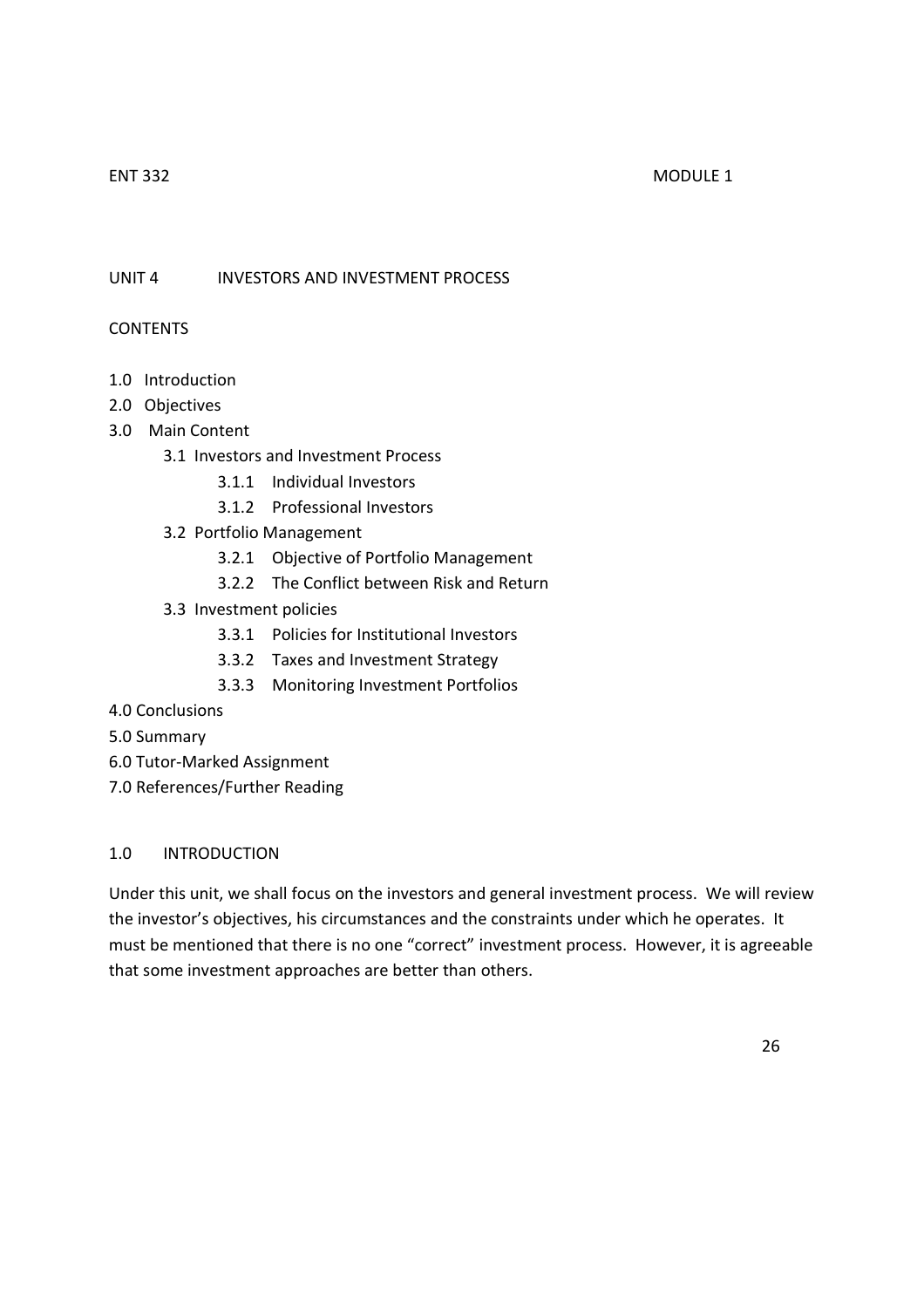# 2.0 OBJECTIVES

After studying this unit, the student should be able to understand:

- Investment objectives of individuals and institutional investors
- \* Something about the constraints facing individual and institutional investors

## 3.0 MAIN CONTENT

3.1 Investors and Investment Process

In looking at investors and the process of investment, it will be a better arrangement to divide the study into four stages, namely:

- (a) The investor himself and his investment objectives
- (b) Constraints facing the investor
- (c) Investment policies under which he is operating
- (d) Monitoring of investment portfolios

## 3.1.1 Individual Investors

Generally speaking, a person's age and level of responsibility affects the kind of investment he makes at each time in life. The most significant investment decision for most individuals concerns education in early life and this is interesting because it constitutes an everlasting investment in human capital. You must know that any investment in human training (human capital) is golden and life-long. In human resources management, we do say that human beings working in an organization are its most important assets. That is a good point, but those human beings must be educated, trained, skillful and productive otherwise you are amassing a population of people with no value to add to your organization.

The major asset most people have during their early working years (that is, after their education or technical/craft training) is the earning power derived from their skills. At this point in the life cycle, the most important financial decision concerns insurance against the possibility of disability or sudden death before retirement.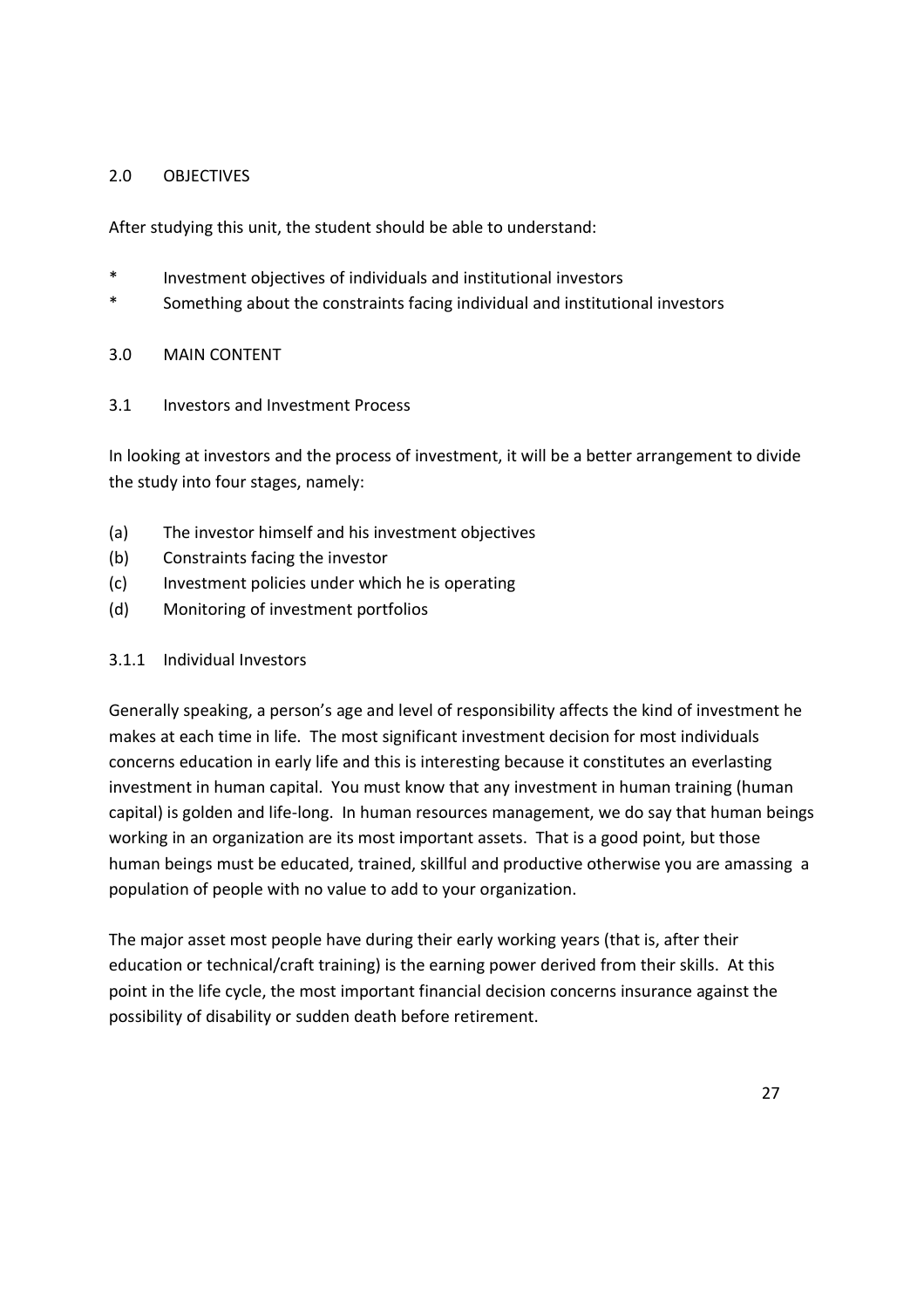The first economic asset many people acquire is their own house. In Nigeria, for instance, it is a thing of pride and prestige to live in owner-occupier property. One can view the purchase of one's own house as a hedge against two types of risk. The first is the risk of increase in rent payable annually. If you pay rent to yourself, of course, you will not bother about the mounting increases in rent by landlords everywhere in the city. The second kind of risk is the fact that the particular house or apartment where you live may not always be available to you. You may be given a quit notice by your landlord. But, by buying the house yourself, you guarantee its availability always until you decide to dispose of it.

The more interesting economics of owning your own house is that landed property (land and building) are the only assets, in theory and practice, that appreciates in value as time passes-by and as the city where the house is located develops and gets more densely populated.

As ne gets older and accumulates savings to provide for consumption during retirement, the composition of wealth moves from human capital to financial capital. At this point, portfolio choices become progressively more important. At middle age, most investors will be willing to take on a meaningful amount of portfolio risk in order to increase their earnings.

# 3.1.2 Professional Investors

Professional investors are seasoned experts who provide investment management service at a free to the investing public. Some are employed directly by wealthy individual investors. Some professional investors pull individual investors' funds together and manage them, and others choose to manage investments for institutional investors.

When we have "Personal Trust" which is simply an interest in an asset held by a trustee for the benefit of another person. Personal trust is established when an individual confers legal title to property to another person or institution, who then manages that property for one or more beneficiaries. The holder of the title is called the "Trustee" meaning that a property has been legally entrusted to that person to manage for another person. The trustee can be a bank, a lawyer or an investment professional. The objectives of personal trusts normally are more limited in scope than those of the individual investor. Because of their fiduciary responsibility, personal trust managers typically are expected to invest with more risk aversion than individual investors.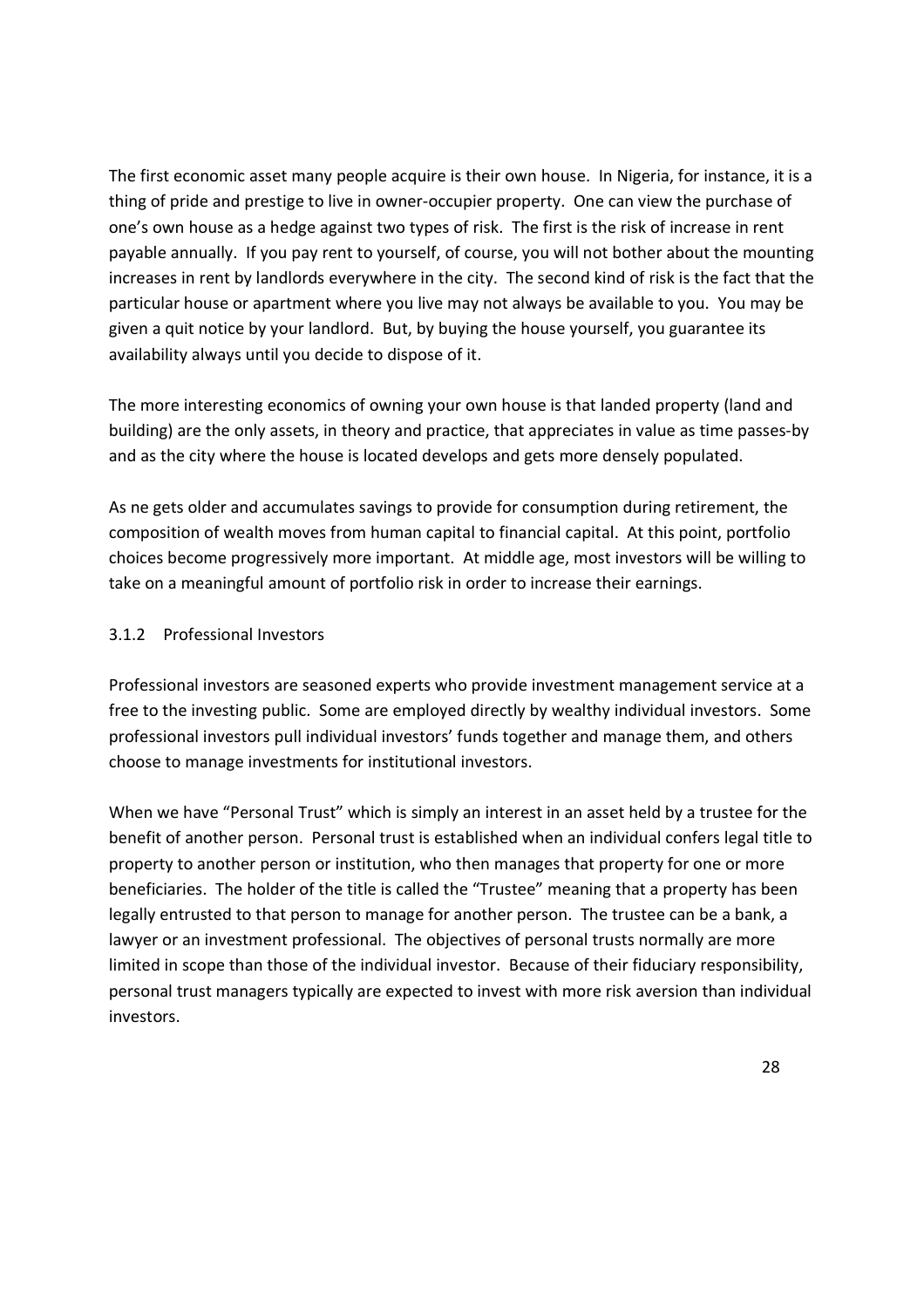There is also what is called "Pension Funds," an arrangement in which both the employer and employee contribute money into a pension scheme for the employee and the money is invested and managed by professional fund managers for the benefit of the employee at retirement.

Another form of professional investors in this light is the bank. Most bank investments are loans to businesses and individuals, and most of their liabilities are accounts of depositors. Banks try to match the risk of assets to liabilities while earning a profitable spread between then lending and borrowing rates. The difference between the interest charged to a borrower and the interest rate a bank pays on its liabilities is called the bank's interest rate spread.

Most liabilities of banks and thrift institutions are time or saving deposits, and certificate of deposits (CDs). Time and saving deposits are of various maturities. Some time deposits may extend as long as seven years, but on the average they are of fairly short maturity. CDs are bonds of various maturities that the bank issues to investors. While the range of maturities is from 90 days to 10 years.

Traditionally, the larger part of the loan portfolios of saving and loan institutions are in collateralized real estate loans, better referred to as mortgages. Typically, mortgages are of 10 to 15 years maturity, significantly longer than the average maturity of bank liabilities. Thus the profits of then savings and loans institutions are exposed to interest rate risks. When interest rates rise in the economy, they have to pay higher interest rates to depositors of funds in their institutions while the interest earnings from their longer-term investments remain fixed. This problem contributed to the collapse of many savings and loans outfit in the past.

It has often been stated that the best investment to make in a developing economy, such as Nigeria, is the investment that can produce profit and also create new jobs. For instance, investment in a bank's fixed deposit is a solo-profit investment. It produces interest yield for the investor alone. No job is created to make life easy in the society. In contrast, investment in a productive venture, such as plantation production of rice will produce profit for the plantation owner and create jobs for plantation workers.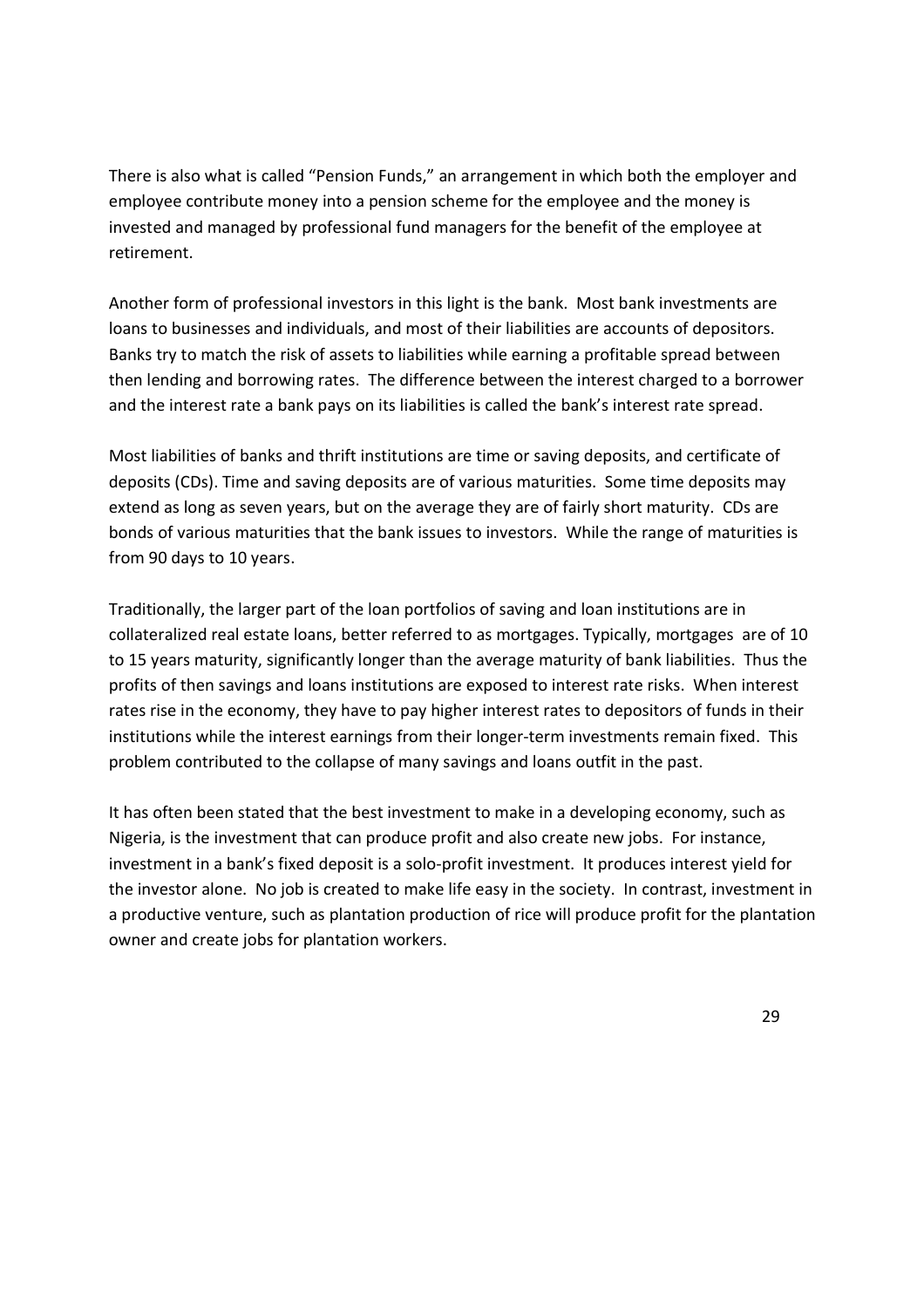# 3.2 Portfolio Management

Portfolio Management is the art of handling a pool of funds so that it will both preserve its original worth and, over time, be able to appreciate the value and yield adequate returns consistent with the level of risks assumed.

Experienced portfolio managers, in their pursuit of this all-too-often elusive goal, employ a wide variety of investment philosophies and procedures. In fact, there are many methods of managing a portfolio just as there are many portfolio managers.

Some portfolio managers are able to predict the ebb and flow of their investments on business cycle analysis or the identification of technical trends. Others structure their equity portfolios to resemble closely the composition of a market index, thus placing special emphasis on those industrial sectors believed to be particularly attractive, while, at the same time, limiting or eliminating those considered less attractive. Still others confine their efforts almost entirely on individual stock selection techniques. Generally speaking, both amateur individuals and professional institutions prefer to adopt broad and holistic approach in their portfolio management practices to achieve the best of results.

# 3.2.1 Objectives of Portfolio Management

Investment objectives cannot be set in a vacuum. They must reflect both investment market conditions and the particular requirements and constraints of the investor. As discussed earlier on, the purpose of investment anywhere in the world is to make profit out of the money or resources invested. In every investment move, there are underlying risks and it is assumed (although not always true) that the higher the risk involved in an investment, the greater the returns.

# 3.2.2 The Conflict between Risks and Returns

Generally speaking, all investors would like to preserve their principal capital and make sure that it is always safe and free from any risk, and whenever they invest, to maximize the rate of returns on their investments (net of tax and inflation). Unfortunately, these admirable twin objectives conflict with each other. It is the central tenet of finance in the academic universe that the greater the assurance that the principal sum will be preserved from loss, then lower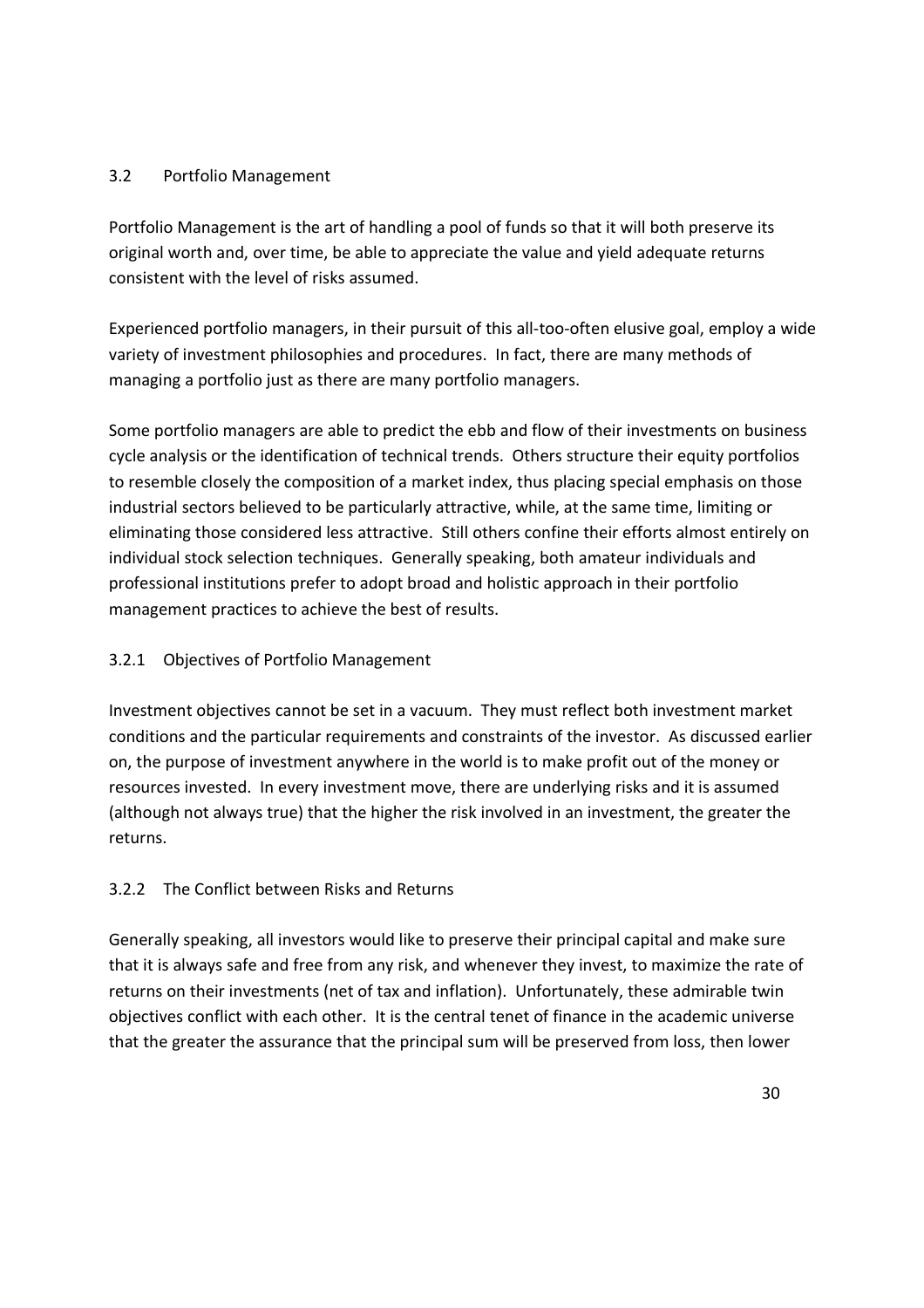the anticipated rate of return. Conversely, the higher the expected return from an investment, the greater then possibility of loss. However, practical investment results, have shown that, in the great majority of cases, less risky investments earn more income than high-risk investment, and there lies the dilemma of risk-return assumptions in investment. In practice therefore, increased investment risk does not always guarantee a higher return on investment.

Stocks versus Bonds: The investor's risk-return trade-off usually discussed in terms of the relative rates of return provided by the stock market versus fixed-income securities. Over the long run, do in fact, provide higher total returns. In other words, higher actjual returns are related to higher anticipated risk. An investment guru summarized this long view of equity earnings by stating as follows: "The most enduring relationship in all finance is perhaps, the relationship between returns on equities and the returns on bonds. In all periods of American, British and African history, over long periods of time, equities have provided higher returns than bonds. The reason is crystal clear; equities are riskier than bonds."

## 3.3 Investment Policies

The single and most important objective of every investor is to make profits out of his investment. But there are some constraints, risks and huddles that must be scaled before getting to the paradise of investment profits. T be a successful investor, you need to put sound policies and plans in place to ensure that you are not taking undue risks or making disastrous investment decisions.

 At all times, your investment policies must reflect appropriate risk-return profile as well as needs for liquidity, income generation, and tax positioning. For example, the most important portfolio decision an investor makes is the proportion of the total investment fund allocated to risky as opposed to safe assets such as money market securities, usually called cash equivalents. This choice is the most fundamental means of controlling investment risk.

It follows, therefore, that the first decision an investor must make is the asset allocation decision. Asset allocation refers to the allocation of the portfolio across major asset categories such as: Money market assets (cash equivalents), fixed-income securities (primary bonds), common stocks, real estate, sometimes precious metals and other commodities. Only after the broad asset classes to be held in the portfolio are determined can one sensibly choose then specific securities to purchase.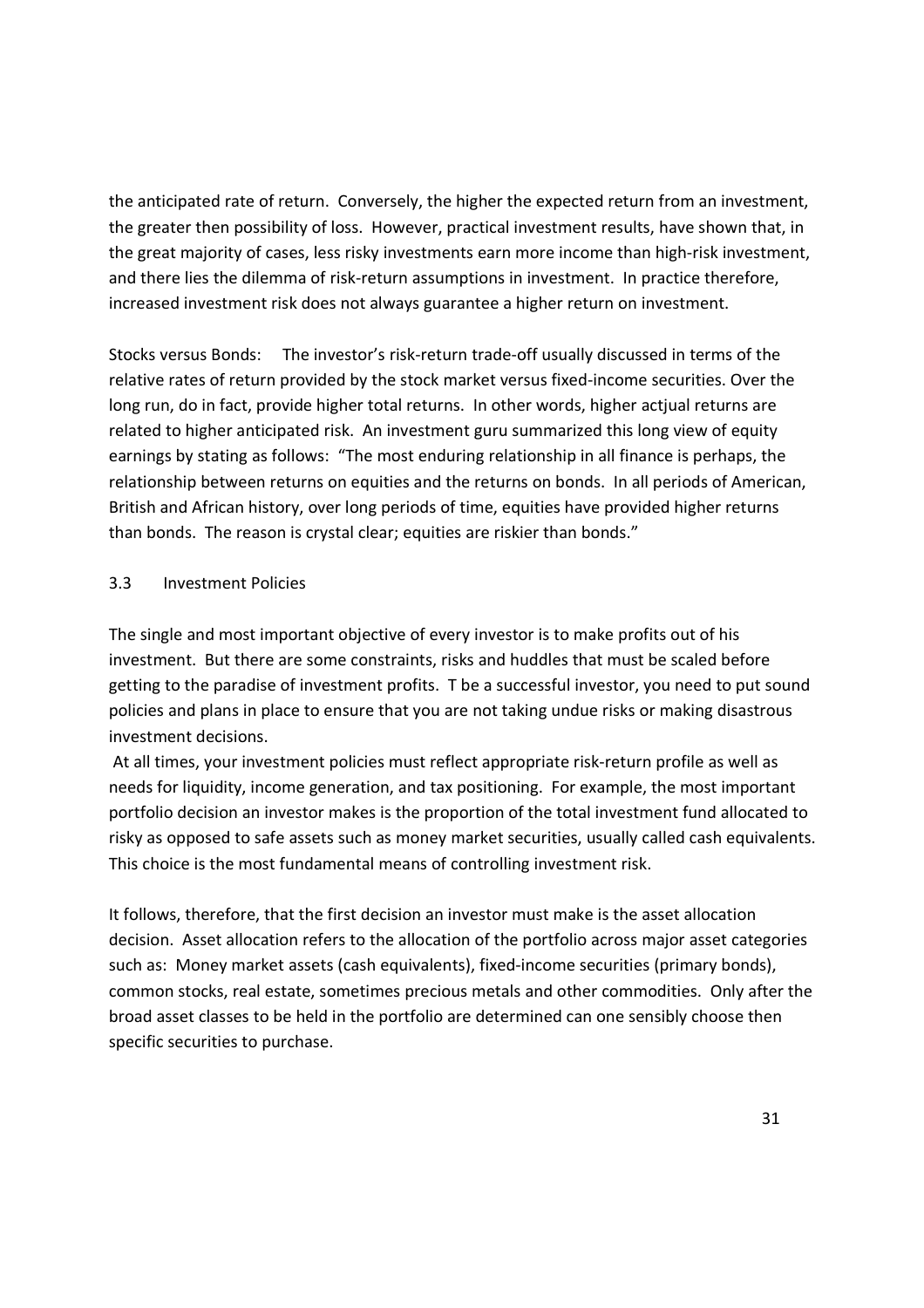Investors who have relatively high degree of risk tolerance will choose asset allocation more concentrated in higher-risk investment classes, such as equity, to obtain higher expected rates of return. More conservative investors will choose asset allocation with a greater weight in bonds and cash equivalents

# 3.3.1 Policies for Institutional Investors

Individual investors need not concern themselves with organizational efficiency. But professional investors with large amounts to invest must structure asset allocation activities to decentralize some of the decision making.

A common feature of large organizations is the investment committee. The investment committee includes top management officers, senior portfolio managers, and senior security analysts. The committee determines investment policies and verifies that portfolio managers and security analysts are operating within the bounds of specified policies. A major responsibility of the investment committee is to translate the objectives and constraints of the company into what may be called "asset universe" an approved list of assets for each of the company's portfolios.

Thus, the investment committee has responsibility for broad asset allocation. While the investment manager might have some leeway to tilt the portfolio toward or away from one or another asset class, the investment committee establishes the benchmark allocation that largely determines the risk characteristics of the portfolio. The task of choosing specific securities from the approved universe is more fully delegated to the investment manager.

## 3.3.2 Taxes and Investment Strategy

In our discussion of asset allocation, we have not said anything with regard to the position of income tax. Of course, to the extent that investments are tax exempt, as is the case for pension funds, or when the portfolio constitutes investments in tax-sheltered zone, such as individual retirement account, taxes are irrelevant to your portfolio decisions.

But suppose at least some of your investment income is subject to income taxes. You will be interested in the after-tax rate of return on your portfolios. At first glance, it might appear to be a simple matter to figure out after-tax returns on stocks, bonds, and cash if you know the before-tax returns, but there are several complicating factors.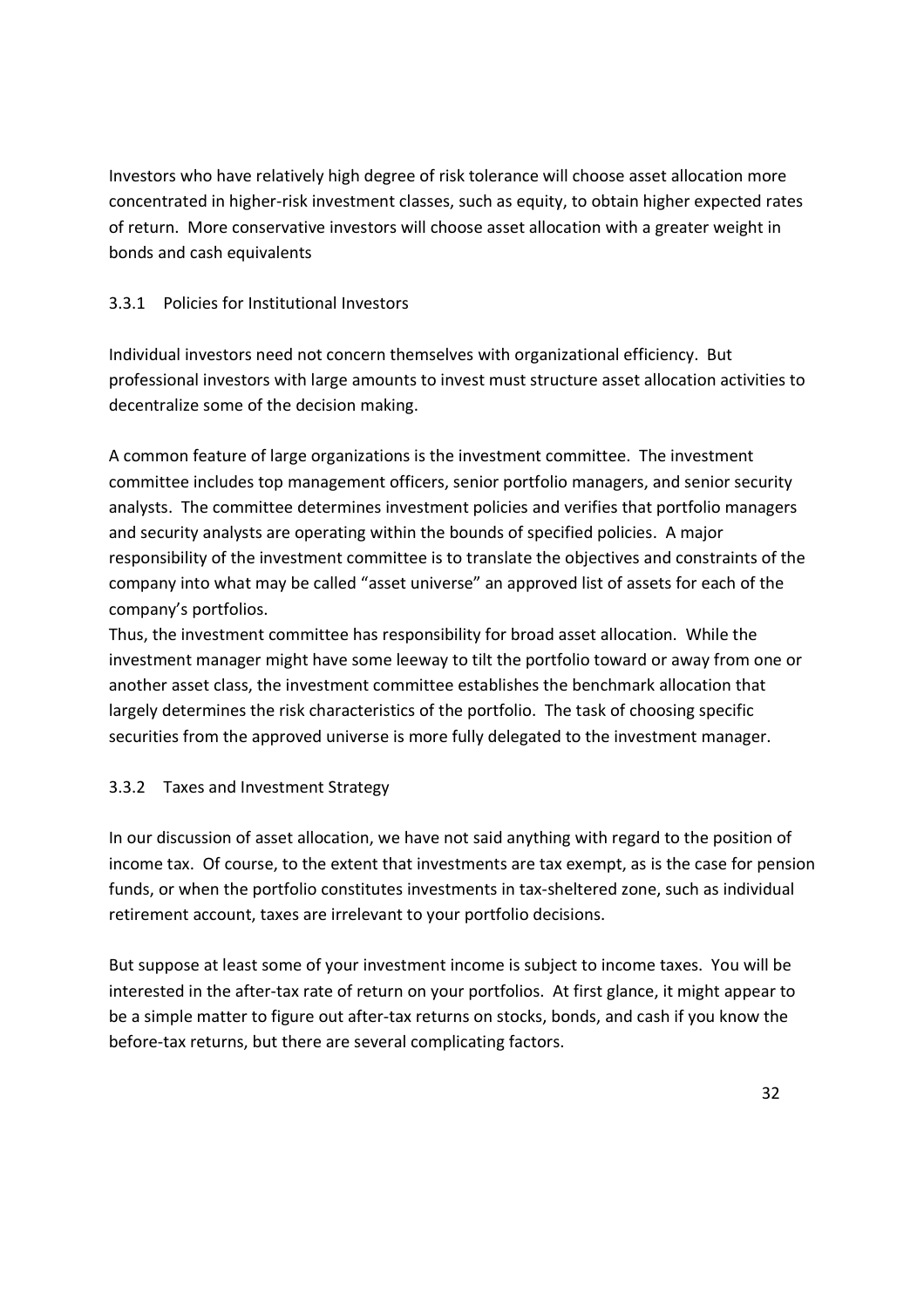The first and, of course, the easiest issue you will consider is the fact that you can choose between tax-exempt and taxable bonds. You will choose to invest in tax-exempt bonds if your personal tax rate is high enough that the after-tax rate of interest on taxable bonds is less than the interest rate on tax-exempt bonds.

The second complication is not as easy to deal with as the first. Part of your return will be in the form of a capital gain or loss. Under the current tax system, you pay income tax on capital gain only if you realize it by selling the asset during the holding period. This applies to bonds as well as common stocks and makes the after-tax rate of return for any investment period a function of whether the security will actually be sold by the end of that period., Sophisticated investors time the sale of securities and the realization of capital gains or losses ton maximize their tax advantage. This often calls for se4lling securities that are nlosi9njgn money at the end of then tax year and holding on to those that are making money. Furthermore, because cash dividends on stocks are fully taxable while capital gains taxes can be deferred by not selling stocks that appreciate in value, the after-tax rate of return on stocks will depend on the dividend payout policy of the corporation.

## 3.3.3 Monitoring Investment Portfolio

Choosing the investment portfolio requires the investor to set objectives, acknowledge constraints, determine asset-class proportions, and carry out security analysis. By the time we have completed all of these steps, many of the inputs we have used will be out of date. Moreover, our circumstances as well as our objectives change over time. Therefore, the investment process requires that we continually monitor and update our portfolios.

Moreover, even if our circumstances do not change, our portfolios necessarily will. For example, suppose you currently hold 100 shares of Seven-Up Bottling Company, selling at N60,00 per share, and 100 shares of Nigerian Breweries Limited, selling at N80.00 per share. If the price of Seven Up Bottling Comp[any falls to N50.00 per share, while that of Nigerian Breweries rises to N90.00 per share, the fractions of your portfolio allocated to each security will change automatically. The value of your investment in Seven-Up is now lower and the value of your investment in the Nigerian Breweries is higher. Unless you are happy with this reallocation of investment proportions, you will need to take some action to restore the portfolio weights to desired levels.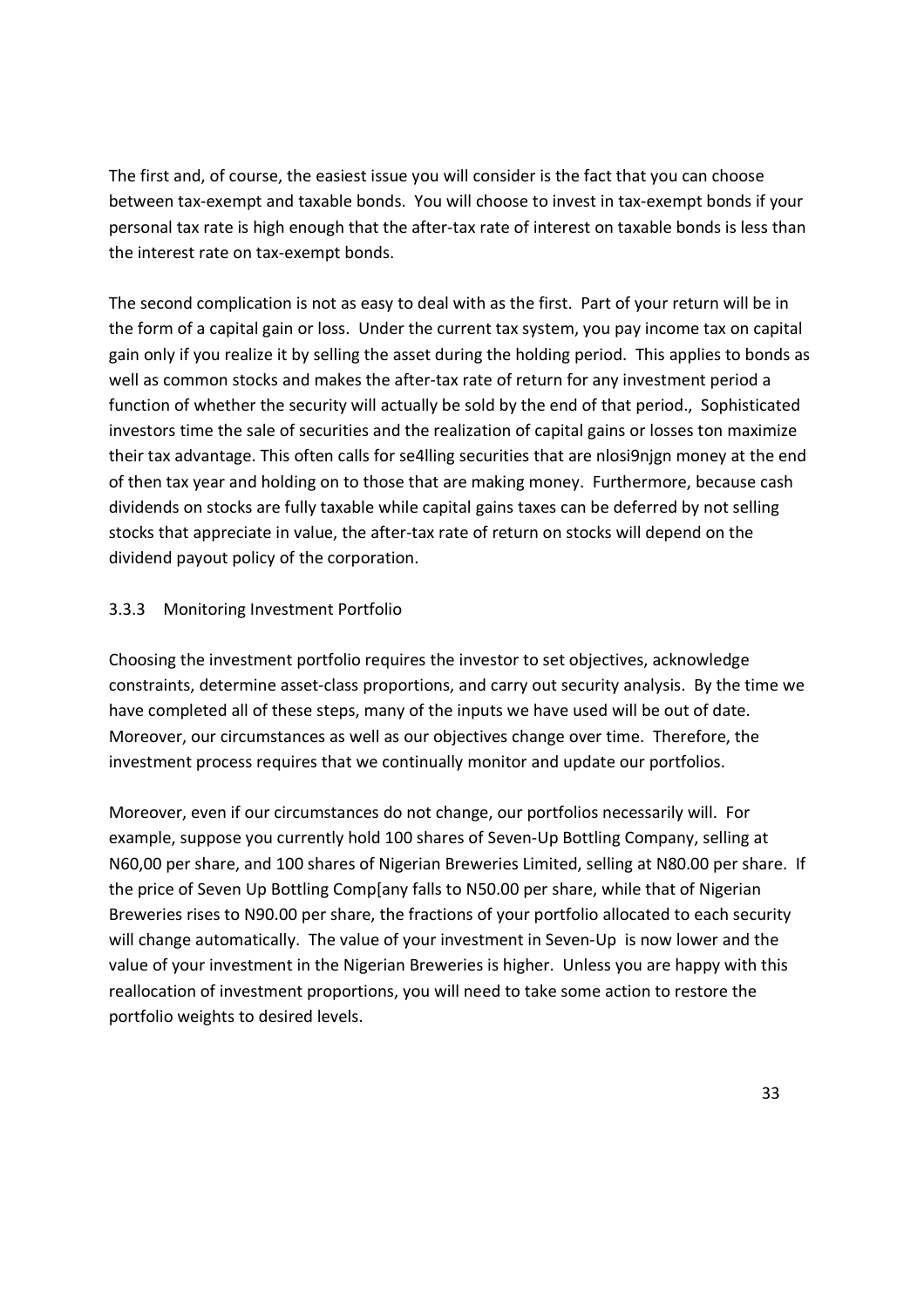Asset allocation also will change over time, as the investment performance of different asset classes diverge. If the stock market out-performs the bond market, the proportion of your portfolio invested in stock will increase, while the proportion invested in bonds will decrease. If you are uncomfortable with this shift in the asset mix, you must re-balance the portfolio by selling some of the stocks and purchasing bonds.

# 4.0 CONCLUSION

In this unit, we looked at the individual investors and the institutional investors as well. We studied the best way to manage your portfolio, the essential objective of portfolio management and the conflict existing between risk and expected return in our investments. We also touched on tax and investment strategy, and how to monitor investment portfolios to achieve the best of results.

# 5.0 SUMMARY

We repeatedly emphasized in our study that the essence of investment is to make profit out of the money we are investing. Sound knowledge of investment is an asset to us both for the purpose of passing our examination and for our future endeavours as some of us will be going into business and then using the knowledge gained in this study to prosper our business.

## 6.0 TUTOR-MARKED ASSIGNMENT

- What is the marked difference between individual investor and institutional investor?
- \* Discuss the conflict between risk and return in investment practice.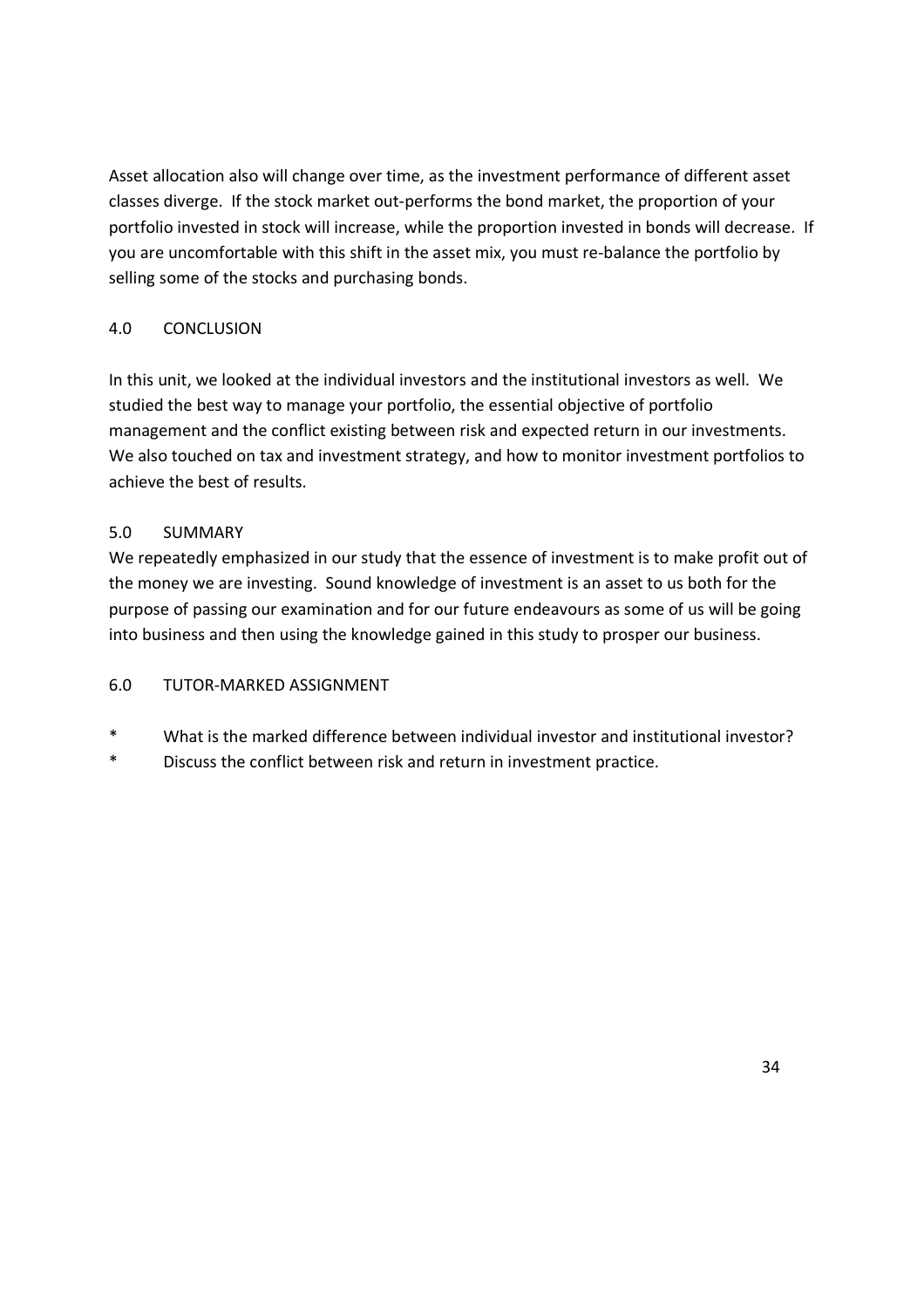#### 7.0 REFERENCES/FURTHER READING

- Berton, L (1974) Investing by Computer: Can you beat the market? Financial World, July 17,1974, New York, U.S.A.
- Bodie, Z. et al (2001) Essentials of Investment Published by Mcgraw Hill/Irwin, an imprint of the McGraw Hill Companies Inc. 1221 Avenue, New York, NY 10020, U.S.A.
- Brealey, R.A. (1994) An introduction to Risk and Return from Common Stocks Cambridge, Mass: The M.I.T. Press.
- Institute of Chartered Financial Analysts: Supplementary Reading in Financial Analysts Vol.2, 1974; Home Wood III: Richard D. Irwin Inc.1973.
- Rufus, A.I. (20004) Investment Decisions: Concepts, Analysis and Management Glorious Hope Printers, Glorious House, 53 Jagunmolu street, Bariga
- Atintoye, I.R. (2004) Investment Decisions: Concepts, Analysis and Management Glorious Hope Publishers, 53, Jagunmolu Street, Bariga, Lagos.
- Van Horne, J.C., et al. (2005). Fundamentals of Financial Management (13<sup>th</sup> Edition) Pearson Education Limited, Edinburgh Gate, Harlow, Essex 20 2JE, England.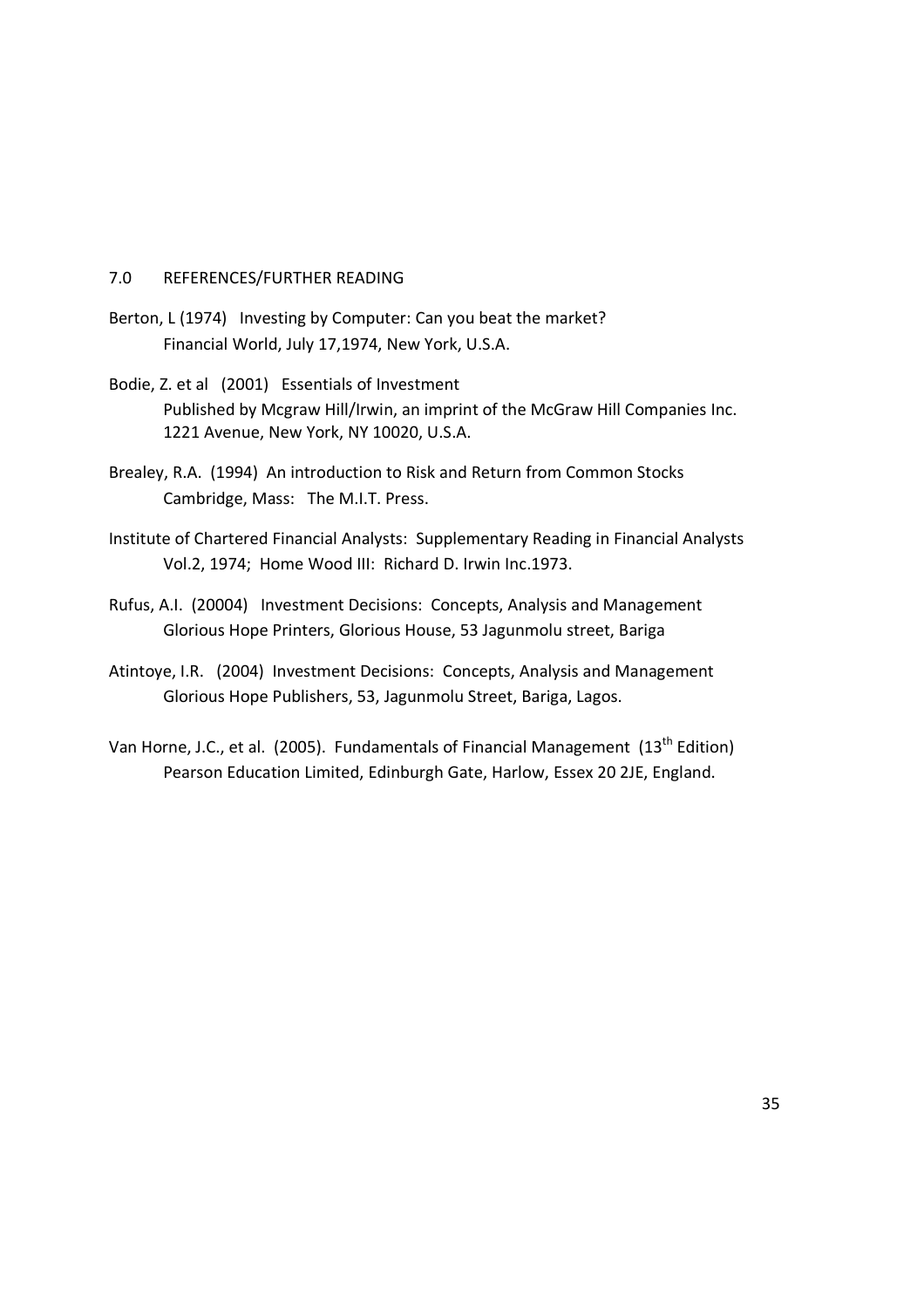#### ENT 332 MODULE 2

## MODULE 2

| Unit 1 | Risk and Return on Assets                          |
|--------|----------------------------------------------------|
| Unit 2 | <b>Fixed-Income Securities</b>                     |
| Unit 3 | Capital Asset Pricing and Arbitrage Pricing Theory |
| Unit 4 | <b>Efficient Diversification</b>                   |

- 
- UNIT 1 Risk and Return on Assets

## **CONTENTS**

- 1.0 Introduction
- 2.0 Objectives
- 3.0 Main Content
	- 3.1 Risk and Return on Assets
		- 3.1.1 Investment Returns over Multiple Periods
		- 3.1.2 Risk Premiums and Risk Aversion
	- 3.2 Historical Record of Assets
		- 3.2.1 Inflation and Real Rate of Return
		- 3.2.2 The Equilibrium Nominal Rate of Interest
	- 3.3 Asset Allocation across Risky and Risk-free Portfolios
		- 3.3.1 Risky Assets
		- 3.3.2 Risk-Free Assets
		- 3.3.3 The Capital allocation
- 4.0 Conclusions
- 5.0 Summary
- 6.0 Tutor-Marked Assignment
- 7.0 References/Further Reading

#### 1.0 INTRODUCTION

Here we are going to study the risk and return on assets and the returns various assets will yield over multiple periods. We will look at some conventions that are followed in quoting rates of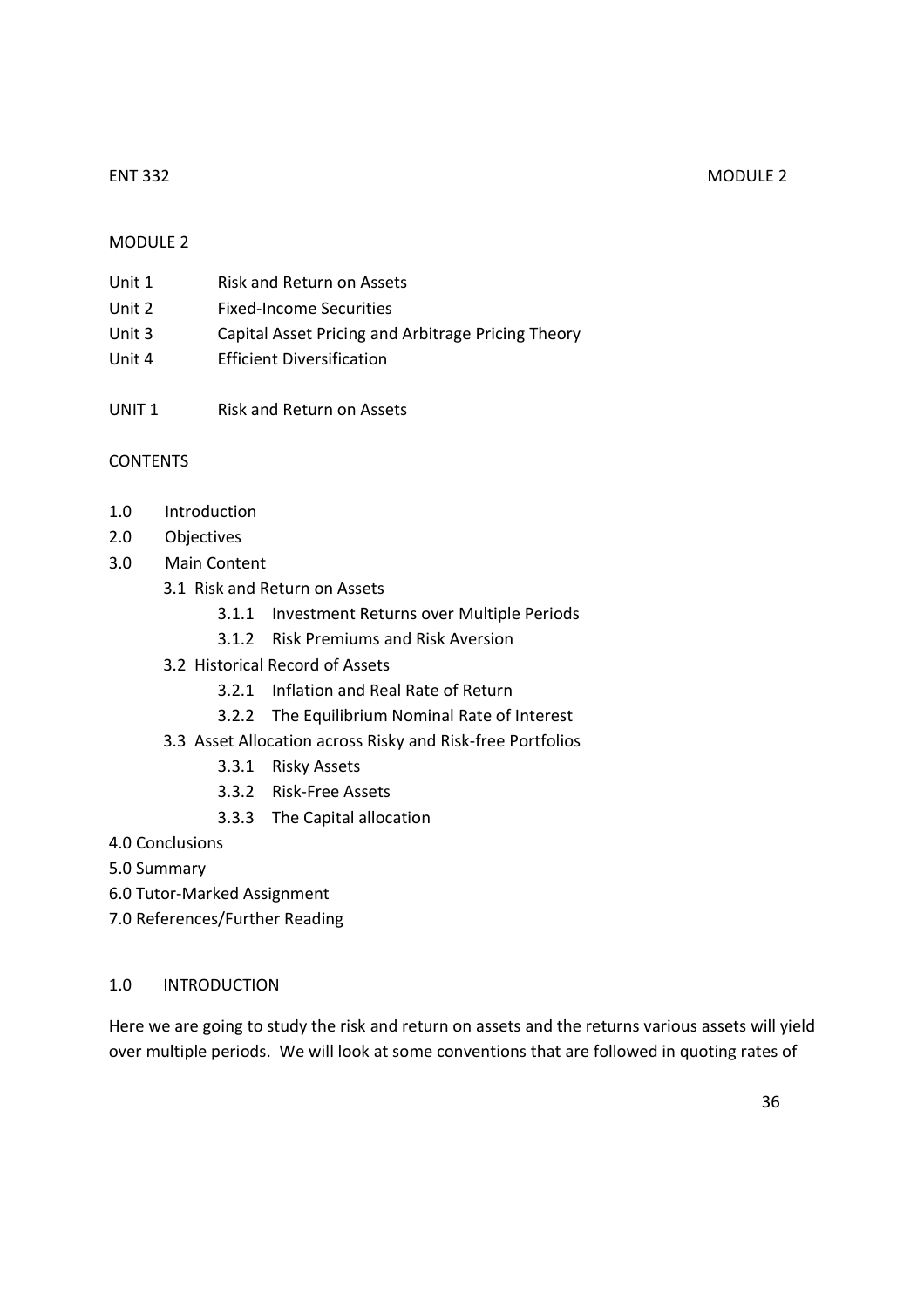return and risk and risk premium. Further, we will shade light on asset allocation across risky and risk-free portfolios.

## 2.0 OBJECTIVES

After studying this unit, the student will be able to:

- \* Use the data on the past performance of stocks and bonds to predict the future
- \* Understand Conventions for quoting rates of return
- \* Understand the process of asset allocation across risky and risk-free portfolios

## 3.0 MAIN CONTENT

## 3.1 Risk and Return on Assets

We may start this discussion by wanting to now, in the first place, what constitutes a satisfactory investment portfolio. This question is not very easy to answer. However, to some extent, a reasonable answer is a bank's savings account (because it is a risk-free asset) unless the bank is collapsing so soon and the Nigerian Deposit insurance Corporation (NDIC) can do nothing to rescue the depositor. Nowadays, investors have access to a vastly wider array of assets and may contemplate complex portfolio strategies that may include foreign stocks and bonds, real estate, precious metals and collectibles.

Clearly, every individual security must be judged on its contributions to both the expected returns and the risk of the entire portfolio. But these contribution must be evaluated in the context of the expected performance of the over-all portfolio. To guide you in forming reasonable expectations for portfolio performance, we will examine various conventions for measuring and reporting rates of return. Given these measures, we turn to the historical performance of several broadly diversified investment portfolios. In doing so, we use a riskfree portfolio or Treasury bills s a benchmark to evaluate the historical performance of diversified stock and bonds portfolios.

Then we will proceed to consider the trade-off investors face when they practice the simplest Form of risk control, that is, choosing the fraction of the portfolio invested in virtually risk-free money market securities versus risky securities such as common stocks. We show how to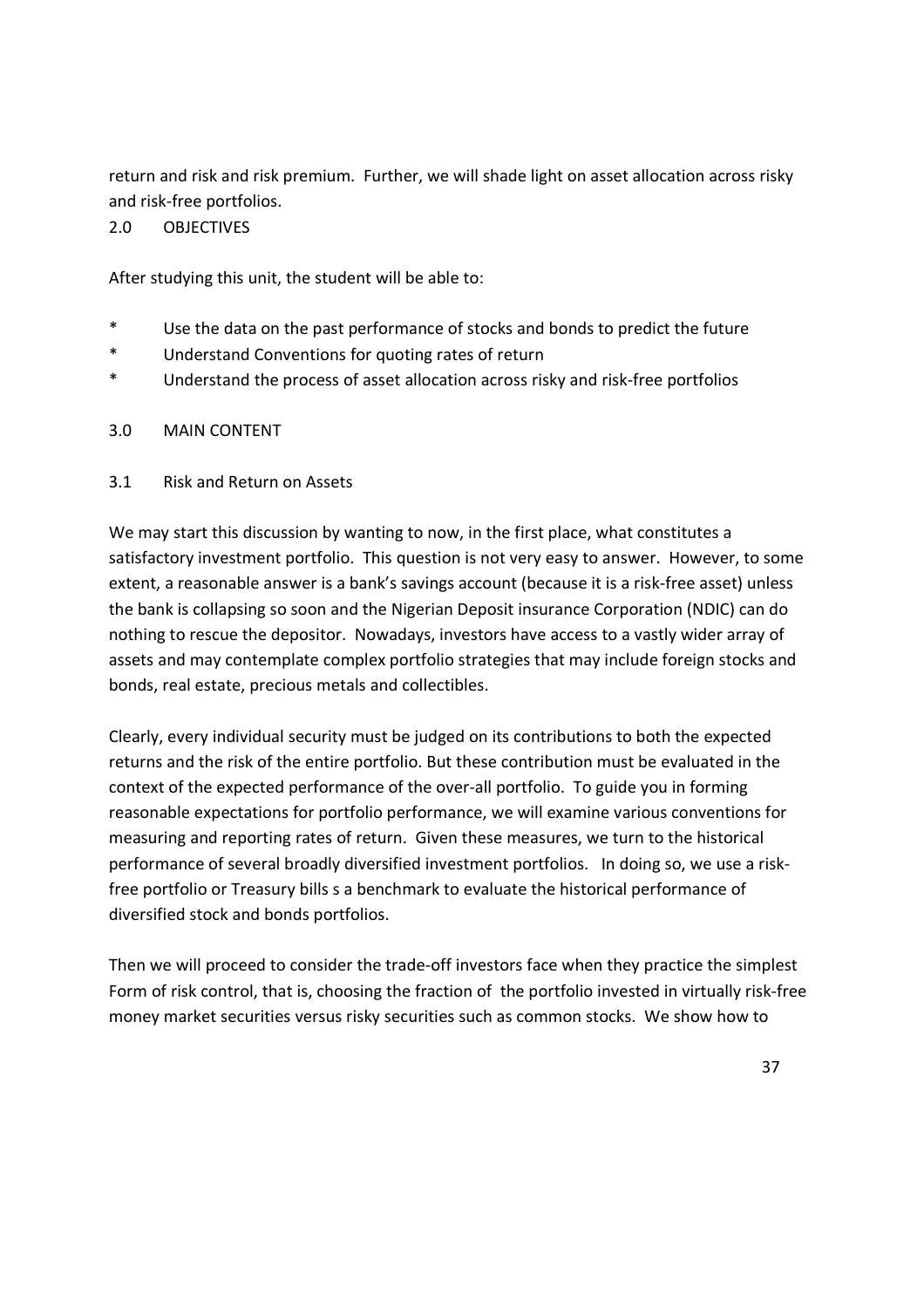calculate the performance one may reasonably expect from various allocations between a riskfree asset and a risky portfolio and discuss the considerations that determine the mix that would best suit different investors.

Rates of return: A key measure of an investor's success is the rate at which his funds have grown during the investment period. The total "Holding-period Return" HPR of a share of common stock depends on the increase (or decrease) in the price of the share over the investment period. The rate of return is defined as Naira earned over the investment period (price appreciation as well as dividends) per Naira invested, that is:

 Ending – Beginning price + Cash dividend HPR = ------------------------------------------------------ Beginning price

This definition of common stock Holding-Period Return (HPR) assumes that the dividend is paid at the end of the holding period. To the extent that dividends are received earlier, the definition ignores reinvestment income between the receipt of the dividend and the end of the holding period. Recall also that the percentage return from dividends is called the dividend yield, and so the dividend yield, plus the capital gains yield equals the HPR.

3.1.1 Investment Return over Multiple Period

The holding period return is a simple and unambiguous measure of investment return over a single period. But often you will be interested in average returns over longer periods of time. For example, you might want to measure how well a mutual fund has performed over the preceding five-year period. In this case, return measurement is more ambiguous.

Consider, for example a fund that starts with one million Naira at the beginning of the year. The fund then receives additional funds to invest from new and existing shareholders and also receives requests for redemptions from existing shareholders. Its net cash inflow can be positive or negative. Suppose its quarterly results are as given in the table below, with negative numbers enclosed in parenthesis: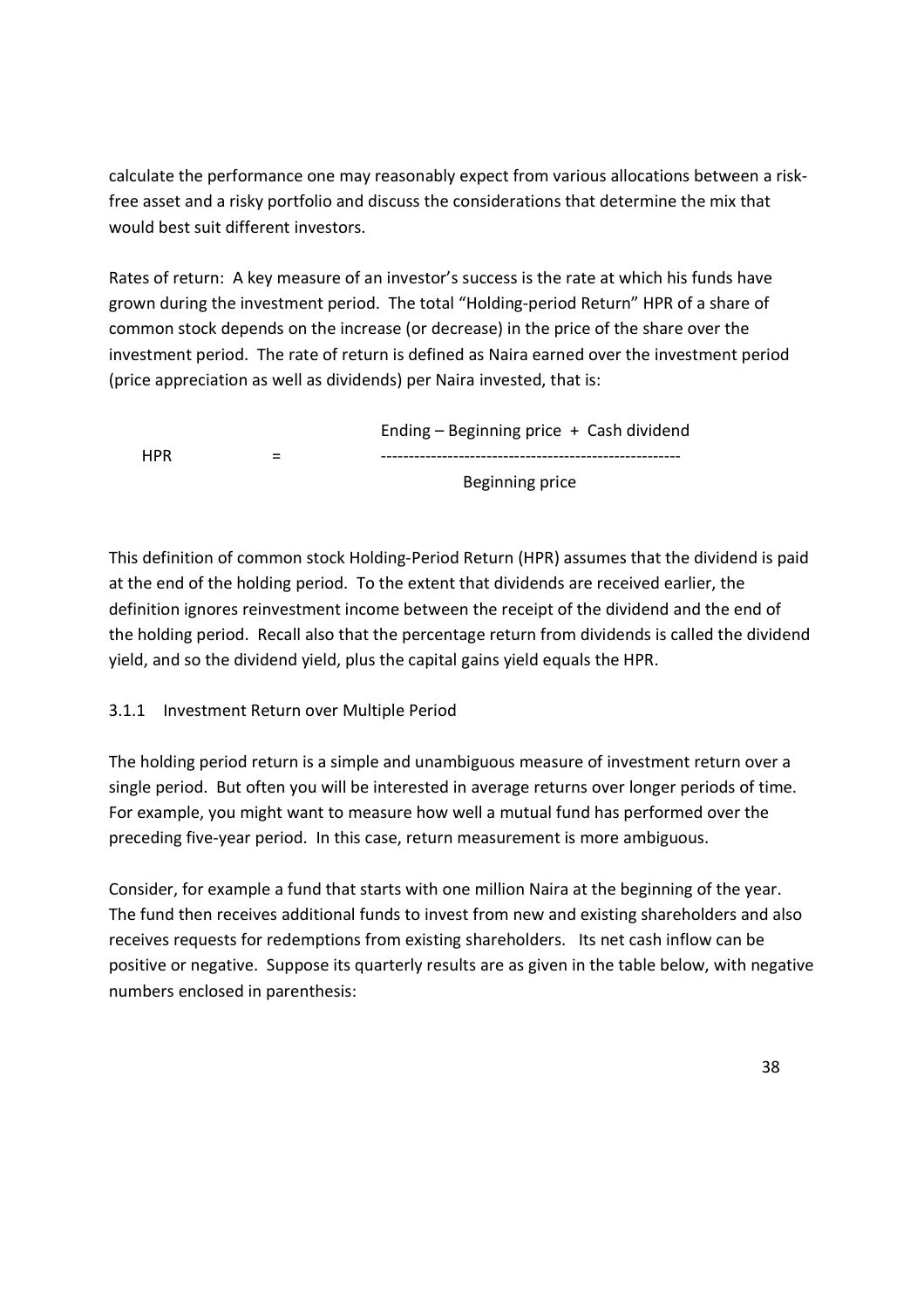|                                  | 1st<br>Quarter | 2 <sub>nd</sub><br>Quarter | 3<br>Quarter | 4th<br>Quarter |
|----------------------------------|----------------|----------------------------|--------------|----------------|
|                                  |                |                            |              |                |
| Asset under management at        | 1.0            | 1.2                        | 2.0          | 0.8            |
| the start of quarter (N Million) |                |                            |              |                |
| Holding period Return (%)        | $10-0$         | 25.0                       | (20.0)       | 25.0           |
| Total assets before net inflows  | 1.1            | 1.5                        | 1.6          | 1.0            |
| Net Inflow (N Million)           | 0.1            | 0.5                        | (0.8)        | 0.0            |
| Assets under management at       | 1.2            | 2.0                        | 0.8          | 1.0            |
| the end of quarter (N Million)   |                |                            |              |                |

The story behind the figures given above is that, when the firm is doing well (that is reporting good HPR), it attracts new funds, otherwise it may suffer a net outflow. For example, the 10% return in the first quarter by itself increased assets under management by 0.10 x Ni million = N100,000; it also elicited new investments of N100,000 thus bringing assets under management to N1.2 million by the end of the quarter. An even better HPR in the second quarter elicited a larger net inflow, and the second quarter ended with N2 million under management. However, HPR in third quarter was negative and net inflows were negative.

# 3.1.2 Risk Premiums and Risk Aversion

Every investment involves some degree of uncertainty about future holding period returns, and in most cases that uncertainty is significant. Sources of investment risk range from microeconomic fluctuations, to the changing fortunes of various industries, to asset-specific unexpected developments.

How much, if anything, should you invest in the common stock of a blue-chip company? First, you must ask how much of an expected reward is offered to compensate for the risk involved in investing money in the stocks.

We measure the reward as the difference between the expected HPR on the stock and the riskfree rate, that is, the rate you can earn by leaving money in risk-free assets such as Treasury bills, money market funds or in the bank. We call this difference, the risk premium on common stocks. For example, if the risk-free rate of return is 6% per year, and the expected return from the common stock is 14%, then the risk premium on stocks is 8% per annum.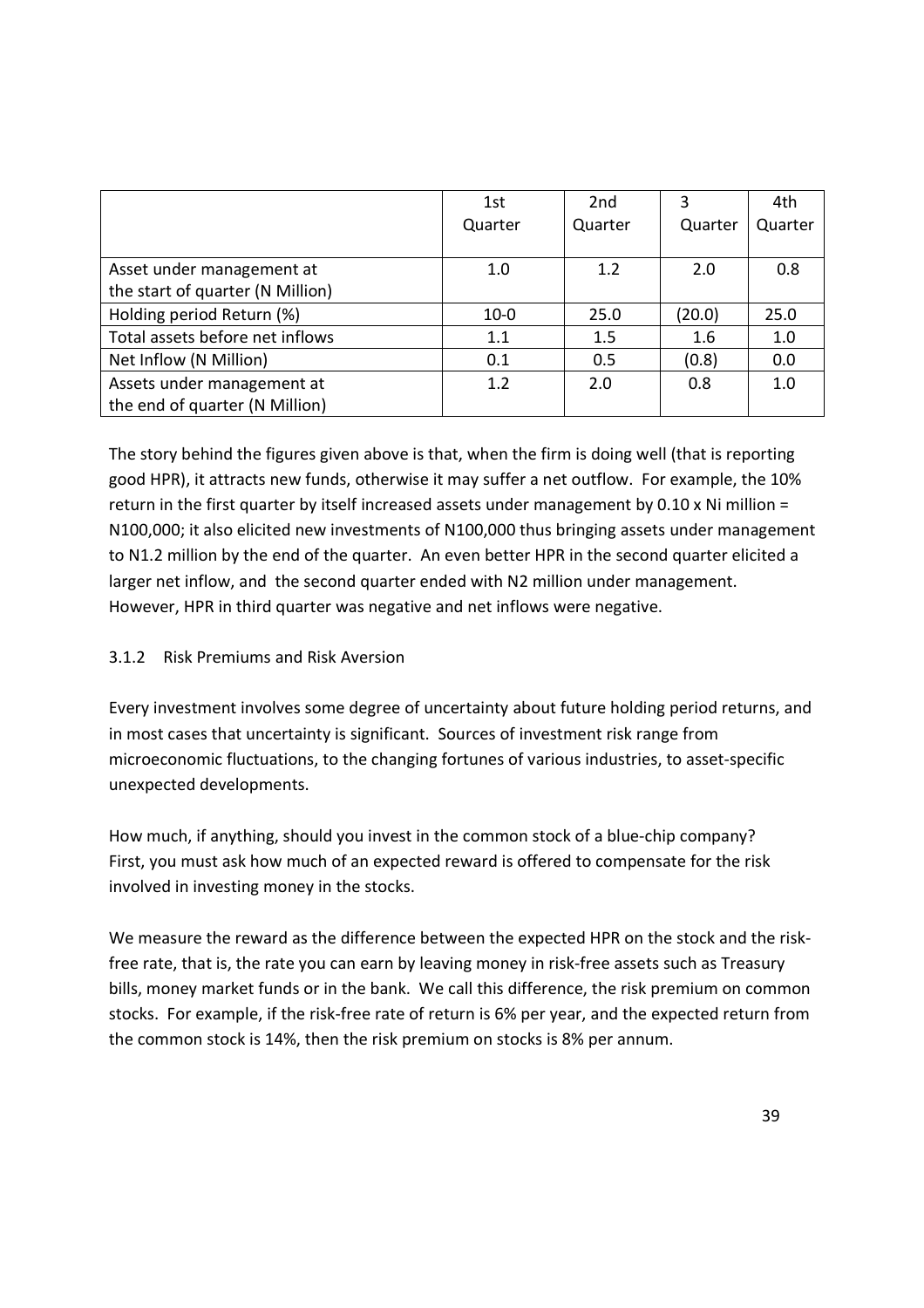The degree to which investors are willing to commit funds to stocks depends on risk aversion. It seems obvious that investors are risk averse in the sense that, if the risk premium were zero, people would not be willing to invest any money in stocks. In theory then, there must always be a positive risk premium on stocks in order to induce risk-averse investors gto hold the existing supply of stocks instead if placing all their money in risk-free assets.

## 3.2 Historical Record of Assets

The record of the past rate of return is one source of information about risk premiums and standard deviations. We can estimate the historical risk premium by taking an average of the past differences between holding-period returns (HPRs) on an asset class and the risk-free rate.

# 3.2.1 Inflation and Real Rates of Interest

If for instance, the asset an investor is holding has 10% annual rate of return, this means that your investment is worth 10% more at the end of the year than it was at the beginning of the year. This does not necessarily mean, however, that you could have bought 10% more goods and services with that money, for it is possible that in the course of the year, prices of goods and services also increased. If prices have changed, the increase in your purchasing power will not equal the increase in your Naira wealth.

At any time in the commercial and industrial world, the prices of some goods may rise while the prices of other goods may fall. The general trend in prices is measured by examining changes in the consumer price index, usually called CPI for short. The CPI measures the cost of purchasing a bundle of goods that is considered representative of the "consumption basket" of a typical urban family. Increase in this standardized consumption basket are indicative of a general trend toward higher prices. The "inflation rate" or the rate at which prices are rising, is measured as the rate of increase in the CPI.

# 3.2.2 The Equilibrium Nominal Rate of Interest

We have seen that the real rate of return on an asset is approximately equal to the nominal rate minus the inflation rate. Because investors should be concerned with their real returns, that is, the increase in their purchasing power, we would expect that, as inflation increases, investors will demand higher nominal rates of return on their investment.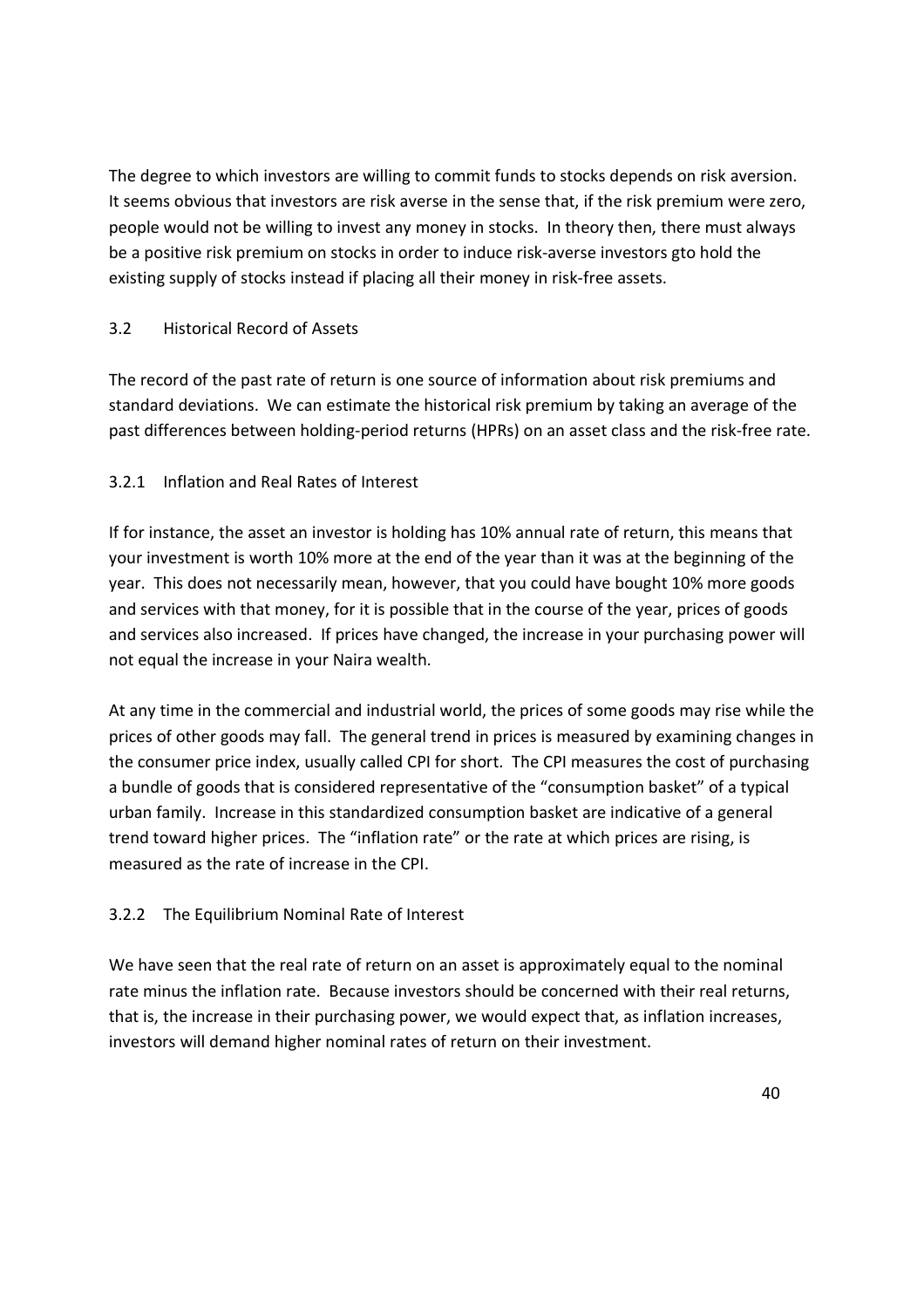It has been argued in some quarters that the nominal rate ought to increase one for one with increases in the expected inflation rate. If we use the notation E(i) to denote the current expectation of the inflation rate that will prevail over the coming period, then we can state it as in the following equation:  $R = r + E(i)$ 

Then, suppose the real rate of interest is 2% and the inflation rate is 4% so that the nominal interest rate is about 6%. If the rate of inflation increases by 5%, the nominal rate should climb to roughly 7%. The increase in the nominal rate offsets then increase in the inflation rate giving the investors an unchanged growth of purchasing power at a 2% real rate. The evidence for this equation is that periods of high inflation and his nominal rates generally coincide.

## 3.3 Asset Allocation Across Risky and Risk-free Portfolios

In our study, we have seen that investment in long term bonds is riskier than investment in treasury bills and that stock investment is even worse than all in terms of risk involvement. But the riskier investments offer higher average returns, all things being equal. Investors therefore choose securities to invest on by constructing investment portfolios that include securities from many or all asset classes.

Experienced investment managers know it all. They have expressed the view that the most fundamental decision of investing is the allocation of your assets. That is determining how much you should own in stock, how much you should invest in treasury risk-free assets, and of course, how much you should maintain as cash reserves. If your choice is carefully and wisely made, it will affect your total returns positively.

It has been suggested that the most straightforward way to control riskiness in the portfolio of your assets is to maintain 50 percent investment on treasury bills and other money market riskfree assets, and to invest 50 percent on a range of risky assets.

Let us start our discussion of the risk-return trade-off available to investors by examining the most basic asset allocation choice; the choice of how much of the portfolio to place in risk-free money market securities versus other risky asset classes.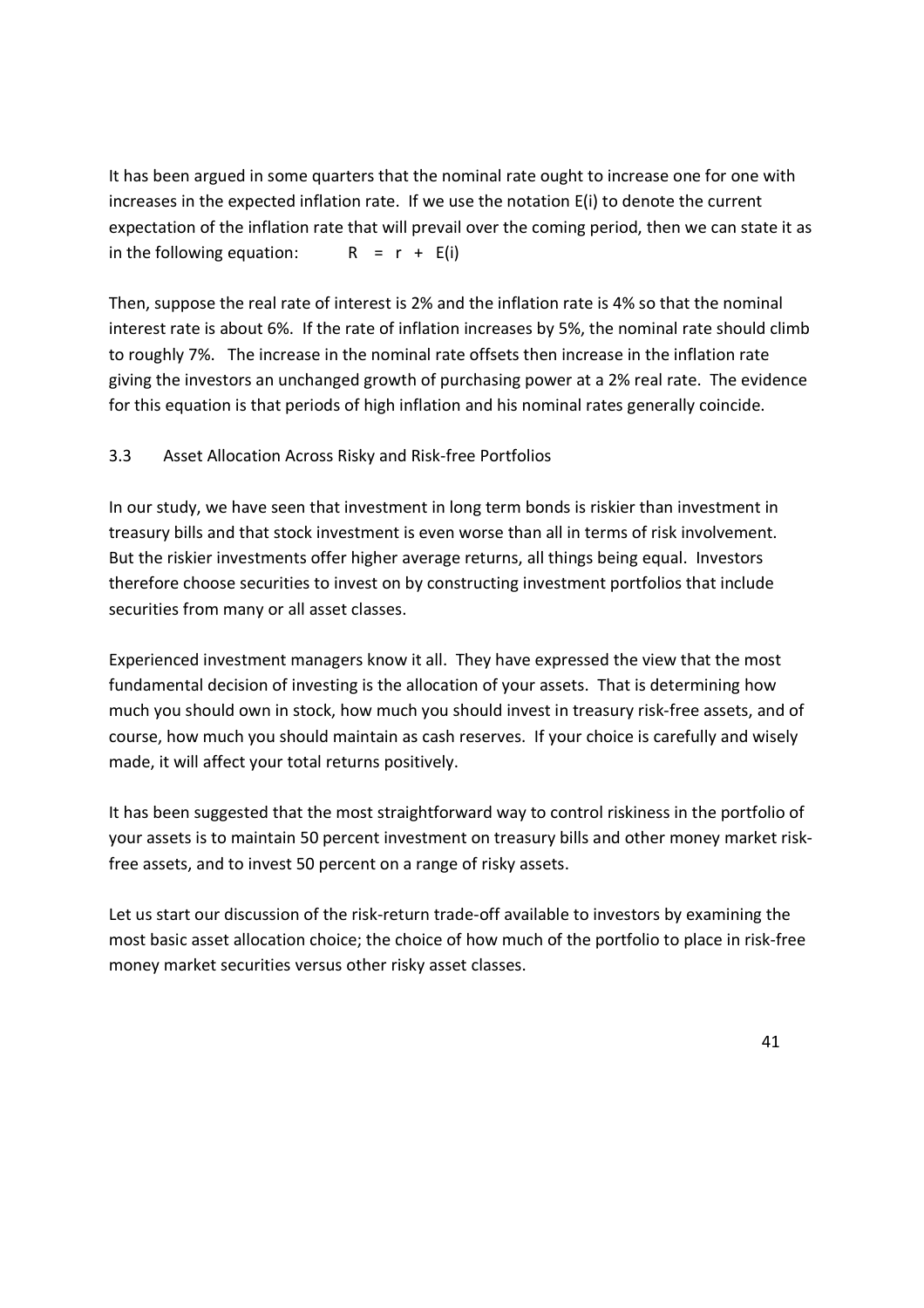We will denote the investor's portfolio of risky assets as P, and the risk-free asset as F. We will assume for the sake of illustration that the risky component of the investor's over-all portfolio is made up of two mutual funds, one invested in stocks and the other invested in long term bonds. For now, we take the composition of the risky portfolio as given and focus only on the allocation between it and risk-free securities.

## 3.3.1 Risky Assets

When we shift wealth from the risky portfolio (P) to risk-free portfolio (F), we do not change the relative proportions of the various risky assets within the risky portfolio. What we do is to reduce the relative weight of the risky portfolio as a whole in favour of risk-free assets.

Let us use a simple example to demonstrate the procedure. Assume the total market value of an investor's portfolio is N300,000. Out of that, N90,000 is invested in the money market funds, a risk-free asset. The remaining N210,000 is in risky securities, say, N113,000 is invested in Vanguard Trust Fund and N96,000 in Fidelity Investment Bond Fund.

The Vanguard Trust Fund (V) is passive equity fund, and the Fidelity Investment Bond Fund (F) invests primarily in corporate bonds with high safety ratings and also in Treasury bonds. We choose these two funds for the risky portfolio in the spirit of low cost, well diversified portfolio.

The holdings in Vanguard and Fidelity make up the risky portfolio, with 54% in V and 46% in F. We use "W" below to denote "Weight" so we have:

| $M(V) =$ | 113,400/210,000 |     | 0.54 (Vanguard) |
|----------|-----------------|-----|-----------------|
| $W(F) =$ | 96,600/210,000  | $=$ | 0.46 (Fidelity) |

The weight of the risky portfolio, P in the complete portfolio (that is, including risky and riskfree investments) is denoted by Y andn so the weight of the money market fund is P in  $1 - Y$ 

|       | $=$ | 210,000/300,000 | 0.7 (risky assets, portfolio P)<br>$=$ |
|-------|-----|-----------------|----------------------------------------|
| 1 - Y | $=$ | 90,000/300,000  | 0.3 (risk-free assets)                 |

The weights of the individual assets in the complete portfolio © are:

| Fidelity | 96,600/300,000  | $\mathbf{r} = \mathbf{r}$ | 0.322 |
|----------|-----------------|---------------------------|-------|
| Vanguard | 113,400/300,000 | $=$                       | 0.378 |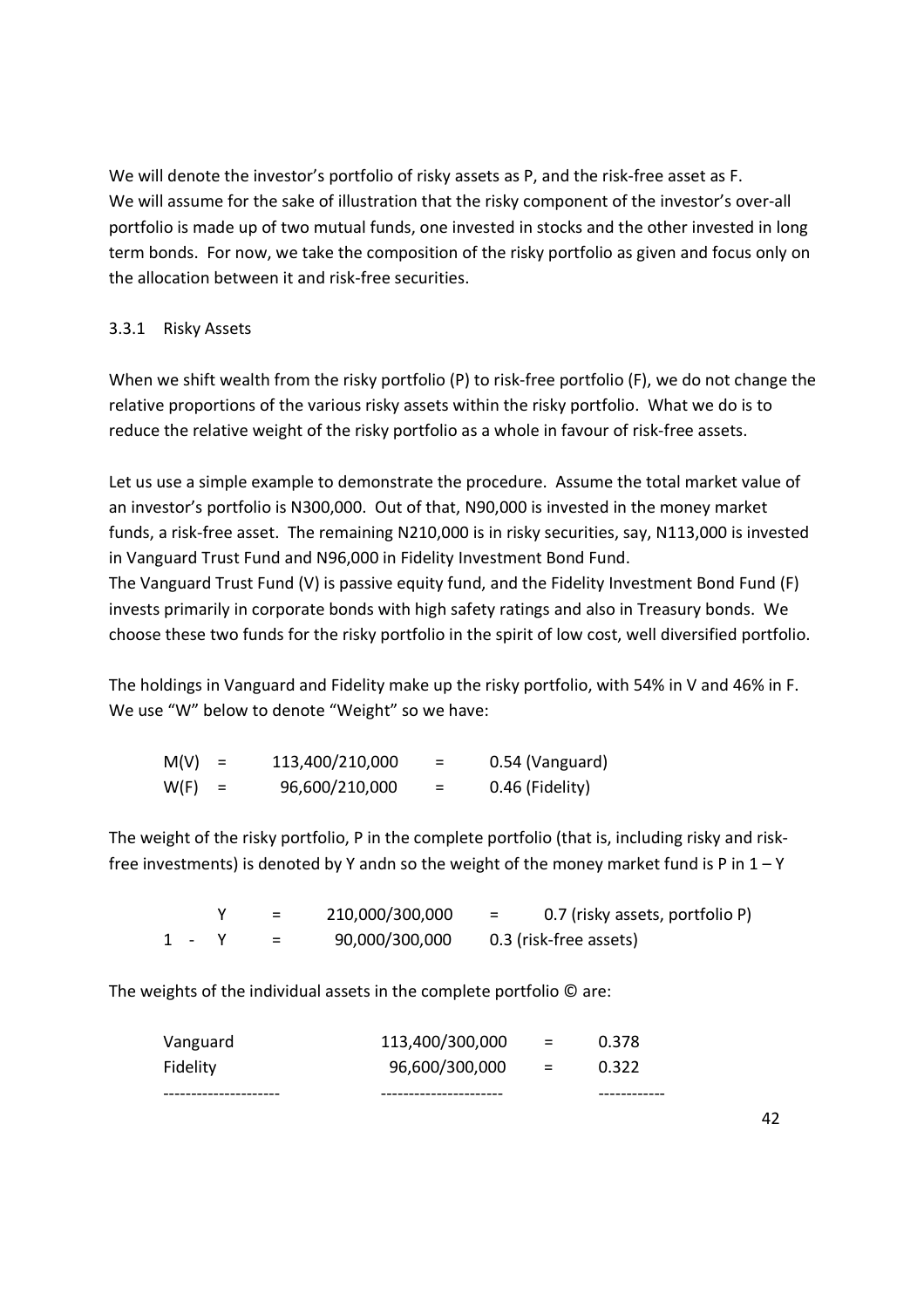| Portfolio P                      | 210,000/300,000                      | $=$ | 0.700             |
|----------------------------------|--------------------------------------|-----|-------------------|
| Ready Asset F                    | 90,000/300,000                       | $=$ | 0.300             |
| -----------------<br>Portfolio C | -----------------<br>300,000/300,000 | $=$ | --------<br>1.000 |

## 3.3.2 Risk-Free Assets

The power to tax and to control the money supply is the reason the government alone issues default-free bonds. The default-free guarantee by the government itself is not entirely sufficient to make the bonds risk-free in real terms, since inflation affects the purchasing power of the proceeds from an investment in treasury bills. The only risk-free asset in real terms would be a price-indexed government bond. Even then, a default-free perfectly indexed bond offers a guaranteed real rate to an investor only if the maturity of the bond is identical to the investor's desired holding period.

These qualifications notwithstanding, it is common to view Treasury bills as the risk-free asset. Because they are short-term investments, their prices are relatively insensitive to interest rates fluctuations. Any inflation uncertainty over the course of a few weeks, or even months, is negligible compared to the uncertainty of stock market returns.

In practice, most investors treat a broad range of money market instruments as effectively riskfree assets. All the money market instruments are virtually immune to interest rate risk (unexpected fluctuations in the price of a bond due to changes in market interest rates) because of their short maturities, and all are fairly safe in terms of default or credit risk.

## 4.0 CONCLUSION

In this unit, we studied investment returns over multiple periods and the risk premium earnable on an investment. We also looked at how inflation affects the real value of an investor's return. We talked about the effect of asset allocation across risky and risk-free assets and whagt the investor stands to benefit if asset allocation is wisely made. Some assets are riskier than others although may carry more returns. Therefore, an investor needs to make good judgment and careful study of the situation on the ground before making any investment move.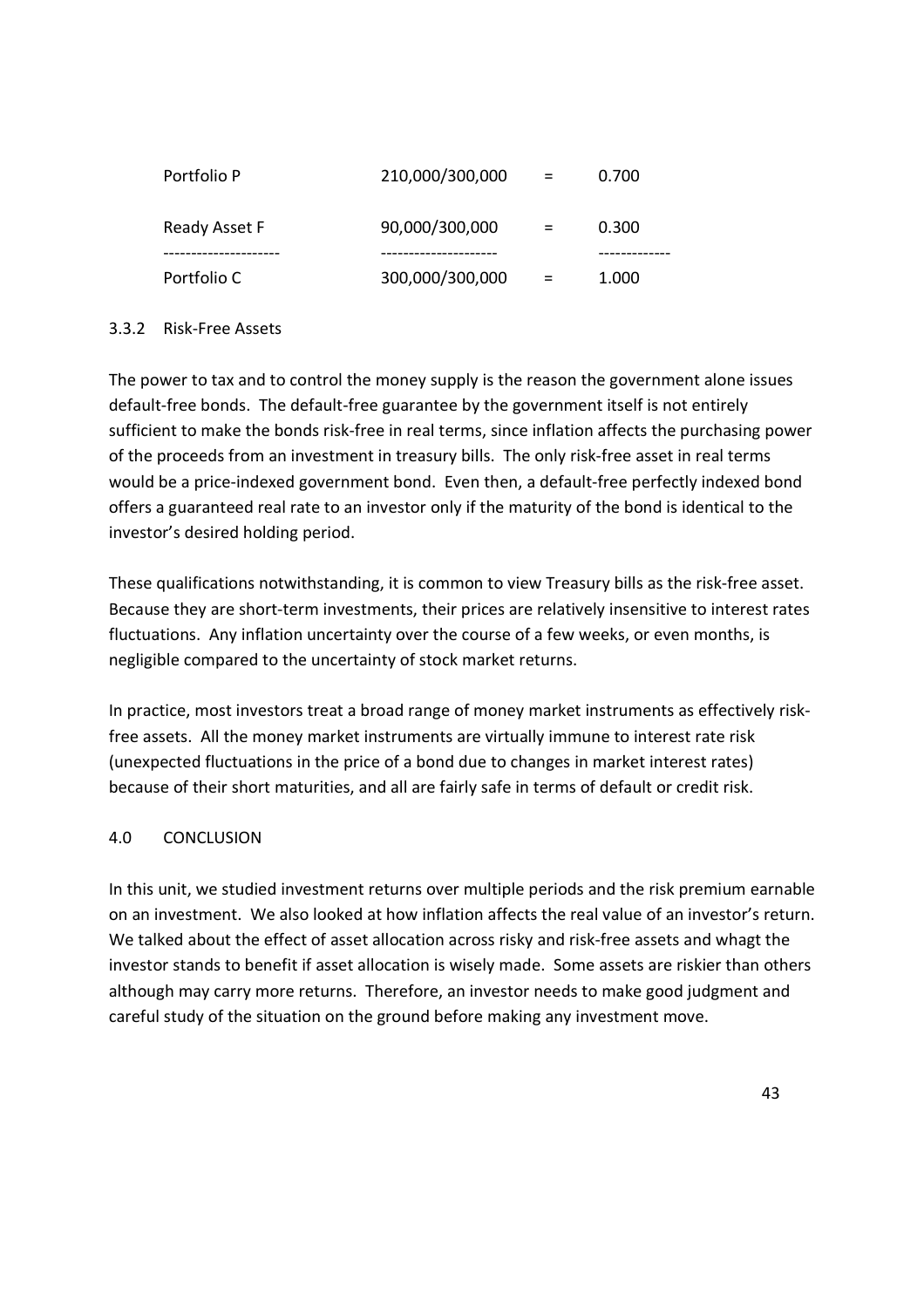#### 5.0 SUMMARY

We now know that investment in an asset is prone to risk and return. Some investments carry more risk than others and, for this reason, it is important for every investor to invest wisely. One way of making this wise investment decision is to allocate your assets across both risky and risk-free portfolios. In the next unit, we shall be looking at the earnings and risks inherent in fixed income securities.

#### 6.0 TUTOR-MARKED ASSIGNMENT

- \* Explain what you understand by Risk Premium
- \* What is inflation and how does it affect your return investment?

#### 7.0 REFERENCES/FURTHER READING

- Berton, L (1974) Investing by Computer: Can you beat the market? Financial World, July 17,1974, New York, U.S.A.
- Bodie, Z. et al (2001) Essentials of Investment Published by Mcgraw Hill/Irwin, an imprint of the McGraw Hill Companies Inc. 1221 Avenue, New York, NY 10020, U.S.A.
- Brealey, R.A. (1994) An introduction to Risk and Return from Common Stocks Cambridge, Mass: The M.I.T. Press.
- Institute of Chartered Financial Analysts: Supplementary Reading in Financial Analysts Vol.2, 1974; Home Wood III: Richard D. Irwin Inc.1973.
- Rufus, A.I. (20004) Investment Decisions: Concepts, Analysis and Management Glorious Hope Printers, Glorious House, 53 Jagunmolu street, Bariga
- Atintoye, I.R. (2004) Investment Decisions: Concepts, Analysis and Management Glorious Hope Publishers, 53, Jagunmolu Street, Bariga, Lagos.
- Van Horne, J.C., et al. (2005). Fundamentals of Financial Management (13<sup>th</sup> Edition) Pearson Education Limited, Edinburgh Gate, Harlow, Essex 20 2JE, England.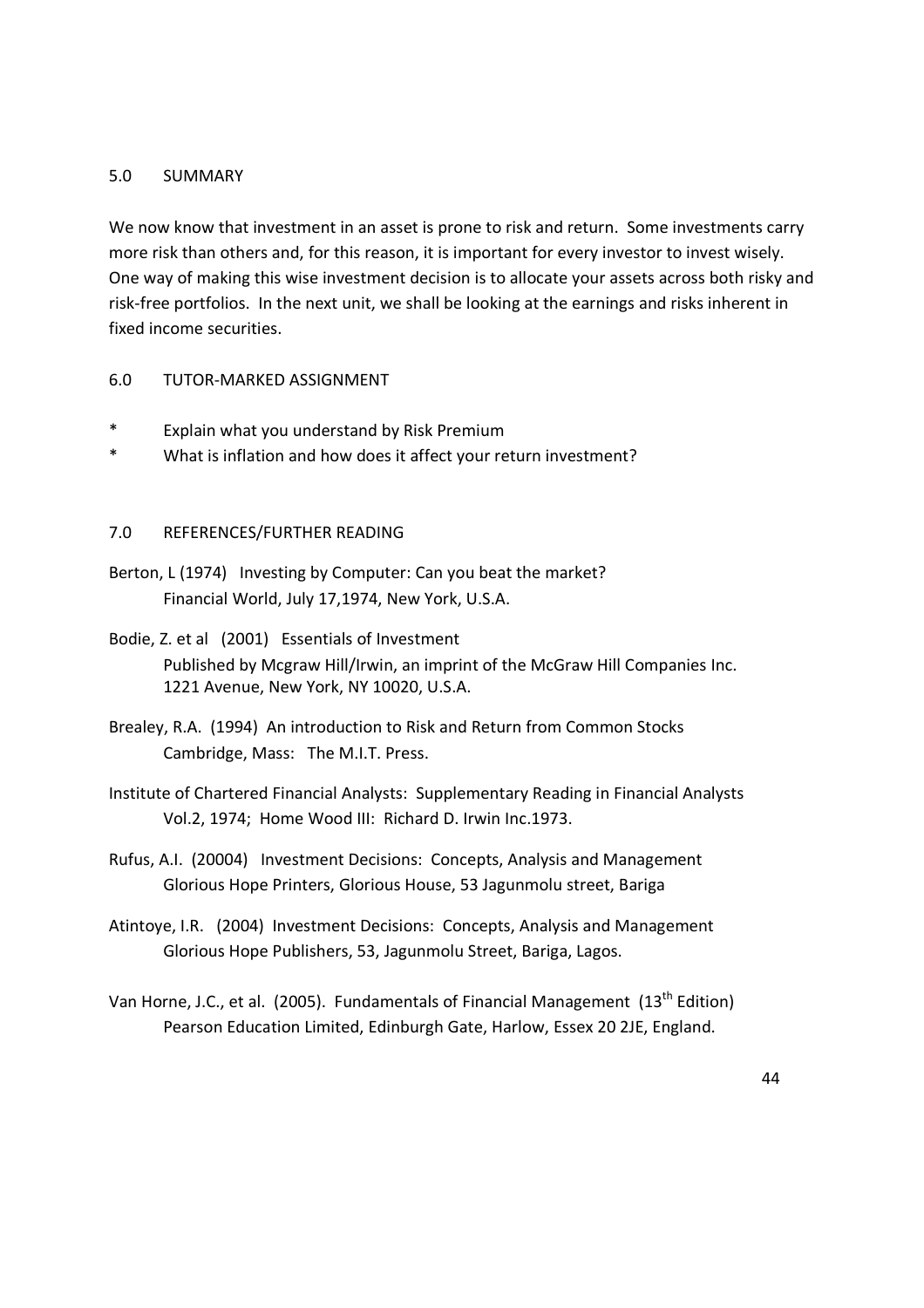### MODULE 2

### UNIT 2 FIXED INCOME SECURITIES

#### CONTENTS

- 1.0 Introduction
- 2.0 Objectives
- 3.0 Main Content
	- 3.1 Fixed Inco Securities
		- 3.1.1 Characteristics of Bonds
		- 3.1.2 Treasury Bonds and Notes
	- 3.2 Bonds and Preferred Stocks: Quality Analysis
		- 3.2.1 Call Provision on Corporate Bonds
		- 3.2.2 Floating-Rate Bonds
	- 3.3 Innovation in the Bond Market
		- 3.3.1 Default Risk in Bonds
		- 3.3.2 Bond Indentures
		- 3.3.3 Preferred Stocks
- 4.0 Conclusions
- 5.0 Summary
- 6.0 Tutor-Marked Assignment
- 7.0 References/Further Reading

#### 1.0 INTRODUCTION

We discussed in unit 1 the risk and return relationships. We treated securities at a high level of abstraction, assuming implicitly that detailed analysis of each security has been perforemed and that its risk and return features have been completely assessed.

We are now turning to specific analysis of particular security markets. We will examine valuation principles, determinants of risk and return, and portfolio strategies commonly used within and across the various markets.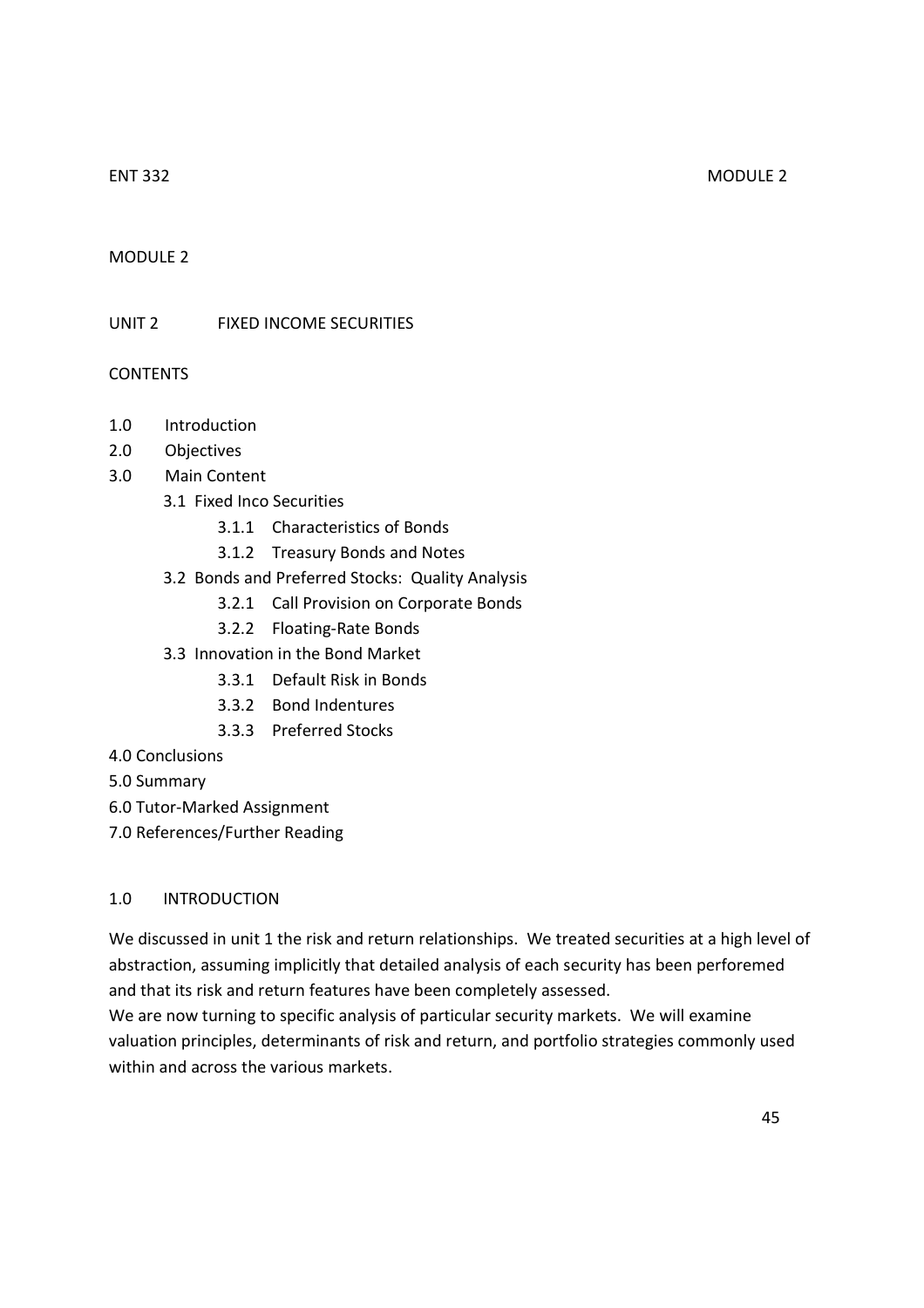## 2.0 OBJECTIVES

After studying this unit, you should be able to:

- Compute a bond's price given its yield to maturity
- \* Understand how bond prices change over time for a given interest rate.

#### 3.0 MAIN CONTENT

#### 3.1 Fixed Income Securities

We begin by analyzing fixed-income securities. A fixed-income security by definition is a security (such as a bond) that pays a specified cash flow over a specified period. Fixed-income securities have the advantage of being relatively easy to understand because the level of payment is specified in advance. Uncertainty surro0unding cash flows paid to the security holder is reduced to the barest minimum as long as the issuer of the bond is sufficiently creditworthy. That makes these securities a convenient starting point for our analysis.

This unit reviews the principles of bond pricing. We show how bond prices are set in accordance with market interest rates, and why bond prices change with those rates. After examining the treasury bond market, where default risk may be ignored, we move to the corporate bond sector. Here, we look at the determinants of credit risk and the default premium built into bond yields. We examine the impact of call and convertibility provisions on prices and yields. Finally, we study the yield curve, the relationship between bond maturity and bond yield.

#### 3.1.1 Characteristics of Bond

A bond is a security that holds the issuer under obligation to make specified payments to the holder over a period of time. A bond is usually issued under a specified borrowing arrangement. The borrower issues (that is, sells) a bond to the lender for some amount of cash. In a sense, the bond can be called a long-term I.O.U. issued by the borrower to the lender. The arrangement makes it obligatory, on the part of the borrower (the issuer) to make periodic payments of interest, usually called coupon payments to the lender (the holder) of the bond.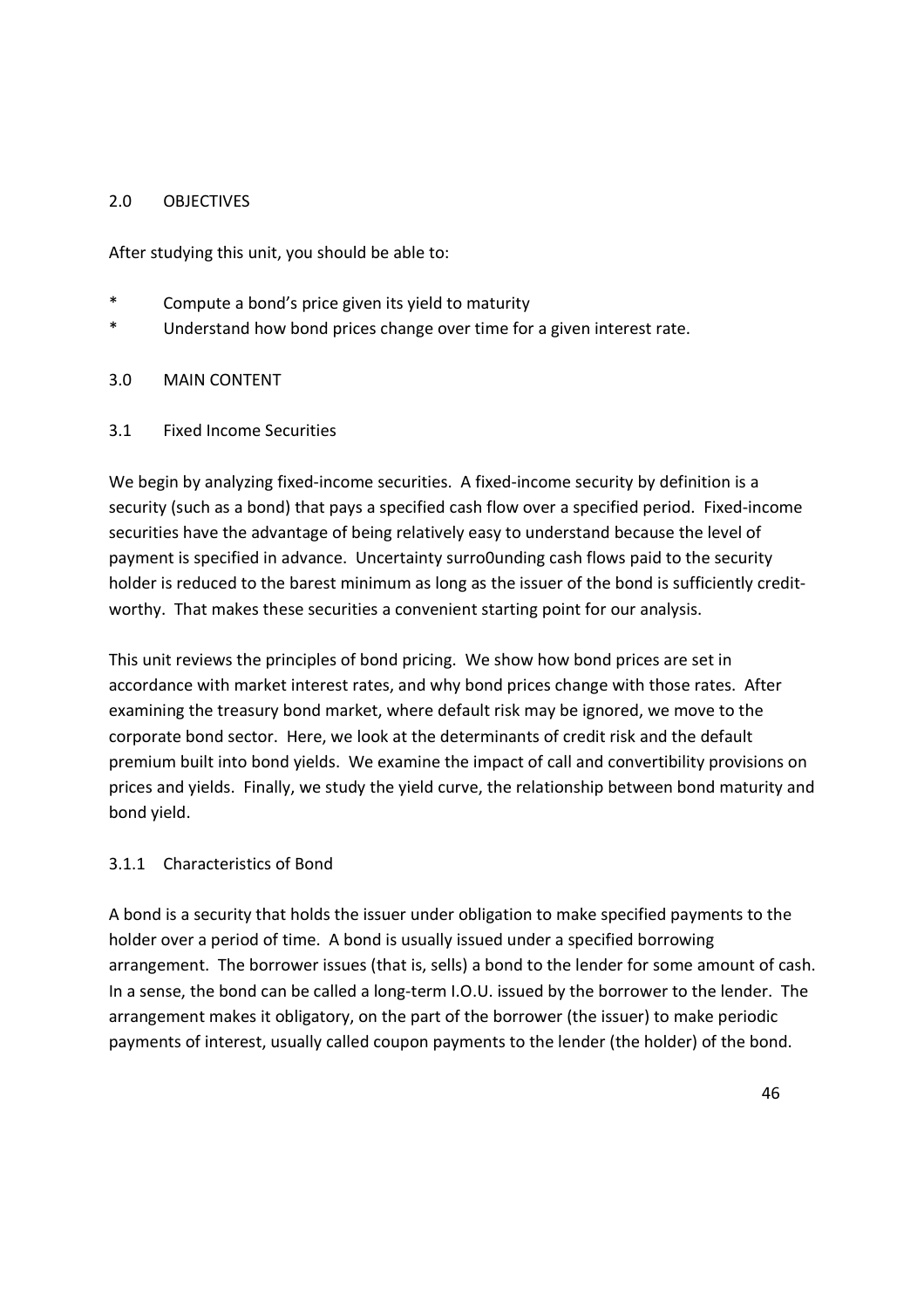Payments are commonly made semi-annually or annually throughout the life or maturity of the bond. The interest payments on bond are called coupon payments because, in pre-computer days, most bonds had coupons that investors would clip off and mail to the issuer of the bond to claim the interest payment. When the bond matures, the issuer pays the debt by paying the bond holder the bonds "par value" (the face value). The coupon rate of the bond serves to determine the interest payment. It is calculated this way: The annual payment equals the coupon rate times the bond's par value.

Let us illustrate the process of this payment with some simple figures. Assume we have a bond with par value of N1,000 and a coupon rate of 8% and the bond is sold to a buyer at N1,000. The issuer then pays the bond holder 8% on N1,000 or N80 per year for the stated life of the bond, say 20 years. At the end of the 20-yearlife of the bond, the issuer also pays the N1,000 par value to the bond holder.

It is a common practice to issue bonds with the coupon rate set high enough to attract investors to pay par value to buy the bonds. Sometimes, however, "zero-coupon bonds" are issued that make no coupon payments. Under this arrangement, investors are paid only par value amount (that is, the original sum they invested) at the maturity date of the bond, but they receive no interest payment because the bond has a coupon rate of zero. Since an investor anywhere in the world must be given some interest or compensation on his investment, issuers of zerocoupon bonds usually sell them to the investor below the par value. Thus, the investor's return comes from the difference between the issue price and the payment or par value at maturity.

## 3.1.2 Treasury Bonds and Notes

#### Treasury Bonds and Notes

Treasury notes maturity could last for up to 8 years, while Treasury bonds are issued with maturity from 8 to 20 years. Both are issued in denominations of N1,000 or more. Both make semi-annual or annual coupon payments. Aside from their differing maturities at issue date, the only major distinction between Treasury notes and Treasury bonds is that, in some cases Treasury bonds are "callable" for a given period, usually during the last five years of the bonds life. The call provision gives the Treasury the right to repurchase the bond at par value during the call period.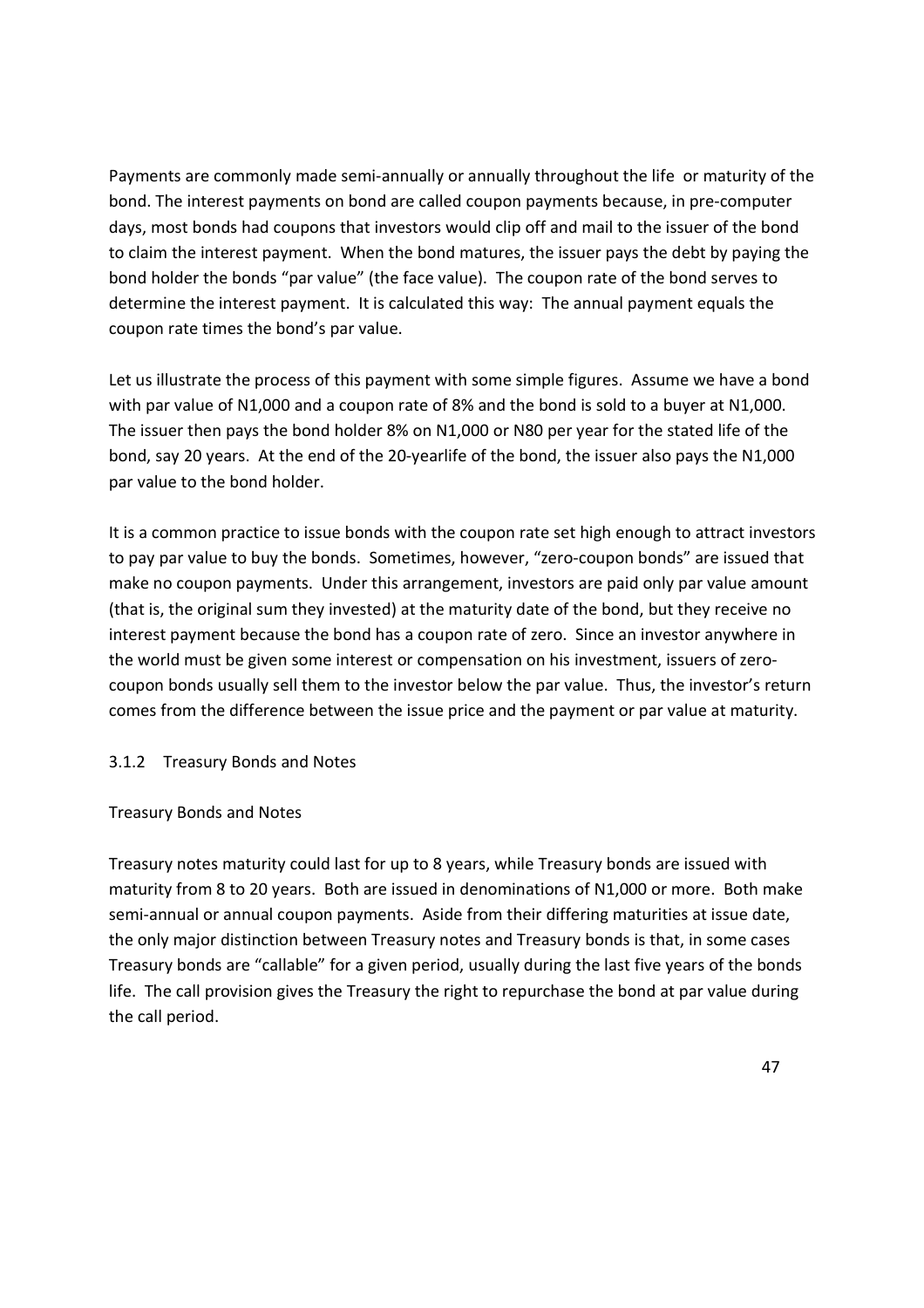# Accrued interest and Quoted Bond Prices

The bond prices you see quoted in the Financial Times and other daily newspapers and Magazines are not actually the prices that investors pay for the bond. This is because the quoted price does not include the interest that accrues between coupon payment dates.

If a bond is purchased between coupon payments, the buyer must pay the seller for accrued interest, that is, the prorated share of the upcoming semi-annual coupon payment. For example,. If 40 days have passed since the last coupon payment, and there are 182 days in the semi-annual coupon period, the seller is entitled to a payment of accrued interest of 40/182 of the semi-annual coupon. The sale or invoice price of the bond, which is the amount the buyer actually pays, would equal the stated price plus the accrued interest.

Suppose that the coupon rate is 8%. Then the semi-annual coupon payment is N40 because 40 days have passed since the last coupon payment, the accrued interest on he bond is: N40 x (40/182) - N8.79. If the quoted price of the bond is N990, then the invoice price will be  $N990 + 8.79 = N998.79$ .

The practice of quoting bond prices net of accrued interest explains why the price of a maturing bond is listed at N1,000 rather than N1,000 plus one coupon payment. A purchaser of an 8% coupon bond one day before the bond's maturity would receive N1,040 the following day and so should be willing to pay a total of N1,040 or the nearest equivalent for the bond.

# 3.2 Bonds and Preferred Stocks: Quality Analysis

Some investment analysts view the subject of bond and preferred stock analysis as sheer academic exercise which boils down to a waste of time and energy. This attitude stems from an overriding concern with common stocks as a rewarding and exciting investment asset. But interest in fixed-income security analysis has been growing in recent times as a result of the disappointing [performance of the stock market and the high interest rate available on bonds. Indeed, in recent years there have been more new career opportunities for bond analysts and traders than for common stock analysts and traders. Moreover, knowledge of corporate bonds and preferred stocks is very useful even to an investor whose interest is exclusively on common stocks.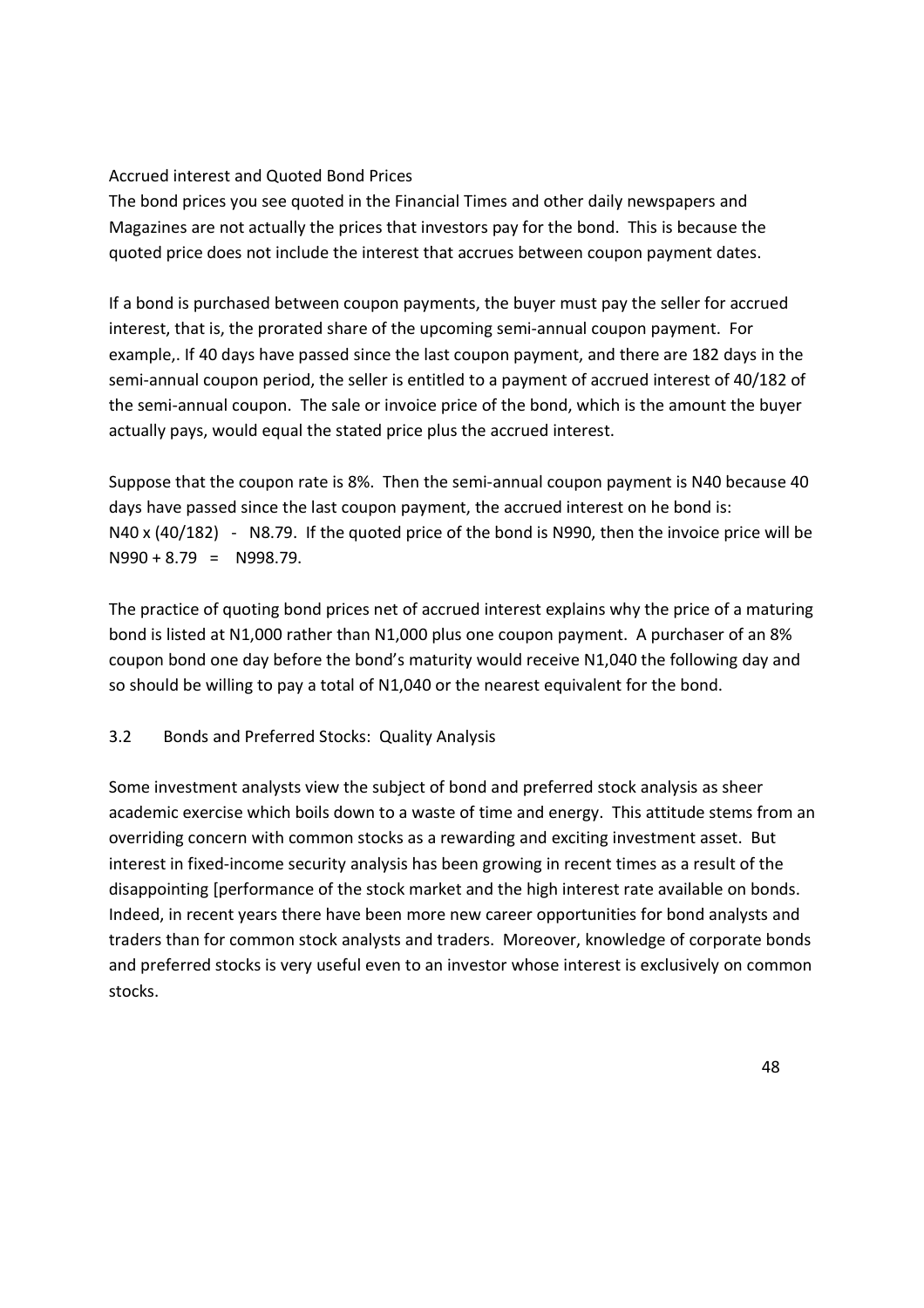A company with a high credit standing can finance growth more readily and more efficiently than a company whose senior securities (that is, preferred stocks) are held in low esteem. Therefore, in evaluating the common stock of a company which has senior securities outstanding, it is usually worthwhile to examine the merits of the preferred stocks. Similarly, it is also important to examine the potential credit standing of a company which does not currently have senior securities outstanding.

## 3.2.1 Call Provision on Corporate Bonds

Some large organizations issuing corporate bonds to investors attach to such bonds what is called "Call Provision." The call provision allows the issuer to repurchase the bond at a specified call price before the maturity date. For example, if a company issues a bond with high coupon rate when market interest rates are high, and interest rates later fall, the firm might like to retire the high coupon debt and issue new bonds at a lower coupon rate to reduced high interest payments. The proceeds from the new bonds issued are used to pay for the repurchase of the existing higher coupon bonds at the call price.

Callable bonds typically come with a period of call protection, that is, an initial time during which the bonds are not callable. Such bonds are referred to as deferred callable bonds. The option to call the bond is valuable to the firm, because it allows the company to buy back the bonds and refinance at lower interest rates when market rates fall. Of course, the firm's benefit is the holder's burden. Holders of called bonds forfeit their bonds to the call price, thereby giving up the prospect of an attractive rate of interest on their original investment. To compensate investors for this risk, callable bonds are issued with lower rate of interest.

## 3.2.2 Floating Rate Bonds

Floating rate bonds are tied to some measure of current Treasury bill rate plus some 2%. If the one-year Treasury bill rate at the adjustment date is 4%, the bond's coupon rate over the next year would then be 6%. This arrangement is put in place to ensure that the bond will always pay approximately current market rates.

The major risk involved in floating-rate bonds has to do with changing credit conditions. The yield spread is fixed over the life of the security, which may be many years. If the financial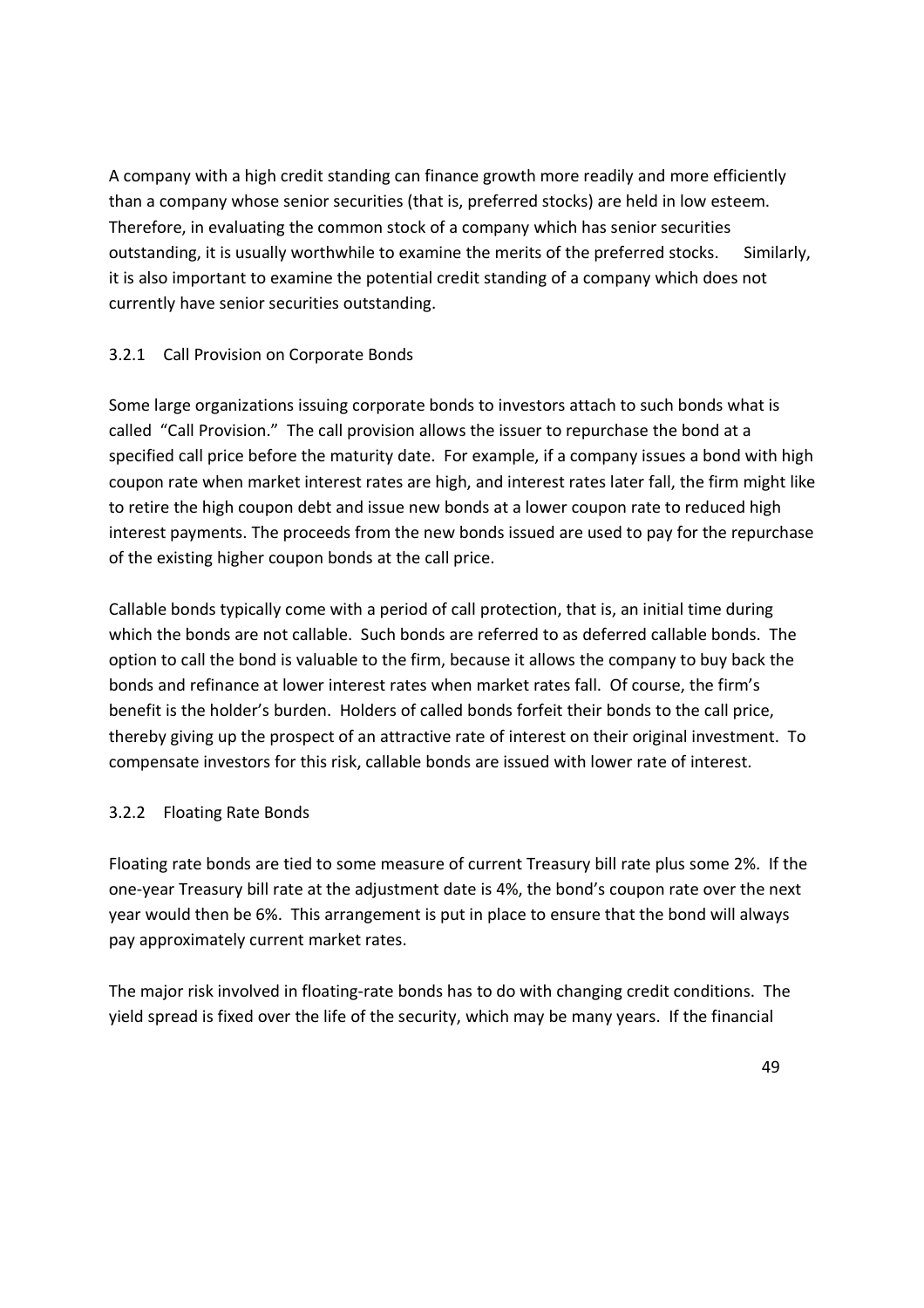health of the firm deteriorates, then a greater yield premium would be required than is offered by the security. In this case, the price of the bond would fall. Note that, the coupon rate of floating-rate bonds adjusts to changes in the general level of market interest rate, it does not adjust to changes in the financial condition of the firm.

# 3.3 Innovation in the Bond market

Organizations issuing bonds constantly develop innovative bonds with unusual features. The existence of innovative bonds illustrates that bond design can be extremely flexible. For example, issuers of "pay-in-kind" bonds may choose to pay interest either in cash or in additional bonds with the same face value. If the issuer is short of cash, it may chooswe to pay with new bonds rather than scarce cash.

Reverse floating-rate bonds are similar to the floating rate bonds we described above, except that the coupon rate on these bonds falls when the general level of interest rises. Index bonds make payments that are tied to a general price index or the price of a particular commodity, say oil. For instance' the Nigerian government can issue 1000 bonds at a price that is at par with the current price per barrel of oil. If by tomorrow the price of oil falls to a given level, the interest rate payable to holders of government index bonds will also fall.

## 3.3.1 Default Risk of Bonds

Although bonds generally promise a fixed flow of income, that income stream is not riskless entirely unless the investor can be sure that the issuer will not default on the obligation. While the Nigerian government bonds may be treated as free from default risk, this is not true of corporate bonds. If the company goes bankrupt, the bondholders will not receive all the payments they have been promised. Therefore the annual payments on these bonds may be uncertain, for they depend, to some degree, on the ultimate financial health of the company.

## Determinants of Bonds Safety:

Bond rating agencies base their quality ratings largely on an analysis of the level and trend of some of the issuer's financial ratio. The key ratios used to evaluate safety are: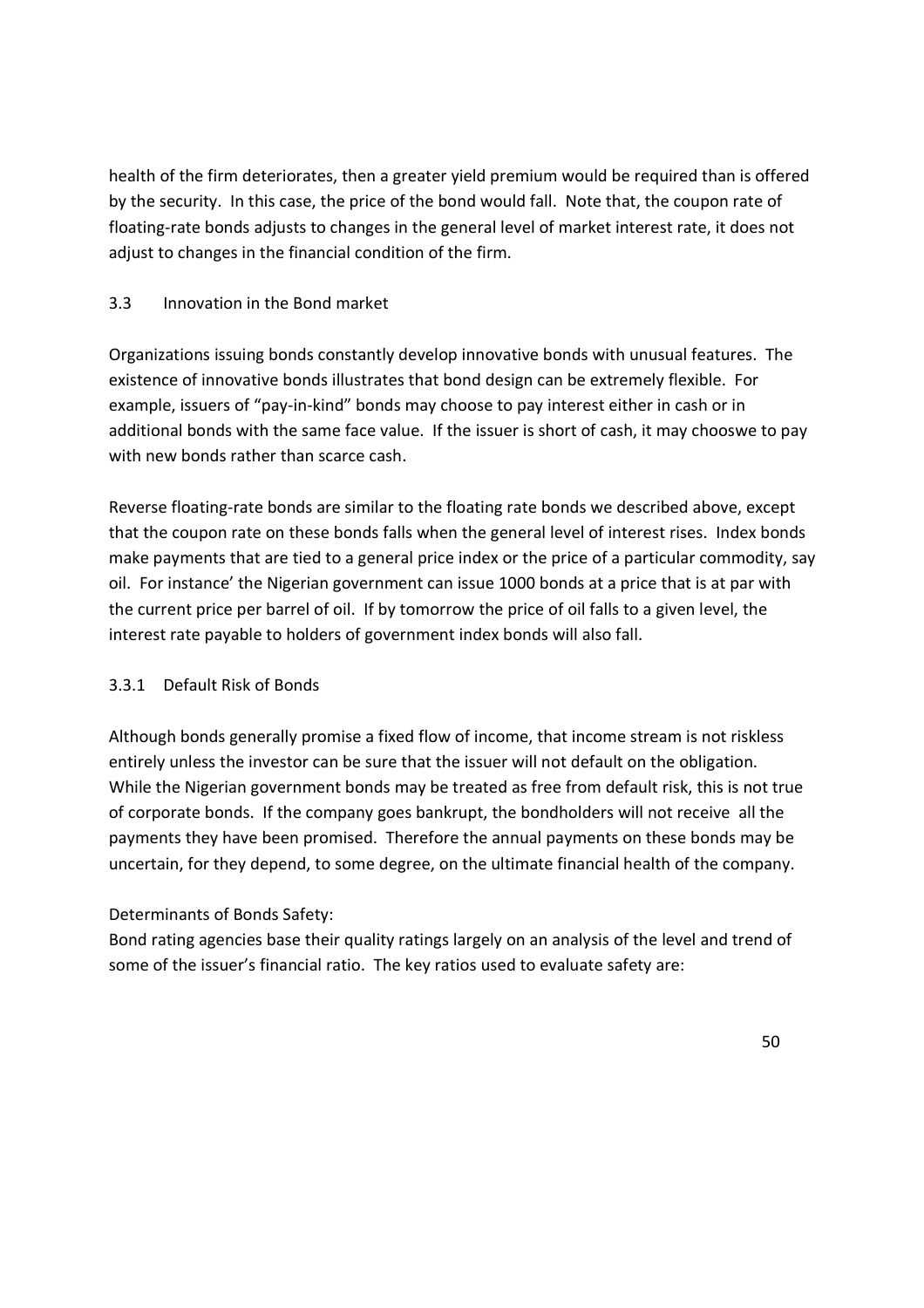(a) Coverage Ratios: Ratios of company earnings to fixed costs. For example, the timesinterest-earned ratio is the ration of earnings before interest payments and taxes to interest obligations. The fixed-charge coverage ratio adds lease payments and sinking fund payments to interest obligations to arrive at the ratio of earnings to all fixed cash obligations. Low or falling coverage ratios signal possible cash flow difficulties.

(b) Leverage Ratio: Debt to equity ratio. A too high leverage ratio indicates excessive indebtedness, signaling the possibility that the company may be unable to earn enough to satisfy the obligations on its bonds.

( c) Liquidity Ratios: The common liquidity ratio ius the "Current Ratio" (current assets/current liabilities). This ratio measures the firm's ability to pay bills coming due with cash currently being collected.

(d) Profitability Ratios: These ratios are used to measure the rates of return on assets or equity. Profitability ratios are indicators of a firm's overall financial health. The return on assets (earnings before interest and taxes divided by total assets) is the most popular of these measures. Firms with higher return on assets should be better able to raise money in security markets because they offer prospects for better returns on the firm's investments.

(e) Cash Flow to Debt Ratio: This is the ratio of total cash flow to outstanding debt. It is important to note that ratios must always be evaluated in the context of industry standards, but the complication here is that analysts differ in the weights they place on particular ratios. Therefore calculation of ratios suffer from subjective assessment.

# 3.3.2 Bond Indentures

In addition to specifying the interest payable on bond, there must be a Bond Indenture document formally prepared. A bond indenture is a contract between the issuing company and the bondholder, detailing restrictions on the issuer to protect the rights of the bondholder. Such restrictions include provisions relating to collateral, sinking fund, dividend policy, and further borrowing. The issuer of the bond agrees to this so called "Protective Covenant" in order to encourage investors to feel safe and purchase the company's bonds.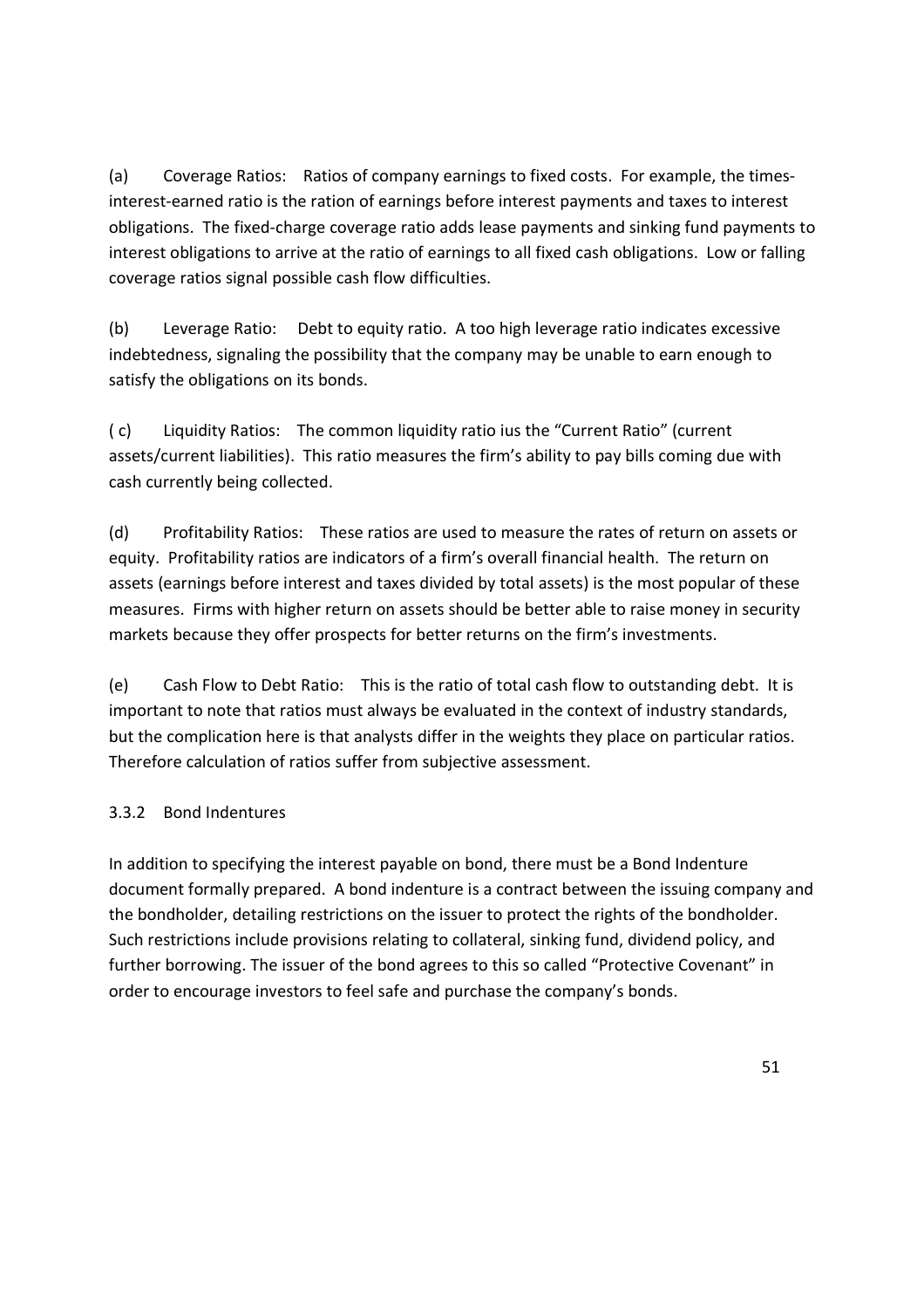### Collateral:

Some bonds are issued with specific collateral behind them. Collateral can take several forms, but it represents a particular asset of the firm that the bondholder receives if the firm defaults on the bond. If the collateral is a property, the bond is called a mortgage bond. If the collateral takes the form of other securities held buy the firm, the bond is a collateral trust bond. In the case of equipment, the bond is known as an equipment obligation bond. Because of the specific collateral that backs mortgage bond, collateral trust bond, and equipment obligation bond, they are generally considered the safest variety of corporate bonds.

#### Debentures:

A debenture bond is a bond issued by a company but not backed by any specific collateral. Generally, debenture bonds are unsecured bonds. The bondholder relies solel,y on the general earning capacity of the firm for the bond's safety. Thus the debenture bondholder is constantly in prayer saying "let business be good for me to earn my money." Please note the difference here. If the firm defaults, the debenture bondholder goes home weeping and waiting for any possible residual payment that could, per chance, be given to general creditors like him at the end of formal liquidation. But a collateralized bondholder such as mortgage bondholder or equipment obligation bondholder will quickly take over the asset and dispose of it to recover his money.

Dividend Policy: Protective Covenants drawn also limit firms in the amount of dividends they are allowed to ay. These limitations protect the bondholders because they force the firm to retain a part of their earnings rather than pay all out to common stock holders as dividends. A typical restriction disallows payments of dividends if cumulative dividends paid since he inception of the firm exceed cumulative net income plus proceeds from sale of stocks.

#### 3.3.3 Preferred Stock

Although preferred stock, strictly speaking, is considered to be equity, it often is included in the fixed-income universe. This is because, like bonds, preferred stock promises to pay a specified stream of dividends. However, unlike bonds, the failure to pay the promised dividend does not result in a corporate bankruptcy. Instead, the dividend owed simply cumulate, and the common stockholders may not receive any dividends until the preferred stockholders have been fully paid. In the event of bankruptcy, the claim of preferred stockholders to the firm's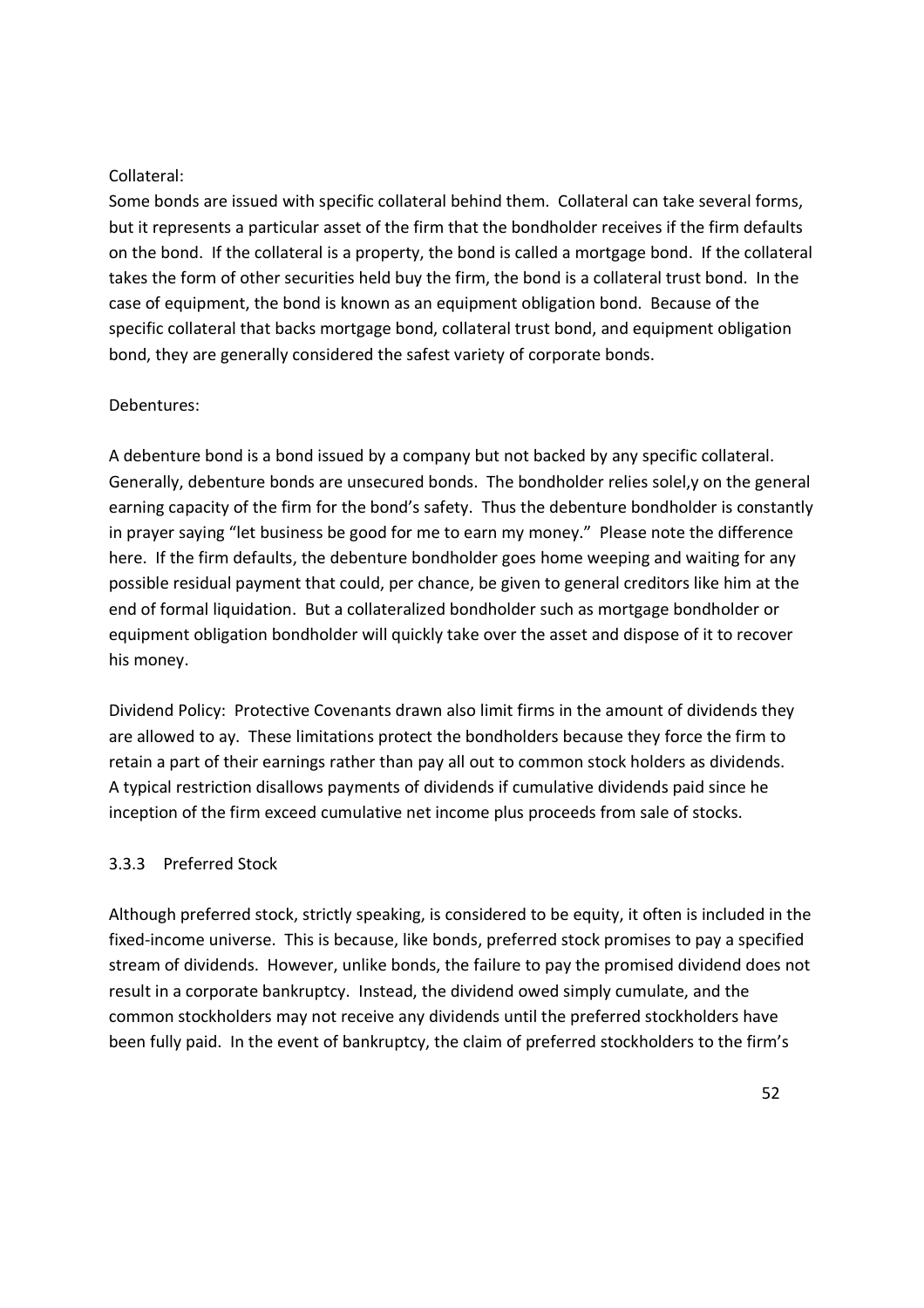assets has lower priority than that of bondholders, but higher priority than that of common stockholders.

Most preferred stock pay a fixed dividend. Therefore, it is, in effect, a perpetuity, providing a level of cash flow indefinitely. Some firms also issue what is called adjustable or floating-rate preferred stock. Floating rate preferred stock is much like floating-rate bonds. The dividend rate is linked to a measure of current market interest rates and is adjusted at regular intervals.

Unlike interest payments on bonds, dfividend payments on preferred stock are not considered tax-deductable expenses to the firm. Tkhis reduces their attractiveness as a source of capital to issuing firms. On the other hand, there is an offsetting tax advantage to preferred stock. When one corporation buys the preferred stocks of another corporation, it pays taxes on only 30% of the dividends received. For example, if the firm's tax bracket is 35% and it receives N10,000, in preferred stock dividend payments, it will pay tax on only N3,000 of that income.

## 4.0 CONCLUSION

In this unit, we discussed fixed income securities such as corporate bonds and treasury bonds. We looked at the special characteristics of bonds and how bond prices are quoted in the securities market. Then we went forward to shade light on the difference between bonds and preferred stock and discussed the call provisions of corporate bonds. Corporate bonds and treasury bonds are said to be risk-free when compared with the risk involved in common stock. We concluded the discussion with the study of default risk inherent in bonds.

#### 5.0 SUMMARY

Securities having fixed income yield are generally more popular with investors for the fact that the interest earning on bonds and dividend earning on preferred stock are relatively constant compared to fluctuating dividend associated with common stock. Of course, we studied this unit and noted that investment in bonds are safe and that default is unlikely, but in reality, especially when the business climate of corporate bodies is bad, there could be default and disaster in corporate bonds. In the next unit, we shall be looking at capital assets and their pricing.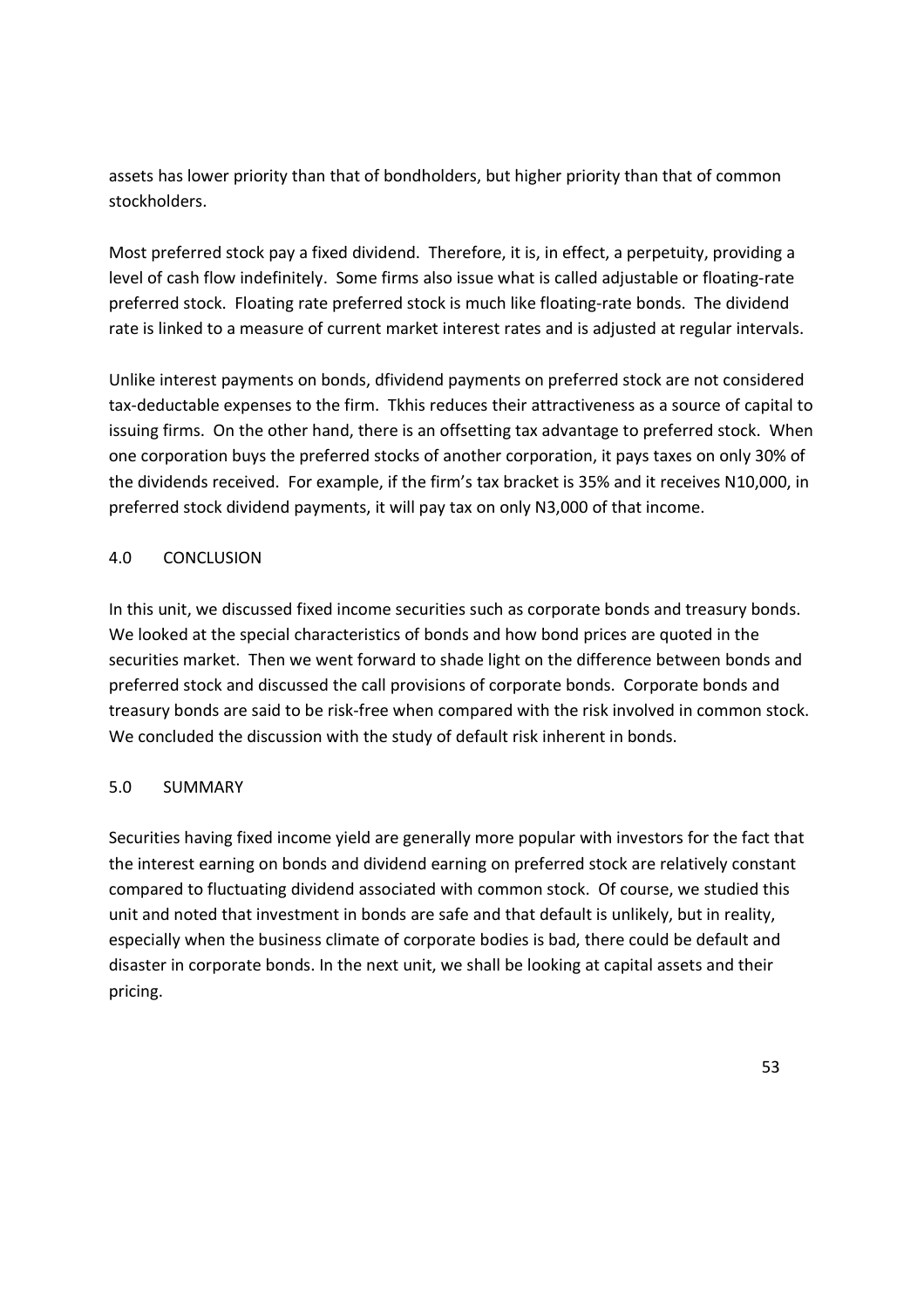#### 6.0 TUTOR-MARKED ASSIGNMENT

- \* Discuss two types of fixed-income securities you know
- \* What is the advantage of call provision attached to some corporate bonds?

#### 7.0 REFERENCES/FURTHER READING

- Berton, L (1974) Investing by Computer: Can you beat the market? Financial World, July 17,1974, New York, U.S.A.
- Bodie, Z. et al (2001) Essentials of Investment Published by Mcgraw Hill/Irwin, an imprint of the McGraw Hill Companies Inc. 1221 Avenue, New York, NY 10020, U.S.A.
- Brealey, R.A. (1994) An introduction to Risk and Return from Common Stocks Cambridge, Mass: The M.I.T. Press.
- Institute of Chartered Financial Analysts: Supplementary Reading in Financial Analysts Vol.2, 1974; Home Wood III: Richard D. Irwin Inc.1973.
- Rufus, A.I. (20004) Investment Decisions: Concepts, Analysis and Management Glorious Hope Printers, Glorious House, 53 Jagunmolu street, Bariga
- Atintoye, I.R. (2004) Investment Decisions: Concepts, Analysis and Management Glorious Hope Publishers, 53, Jagunmolu Street, Bariga, Lagos.
- Van Horne, J.C., et al. (2005). Fundamentals of Financial Management (13<sup>th</sup> Edition) Pearson Education Limited, Edinburgh Gate, Harlow, Essex 20 2JE, England.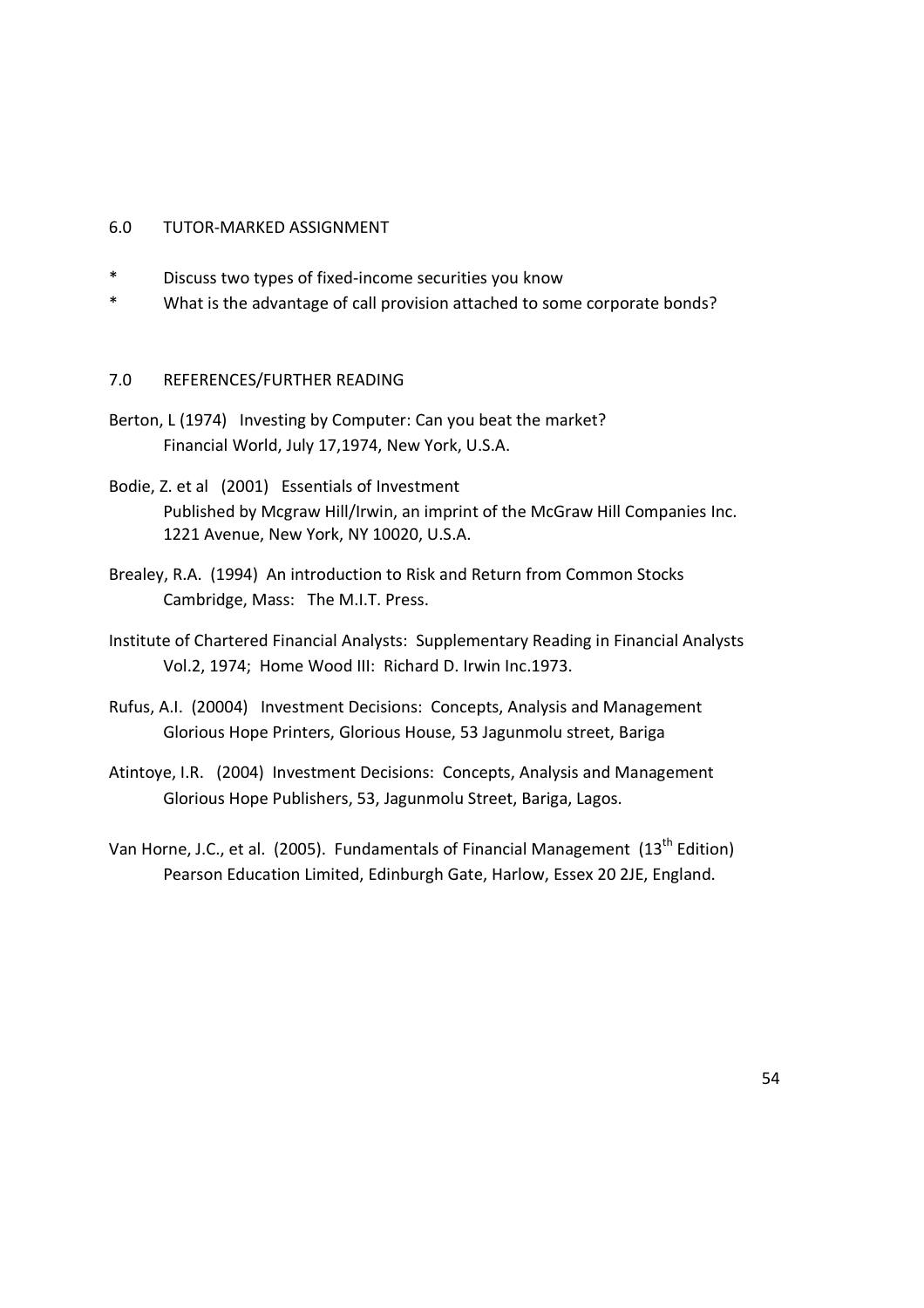## MODULE 2

#### UNIT 3 CAPITAL ASSET PRICING AND ARBITRAGE PRICING THEORY

#### **CONTENTS**

- 0.0 Introduction
- 1.0 Objectives
- 2.0 Main Content
	- 2.1 Capital Asset Pricing and Arbitrage Pricing Theory
		- 2.1.1 Demand for Stocks and Equilibrium Price
		- 2.1.2 Analysis of Common Stock Growth
		- 2.1.3
	- 2.2 History as a Guide in Forecasting
	- 2.3 The Industry Life Cycle
		- 2.3.1 The Pioneering Stage
		- 2.3.2 Investment Maturity Stage
		- 2.3.3 Stabilization Stage
- 4.0 Conclusions
- 5.0 Summary
- 6.0 Tutor-Marked Assignment
- 7.0 References/Further Reading

#### 1.0 INTRODUCTION

The Capital Asset Pricing Model usually referred to as CAPM, is the centre-piece of modern financial economics. The CAPM provides a precise prediction of the relationship we should observe between the risk of an asset and its expected return.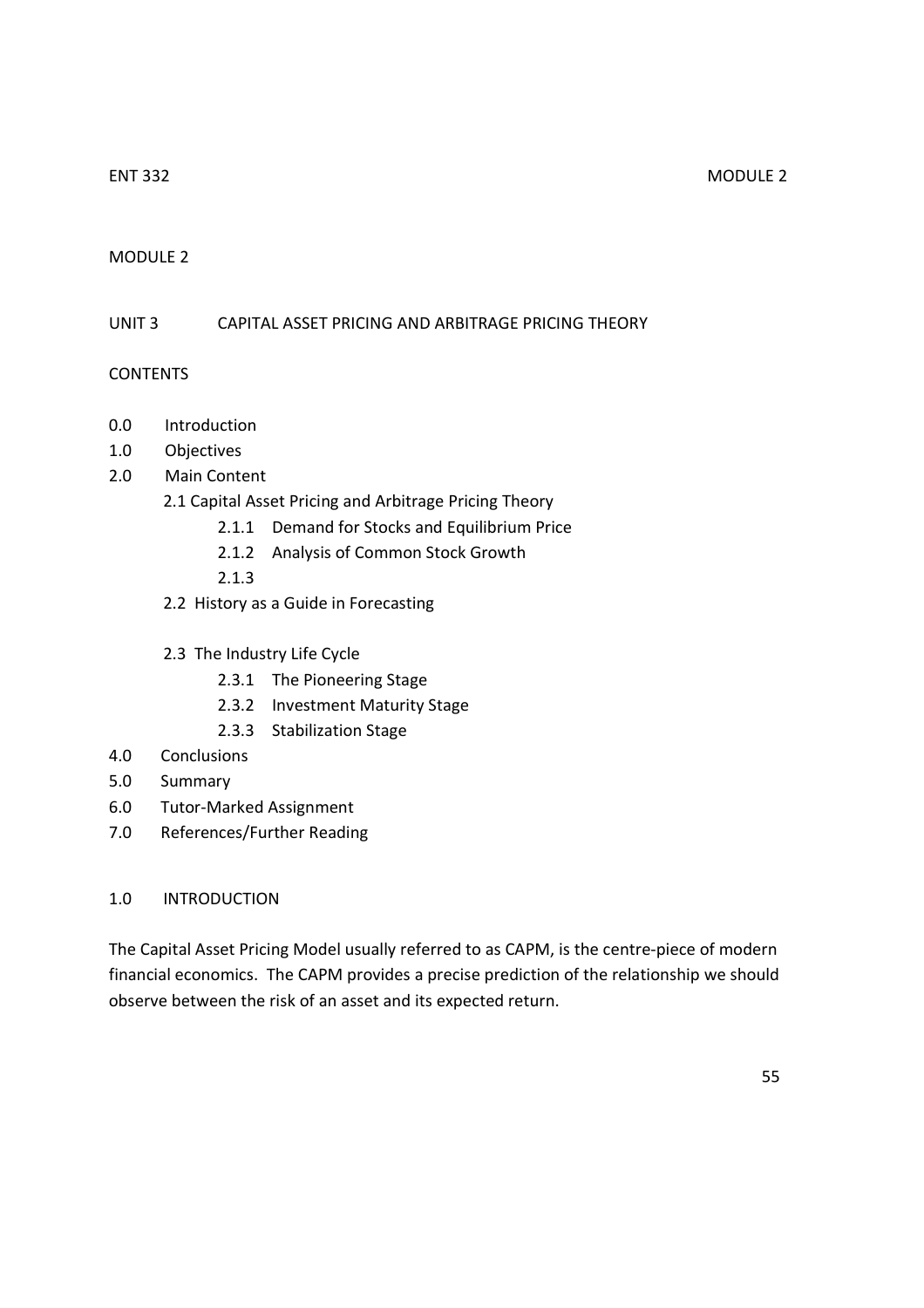#### 2.0 OBJECTIVES

After studying this unit, the student should be able to:

- \* Compute security risk premium
- \* Construct and use the security market line
- 3.0 MAIN CONTENT
- 3.1 Capital Asset Pricing and Arbitrage Pricing Theory

As we mentioned above, CAMP provides a more accurate guess on the observable relationship between the risk of an asset and its expected return. This relationship serves two vital functions.

First, it provides a benchmark rate of return for evaluating possible investments. For example, a security analyst might want to know whether the expected returns he forecasts for a stock is more or less than its "fair" return given its risk. Second, the model helps us make an educated guess as to the expected return on assets that have not yet been traded in the market-place. For example, how do we price an initial public offering of stock? How will a major new investment project affect the return investors require on a company's stock? Although, the CAMP does not fully withstand empirical tests, it is widely used because of the insight it provides, and because its accuracy suffices for many important applications.

The exploitation of security mispricing to earn risk-free economic profits is called arbitrage. It typically involves the simultaneous purchase and sell of equivalent securities (often in different markets) in order to make profit out of the discrepancies existing in their price relationship.

The most basic principle of capital market theory is that equilibrium market prices should rule out arbitrage opportunities. If actual security prices allow for arbitrage, the resulting opportunities for profitable trading will lead to strong pressure on security prices that will persist until equilibrium is restored. Only a few investors need be aware of arbitrage opportunities to bring about a large volume of trade, and this trade will bring prices back to alignment. Therefore, no arbitrage restrictions on security prices are extremely powerful.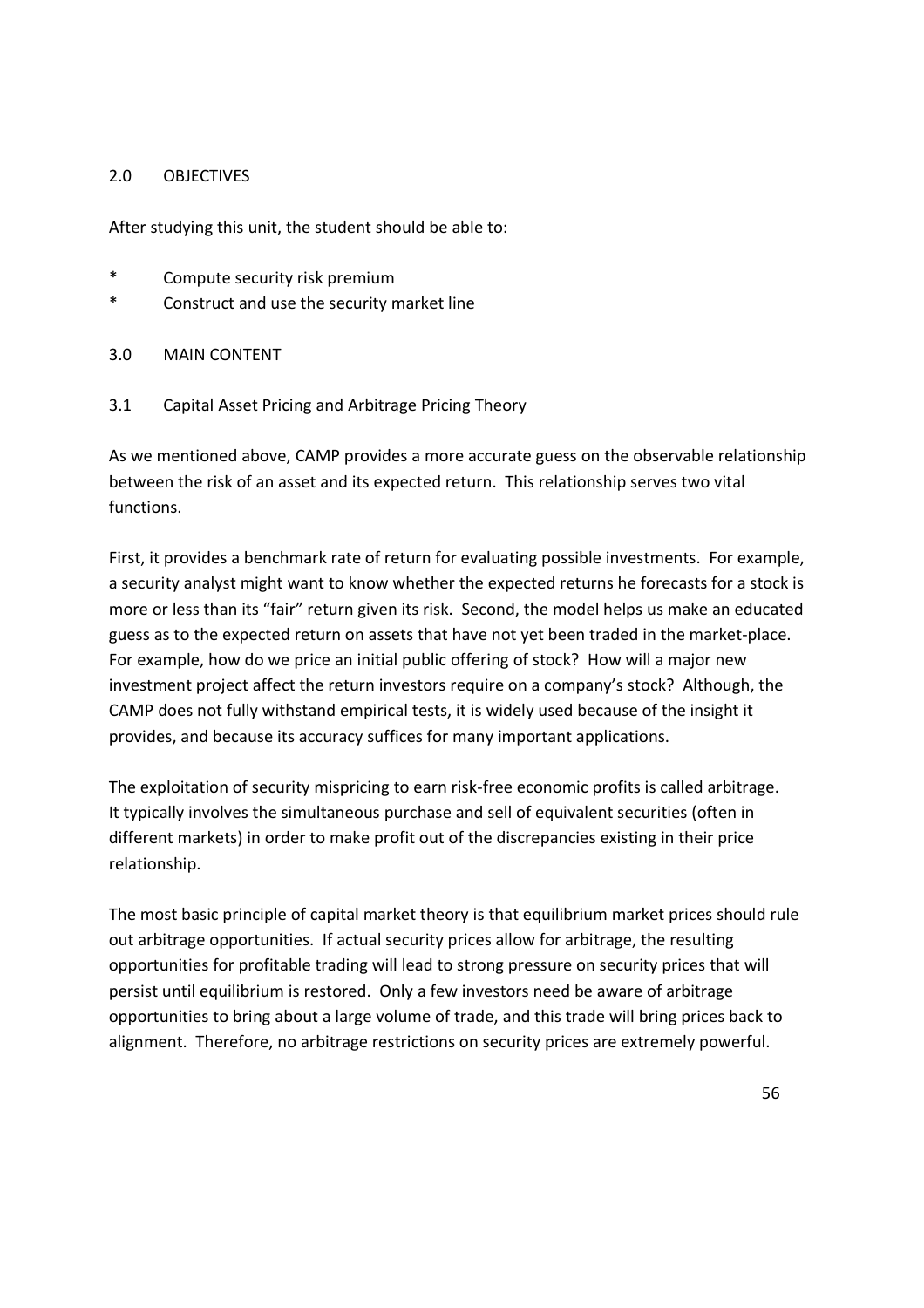The implication of no-arbitrage principles for financial economics were first explored by Modigliani and Miller, both of them Nobel Laureates (1995 and 1990).

The Arbitrage Pricing Theory (APT) uses a no-arbitrage argument to derive the same relationship between expected return and risk as the CAMP. We will explore the risk-return relationship using well diversified portfolios. We will also discuss the similarities and the differences between the APT and the CAPM.

# 3.1.1 Demand for Stocks and Equilibrium Prices

Let us now discuss how expected returns are determined in a competitive securities market. To understand how market equilibrium is formed, we must connect the determination of portfolios with security analysis and actual buy/sell transactions of investors. The quest for efficient diversification in an investor's portfolio holding leads to a demand schedule for shares. In turn, the supply and demand for shares determine equilibrium prices and expected rate of return.

Imagine a simple world with only two corporations: Bottom Up Inc. (BU) and Top Down Inc. (TD). Investors can invest in a money market fund (MMF0 which yields a risk-free interest of 5%.

Sigma Fund is a new actively managed Mutual Fund that has raised N220 million to invest in the stock market. The security analysis staff of Sigma Fund believes that neither BU nor TD will grow in the future and therefore it is expected that each of the two firms will pay level annual dividends for the foreseeable future.

This is a useful simplifying assumption because, if a stock is expected to pay a stream of level dividends, the income derived from each share is a perpetuity. Therefore, the present value of each share (often called the intrinsic value of the share) equals the dividend divided by the appropriate discount rate. A summary of the report of the security analysts appear in Table 1 below: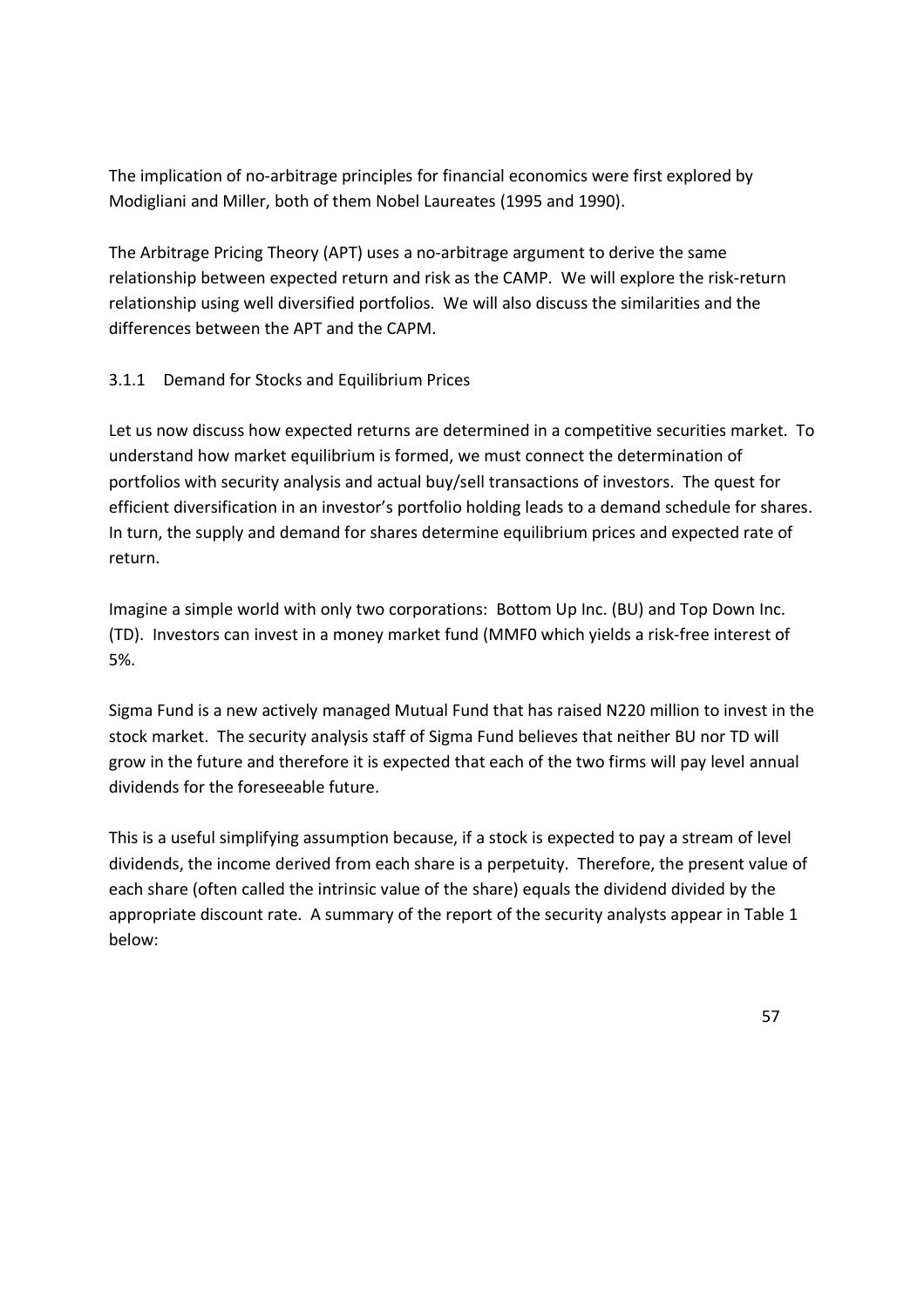# TABLE 1

A Table showing Capital Market Expectations of Analyst's Portfolio Manager

|                                      |                | BU    | TD      |
|--------------------------------------|----------------|-------|---------|
| Expected Annual Dividend (N/share)   | 6.40           | 3.80  |         |
| Discount rate = Required return (%)  | 16             | 10    |         |
| Expected end-of-year price (N/share) |                | 40    | 38      |
| <b>Current Price</b>                 |                | 39    | 39      |
| Expected return (%):                 | Capital gain   | 2.56  | $-2.56$ |
|                                      | Dividend yield | 16.41 | 9.74    |
| Total expected return for the year   |                | 18.97 | 7.18    |
| Standard deviation of rate of return |                | 40%   | 40%     |
|                                      |                |       |         |

Correlation coefficient between rates of return on Bottom Up Inc. and Top Down Inc = 0.2

The expected returns in the Table above are based on the assumption that next year's dividend will conform w3ith the forecast made, and share prices will be equal to intrinsic values at year end. The standard deviation and the correlation coefficient between the two stocks were estimated by the firm's security analysts from past returns and assumed to remain at these levels for the coming year.

# 3.1.2 Analysis of Common Stock Growth

Virtually any logical approach to the evaluation of a corporation's common stock requires, as primary information, an estimate of the corporation's probable growth in earning power, either in absolute terms or relative e to the growth of all corporations in aggregate. So important is the estimate of earning power that we shall try to take a more in-depth study of the rechniques that can assist the analyst in making such estimates.

Since common stock attained a degree of respectability as a sound investment vehicle, security analysts have stressed growth of demand for a company's products as an essential part of investment success. Why is the growth in demand so important? Probably the main reason is that overhead has been a factor of steadily increasing importance in modern industry. Pressure has therefore constantly been in the direction of increasing utilization of labour-saving plant and equipment. But capital equipment carries a heavy overhead in the form of interest on debt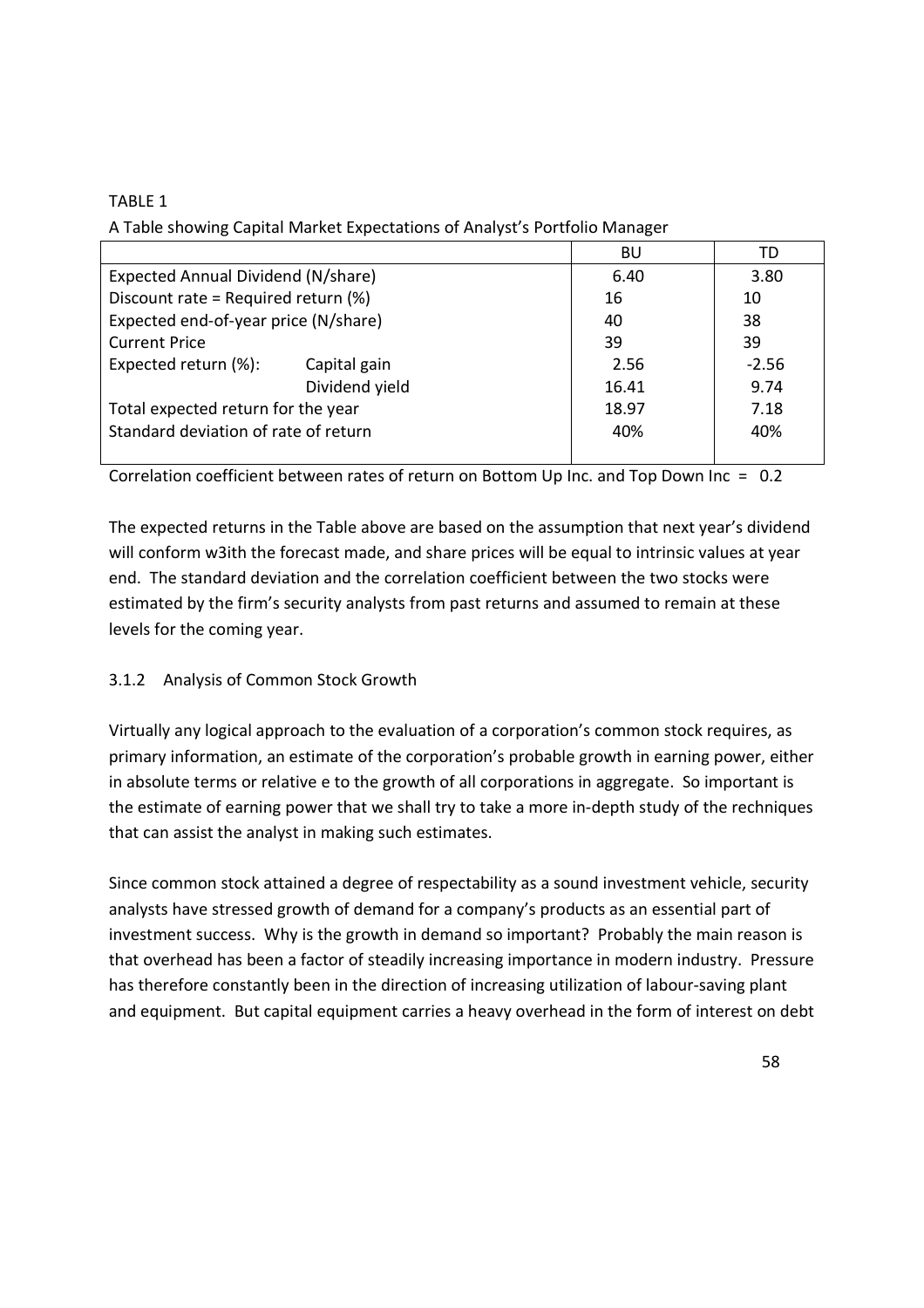incurred to buy it, depreciation, maintenance, insurance, taxes, supervisory salaries, etc. This raises the break-even point of companies, that is, the number of units which must be produced and sold in order to cover costs. In order for a company to operate profitably under conditions of increasing mechanization, it is essential that its market should expand so that its plants can operate at a high percentage of capacity.

Note that expanding production and sales guarantee rising profits, which in the final analysis is what investors are after. But rising demand does, at least, give a company an opportunity to earn a rising profit. In many cases, rising demand can even absorb losses from managerial errors that must be expect4ed to occur from time to time. Indeed, without the cushion of rising demand, management may be unwilling to take risks, and without risk-taking little should be expected in the way of rising profits.

## 3.2 History as a Guide in Forecasting Future Growth

Experience indicates clearly that the best way to begin to estimate future developments is to examine what has happened in the past. Analysts will first become familiar with the historical data by looking at the record of sales growth. They will try to learn why the past record was what it was. For example, if the sales growth had been exceptionally rapid relative e to the sales of the competitors, analysts might want to find out the extent to which exclusive patient rights accounted for the competitive advantage.

As they begin to understand the conditions what created the past trends, analysts question whether these conditions are likely to persist in the future. Continuing the above illustration, analysts would investigate whether any basic patents were nearing expiration or whether any other companies had developed some improvements that would render the existing product technologically obsolete. If the conditions that created the past trends seem likely to persist kin the future, analysts can simply project the past trends forward. But if, as is more likely, analysts believe that certain past conditions will probably be altered in form, or disappear entirely, they will try to estimate the impact of the changes and make allowance for them in their projections of the past record. In either event, the key to the future is an understanding of the past.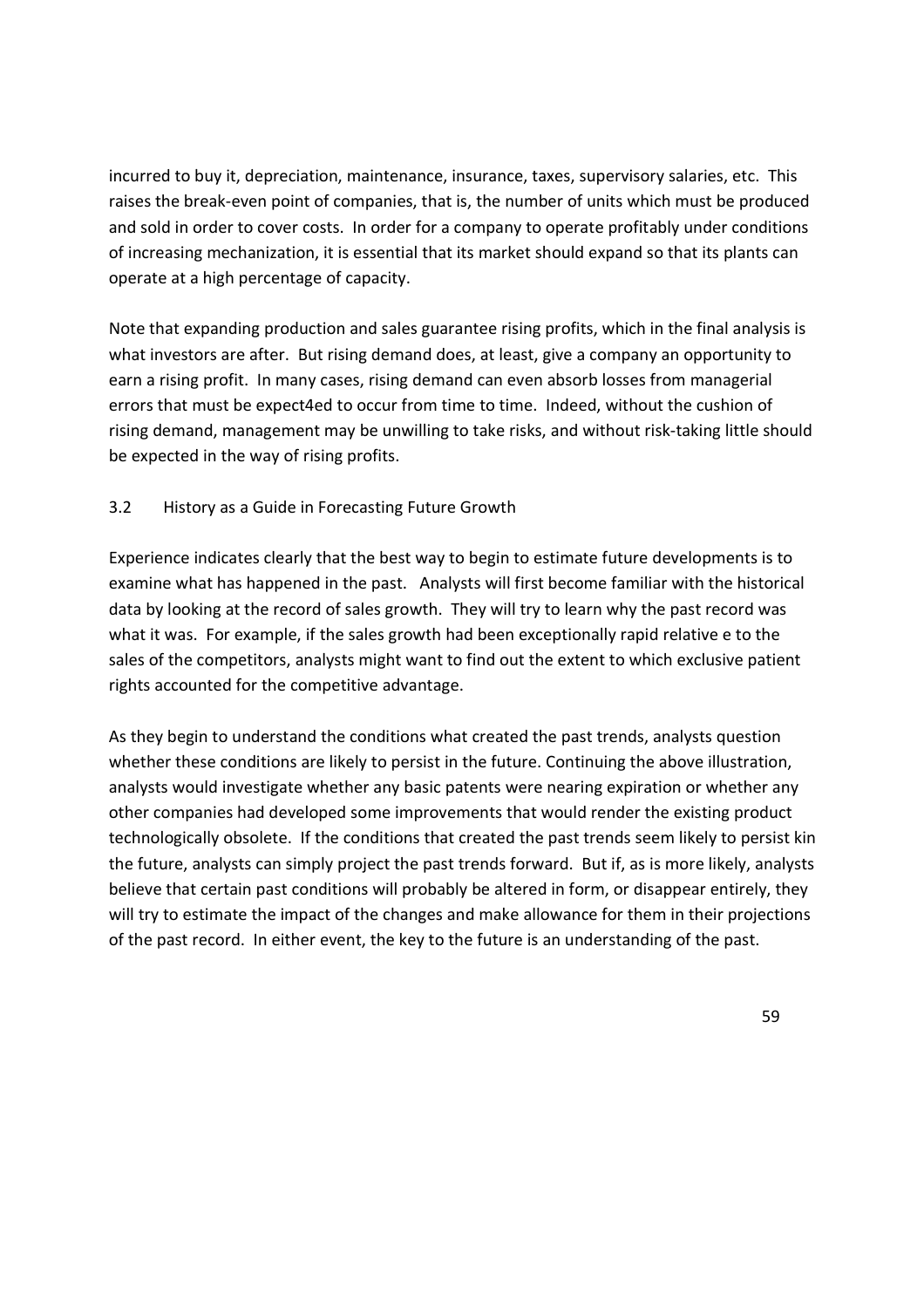If possible, analysts should try to gather data for a period which encompasses a variety of economic conditions. In this way, they have an opportunity to observe the impact of changing conditions on the company's sales (and on its prices, labour costs, raw material supplies and other profit determinants). They also can examine management's response to change more adequately than if they have only a few years of data available.

# 3.3 The Industry Life Cycle

An analysis of the sales growth record and growth prospects of an industry or a company frequently can be conducted within the frame-work of the so-called industry life cycle. Many students of economic history have argued that industries, like people go through a few fairly well-defined life stages of development. In the early part of their lives, they grow at a very rapid rate. After a time, the growth rate slows down; they continue to expand, but at a more moderate pace. Finally, they stop growing and either live a relatively stable existence for a long time or die. The "industry life cycle," visualized from an investment perspective is divided into three stages: Stage 1 - Pioneering Stage; Stage 2 - Investment Maturity; Stage 3 - Stabilization.

# 3.3.1 Pioneering Stage

Exponents of the industry life cycle concept see the pioneering stage of an industry's life development as being characterized by rapid expansion of the market with concomitant opportunities for large profits. These opportunities, however, give rise to fierce competition and high risk of bankruptcy. The automobile industry in the 1950 provided a very good example.

Some investment authorities recommend that the best way to participate in the pioneering phase of the industry life cycle is to buy the stocks of several competing companies. By spreading risks in this way, investors take the position that even if only one of several companies survives, the profits on that one will more than off-set or make up for the losses on the others.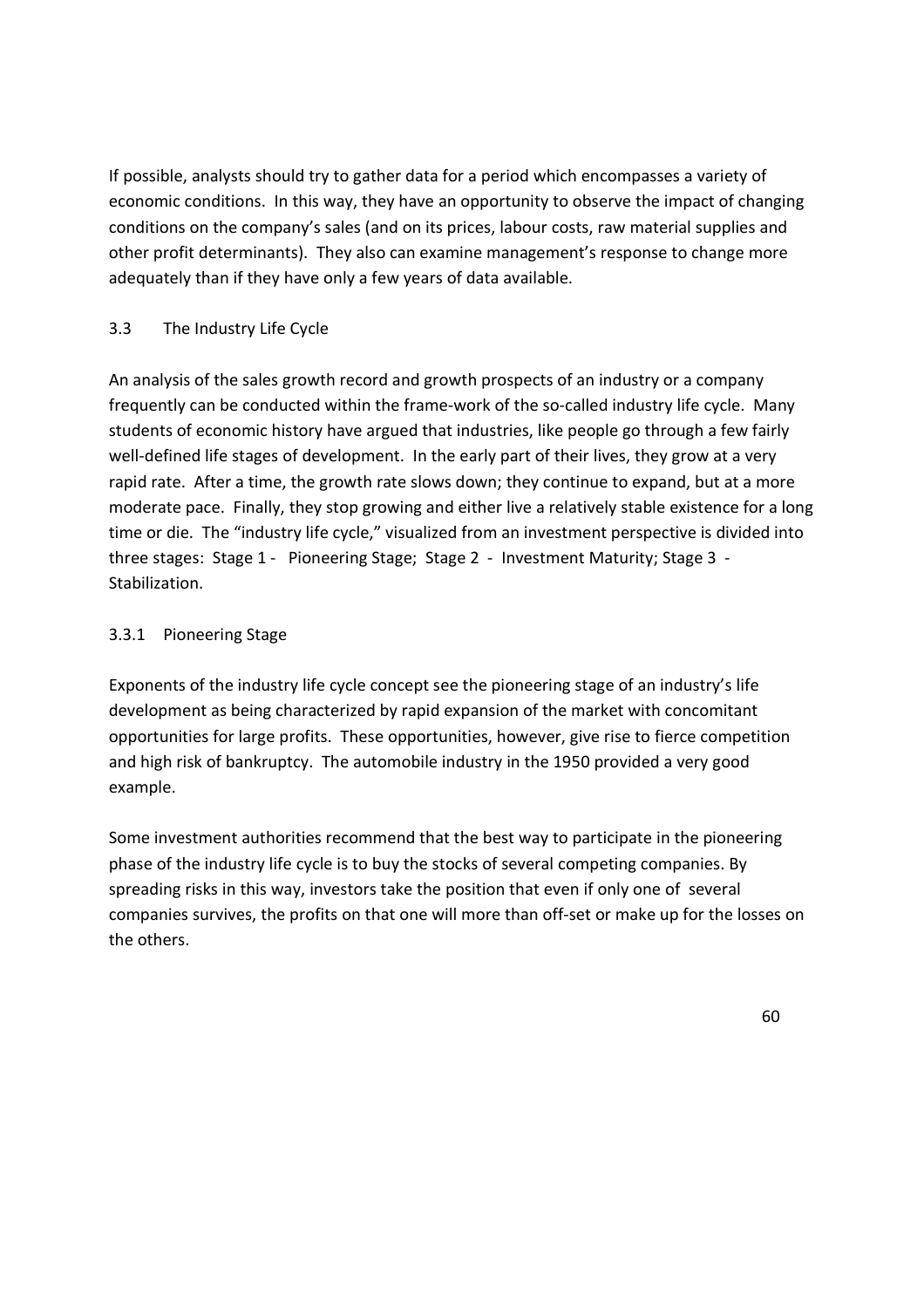### 3.3.2 Investment Maturity Stage

We are now focusing on the second stage of growth which is labeled "investment maturity" stage." This stage refers to the fact that, after some years, through consolidations and internal expansion, a relatively few companies usually take over a fairly large percentage of a young industry's total volume of business. They broaden the market by improving the quality and reducing the price of the product or service. They establish a strong financial position and a record of dividend payments, even if the dividends are quite moderate. Growth of the industry's market continues to be quite rapid. However, it is not as rapid as in the pioneering stage and the risks are not as great. The air-conditioning and television manufacturing industries can be said to have passed from the pioneering to the investment maturity stage.

## 3.3.3 Stabilization Stage

Gradually, the second stage begins to slow down giving way to the third stage which is called "stabilization stage." Technological advances become fewer and occur after longer tome lags. Unit costs become more difficult to reduce, and the ability to broaden markets through reduced prices is thereby restricted. The market itself tends to become saturated, a process which is aggravated by the inroads of newer products and services..

The theory of industry life cycle departs from a strict anthropomorphic analogy (or human face analogy) at this point. Although the industry may, in fact die, it is not argued that an aging industry necessarily must ultimately die. Indeed, in absolute terms, its sales may continue to grow, but the growth may be below average. The industry's sales may expand less rapidly than the economy during periods of general prosperity, and they can decline more rapidly during recessions. These changes in trend show that the industry has reached stabilization stage, but, as earlier said, the fact that an industry has reached this third stage does not mean that the industry must surely die.

To many proponents of industry life cycle concept, the investment implications of the stabilization stage are quite bleak. In their view, investors should dispose of their stockholdings in the industry before stabilization takes hold. If they wait until it is common knowledge that the industry is leveling off, it may be too late to sell their stocks. Stock prices may decline, and opportunities for a good rate of return may disappear. According to this approach, investment success will be achieved by: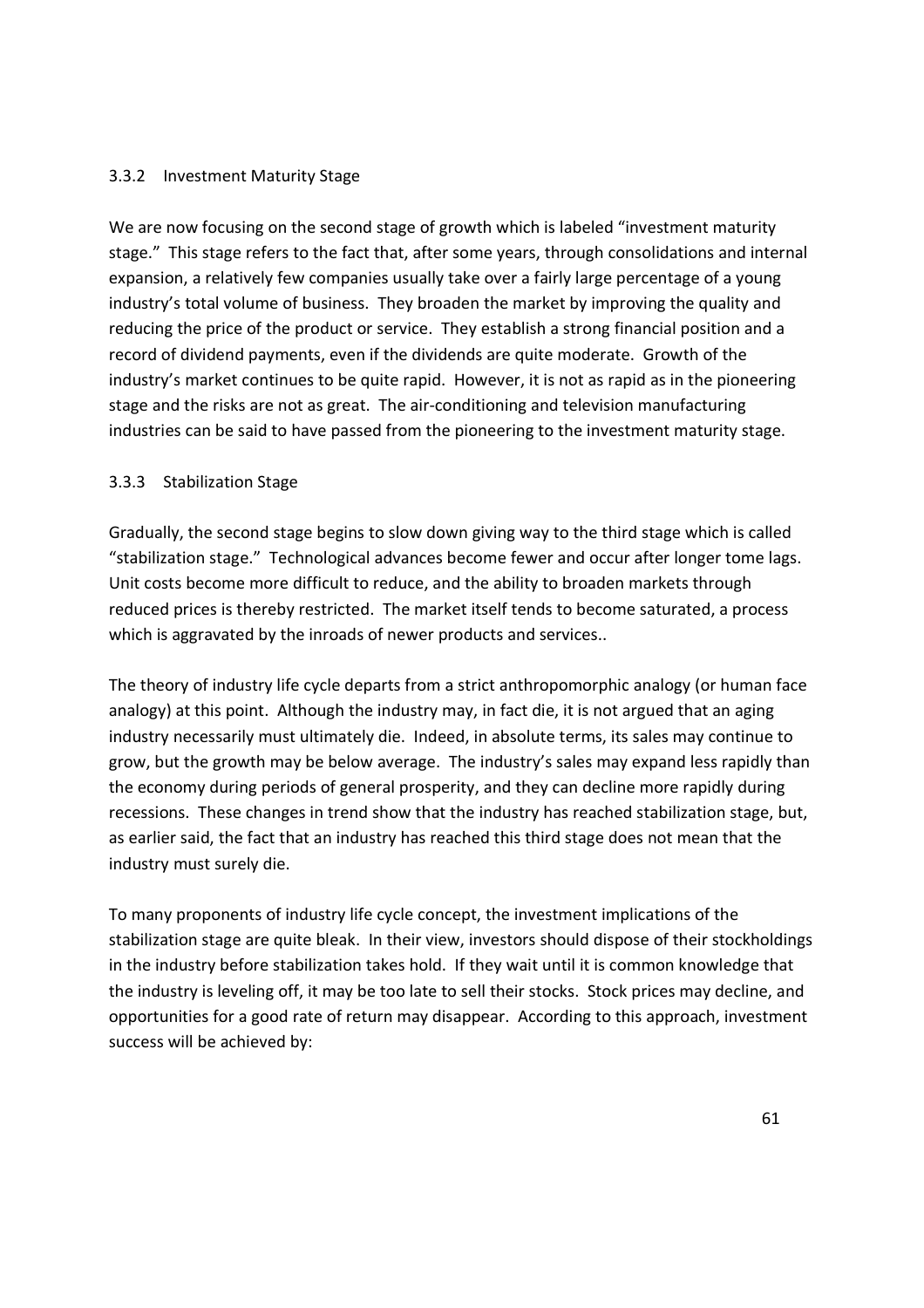- (a) Detecting growth industries that are about to emerge from the pioneering stage.
- (b) Investing in the stocks of the dominant companies in those industries
- (c ) Selling the stocks just before the industries enter the stabilization phase.

In many respects, the life cycle approach offers a convenient method of classifying the growth patterns of different companies. But while the industry life cycle concept is useful, several criticisms have been leveled against the concept and its investment implications. The most notable criticism against the industry life cycle approach to investment analysis is that equating each growth stage with a different degree of investment attractiveness is to overlook the factor of security prices and values. A major premise of this text is that it is possible to pay too much for growth and that at the right price even a no-growth situation can be attractive.

# 4.0 CONCLUSION

In this unit, we have discussed the demand for stocks and equilibrium prices. We also presented analysis of common stock growth and looked at the best way to forecast future growth. We studied the theory of industry life cycle which shows that an industry passes through three stages in it life time. First, it goes through the first stage called the pioneering stage, and then through the second stage labeled, the investment maturity stage, and lastly shades into the stabilization stage.

## 5.0 SUMMARY

What drives investors to invest in common stock of a company is the value of the stock, the price at which it is offered and the level of risk in that company or industry. This is why investment analysts devote time to analyze these factors that affect the demand for a company's stock. In the next unit, we shall be studying the major tenets of portfolio theory.

# 6.0 TUTOR-MARKED ASSIGNMENT

- \* What are the factors affecting the growth in the demand for common stocks?
- \* Discuss the three stages which an industry must pass in its life cycle.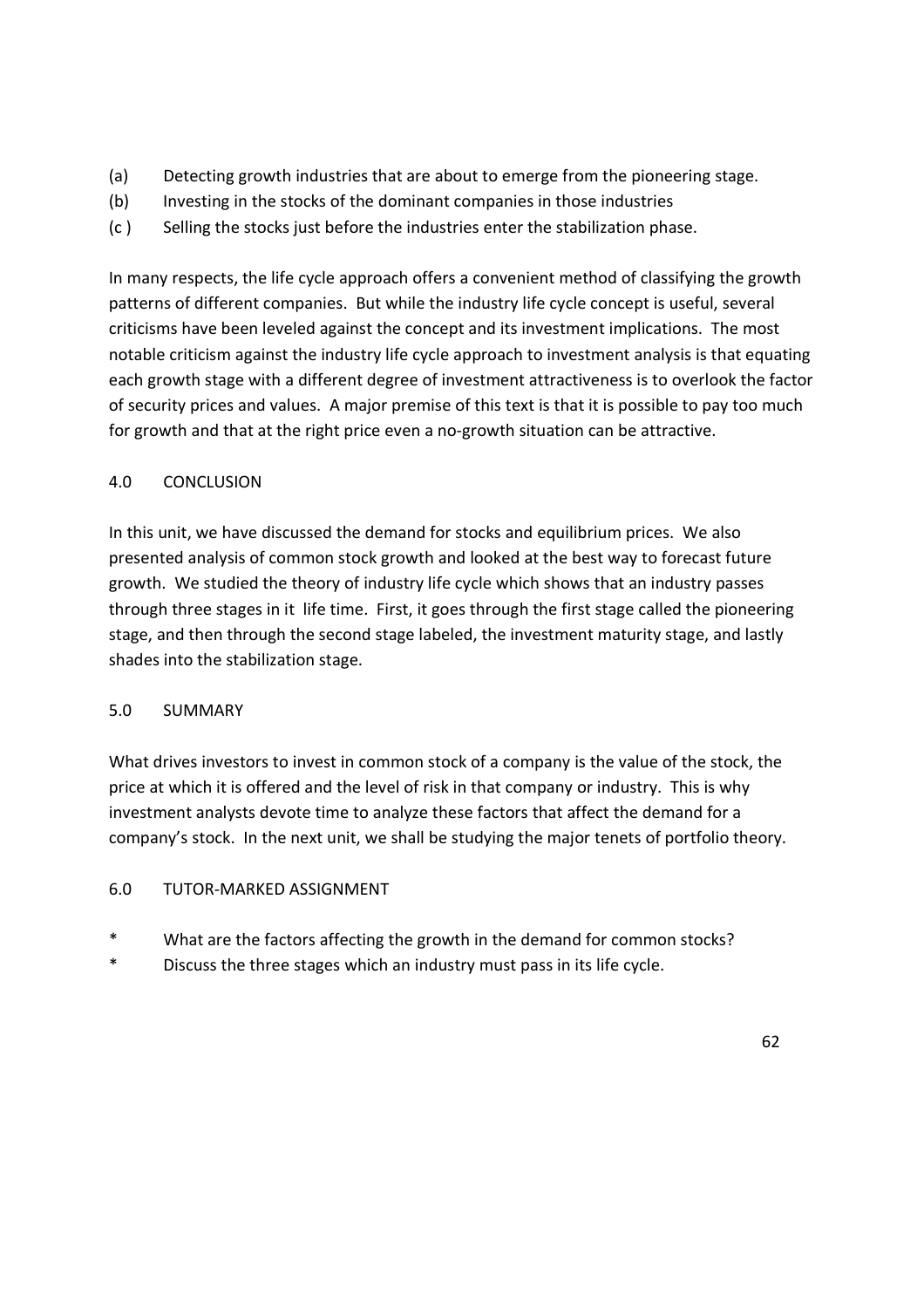#### 7.0 REFERENCES/FURTHER READING

- Berton, L (1974) Investing by Computer: Can you beat the market? Financial World, July 17,1974, New York, U.S.A.
- Bodie, Z. et al (2001) Essentials of Investment Published by Mcgraw Hill/Irwin, an imprint of the McGraw Hill Companies Inc. 1221 Avenue, New York, NY 10020, U.S.A.
- Brealey, R.A. (1994) An introduction to Risk and Return from Common Stocks Cambridge, Mass: The M.I.T. Press.
- Institute of Chartered Financial Analysts: Supplementary Reading in Financial Analysts Vol.2, 1974; Home Wood III: Richard D. Irwin Inc.1973.
- Rufus, A.I. (20004) Investment Decisions: Concepts, Analysis and Management Glorious Hope Printers, Glorious House, 53 Jagunmolu street, Bariga
- Atintoye, I.R. (2004) Investment Decisions: Concepts, Analysis and Management Glorious Hope Publishers, 53, Jagunmolu Street, Bariga, Lagos.
- Van Horne, J.C., et al. (2005). Fundamentals of Financial Management (13<sup>th</sup> Edition) Pearson Education Limited, Edinburgh Gate, Harlow, Essex 20 2JE, England.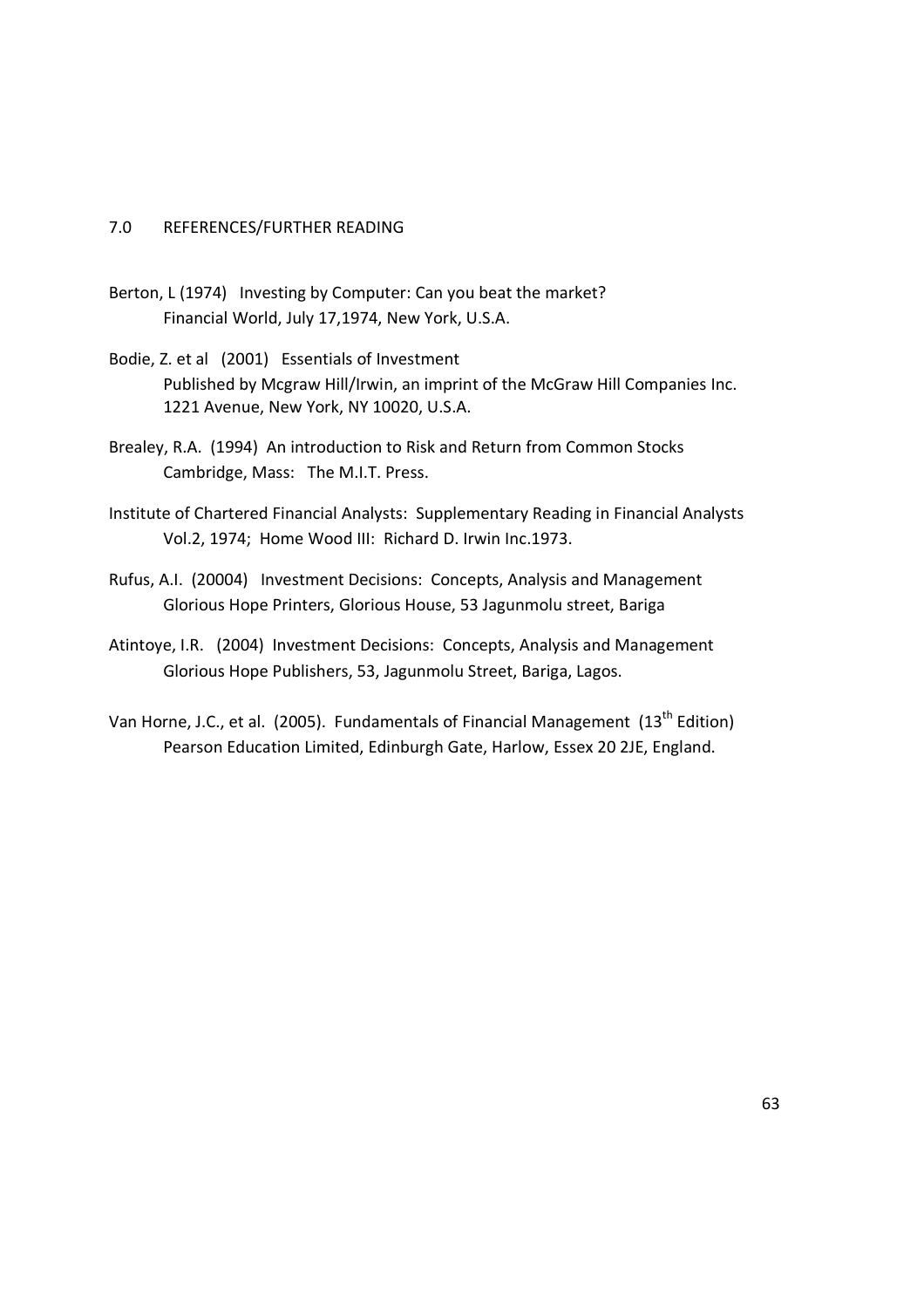### MODULE 2

UNIT 4 MAJOR TENETS OF PORTFOLIO THEORY

## CONTENTS

- 1.0 Introduction
- 2.0 Objectives
- 3.0 Main Content
	- 3.1 Major Tenets of Portfolio Theory
		- 3.1.1 The Historical Setting
		- 3.1.2 Reason for Applying Formal Analytical Techniques
	- 3.2 Markowitz and the "Efficient Frontier."
		- 3.2.1 The need for Rational Behaviour
	- 3.3 Capital Asset Pricing Theory
		- 3.3.1 The Equilibrium Assumption
		- 3.3.2 Random Walk and Efficient Markets
		- 3.3.3 Market Response to New Information
- 4.0 Conclusion
- 5.0 Summary
- 6.0 Tutor-Marked Assignment
- 7.0 References/Further Reading

#### 1.0 INTRODUCTION

In recent years, portfolio management techniques have entered a critical innovative phase of activity. Faced with increasing pressure for higher rates of return, with advances in performance measurement techniques, and with the glare of academic inquiry, portfolio managers are being forced to develop new decision-making procedures.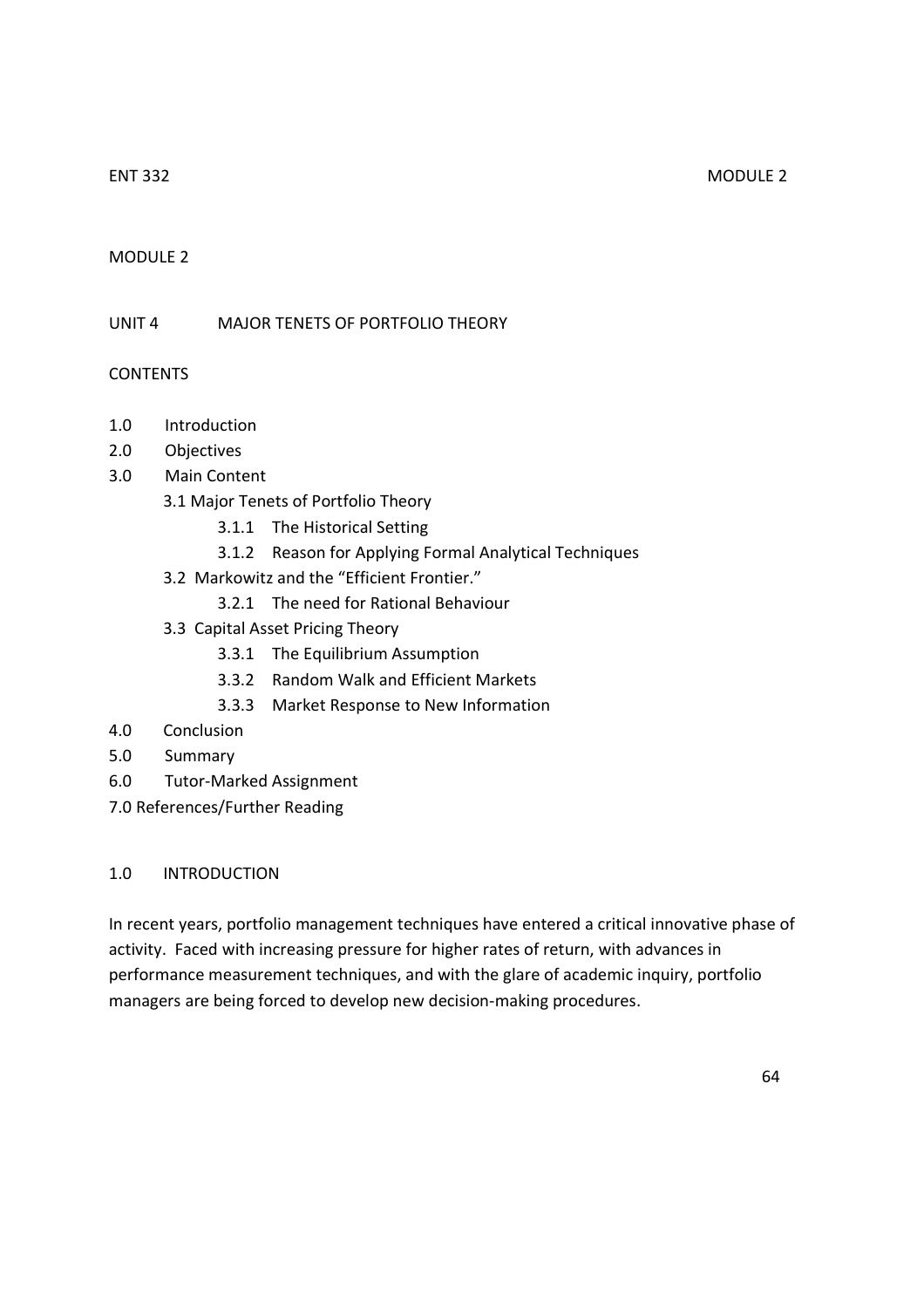### 2.0 OBJECTIVES

After studying this unit, the student will be conversant with the following:

- \* The Principles of Portfolio Theory
- \* The Meaning of "Efficient Frontier" in Portfolio Management
- \* How the Securities Market Respond to New Information
- 3.0 MAIN CONTENT
- 3.1 Major Tenets of Portfolio Theory

Tenets of portfolio theory define the main principles underlying the theory of portfolio management. Before delving into these key principles, let us first of all, provide the historical setting.

## 3.1.1 Historical Setting

The pressure for higher rates of return and other factors reflect the historical inability of those concerned with investment analysis, portfolio decision making, and performance evaluation to express quantitatively their views concerning risk and its relationship with investment return. Past returns could not be compared through the use of a generally accepted common denominator of "risk." The future uncertainty of expected return could not be expressed with any degree of quantitative assurance.

The lack of quantitative risk dimension created widespread confusion as to what had actually been accomplished in a portfolio management sense. Mutual Fund management companies, for example, compared their results with the broad market averages as a yardstick, but made no allowance for portfolio objectives, management techniques, and the volatility of returns, or the risk exposure. In the past, it was easy to achieve higher returns than the stock market averages by adopting an aggressive attitude towards maximizing capital gains, with minimal regard for the consequences of such policies during a bear market. It has been more recently recognized that the apparent achievement of portfolio managers during this period did not necessarily reflect their real capabilities, but merely their willingness to take high risks.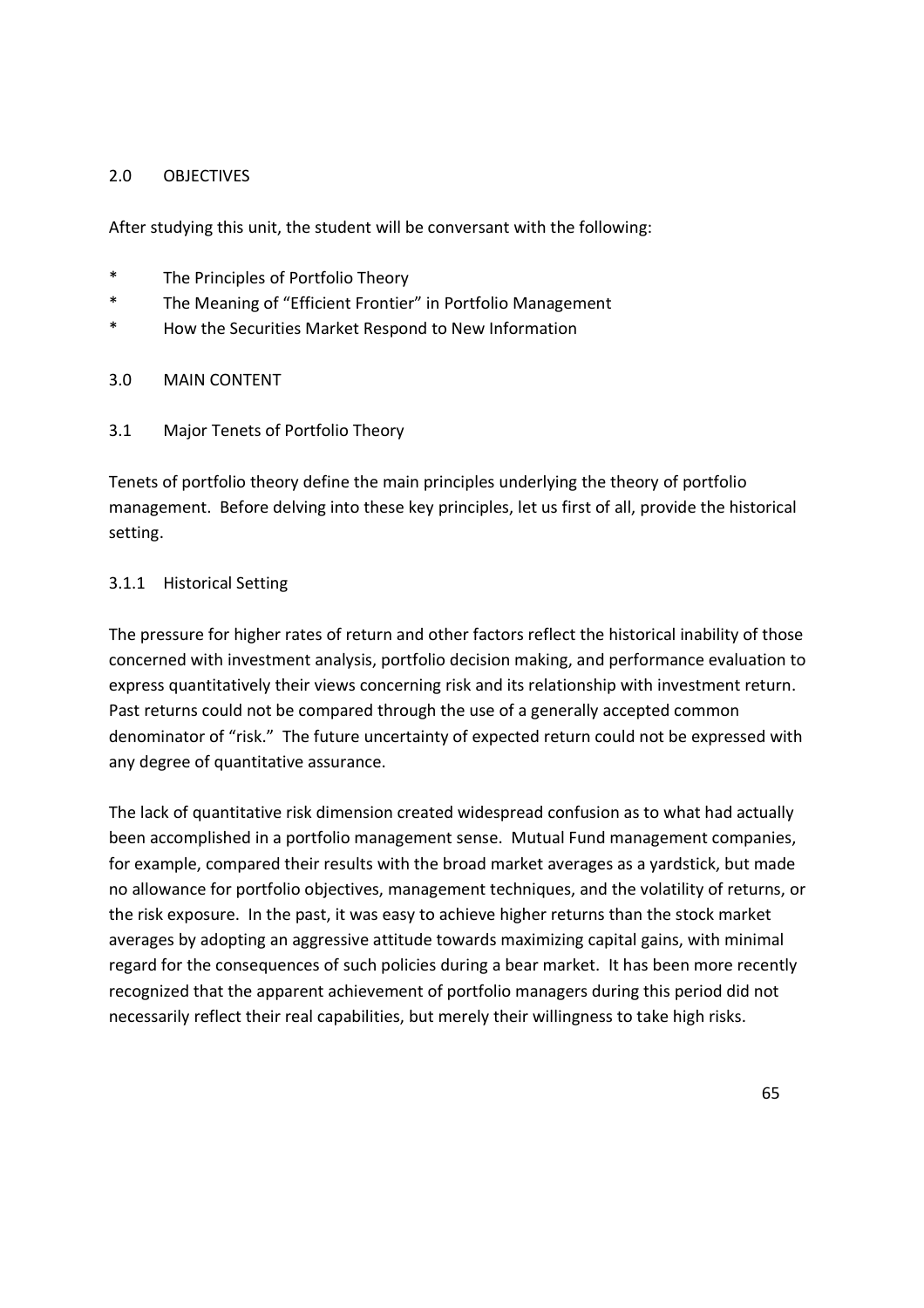As for future anticipations, it was increasingly recognized that the problem of certainty was only being qualitatively assessed, with most managers nurturing fuzzy notions as to broad, generalized stock classifications such as conservative, defensive, growth, income, and speculative.

# 3.1.2 Reason for Applying Formal Analytical Techniques

Deficiencies in the investment environment created an excellent opportunity for the academic community to attempt to apply formal analytical techniques to very practical types of problems. The availability of mutual funds data on a continuous basis for an extended period of time facilitated the effort. The result was a significant body of new thought concerning the usefulness of widely employed investment decision-making practices, a body of thought now described under the general heading "Modern Portfolio Theory" or "Capital Asset Pricing Theory."

Modern portfolio theory treats risk for the first time in quantitative terms. It focuses attention beyond the traditional exhaustive analysis and evaluation of individual security. Issues, and to the problem of overall portfolio composition predicated on explicit risk-reward parameters and on the identification and quantification of client objectives.

These techniques and theories have been slow to evolve and to gain acceptance by practitioners. Several reasons are apparent, not the least of which is the traditional inability of academic critics to communicate effectively with practicing professionals. Suspicion and lack of understanding, and the personal fear of recognizing how ineffective results actually have been, further reduced practitioners' willingness to accept the benefits which can be provided by these techniques. The theories themselves are continually being challenged and revised, so that practitioners are reluctant to implement new ideas which may become obsolete quite rapidly.

Nevertheless, the attempt to introduce scientific tools and techniques to the long-established conduct of investment management shows signs of success. Available theory is no longer in its infancy, and substantial practical implications, both as to performance measurement and portfolio balancing techniques, have already received significant acceptance. We have here explored the development of modern portfolio theory and its implications for the evaluation pf professional investors' performance.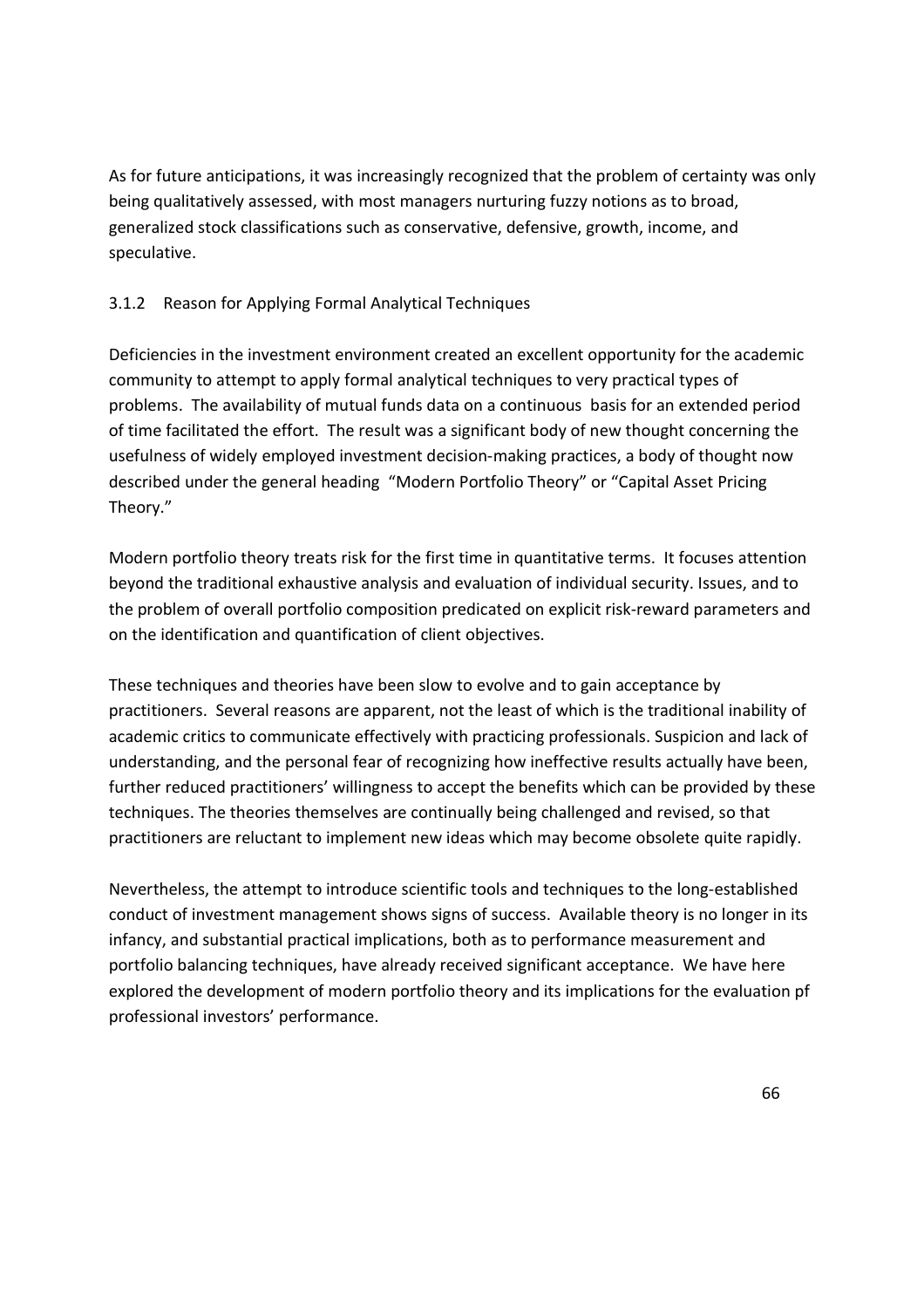## 3.2 Markowitz and "The Efficient Frontier"

The basic elements of modern portfolio theory emanate from a series of propositions concerning rational investor behaviour set forth by Dr. Harry Markowitz and later in a complete monograph sponsored by Cowles Foundation.

Essentially, the Markowitz model provided a theoretical framework for the systematic selection of optimum portfolios, once the level of risk willing to be assumed by an investor was established. Markowitz applied the complex mathematics of quadratic programming to the question of how most effectively to diversify portfolio holdings, given a free choice among hundreds of individual securities, and provided that certain basic information could be supplied by either security analysts or portfolio managers. Markowitz and others following the same line of reasoning, recognized the function of portfolio management as one of composition, and not individual stock selection, as it is more commonly practiced. Decisions as to individual security additions to the existing portfolio or deletion from it are predicated on the effect such change will have on the delicate diversification balance.

## 3.2.1 The Need for Rational Behaviour

The central theme of Markowitz's work is that investors should conduct themselves in a rational manner which reflects their inherent aversion to absorbing increased risk without compensation by an adequate increase in the expected return. As such, it was stated that for any given "expected" rate of return (where the expected return is, the mean of a probability distribution), most investors will prefer a portfolio containing minimum expected deviation of returns around the mean over a determined period of time. Thus, it can be seen that risk was defined as the uncertainty, or variability, of expected returns, marking a major effort to quantify investment risk for portfolio planning purposes. The use of variance as a measure of risk also forces the investor to consider a fixed time horizon for investment calculations.

## 3.3 Capital Asset Pricing Theory

The presentation o0f portfolio theory by Markowitz was followed by a period of active academic concern dealing with the underlying implications for the security pricing mechanism, and shortly gave rise to a cohesive body of thought now known as capital asset pricing theory, also referred to as capital market theory. This theory details the character of the market's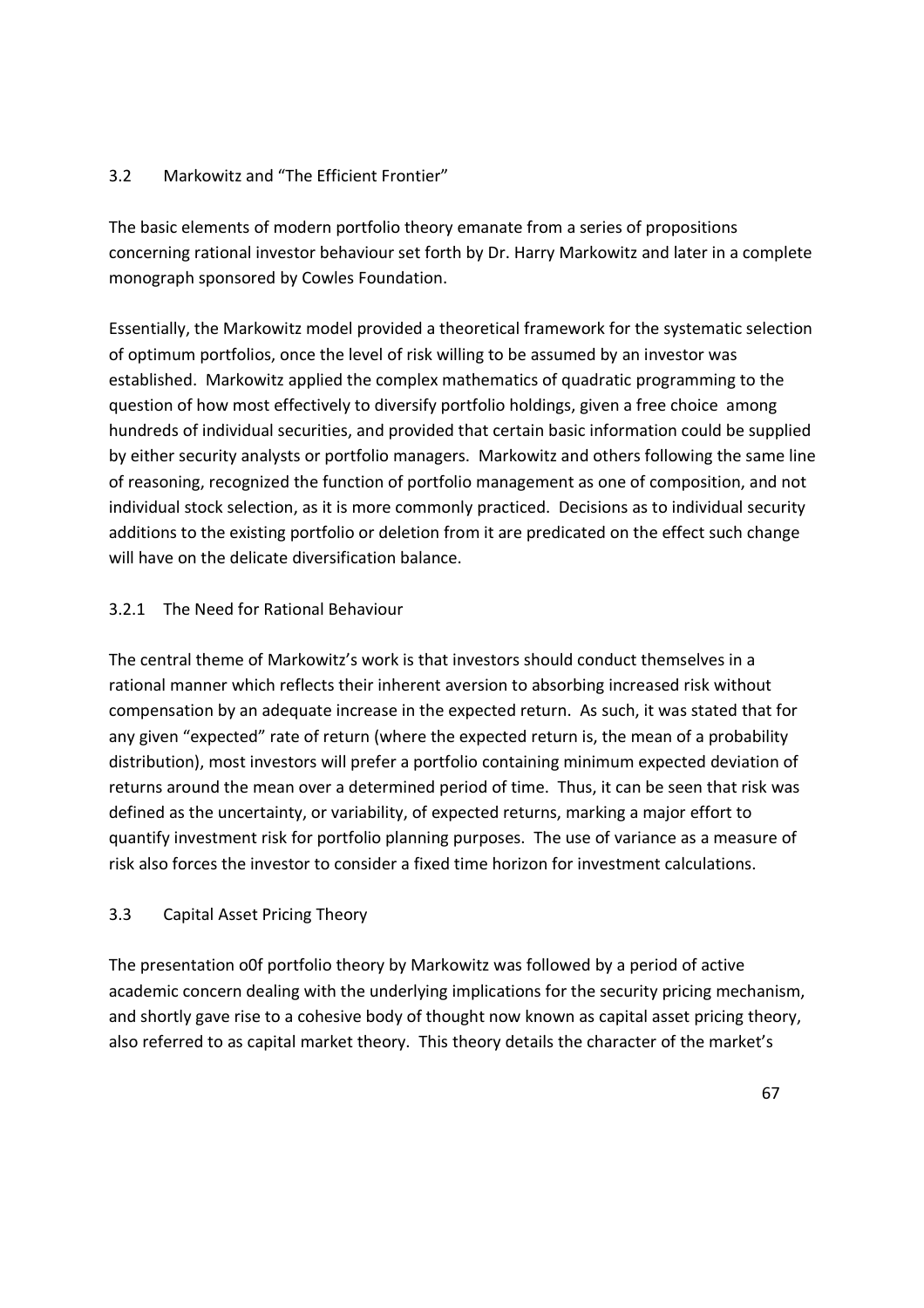pricing mechanism when all investors act as if they are governed by the principles of risk aversion and the desire to optimize portfolio compositio0n through effective diversification. In general terms, the following assumptions provide framework for the application of portfolio diversification techniques, and the foundation for comparative portfolio measurement procedures:

- 1. Investors are risk averse in that they will prefer the smaller variance at comparable levels of return, and the greater return at the same level of variance.
- 2. Investors as a group view the risk-return relationship for individual securities over similar time periods (i.e. they have similar "investment horizons").
- 3, Investors seek to optimize their portfolios through efficient diversification.
- 4. Investors hold similar views as to the variance, risk, or distribution of future returns.
- 5 Investors are able to lend or borrow unlimited funds at the prevailing risk-free rate (e.g. taken up 91-day Treasury bills).
- 6. Securities are also assumed to be perfectly divisible, and an investor is able to commit any desired amount of funds without affecting the price of the rate of return associated with each and any investment.

It is immediately apparent that many of these assumptions do not coincide with the actual state of the working day security market pricing mechanism. However, it is not necessary for every assumption to serve as an exact description for e very circumstance. It is rather more important that the general theory represent a reasonable approximation of real-world investor activity and of the market's pricing behaviour. As such, the price of an individual security, and the market as a whole, is seen at any point in time as being the composite view of interested investors, balanced to reflect differences in existing opinions, views, and preferences. While these differences may be large in some cases, security prices are seen as being basically in equilibrium. That is, each security, and the market as a whole, is seen as being on balance priced "fairly" in relation to the risk associated with its ownership.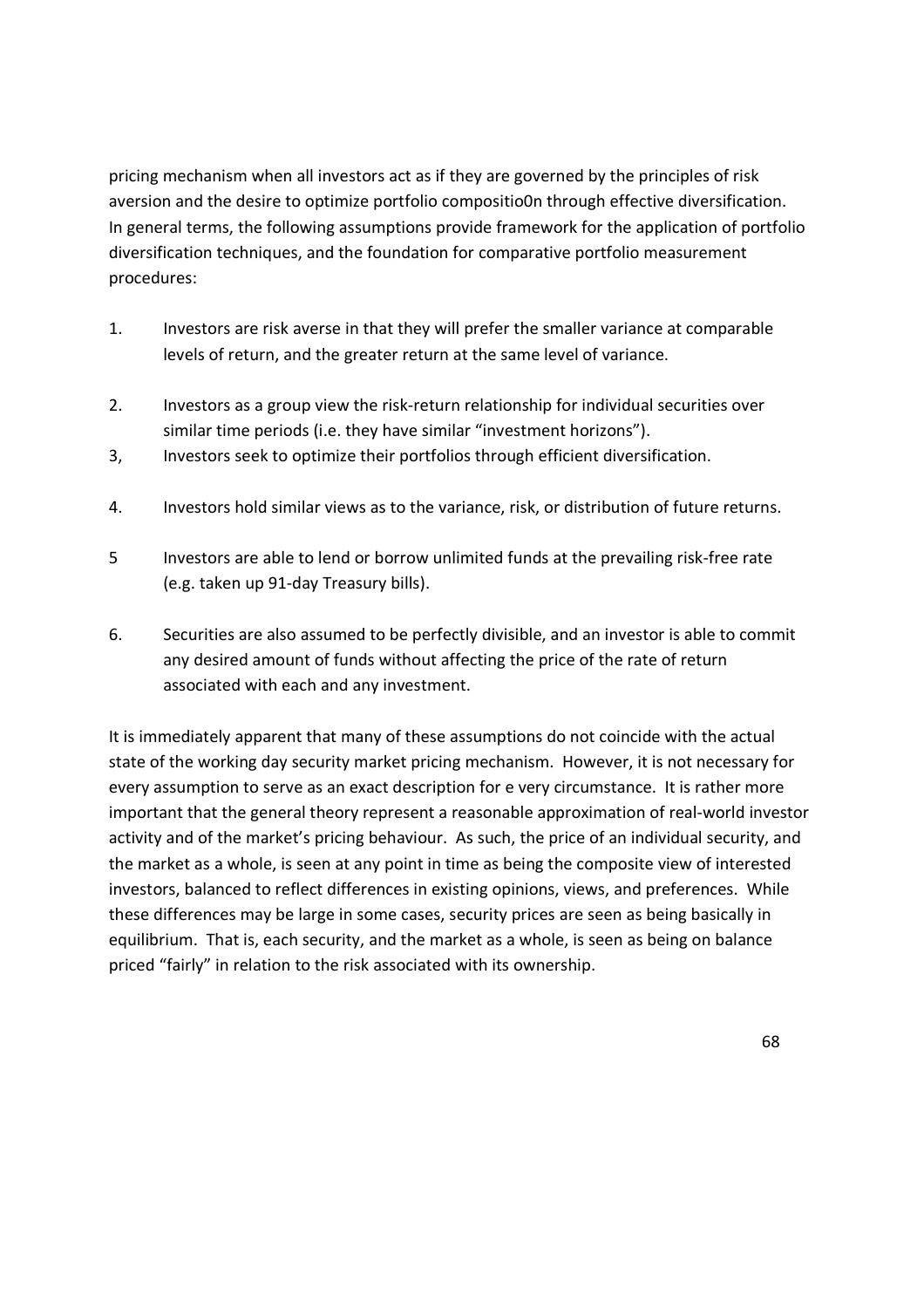#### 3.3.1 Equilibrium Assumption

Given the equilibrium assumption, rational investors should develop their desired portfolio positions by adjusting the risk element of their investments. Higher returns can be expected by increasing risk and lowering of the risk element reduces the expected return. But capital asset pricing theory departs somewhat from the Markowitz presentation at this point. Whereas the Markowitz scheme adjusts risks by moving up or down the efficient frontier of alternative portfolios of different individual securities, risk is adjusted under capital asset pricing theory by borrowing or lending against a single optimal risky portfolio. This portfolio, because of equilibrium assumptions, affects the entire market.

## 3.3.2 Random Walk and Efficient Market

One should immediately question at this point why daily stock market trading activity is actually so hectic if the market mechanism even approximates a condition of price equilibrium. The answer most often given are, first, that investors' risk/return preferences are constantly changing, which gives rise to frequent need to adjust the composition of their holdings to reflect these changes. Second, different investors are continually revising their anticipations about the expected risk and return associated with the holding of particular securities in response to new events. These new events are held to occur in a random fashion, a tenet of another and related aspect of modern portfolio theory, namely, the random-walk theory of stock price movements.

The random-walk hypothesis of stock price movement is based on the assumption that the security trading mechanism represents an "efficient" market place. In essence, the market is said to be characterized by the presence of large number of rational, profit-seeking, riskaverting investors who compete freely with each other in their effort to predict the future value of individual securities.

In that scenario, any information significant enough to affect any security's future value is held to be quickly available to knowledgeable investors. |As a result, new information affecting a stock's value becomes quickly reflected in the price of the issue. Consequently, a new investment decision made after the information becomes wide-spread, is believed to carry the risk/reward potential of a randomly selected purchase (or sale). This is because the next piece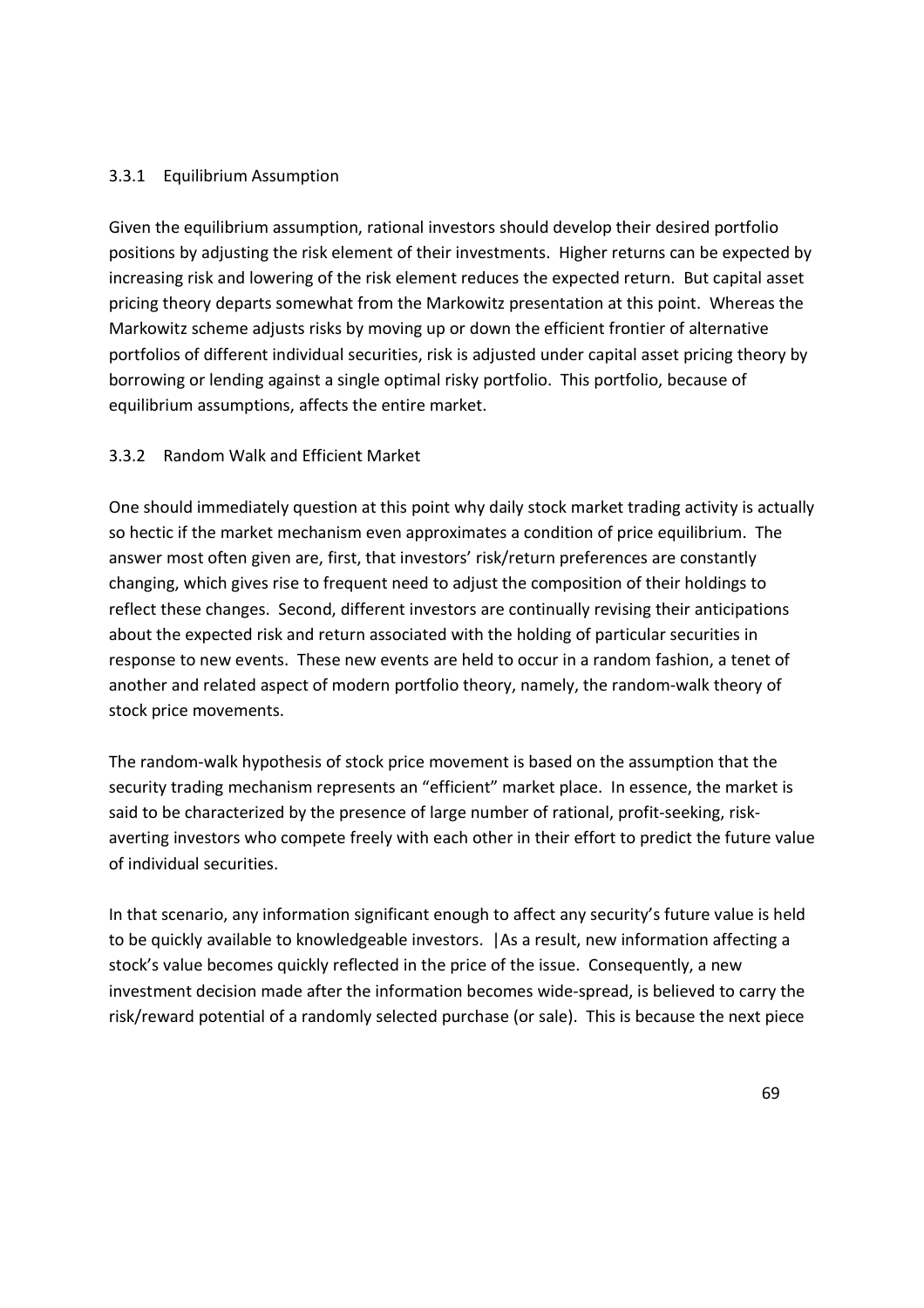of information is believed to bear no necessary relationship to the prior information. That is, new information is believed to enter the market in random fashion.

The general premise flies in the face of what many professional investors consider their greatest strength, the ability to benefit from quick action taken after some new important event occurs which substantially affects the value of a particular stock, or occasionally the market as a whole. Most professionals still accept what can be considered, the "Sociology of information recognition." This is a principle indicating that the movement of new information and its proper interpretation flows from the intelligent, well-informed and understanding sophisticated segments of the market, who do tend to act quickly to the lesser informed, slower moving elements at the other end of the spectrum. This, in turn, is believed to cause a sequence of interim stock price movements to develop, which reflects the accompanying gradual discounting of new information as it moves through the investor system.

## 3.3.3 Market Response to New Information

A new perspective has emerged with regard to market response to new information. This group[ of investment experts are of the opinion that the establishment of the right price for a stock does not depend entirely on the market having adequate information because the market's evaluation of the same data can vary over a wide range, depending upon bullish enthusiasm and speculative interest or bearish disillusionment. Knowledge is only ingredient required among other influences to arrive at the right price for a stock.

Nevertheless, actual stock prices are considered, by random walk definition, to reflect at any point in time past events, along with those considered likely to take place. In other words, in the efficient market model, at each point in time, the actual price of a security is the best composite investor estimate of its real value. Obviously, the true value of a risky investment can never be precisely determined. If the true value of a stock could be established accurately, it then means that uncertainty and risk would disappear giving way to certainty of returns on investment. However, the interaction of large number of buyers and sellers, acting with a knowledge base ranging from extremely well-informed to complete ignorance affect the value each investor puts on stock.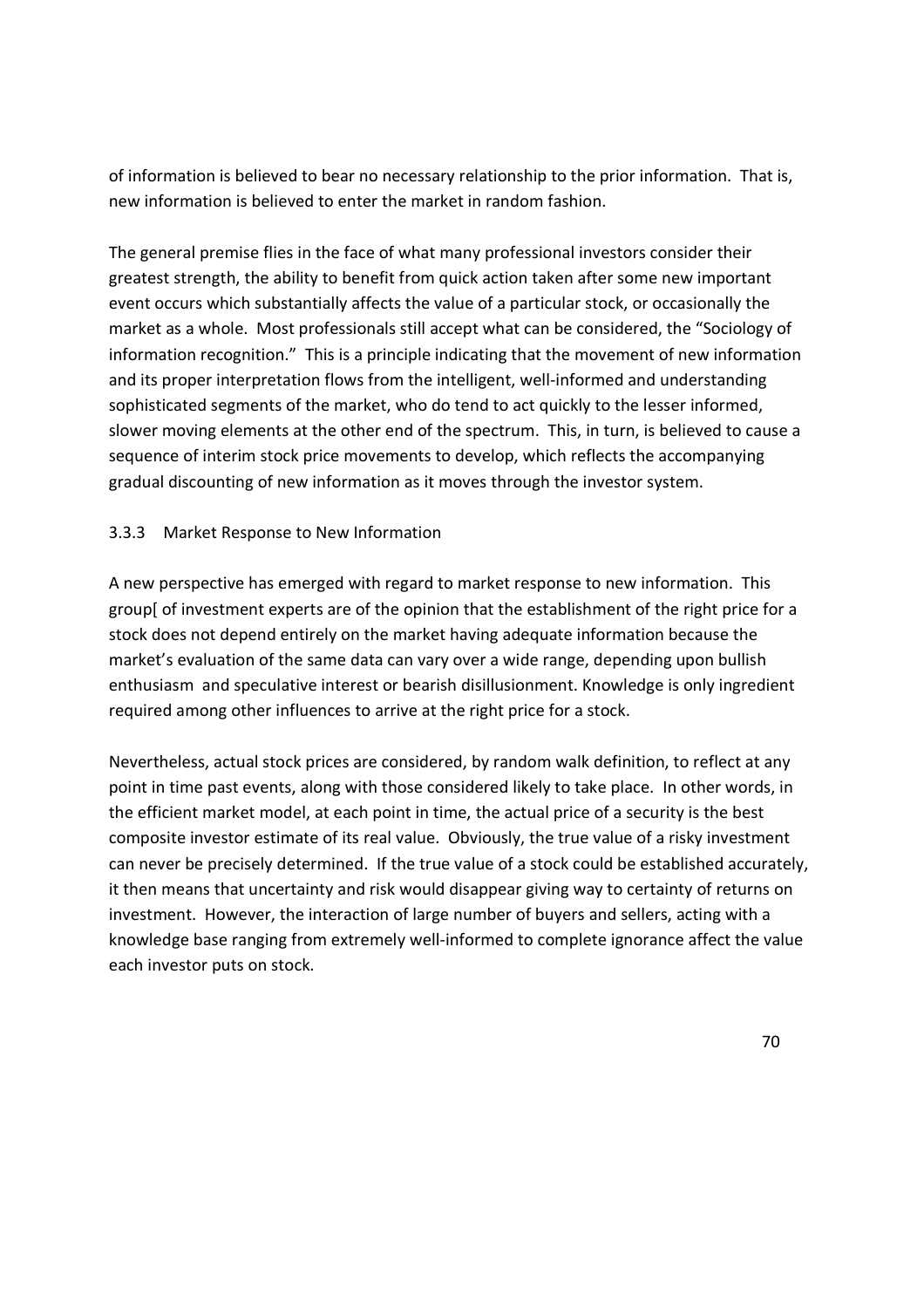## 4.0 CONCLUSION

In the study of this unit, we noted that past returns on investment in a particular security could not be compared through the use of a generally accepted common denominator of "risk." And that future uncertainty of expected return could not be expressed with any degree of quantitative assurance. We also studied Markowitz's efficient frontier and noted that Markowitz model provided a theoretical framework for the systematic selection of optimum portfolios.

## 5.0 SUMMARY

The study of portfolio theory provides us with theoretical knowledge that guides investors in the selection of securities that make up their portfolio holding. We noted essentially that the actual stock prices are considered to reflect at any point in time past events, along with those considered very likely to happen in the near future. In the next unit, we shall be looking at financial statements analysis.

## 6.0 TUTOR-MARKED ASSIGNMENT

- \* Explain the major tenets of portfolio theory
- \* What do you understand by random walk with regard to change in stock price?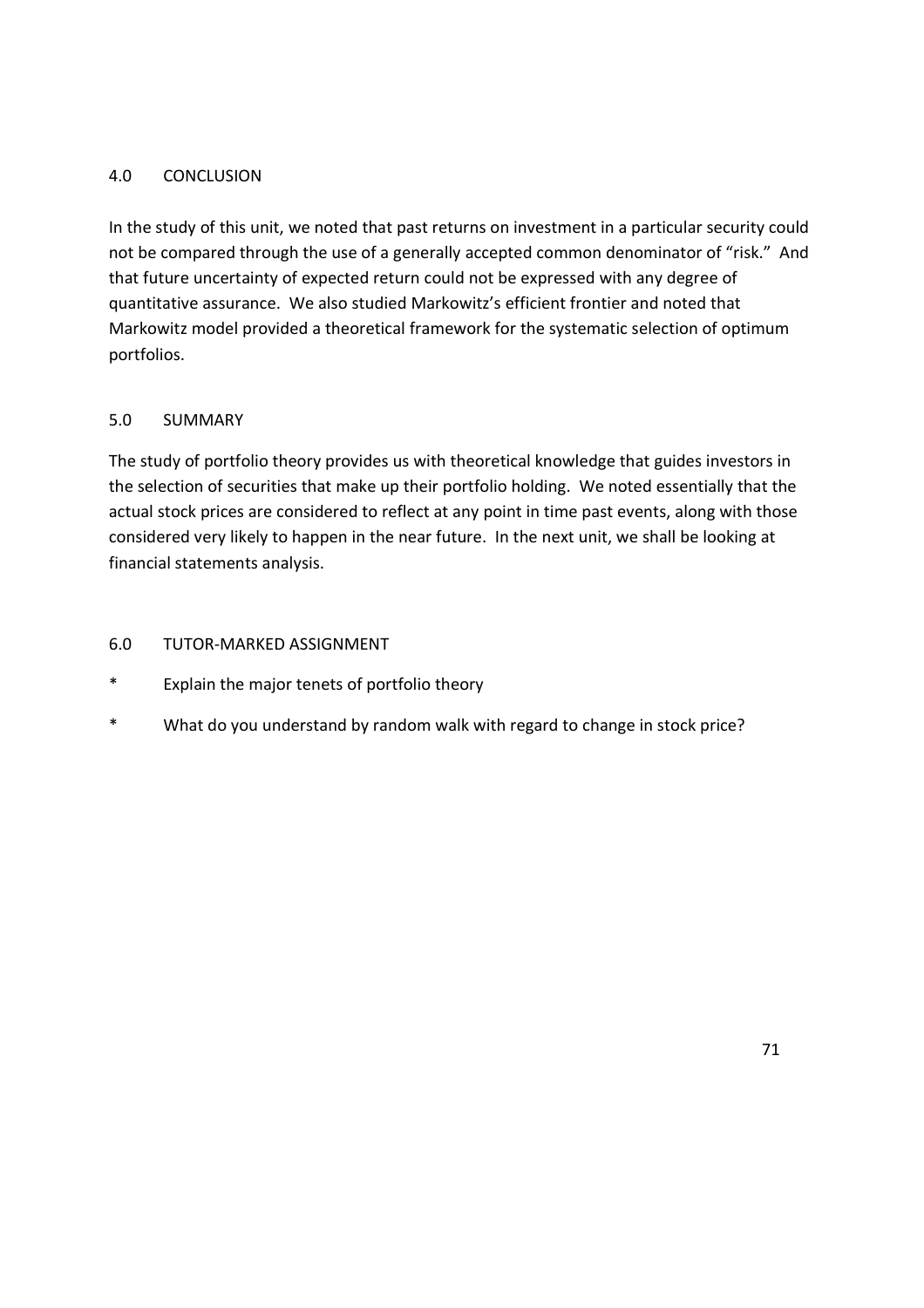#### 7.0 REFERENCES/FURTHER READING

- Berton, L (1974) Investing by Computer: Can you beat the market? Financial World, July 17,1974, New York, U.S.A.
- Bodie, Z. et al (2001) Essentials of Investment Published by Mcgraw Hill/Irwin, an imprint of the McGraw Hill Companies Inc. 1221 Avenue, New York, NY 10020, U.S.A.
- Brealey, R.A. (1994) An introduction to Risk and Return from Common Stocks Cambridge, Mass: The M.I.T. Press.
- Institute of Chartered Financial Analysts: Supplementary Reading in Financial Analysts Vol.2, 1974; Home Wood III: Richard D. Irwin Inc.1973.
- Rufus, A.I. (20004) Investment Decisions: Concepts, Analysis and Management Glorious Hope Printers, Glorious House, 53 Jagunmolu street, Bariga
- Atintoye, I.R. (2004) Investment Decisions: Concepts, Analysis and Management Glorious Hope Publishers, 53, Jagunmolu Street, Bariga, Lagos.
- Van Horne, J.C., et al. (2005). Fundamentals of Financial Management (13<sup>th</sup> Edition) Pearson Education Limited, Edinburgh Gate, Harlow, Essex 20 2JE, England.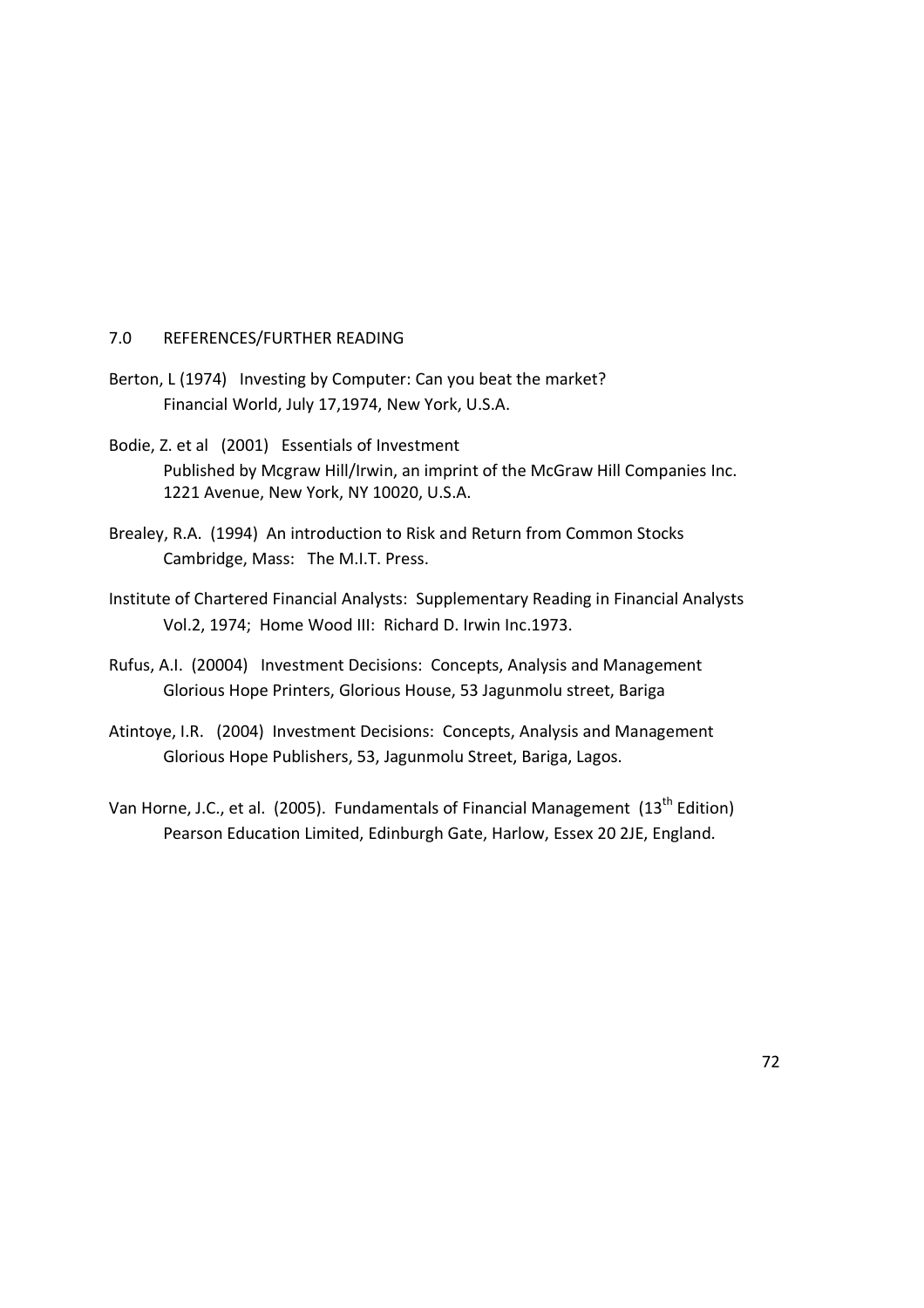#### ENT 332 MODULE 3

#### MODULE 3

| Unit 1 | <b>Financial Statements Analysis</b>                 |
|--------|------------------------------------------------------|
| Unit 2 | Financial Reporting and Interpretation               |
| Unit 3 | Users of Financial Statements/Accounting Information |

UNIT 1 FINANCIAL STATEMENTS ANALYSIS

## **CONTENTS**

- 1.0 Introduction
- 2.0 Objectives
- 3.0 Main Content
	- 3.1 The Major Financial Statements
		- 3.1.1 The Income Statement
		- 3.1.2 The Balance Sheet
		- 3.1.3 The Statement of Cash Flow
	- 3.2 Accounting Versus Economic Earnings
		- 3.2.1 The need for Rational Behaviour
		- 3.2.2 Financial Leverage and ROE
	- 3.3 Ratio Analysis: Decomposition of ROE
		- 3.3.1 Turnover and Other Asset Utilization Ratios
		- 3.3.2 Liquidity Ratios
- 4.0 Conclusion
- 4.0 Summary
- 5.0 Tutor-Marked Assignment
- 6.0 References/Further Reading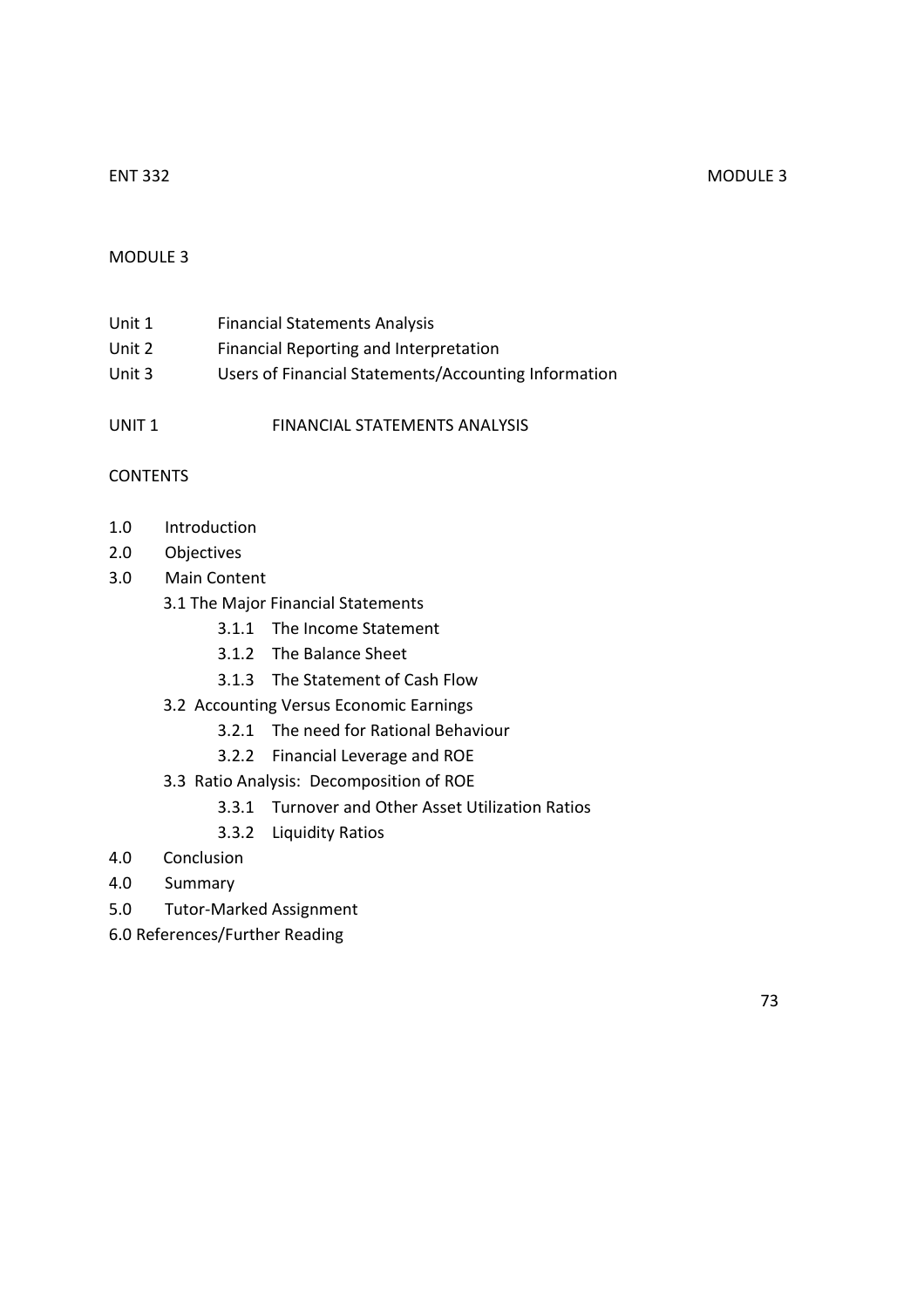#### 1.0 INTRODUCTION

Under this unit, we shall show how investors can use financial data as input into stock valuation analysis. We start by reviewing the basic sources of such data; the income statement, the balance sheet, and the statement of cash flows. We shall discuss the difference between economic and accounting earnings. While economic earnings are more important for the issues of valuation, accounting data are still useful for assessing the economic prospects of a firm. We show how investment analysts use financial ratios to explore the sources of a firm's profitability and evaluate the quality of its earnings in a systematic fashion. We shall also examine the impact of debt policy on various financial ratios. Finally, we shall conclude with a discussion of the limitations of financial statement analysis as a tool for uncovering mispriced securities. Some of these limitations are due to differences in individual firm's accounting procedures. Others arise from inflation-induced distortions in accounting figures.

## 2.0 OBJECTIVES

After studying this unit, the student should be able to:

- \* Use a firm's income statement, balance sheet, and statement of cash flows to calculate standard financial ratios.
- \* Calculate the impact of taxes and leverage on a firm's return to equity

#### 3.0 MAIN CONTENT

3.1 The Major Financial Statements

The major (or the most important) financial statements are:

- (a) The Income Statement
- (b) Balance Sheet
- (c ) The Statement of Cash Flows

#### 3.1.1 The Income Statement

The income statement is a summary of the profitability of the firm over a period of time, usually after one year. It presents revenues generated during the operating period, the expenses incurred during that same period, and the company\s net earnings or profits which are simply the difference between revenues and expenses.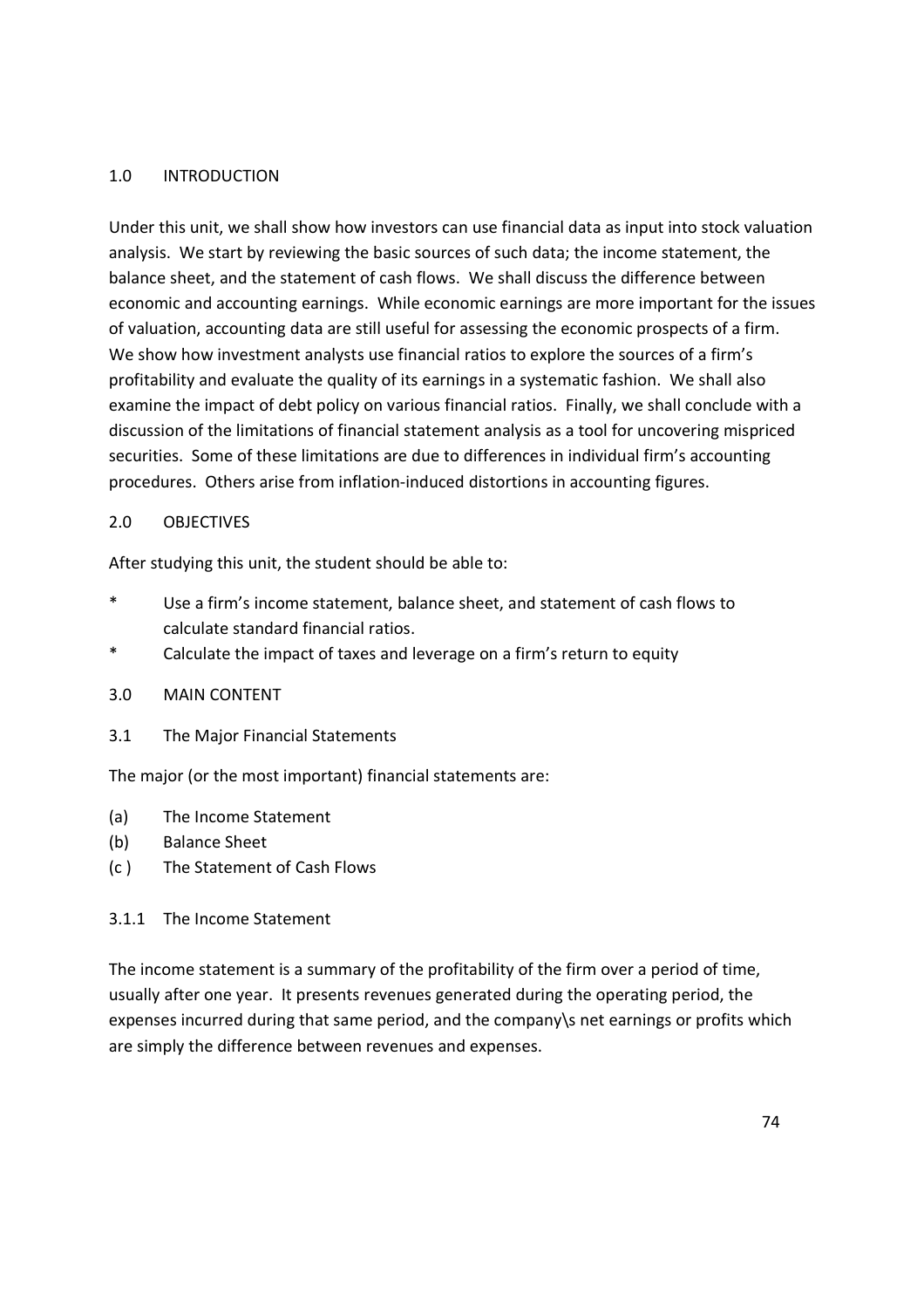It is useful to distinguish among four classes of expenses; cost of goods sold, which is the direct cost attributable to producing the products sold by the firm; general and administrative expenses which correspond to overhead expenses, salaries, advertising, and other costs of operating the firm that are not directly attributable to production; interest expenses on the firm's debt; and taxes on earnings owed to Federal, State and local governments.

#### Table 1

Consolidated Statement of Income for Destiny Chemical Company for the year ended December 31st, 1998

| <b>Operating revenues</b>                    |              |
|----------------------------------------------|--------------|
| <b>Net Sales</b>                             | N18,441.00   |
| <b>Operating expenses</b>                    |              |
| Cost of sales (cost of goods sold)           | N12,582.00   |
| Research and development                     | 1,156.00     |
| Selling, general and administrative expenses | 1,666.00     |
| Depreciation and amortization                | 1,305.00     |
| Other expenses                               | 346.00       |
| Total operating expenses                     | N17,055.00   |
| <b>Operating Income</b>                      | N 1,386.00   |
| Non-operating income (expenses)              | 980.00       |
| Earnings before interest and income tax      | N 2,366.00   |
| Net interest income (expenses)               | (354.00)     |
|                                              |              |
| Earnings before taxes                        | N 2,012.00   |
| Provision for taxes                          | (685.00)     |
|                                              | ------------ |
| Net Income                                   | N 1,327.00   |

75

(Figures in Millions)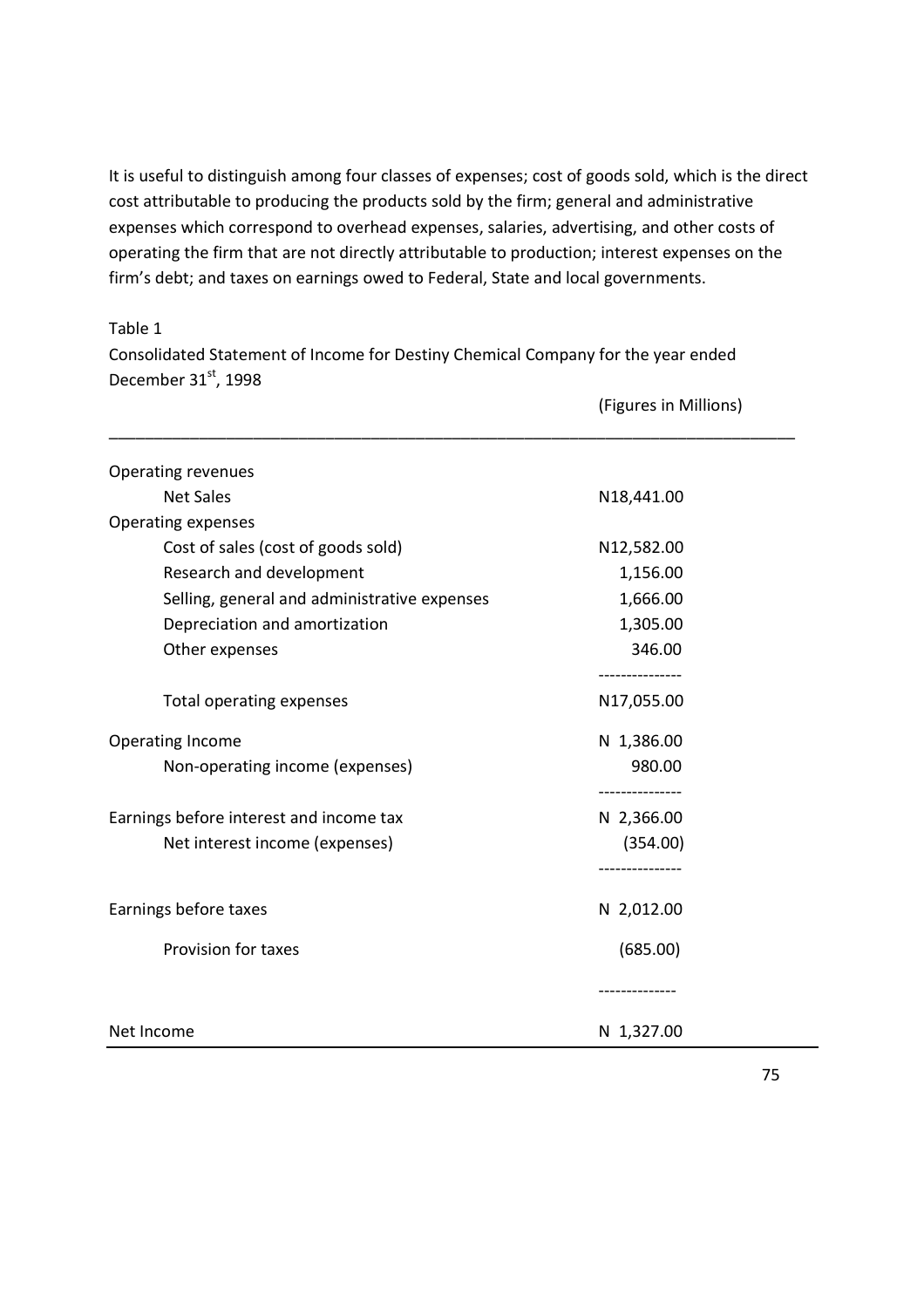At the top are revenues from standard operation. Next is the operating expenses, that is, the cost s incurred in the course of generating these revenues, including a depreciation allowance. The difference between operating revenues and operating costs is called operating income. Income from other primarily non-recurring sources is then added to obtain earnings before interest and taxes (EBIT), which is what the firm would have earned if not for obligations to its creditors and tax authorities. EBIT is a measure of the profitability of a firm's operations abstracting from any interest burden attributable to debt financing. The income statement then goes on to subtract net interest expense from EBIT to arrive at taxable income. Finally, the income tax payable to the government is subtracted to arrive at net income, the bottom line of the income statement.

#### 3.1.2 The Balance Sheet

While the income statement provides a measure of profitability over a period of time, the balance sheet provides a snapshot of the financial condition of the firm at a particular time. The balance sheet is a list of the firm's assets and liabilities at that moment. The difference in assets and liabilities is the net worth of the firm. This is also called stockholders' equity. Like income statements, balance sheets are reasonably standardized in presentation:

|                                  | <b>Naira</b><br>(Millions) | Percentage of<br><b>Total Assets</b> |
|----------------------------------|----------------------------|--------------------------------------|
| Assets:                          |                            |                                      |
| <b>Current Assets</b>            |                            |                                      |
| Cash and cash equivalents        | N<br>123                   | 1%                                   |
| Other short-term investments     | 267                        | 1                                    |
| Receivables                      | 4,537                      | 19                                   |
| Inventories                      | 2,810                      | 12                                   |
| Prepaid taxes and other expenses | 303                        | 1                                    |
|                                  |                            |                                      |
| <b>Total Current Assets</b>      | 8,040<br>N                 | 34%                                  |

Destiny Chemical Company: Consolidated Balance Sheet (1998)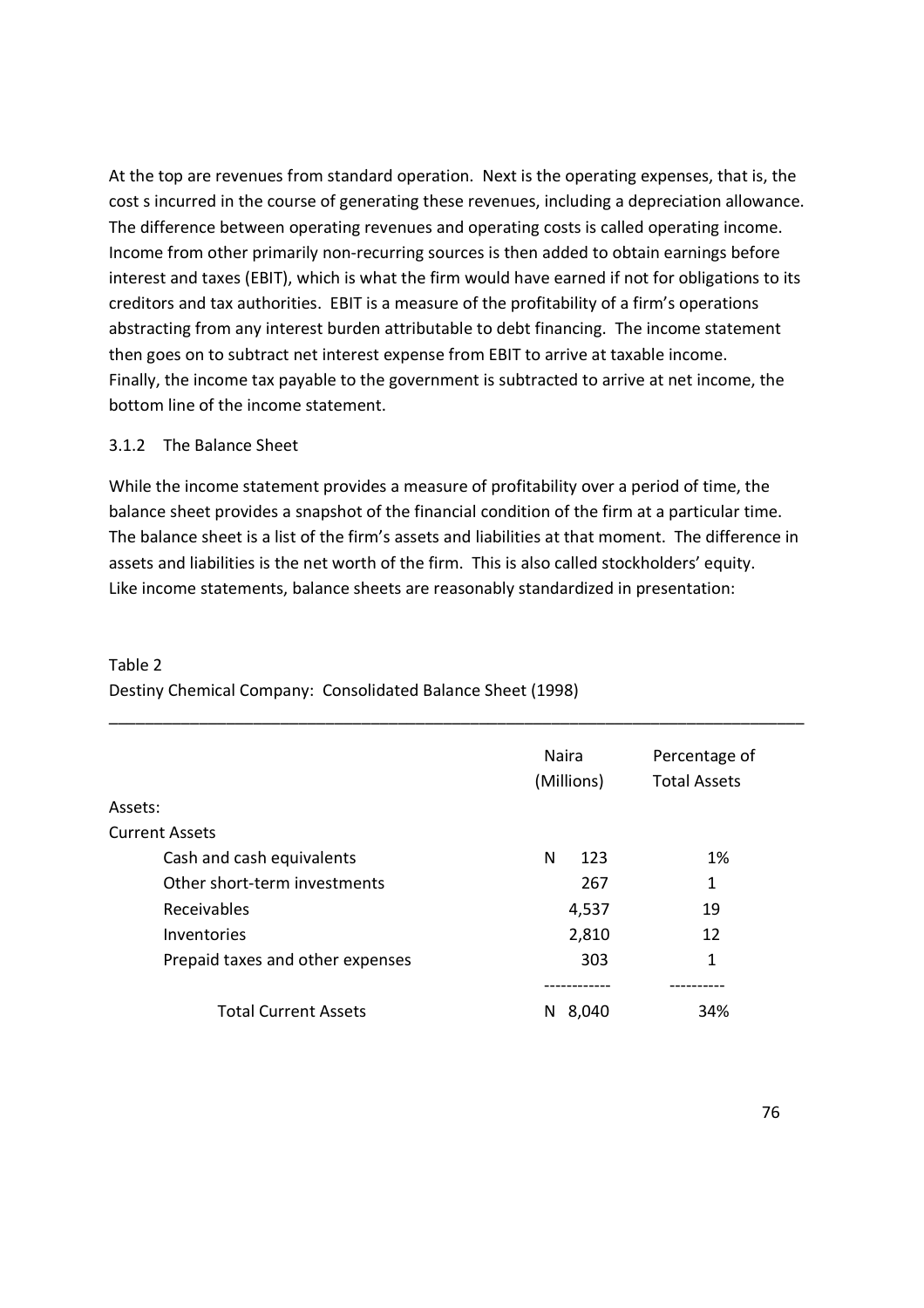| Property, plant and equipment (net of depreciation) | 8,447                   | 35%            |
|-----------------------------------------------------|-------------------------|----------------|
| Net intangible assets                               | 1,641                   | $\overline{7}$ |
| Investments                                         | 3,926                   |                |
| Other assets                                        | 1,776                   | $\overline{7}$ |
| <b>Total assets</b>                                 | -----------<br>N 23,830 | 100%           |
| Liabilities and stockholders' equity                |                         |                |
| <b>Current liabilities</b>                          |                         |                |
| Debt due within one year                            | N 1,826                 | 8%             |
| Accounts payable and other current liabs.           | 2,663                   | 11             |
| Income taxes due                                    | 290                     | 1              |
| Other current liabilities                           | 2,063                   |                |
|                                                     |                         |                |
| <b>Total current liabilities</b>                    | 6,842                   | 29%            |
| Long term debt                                      | 4,051                   | 17%            |
| Deferred income taxes                               | 747                     | 3              |
| Post retirement benefits                            | 1,903                   |                |
| Other long-term liabilities                         | 2,858<br>-----------    | 12             |
| <b>Total liabilities</b>                            | N 16,401                | 69%            |
| Stockholders' equity                                |                         |                |
| Common stock par value                              | N<br>818                | 3%             |
| Additional paid-in capital                          | 718                     | 3              |
| Retained earnings                                   | 12,887                  | 54             |
| <b>Others</b>                                       | (347)                   | (1)            |
| Treasury stock (at cost)                            | (6, 647)                | (28)           |
| Total stockholders' equity                          | N 7,429                 | 31%            |
| Total liabilities and stockholders' equity          | N23,830                 | 100%           |

The first section of the balance sheet gives a listing of the assets of the firm. Current assets are presented first. These are cash and other items such as accounts receivable or inventories that will be converted into cash within one year. Next comes a listing of long-term assets, which generally correspond to the company's property, plant and equipment. The sum of current and long-term assets is total assets, the last line of the assets section of the balance sheet.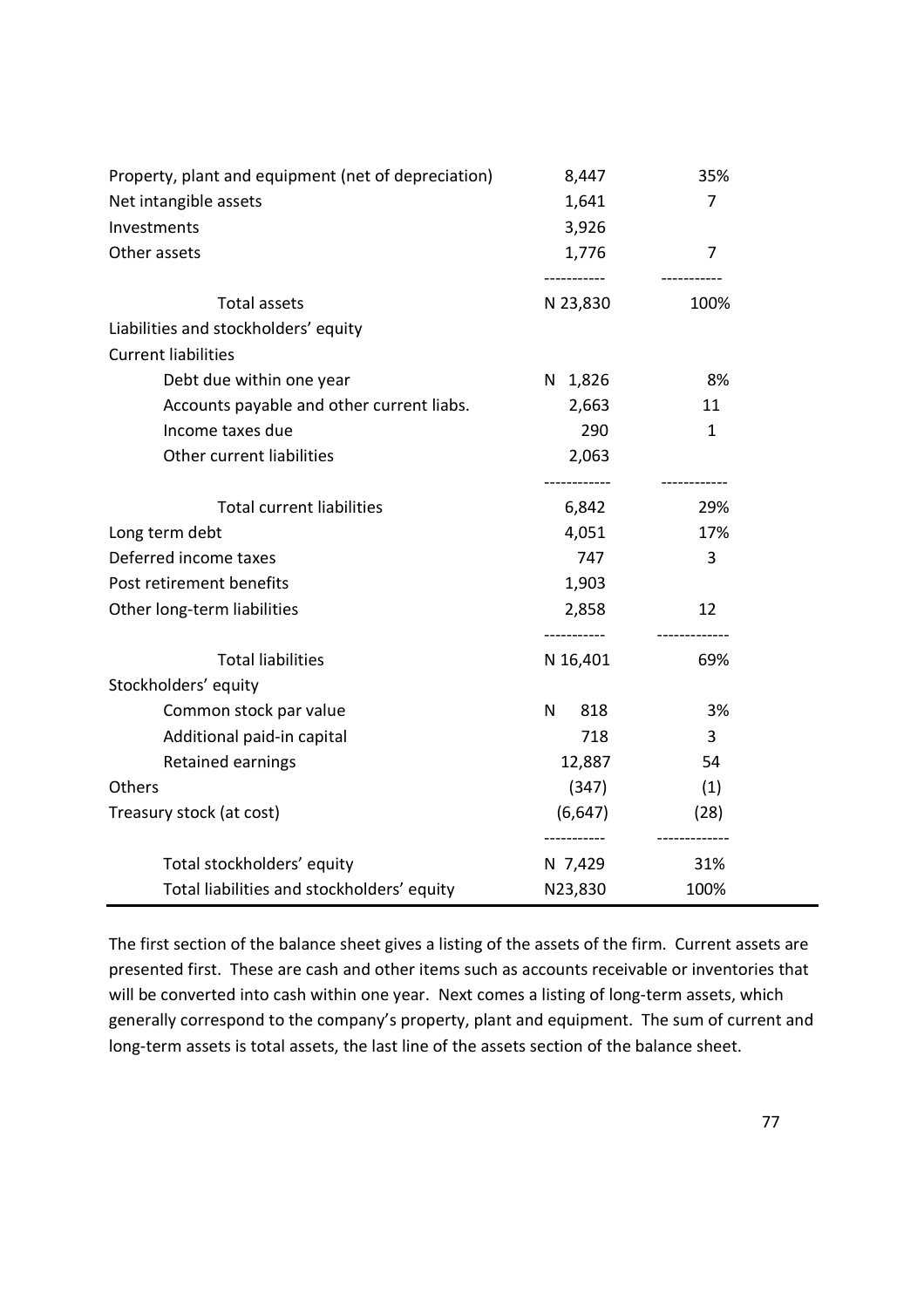The liability and stockholders' equity section is arranged similarly. First are listed short-term or current liabilities, such as accounts payable, accrued taxes, and debts that are due within one year. Long-term debt and other liabilities due in more than a year follow. The difference between total assets and total liabilities is stockholders' equity. This is the net worth or book value of the firm. Stockholders' equity is divided into par value of stock, capital surplus (additional) paid-in capital) and retained earnings, although this division is usually unimportant. Briefly, par value plus capital surplus represents the proceeds realized from the sale of the stock to the public, while retained earnings represent the build-up of equity from profits ploughed back into the firm. Even if the firm issues no new equity, book value will increase each year by the retained earnings of the firm.

#### 3.1.3 The Statement of Cash Flow

The statement of cash flow replaces what used to be called the statement of changes in financial position or flow of funds statement. It is a report of the cash flow generated by the firm's operations, investments, and financial activities.

While the income statement and the balance sheet are based on accrual methods of accounting, which means revenues and expenses are recognized when incurred even if no cash has yet been exchanged or received, the statement of cash flows recognizes only transactions in which cash changes hands. For example, if goods are sold now with payment due in 60 days, the income statement will treat the revenue as generated when the sale occurs, and the balance sheet will be immediately augmented by accounts receivable, but the statement of cash flows will not recognize the transaction until the bill is paid and the cash is in hand.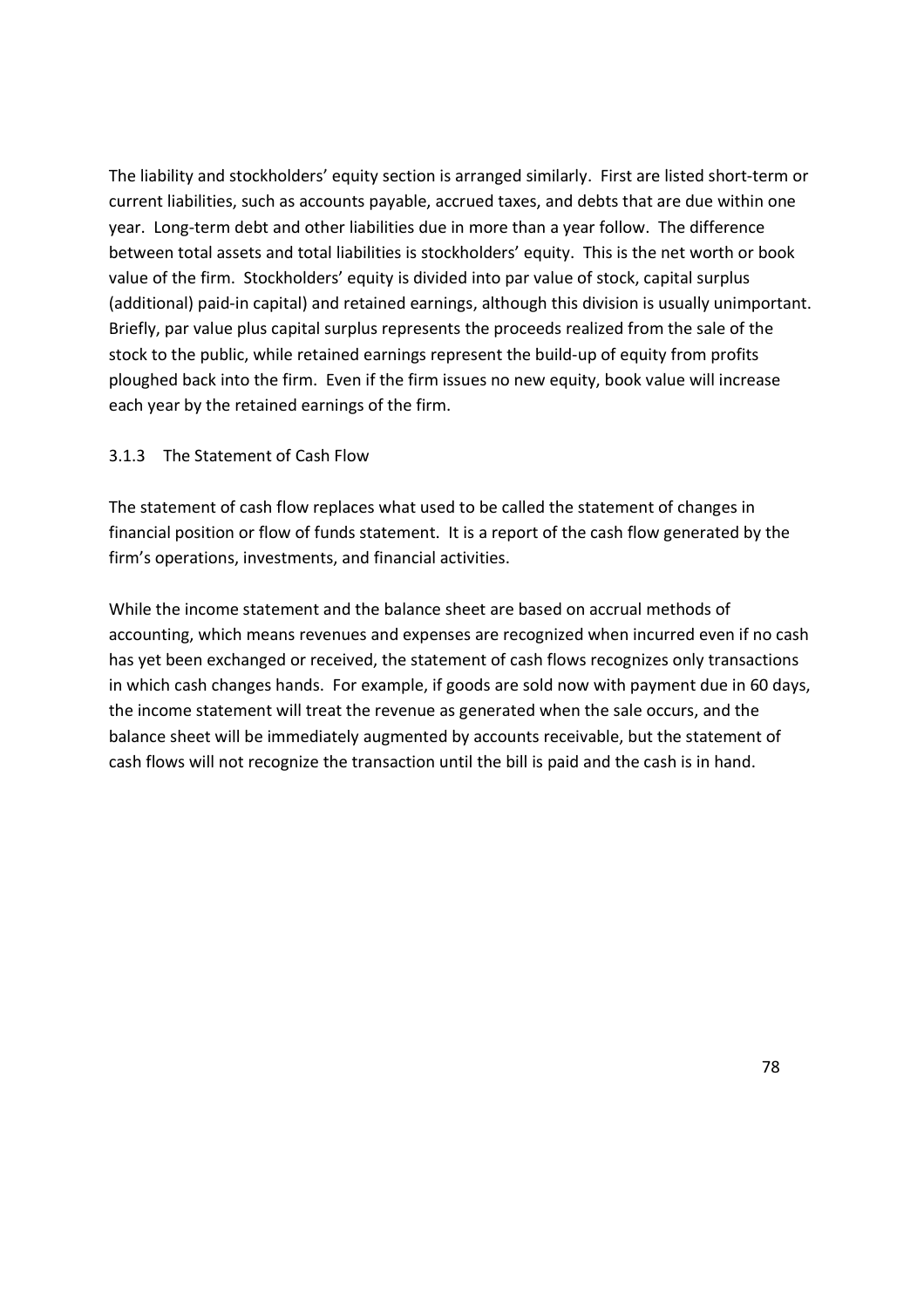| Cash flows from operating activities                             | (N million)           |
|------------------------------------------------------------------|-----------------------|
| Net income                                                       | N1,304                |
| Adjustments to reconcile net income to net cash                  |                       |
| provided by operating activities:                                |                       |
| Depreciation and amortization                                    | N1,305                |
| Others                                                           | (428)                 |
| Changes in operating assets and liabilities                      |                       |
| Decrease (increase) in accounts receivable                       | 564                   |
| Decrease (increase) in inventories                               | 52                    |
| Increase (decrease) in accounts payable                          | (10)                  |
| Decrease (increase) in other current assets                      | 159                   |
| Total adjustments                                                | 1,642                 |
| Net cash provided by operating activities                        | 2,946                 |
| Cash flows from investing activities                             |                       |
| Cash provided by (used for) disposal of (additions to) property, |                       |
| Plant and equipment                                              | (1, 546)              |
| Cash provided by (used for) sales (acquisitions) of businesses   | 503                   |
| Cash used for net new investments                                | (52)                  |
| Net cash provided (used) in investing activities                 | ----------<br>(1,095) |
| <b>Cash flows from financing activities</b>                      |                       |
| Proceeds from issuance of long-term debt                         | 218                   |
| Repayment of long-term debt                                      | (549)                 |
| Increase (decrease) in notes payable                             | (206)                 |
| Dividends paid                                                   | (786)                 |
| Sale of common stock                                             | 142                   |
| Share repurchases                                                | (742)                 |
| Others                                                           | (33)                  |
| Net cash provided by (used in) financing activities              | (1,956)               |
| Effect of exchange rate changes                                  | (7)                   |
| Net increase(decrease) in cash and cash equivalents              | (112)                 |

Table 3: Consolidated Statement of Cash Flows for Destiny Chemical Company 1998)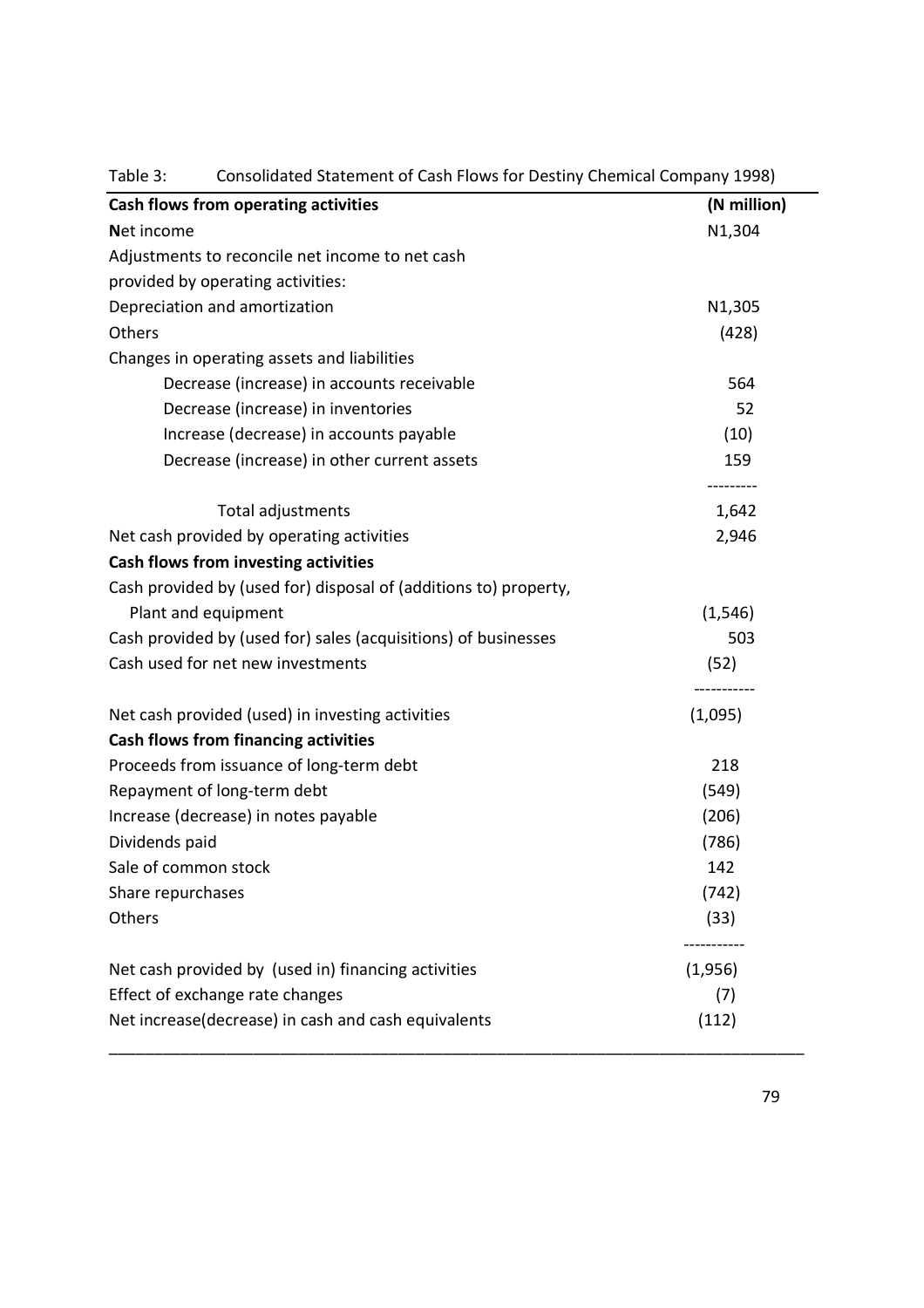The first entry listed under cash flows from operations is net income. The entries that follow modify that figure by components of income that have been recognized but for which cash has not yet changed hands. Increase in accounts receivable, for example, means income has been claimed on the income statement, but cash has not yet been collected. Put succinctly, any cash payment made out of the firm reduces the cash flow statement; conversely, any cash payment received into the company increases the cash flow statement.

Another major difference between the income statement and cash flows involves depreciation, which accounts for a substantial addition in the adjustment section of the statement of cash flows. The income statement attempts to smoothen large capital expenditures over time to reflect a measure of profitability not distorted by large infrequent expenditure. The depreciation expense on the income statement is a way of doing this by recognizing capital expenditure over a period of many years rather than at the specific time of those expenditures.

The statement of cash flows, however, recognizes the cash implication of a capital expenditure When it occurs. It will ignore the depreciation "expense" over time but wioll account for the full capital expenditure when it is paid.

Rather than smoothen or allocate expenses over time, as in the income statement, the statement of cash flows reports cash flows separately for operations, investing, and financing activities. This way, any large cash flows such as those for big investments can be recognized explicitly as non-recurring without affecting the measure of cash flows generated by operating activities.

The second section of the statement of cash flows is the accounting of cash flows from investing activities. These entries are investments in the capital stock necessary for the firm to maintain or enhance its productive capacity.

Finally, the last section of the statement lists the cash flows realized from financing activities. Issuance of securities will contribute positive cash flows, and redemption of outstanding securities will use up cash. For example, Destiny Company purchases N752 million of debt amounting to N218 million, which was a major source of cash. The N786 million it paid in dividends reduced net cash flow. Notice that while dividends paid are included in the cash flows from financing, interest payments on debt are included with operating activities, presumably because, unlike dividends, interest payments are not discretionary.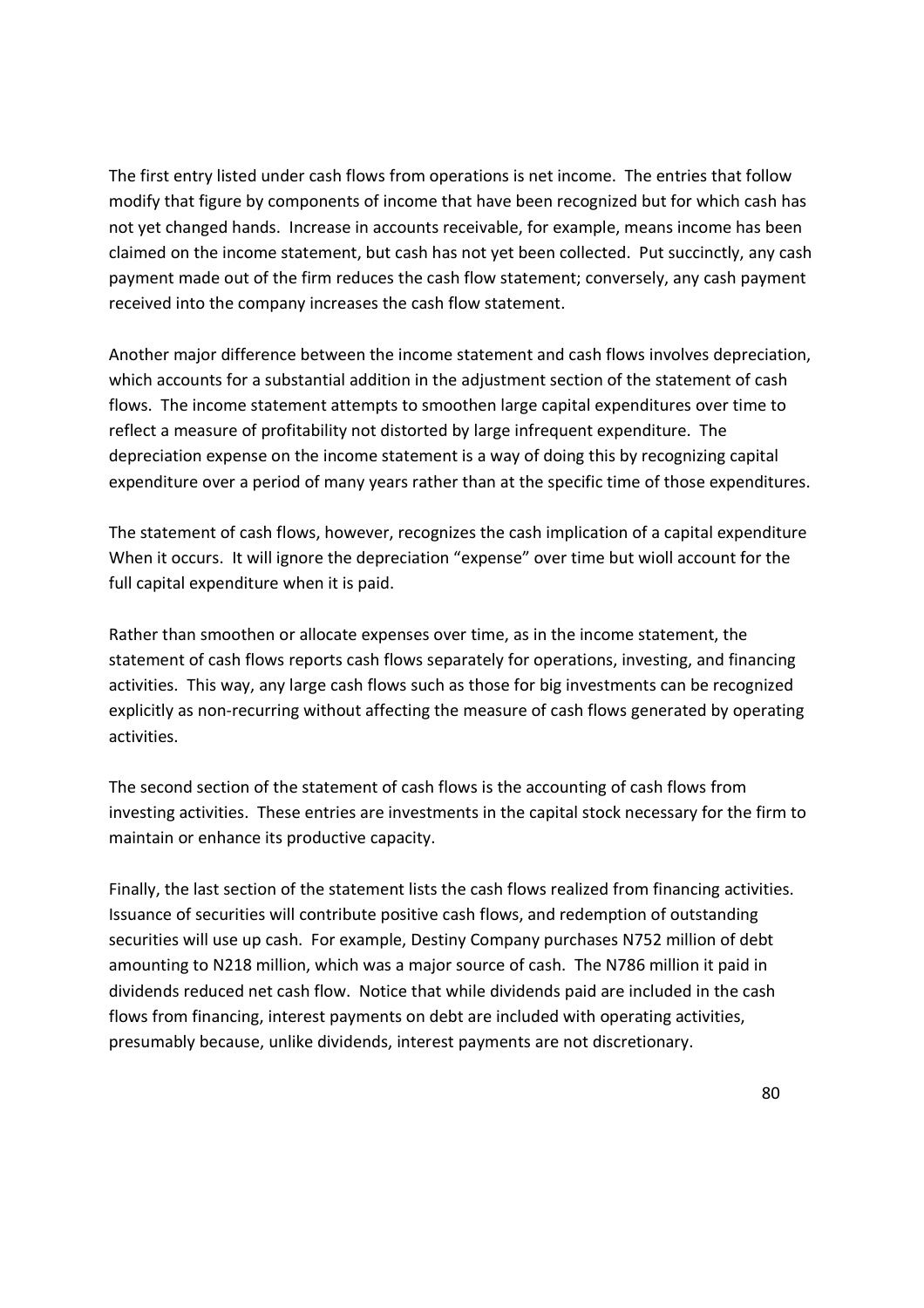The statement of cash flow provides evidence of the well-being of a firm. If a company cannot pay its dividends and maintain the productivity of its capital stock out of cash flow from operations, for example, and it must resort to borrowing to meet these demands, this is a serious warning that the firm cannot maintain payout at its current level in the long run. The statement of cash flows will reveal this developing problem when it shows that cash flow from operations is inadequate and that borrowing is being used to maintain dividend payments at unsustainable levels.

## 3.2 Accounting Versus Economic Earnings

We have seen that stock valuation models require a measure of economic earnings or sustainable cash flow that can be paid out to stockholders without impairing the productive capacity of the firm. In contrast, accounting earnings, represent earnings of a firm as reported on its income statement, and they are largely affected by several conventions guiding the valuation of assets, such as, inventories (e.g. LIFO versus FIFO treatment). We shall discuss problems associated with some of these accounting conventions in greater detail later. In addition to these accounting issues, as the firm makes its way through the business cycle, its earnings will rise above or fall below the trend line that might more accurately reflect sustainable economic earnings. This introduces an added complication in interpreting net income figures. One might wonder how closely accounting earnings approximate economic earnings and, correspondingly how useful accounting data might be to inbvesto4rs attempting to value the firm.

In fact, the net income figure on the firm's income statement does convey considerable information concerning a firm's performance. We see this in the fact that stock prices tend to increase when firms announce earnings greater than market analysts or investors had anticipated.

## 3.2.1 Return on Equity: Past Versus Future ROE

Return on equity (ROE) is one of the two basic factors in determining a firm's rate of earnings. There are two sides to using ROE. Sometimes, it is reasonable to assume that future ROE will be high.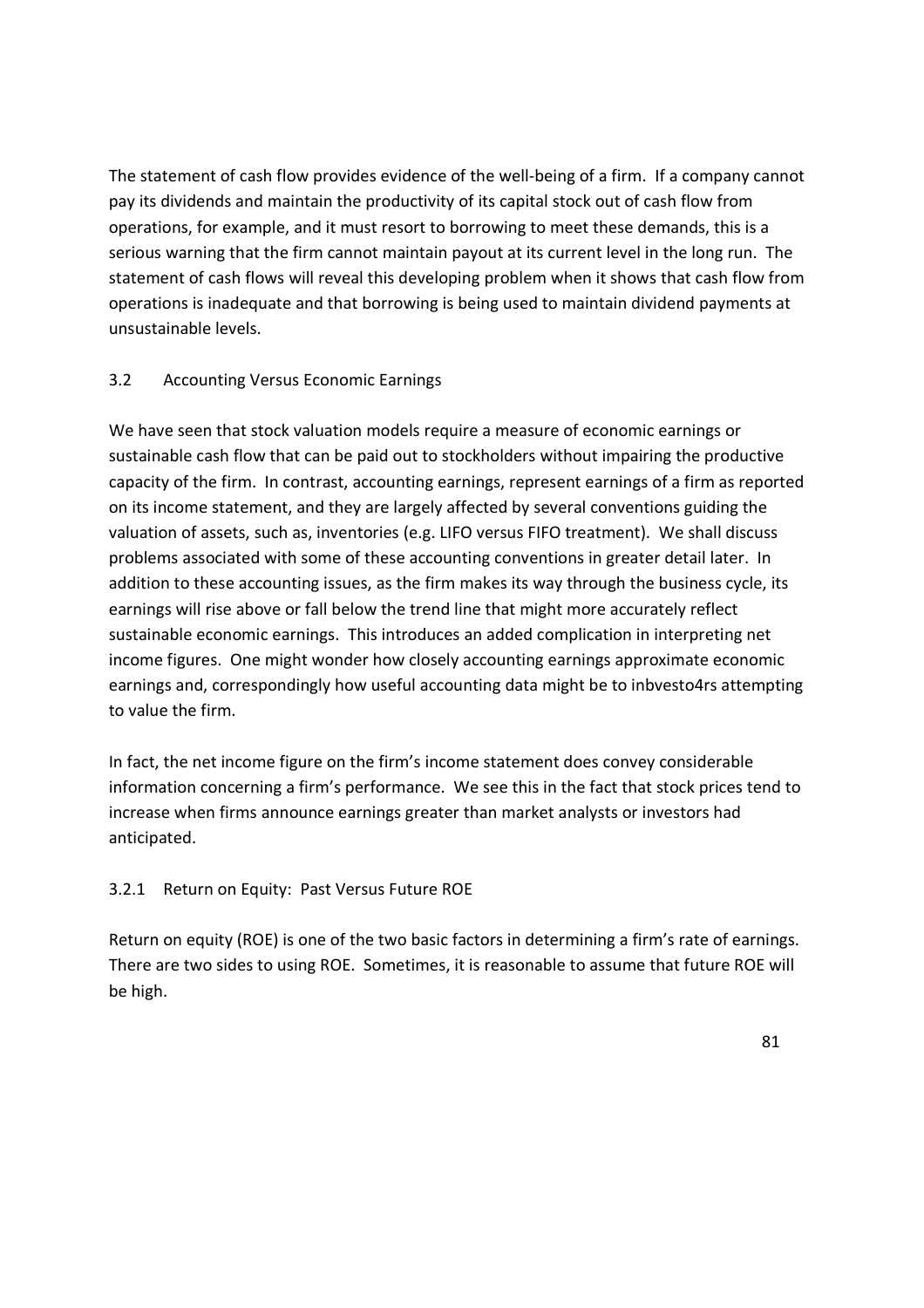A declining ROE, on the other hand, is an evidence that the firm's new investments have offered a lower ROE than its past investments. The best forecast of future ROE in this case may be lower than the most recent ROE. The vital point for an analyst is not to accept historical values as indicators of future values. Data from the recent past may provide information regarding future performance, but the analyst should always keep an eye on the future. Expectations of future dividends and earnings determine the value of a company's stock.

# 3.3.2 Financial Leverage and Return on Equity (ROE)

An analyst interpreting the past behaviour of a firm's ROE or forecasting its future value must pay careful attention to the firm's debt-equity mix and to the interest rate on its debt. An example will show why. Nigertel is a firm that is all-equity financed and has total assets of N100 million. Assume that it pays corporate tax at the rate of 40% of taxable earnings.

Table 4 below shows the behaviour of sales, earnings before interest and taxes, and net profits under three scenarios representing phases of the business cycle. It also shows the behaviour of two of the most commonly used profi8tability measures: Operating Return on Assets (ROA, which is equal to EBIT/Total Assets, and ROE, which equals Net Profit/Equity.

| Scenario    | <b>Sales</b> | EBIT | <b>ROA</b>   | Net Profit     | <b>ROE</b>   |
|-------------|--------------|------|--------------|----------------|--------------|
|             | (Nm)         | (Nm) | (% per year) | (Nm)           | (% per year) |
| Bad year    | N 80         | N 5  | 5%           | N <sub>3</sub> |              |
| Normal year | 100          | 10   | 10           |                | b            |
| Good year   | 120          | 15   | 15           | q              | q            |

Table 4: Nigertel's Profitability Over the Business Cycle

Afritel is an identical firm with Nigertel, but N40 million of its N100 million of assets are financed with debt, bearing an interest rate of 8%. It pays annual interest expenses of N3.2 million. Table 5 shows how Afritel's ROE differs from Nigertel's.

| Scenario    | Sales | <b>EBIT</b>    | <b>ROA</b>   | Net Profit        | <b>ROE</b>   |
|-------------|-------|----------------|--------------|-------------------|--------------|
|             | (Nm)  | (Nm)           | (% per year) | (Nm)              | (% per year) |
| Bad year    | N 5   | N <sub>3</sub> | 3%           | N <sub>1.08</sub> | 1.8%         |
| Normal year | 10    | o              | b            | 4.08              | 6.8          |
| Good year   | 15    | q              | q            | 7.08              | 11.8         |

Table 5: Showing the difference in Afritel's ROE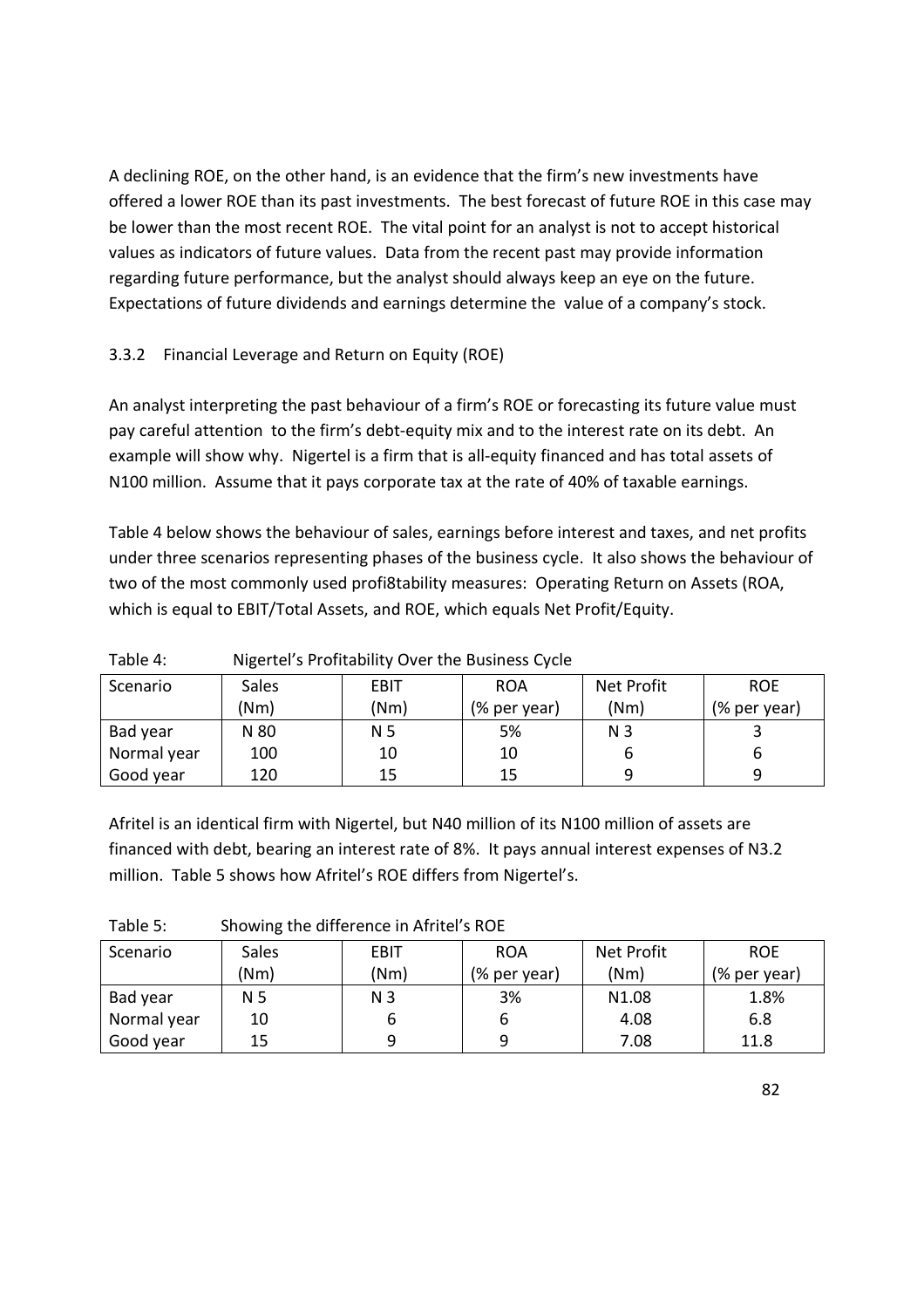Note that annual sales, EBIT, and therefore Return on Asset (ROE) for both firms are the same in each of the three scenarios, that is, business risk for the two companies is identical. It is their financial risk that differs. Although, Nigertel and Afritel have the same ROA in each scenario, Afritel's ROE exceeds that of Nigertel in normal and good years and is lower in bad years.

We can summarize the exact relationship among ROE, ROA, and LEVERAGE in the following equation:

ROE =  $(1 - Tax rate)$  {ROA + (ROA – interest rate) debt} ------- experience of the contract of the Equity of the Equity of the Equity of the Second Second Second Second Second Second Second Second Second Second Second Second Second Second Second Second Second Second Second Second Second

The relationship has the following implications. If there is no debt or if the firm's ROA equals the interest rate on its debt, its ROE will simply equal (1 minus the tax rate) times ROA. If its ROA exceeds the interest rate, then its ROE will exceed (I minus the tax rate) times ROA by an amount that will be greater the higher the debt/equity ratio.

This result makes intuitive sense: If ROA exceeds the borrowing rate, the firm earns more on its money than it pays out to creditors. The surplus earnings are available to the firm's owners, the equity holders, which raised ROE. If, on the other hand, ROA is less than the interest rate, then ROE will decline by an amount that depends on the debt/equity ratio.

To illustrate the application of ROE equation provided above, let us use the numerical example in Table 5. In normal year, Nigertel has ROE of 6%, which is 0.6 (1 minus the tax rate) times its ROA of 10%. However, Airtel,which borrows at an interest rate of 8% and maintains a debt/equity ratio of 2/3, has an ROE of 6.8%. The calculation using the given equation is:

ROE =  $0.6{10\% + (10\% - 8\%)2/3}$  $=$  0.6(10% + 4/3%) = 6.8%

The important point to remember is that increased debt will make a positive contribution to a firm's ROE only if the firm's ROA exceeds the interest rate on the debt. Note also that financial leverage increases the risk of the equity holder's returns. Table 5 shows that ROE on Afritel is worse than that of Nigertel in bad years. Conversely, in good years, Afritel outperforms Nigertel because the excess of ROA over ROE provides additional funds for equity holders. The presence of debt makes Afritel more sensitive to the business cycle than Nigertel. Even though the two companies have equal business risk (reflected in their identical EBIT in all the three scenarios), Afritel carries greater financial risk than Nigertel.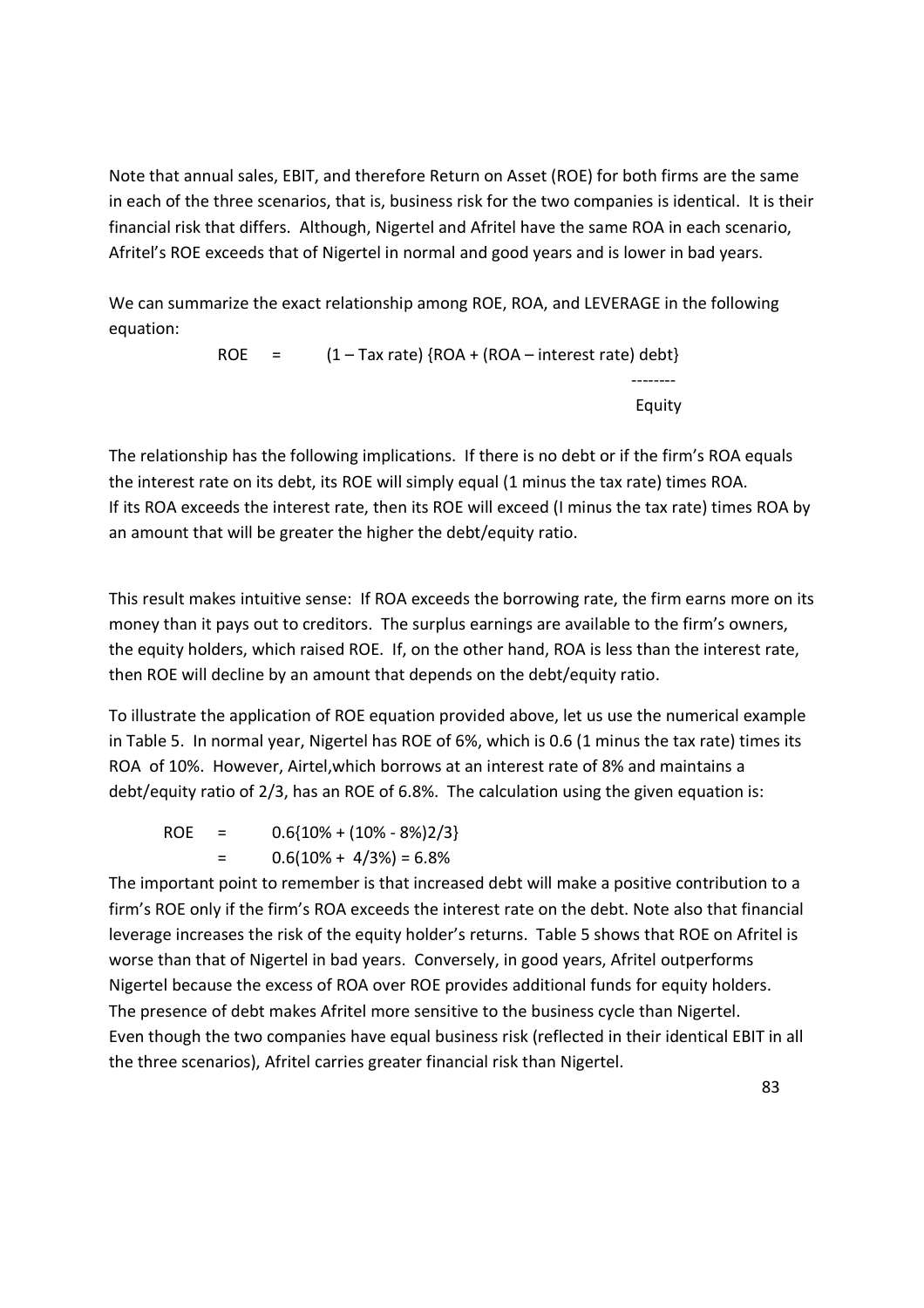Even if financial leverage increases the expected ROE of Afritel relative to Nigertel (as it seems to in Table 5), this does not imply the market value of Afritel's equity will be higher. Financial leverage increases the risk of the firm's equity as surely as it raises the expected ROE.

# 3.3 Ratio Analysis: Decomposition of ROE

To understand the factors affecting a firm's ROE, including its trend over time and its performance relative to competitors, analysts often "decompose" ROE into the product of a series of ratios. Each component ratio is in itself meaningful, and the process serves to focus the analyst's attention on the separate factors influencing performance. This kind of decomposition of ROE is often called Du Pont System. One useful decomposition of ROE is:

|  |                     | Net profit Pre-tax profit | EBIT | Sales Assets        |  |
|--|---------------------|---------------------------|------|---------------------|--|
|  |                     |                           |      |                     |  |
|  | Pre-tax profit EBIT |                           |      | Sales Assets Equity |  |

# 3.3.1 Turnover and Other Asset Utilization Ratiosa

It is often helpful in understanding a firm's ratio of sales to assets to compute comparable efficiency-of-utilization, or turnover, ratios for subcategories of assets. For example, fixed asset turnover would be:

 Sales -------------- Fixed Assets

The ratio measures sales per Naira of the firm's money tied up on fixed assets. To illustrate how you can compute this and other ratios for a firm's financial statements, consider growth industries Inc (GI). GI's income statement and opening and closing balance sheets for the years 2001, 2002, and 2003 appear on Table 7 below: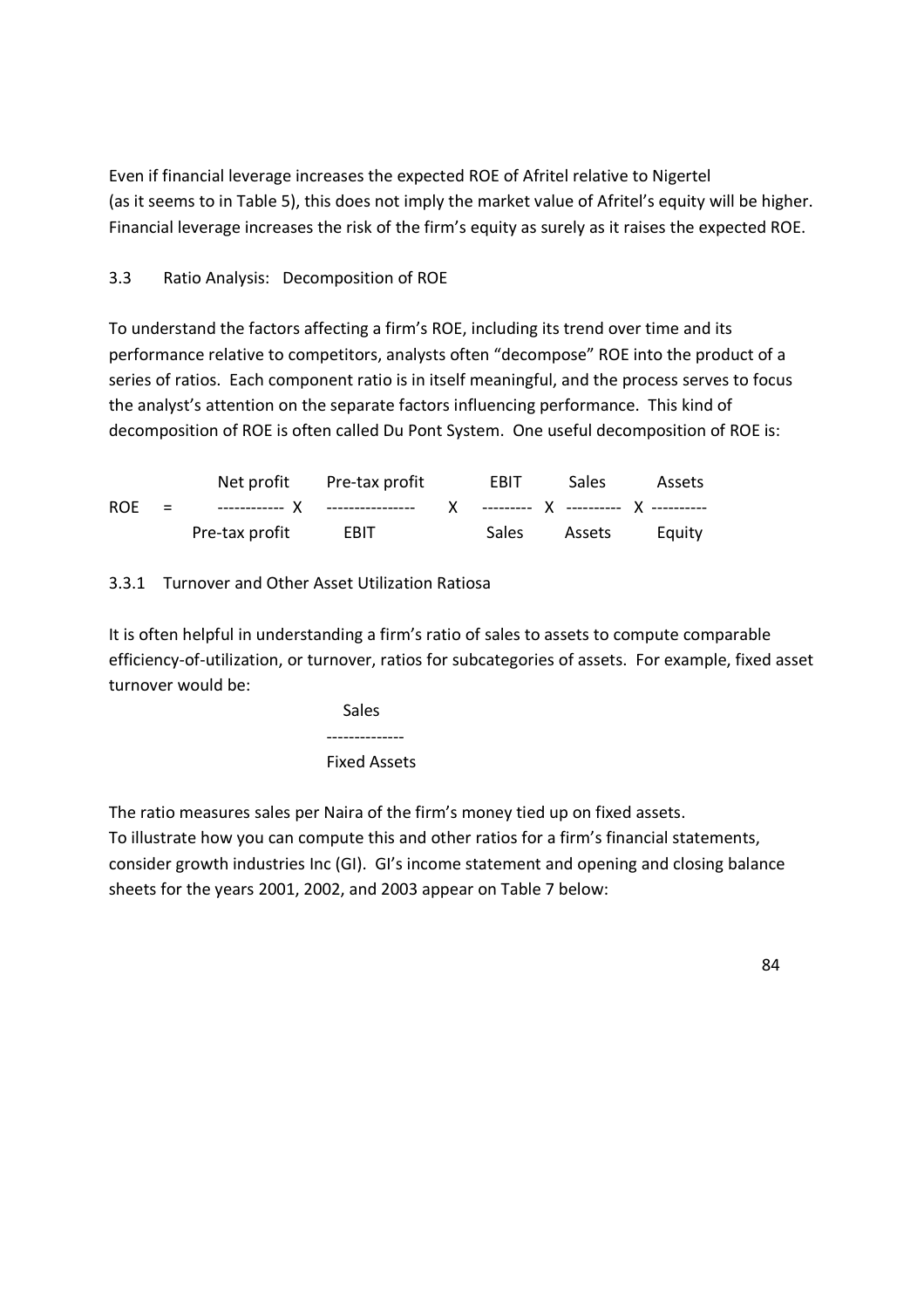|                                       | 2000    | 2001     | 2002     | 2003     |
|---------------------------------------|---------|----------|----------|----------|
| <b>Income Statements</b>              |         |          |          |          |
| Sales Revenue                         |         | N100,000 | N120,000 | N144,000 |
| Cost of goods sold (with depreciation |         | 55,000   | 66,000   | 79,200   |
| Depreciation                          |         | 15,000   | 18,000   | 21,600   |
| Selling and Administrative expenses   |         | 15,000   | 18,000   | 21,600   |
| <b>Operating expenses</b>             |         | 30,000   | 36,000   | 43,200   |
| Interest expense                      |         | 10,500   | 19,095   | 34,391   |
| Taxable income                        |         | 19,500   | 16,905   | 8,809    |
| Income tax (40% rate)                 |         | 7,800    | 6,762    | 3,524    |
| Net income                            |         | 11,700   | 10,143   | 5,285    |
|                                       |         |          |          |          |
| Balance sheet (end of year)           |         |          |          |          |
| Cash and marketable securities        | 50,000  | 60,000   | 72,000   | 82,400   |
| Accounts receivable                   | 25,000  | 30,000   | 36,000   | 43,200   |
| Inventories                           | 75,000  | 90,000   | 108,000  | 129,600  |
| Net plant and equipment               | 150,000 | 180,000  | 216,000  | 259,200  |
|                                       |         |          |          | -------  |
| <b>Total Assets</b>                   | 300,000 | 360,000  | 432,000  | 518,400  |
|                                       | ======= |          | =======  | =======  |
| Accounts payable                      | 30,000  | 36,000   | 43,200   | 51,840   |
| Short-term debt                       | 45,000  | 87,300   | 141,957  | 214,432  |
| Long-term debt                        |         |          |          |          |
| (8% bonds maturing in 2007)           | 75,000  | 75,000   | 75,000   | 75,000   |
|                                       |         |          |          |          |
| <b>Total Liabilities</b>              | 150,000 | 198,300  | 260,157  | 341,272  |
|                                       | ======= | =======  | =======  | ======== |
| Shareholders' equity                  |         |          |          |          |
| (1 million shares outstanding)        | 150,000 | 161,700  | 171,843  | 177,128  |
| Other data                            |         |          |          |          |
| Market price per common stock         |         |          |          |          |
| at the end of the year                |         | 93.60    | 61.00    | 21.00    |

GI's Income Statement and Opening and Closing Balance Sheets for 2001, 2002, and 2003

GI's total asset turnover in 2003 was 0.303, which was below the industry average of 0.4.

To understand better why GI underperformed, we compute asset utilization ratios separately for fixed assets, inventories, and accounts receivable.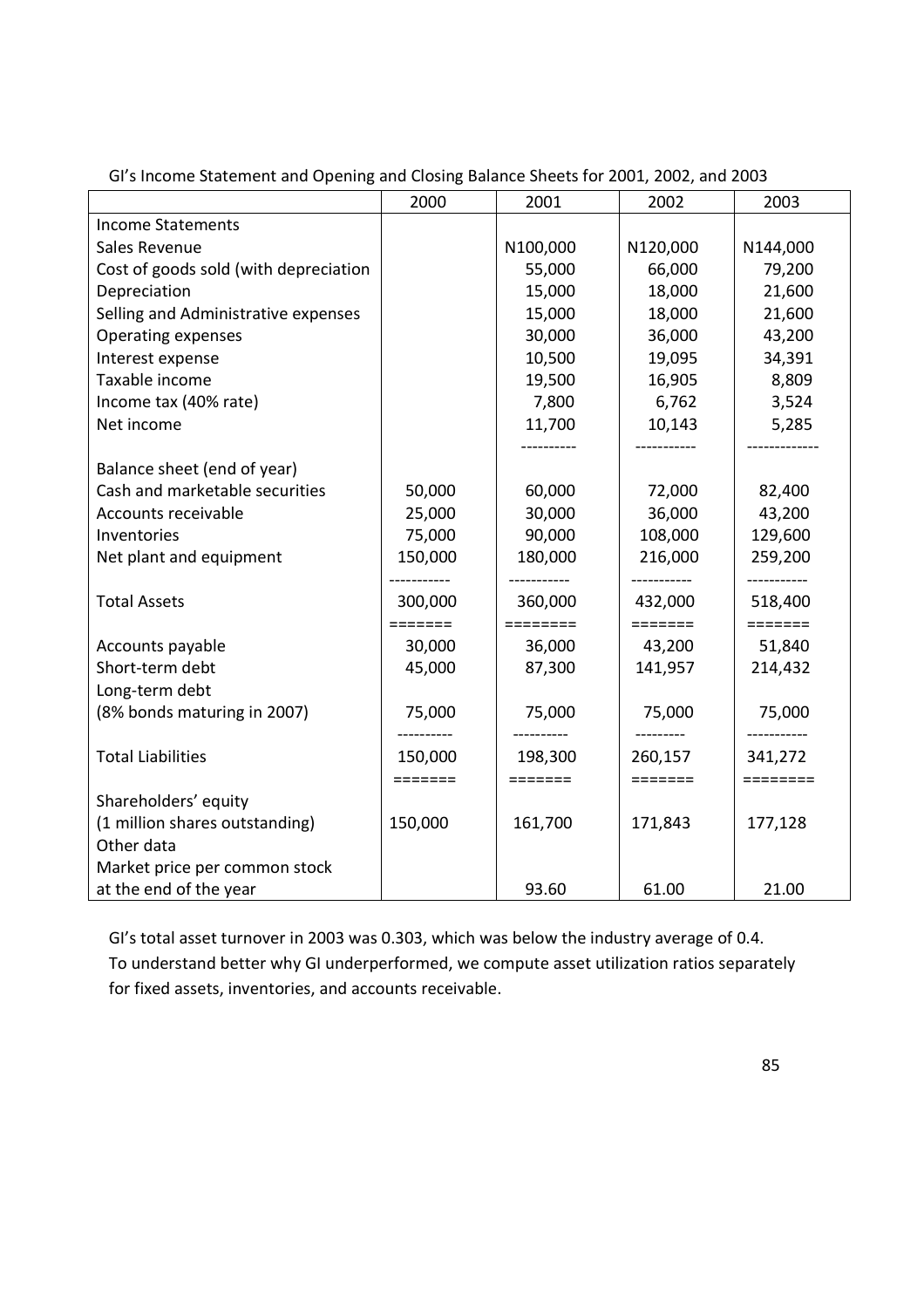GI's sales in 2003 were N144 million. Its only fixed assets were plant and equipment which were N216 million at the beginning of the ye3ar and N259.2 million at the end of the year. Average fixed assets for the year were, therefore, N237.6 million (i.e. N216 million + N216.2 million)/2. GI's fixed asset turnover for 2003 was N144 per year / N237.6 million = 0.606 per year. In other words, for every Naira of fixed assets, there was N0.606 in sales during the year 2003. Comparable figures for the fixed asset turnover ratio for 2001 and 2002 and 2003 industry average are:

| 2001  | 2002  | 2003  | 2003 Industry average |
|-------|-------|-------|-----------------------|
| 0.606 | 0.606 | 0.606 | 0.700                 |

GI's fixed asset turnover has been stable over time and below the industry average. When a financial ratio includes one item from the income statement, which covers a period of time and another from a balance sheet, which is a snapshot at a particular time, the practice is to take the average of the begin ing and the end of the year balance sheet figures. Thus in computing fixed asset turnover ratio, you divide sales (from the income statement) by average fixed assets (from the balance sheet).

## 3.3.2 Liquidity and Interest Coverage Ratios

Liquidity and interest coverage ratios are of great importance in evaluating the riskiness of a firm's securities. They aid in assessing the financial strength of the firm. Liquidity ratios include the current ratio, the quick ratio, and interest coverage ratio.

Current Ratio: Current assets/current liabilities. This ratio measures the ability of the firm to pay off its current liabilities as they fall due bu liquidating its current assets (that is, turning them into cash). It indicates the firm's ability to avoid insolvency in the short run. GI's current ratio in 2001, for example, was  $(60 + 30 + 90)/(36 + 87.3) = 1.46$ .

| 2001 | 2002 | 2003 | 2003 Industry average |
|------|------|------|-----------------------|
| 1.46 | 1.17 | 0.97 | 2.0                   |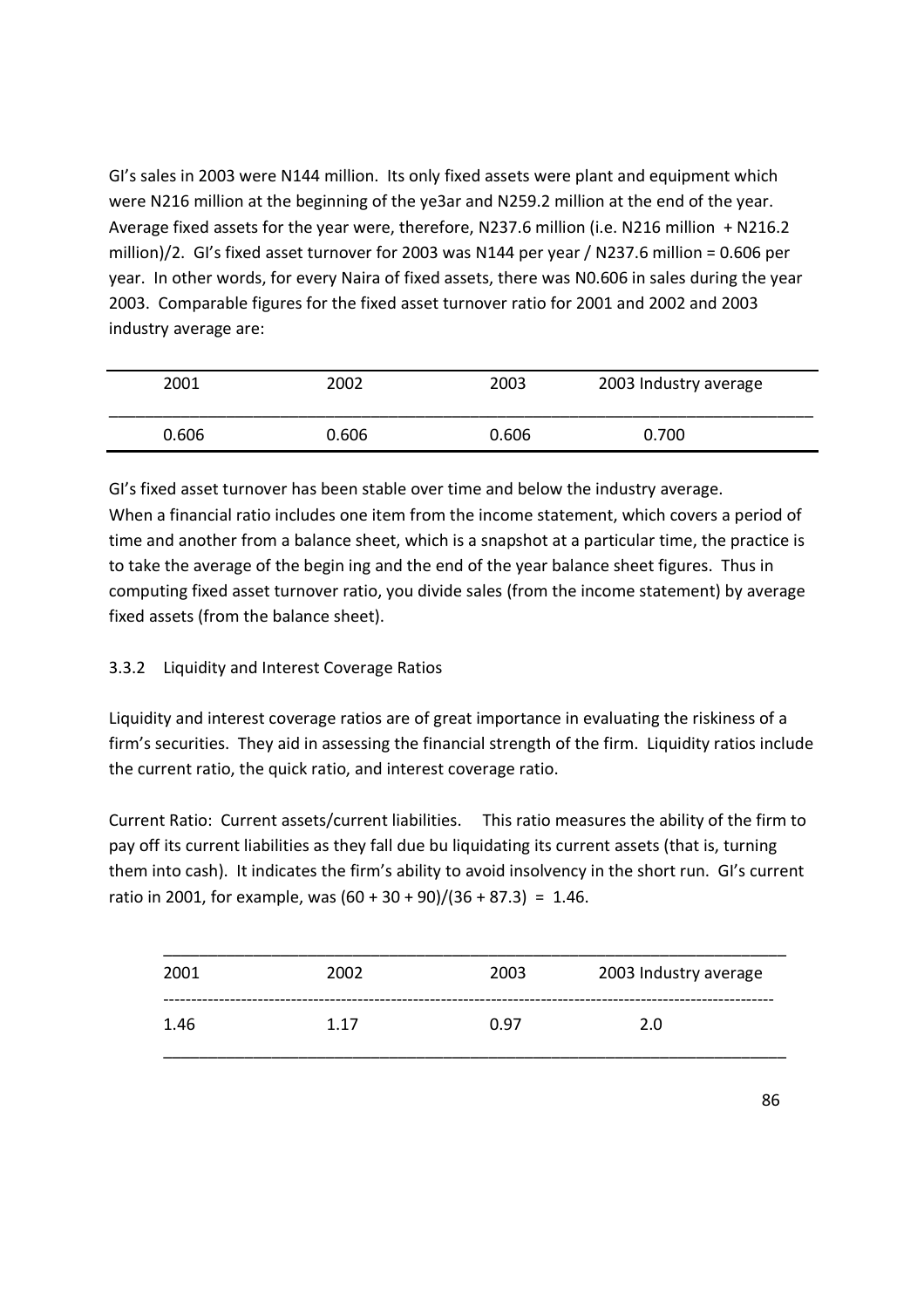This presents an unfavourable time trend and poor standing relative to the industry.

Quick Ratio: (Cash + Receivables)/current liabilities. This ratio is also called Acid Test Ratio. It has the same denominator as the current ratio, but its numerator include cash, cash equivalents such as marketable securities, and receivables. The quick ratio is a better measure of liquidity than the current ratio for firms whose inventory is not readily convertible into cash. GI's quick ratio shows the same disturbing trends as its current ratio.

| 2001 | 2002 | 2003 | 2003 Industry average |
|------|------|------|-----------------------|
| 0.73 | 0.58 | 0.49 | 1.0                   |

Interest Coverage Ratio: EBIT/Interest expense. A high coverage ratio tells the firm's shareholders and lenders that the likelihood of bankruptcy is low because annual earnings are significantly greater than annual interest obligations. It is widely used by both lenders and borrowers in determining the firm's debt capacity and is a major determinant of the firm's bond rating. GI's interest coverage ratios are:

| 2001 | 2002 | 2003 | 2003 Industry average |
|------|------|------|-----------------------|
| 2.86 | 1.89 | 1.26 |                       |

GI's interest coverage ratio has fallen dramatically over this three-year period, and by 2003 it is far below the industry average. Probably, its credit rating has been declining as well, and no doubt GI is considered as relatively poor credit risk in 2003.

## 4.0 CONCLUSION

Under this unit, we have studied the major financial statements which organizations prepare periodically to show their financial and operational positions. These financial statements include; income statement, balance sheet, and the statement of cash flow. We also discussed ratio analysis, especially the asset utilization ratios.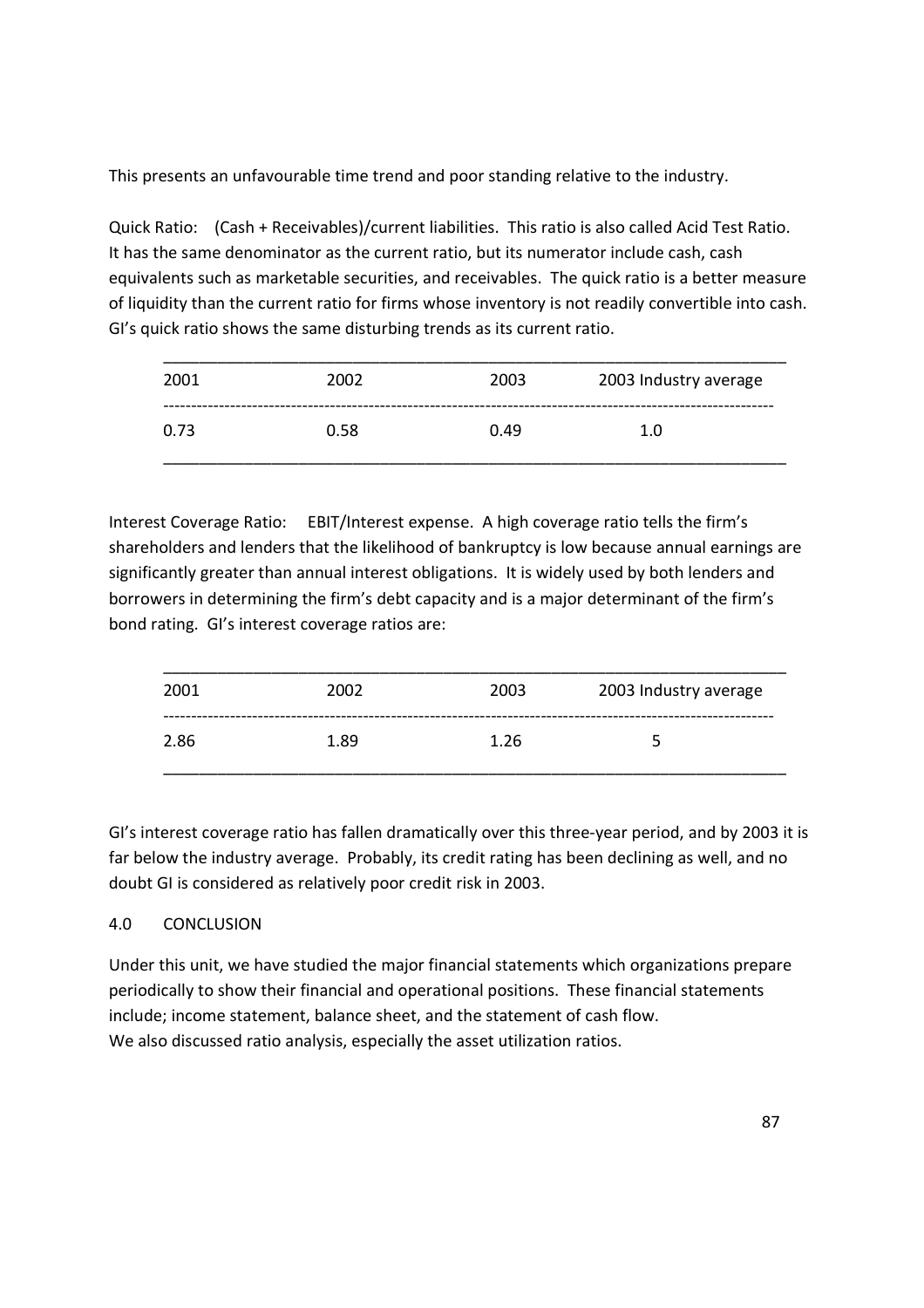#### 5.0 SUMMARY

It is mandatory for every organization to prepare financial statements at the end of a given period, or at a particular time in the year, depending on the policy of the organization. The main financial statements are the income statement, the balance sheet, and the cash flow statement. The statements show the shareholders and other stakeholders of the company the trend of business and financial position of the firm. In the next unit , we shall be discussing financial reporting and interpretation.

6.0 TUTOR-MARKED ASSIGNMENT

List three financial statements you know and discuss the importance of each of

them to would-be investors and the existing shareholders.

#### 7.0 REFERENCES/FURTHER READING

- Berton, L (1974) Investing by Computer: Can you beat the market? Financial World, July 17,1974, New York, U.S.A.
- Bodie, Z. et al (2001) Essentials of Investment Published by Mcgraw Hill/Irwin, an imprint of the McGraw Hill Companies Inc. 1221 Avenue, New York, NY 10020, U.S.A.
- Brealey, R.A. (1994) An introduction to Risk and Return from Common Stocks Cambridge, Mass: The M.I.T. Press.
- Institute of Chartered Financial Analysts: Supplementary Reading in Financial Analysts Vol.2, 1974; Home Wood III: Richard D. Irwin Inc.1973.
- Rufus, A.I. (20004) Investment Decisions: Concepts, Analysis and Management Glorious Hope Printers, Glorious House, 53 Jagunmolu street, Bariga
- Atintoye, I.R. (2004) Investment Decisions: Concepts, Analysis and Management Glorious Hope Publishers, 53, Jagunmolu Street, Bariga, Lagos.
- Van Horne, J.C., et al. (2005). Fundamentals of Financial Management (13<sup>th</sup> Edition) Pearson Education Limited, Edinburgh Gate, Harlow, Essex 20 2JE, England.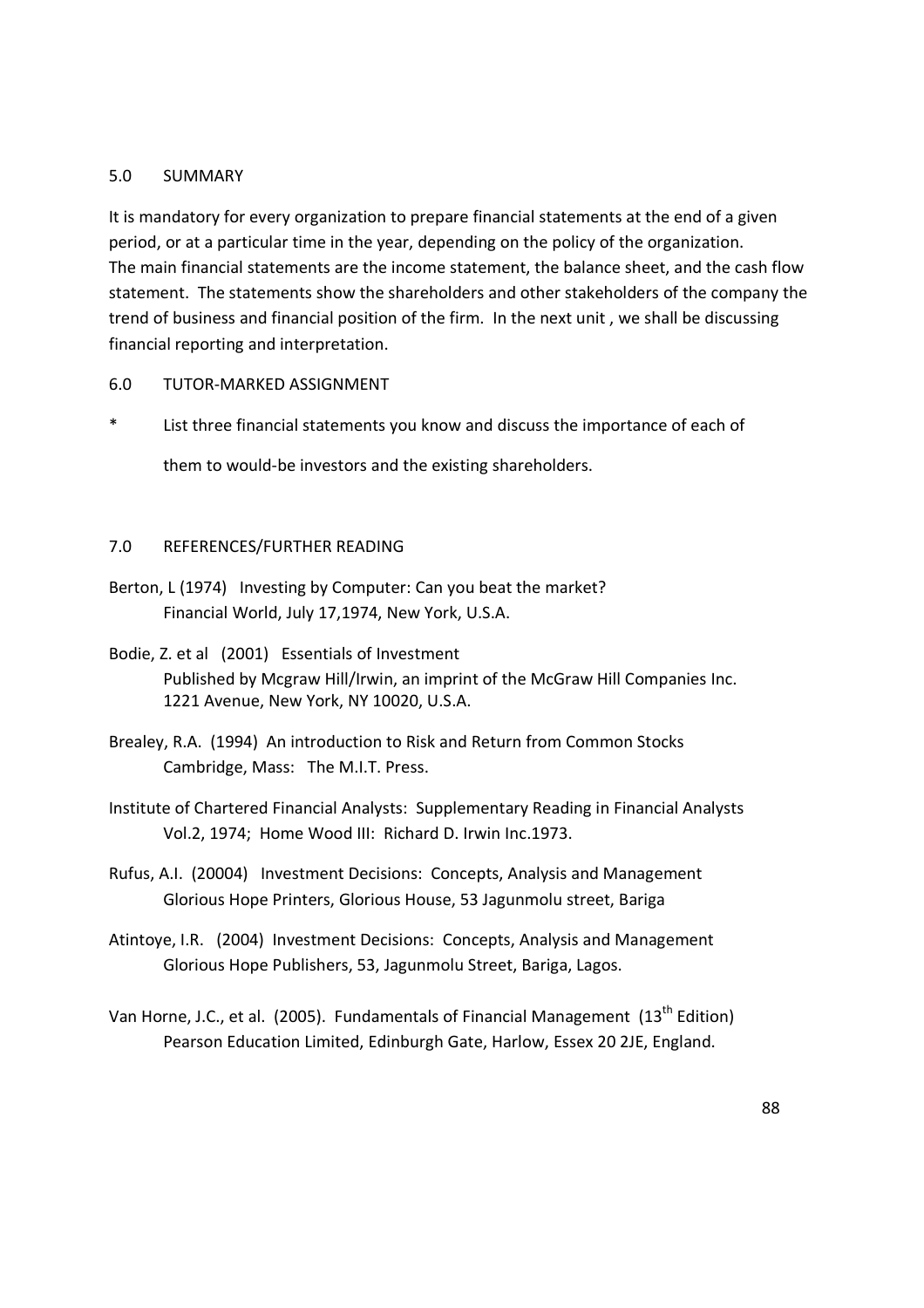#### ENT 332 MODULE 3

#### MODULE 3

#### UNIT 2 FINANCIAL REPORTING AND INTERPRETATION

#### **CONTENTS**

- 1.0 Introduction
- 2.0 Objectives
- 3.0 Main Content
	- 3.1 Financial Reporting and Interpretation
		- 3.1.1 Historical Background of Financial Reporting
		- 3.1.2 Regulatory Framework
		- 3.1.3 Components of Financial Reports
	- 3.2 Profit and Loss Reporting
		- 3.2.1 Notes and Explanation
		- 3.2.2 Report of the Directors
	- 3.3 Objectives of Financial Reporting
		- 3.3.1 Compliance with Statutory Regulations
		- 3.3.2 Stewardship of Management to the Shareholders
- 4.0 Conclusion
- 5.0 Summary
- 6.0 Tutor-Marked Assignment
- 7.0 References/Further Reading

#### 1.0 INTRODUCTION

In this unit, we shall be studying financial reporting and its interpretation, side by side with investment analysis. Basically, financial reports deal with the presentation of financial and other relevant statements to show the extent to which the objective of the organization has been achieved. It has been described as a way of documenting the day to day financial and investment activities of an organization for a given financial year. It involves the preparation of financial, investment and accounting information required by the various stakeholders in an organization including would be investors.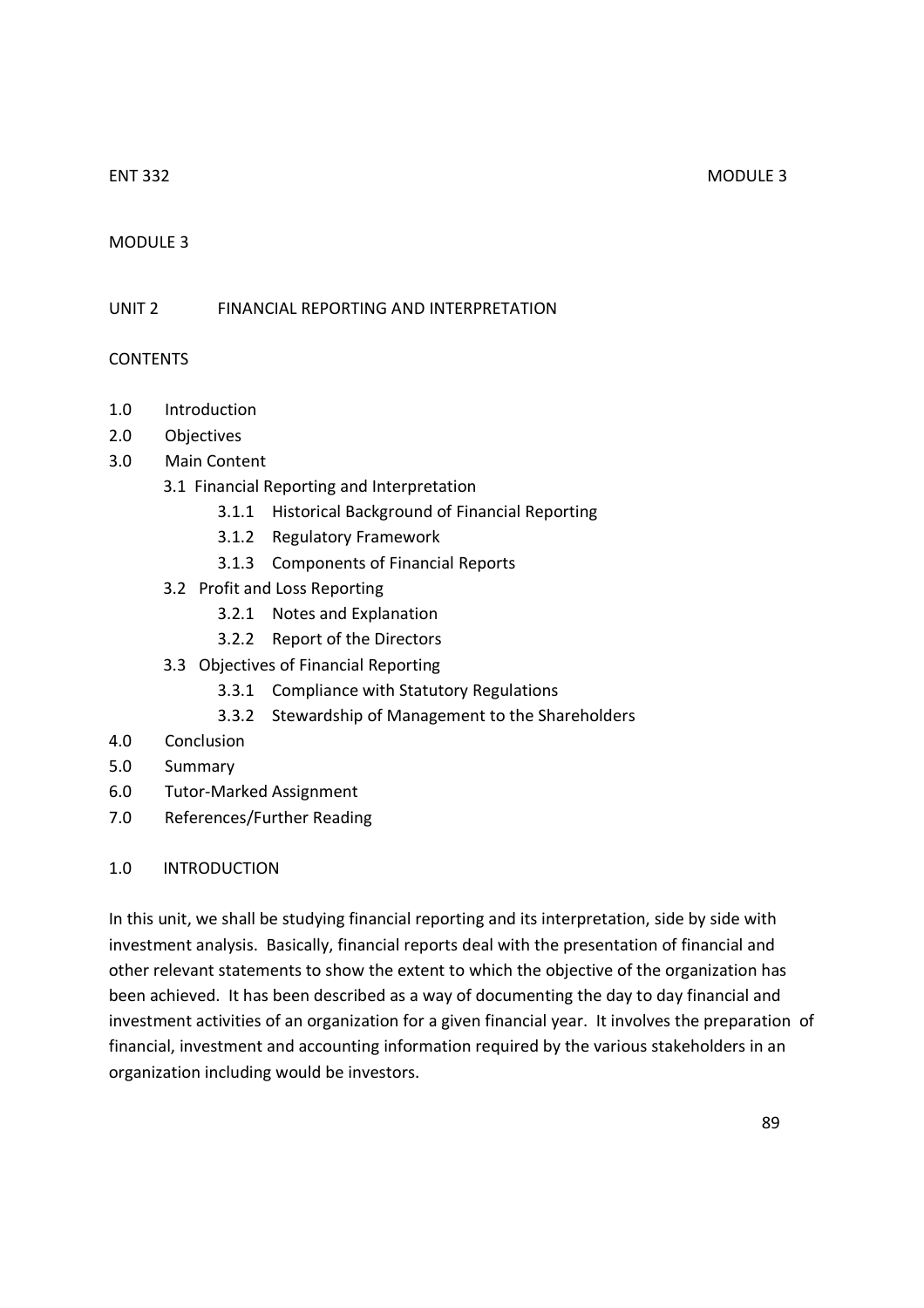#### 2.0 OBJECTIVES

At the end of this unit, the student will be familiar with the following:

- \* The usefulness of financial reports
- \* Components of Financial Reports
- \* Importance of Financial Reports to would-be investors

## 3.0 MAIN CONTENT

3.1 Historical Background of Financial/Investment Reporting

The Industrial Revolution that took place in Europe in the  $19<sup>th</sup>$  Century gave rise to significant social changes, among them was the establishment of large industrial and commercial enterprises. These new businesses were given separate ownership status. In other words, they were corporate organizations having the right to operate on their own. They were entities separate from their owners by legal incorporation.

At the turn of the 20thb Century, corporations had become a dominant force in financing and in the production and distribution of goods and services. There was the demand for a feedback on the financial and investment activities of every firm to their shareholders and other stakeholders, such as investors, creditors, security analysts, and suppliers. This feedback was rendered in form of financial reports at the end of each trading year.

Subsequently, government and its agencies enacted laws compelling all corporate bodies to give annual financial reports about their operations to stakeholders and the general public. Since then to date, it has been the tradition for businesses to prepare reports for the stakeholders on the affairs of the corporate body.

#### 3.1.2 Regulatory Framework

Financial statements published by companies in Nigeria are products of several regulatory influences. Such statements are influenced by the Companies and Allied Matters Act, which stipulates rules relating to information which should be disclosed in financial statements.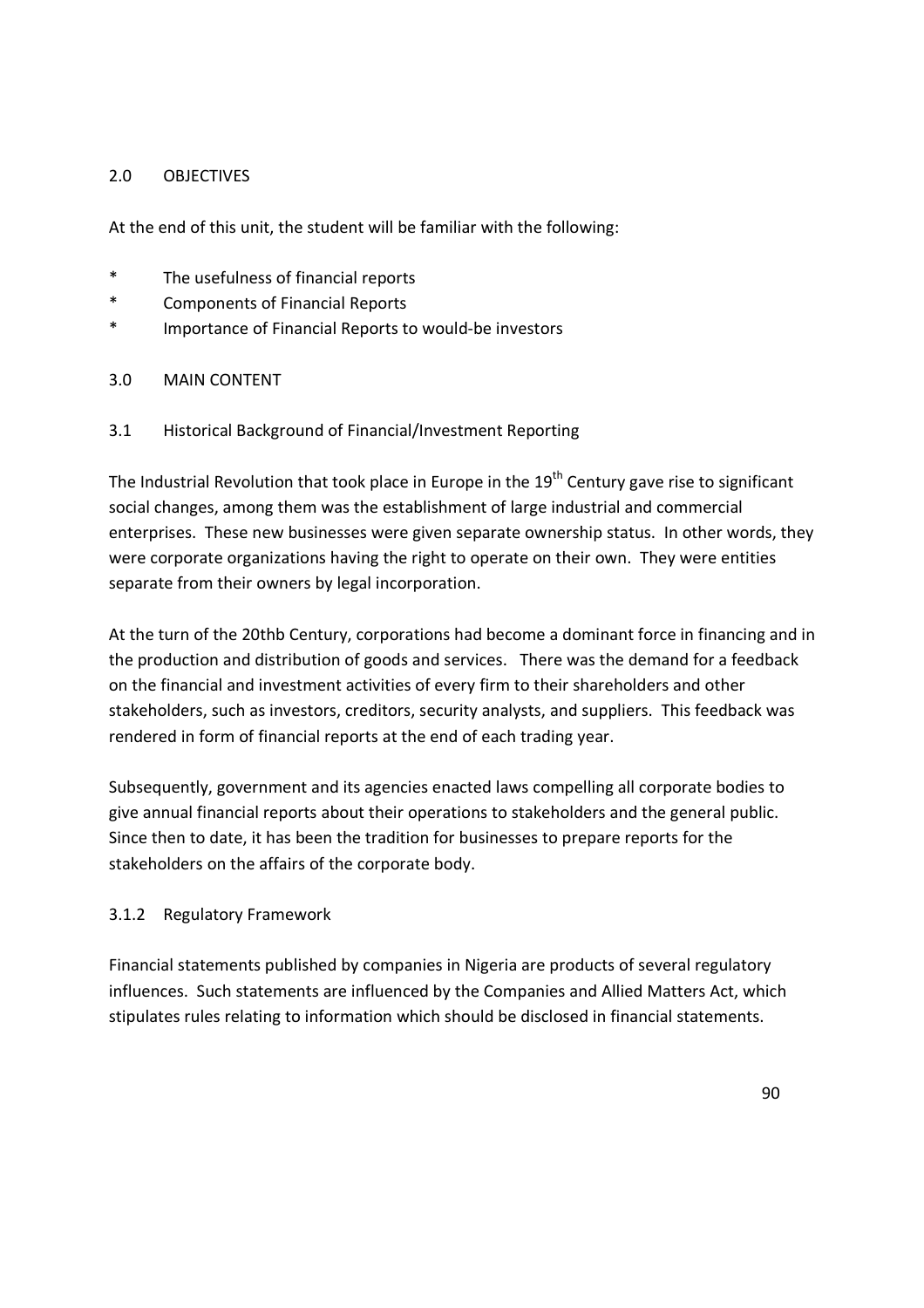The Nigerian Securities and Exchange Commission requires full public disclosure of specified items of financial and accounting information by companies offering their shares for sale for the first time in the securities market. Such information serves as input required for the determination of the price of the shares.

## The Nigerian Stock Exchange (NSE):

The NSE regulates items which companies must disclose in publishing accounts in addition to those statutorily required by Companies and Allied Matters Act. It enforces this requirement by ensuring that quoted companies obtain its approval before publishing their annual report and account. Other laws and standards that influence the financial reports of companies are: Bank and Other Financial Institutions Decree, Mortgage Institutions Decree, and CBN Guidelines issued from time to time.

# 3.1.3 Components of Financial Reports

By law, there are essential information that are expected to be included in any financial statement being issued by a corporate body. The regulatory requirements are to be followed consistently every year. Where peculiar circumstances demand alteration, the reason for the change or changes made must be explained in notes attached to the report. Some of the major financial/accounting information disclosed by most organizations are as follows: Accounting convention, income recognition, fixed assets, depreciation, investments, debts, taxation, foreign currencies and exchange rates.

## Balance Sheet

This document reveals the financial position of the organization as at the accounting year end. It is sometimes referred to Statement of a Company's Affairs. The balance sheet contains a lot of vital information which can be used in assessing the overall viability of any company. Investors need the information about the company to help them decide whether or not to invest in a company.

The balance sheet must be prepared in accordance with the dictates of all relevant standards. The disclosure and presentation requirements must be strictly adhered to before any meaningful conclusion can be drawn from it. The statute requires that the following should be stated clearly: Fixed assets, current assets, creditors and amount falling due within one year, amount falling due after more than one year, cap0ital and reserves, minority interests.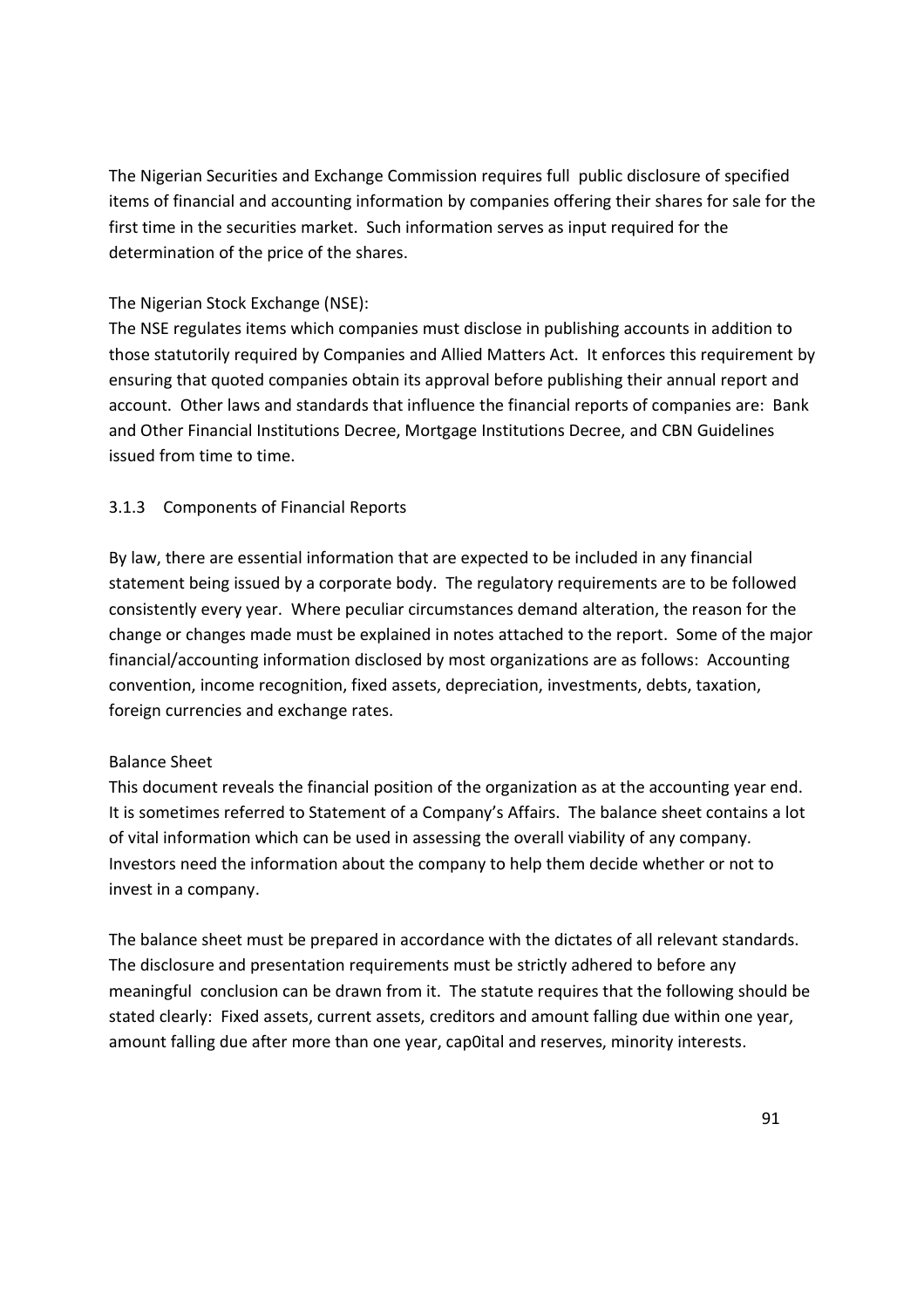## 3.2 Profit and Loss Reporting

Profit and loss reporting is also called an income statement or revenue statement. Its purpose is to derive the profit or loss for each accounting year. Like the balance sheet, it reveals a lot of vital information about the operation of a company. It essentially includes the major source of income to the organization showing investments and yields there-from.

The profit and loss account deals with transactions and events which are related to the year or period under consideration. That is to say, it shows the financial accounting information relating to the current year alone. The most important information shown are: Turnover, investment income, total expenses related to ordinary activities, extraordinary items, profit or loss for the year, dividends and taxation.

## 3.2.1 Notes and Explanation

These notes and explanation form an integral part of the profit and loss reporting and the balance sheet. The notes usually provide explanatory information in respect of the items already disclosed in these statements. Put differently, it serves as a tool for enhancing the understanding of the other financial/accounting statements. On the other hand, due to special circumstances, where certain events have occurred which are of importance to the users of the report, the notes to the account is used in disclosing such information. Examples include: Capital commitments, contingencies, related party transactions, and post balance sheet events.

## 3.2.2 Report of Directors

Directors are required to prepare in respect of each financial year a report which is included in the annual report of the company. The report contains, among other things, the following: The principal activities of the company, the legal status of the company. A fair review of the business, summary of results, donations and gifts, proposed dividends and transfers to reserves, post balance sheet events, appointment of auditors.

#### Five-year Financial Summary

Some companies also prepare financial summary which provides the major information on a company and facilitates inter-period comparison over the five years involved. The document usually highlights the following: Turnover, profit before and after taxation, dividends, assets employed, issued and paid up capital, reserves, medium and long-term liabilities, earnings and dividends per share.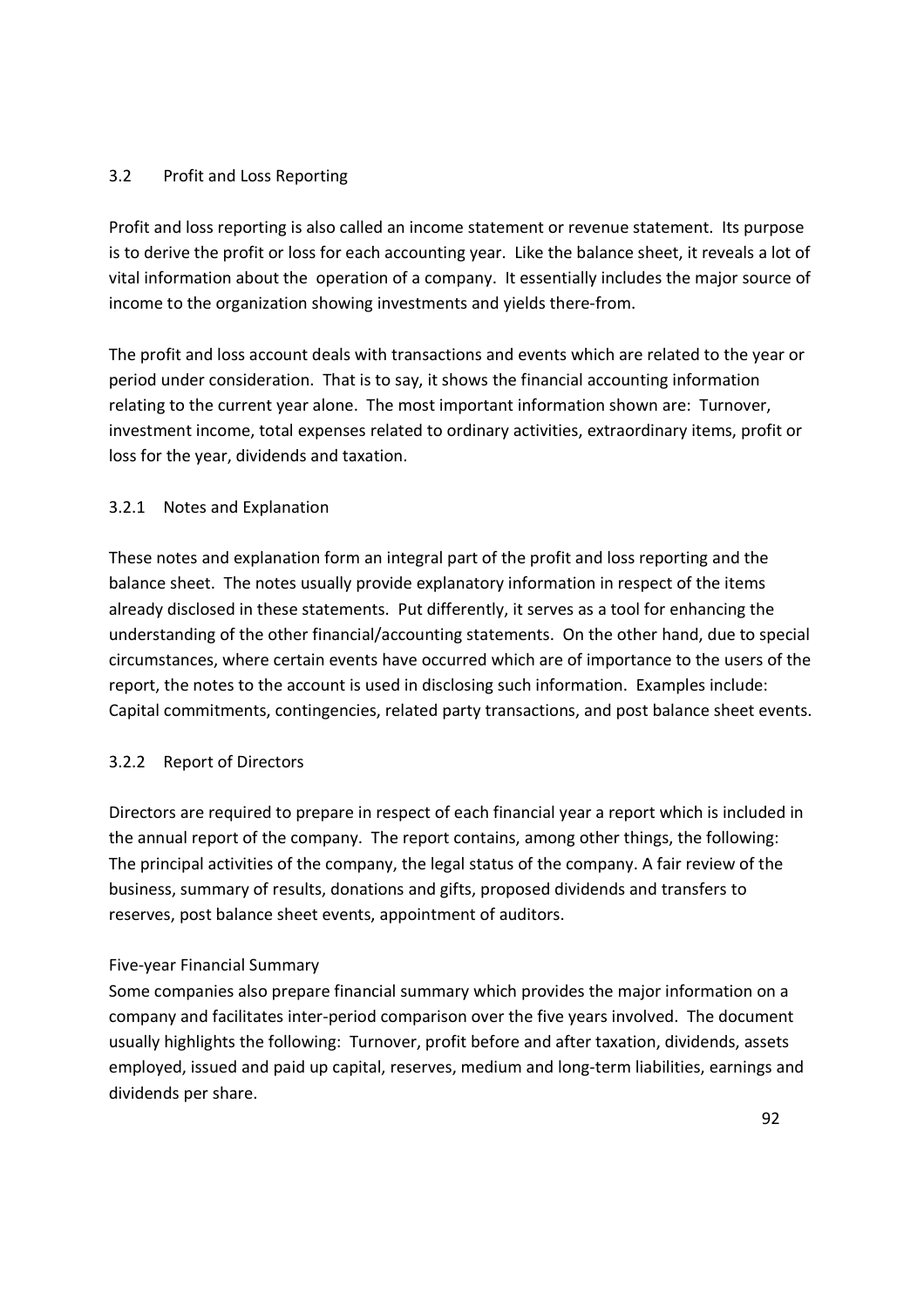## 3.3 Objectives of Financial Reporting

Among other objectives, the main aim of financial reporting is to provide information that is useful for rational investment, credit and similar decisions. In other words, the report provides guiding information that assists the company in its future decision making to ensure continued existence of the enterprise.

3.3.1 Compliance with Statutory Regulations

The regulatory framework within which companies operate are reflected in the preparation and presentation of a financial report. A departure from the requirements of regulations attracts sanction. To avoid the penalties and sanctions involved, companies ensure strict compliance.

## 3.3.2 Stewardship of Management to the Shareholders

This requirement derives from the entity concept. Management is stewarding the organization for the shareholders who are the owners of the company. It is therefore mandatory on the steward to render account of his activities to the owner of the business. This is done through financial report. The report gives the shareholders the opportunity to determine how well the business is being managed.

Other objectives of financial reporting include; determining the extent to which the resources of the enterprise is being fully utilized. Shareholders want to make sure that the resources available to the organization, in terms of, money, men, machines and materials are effectively and efficiently utilized to produce the highest possible profit.

Another objective of financial report is to show the owners of the enterprise, the extent to which the organization is being socially responsible. Every modern organization is expected to carry out some form of social responsibility projects and programmes to help the grass-root and make life easy in the society.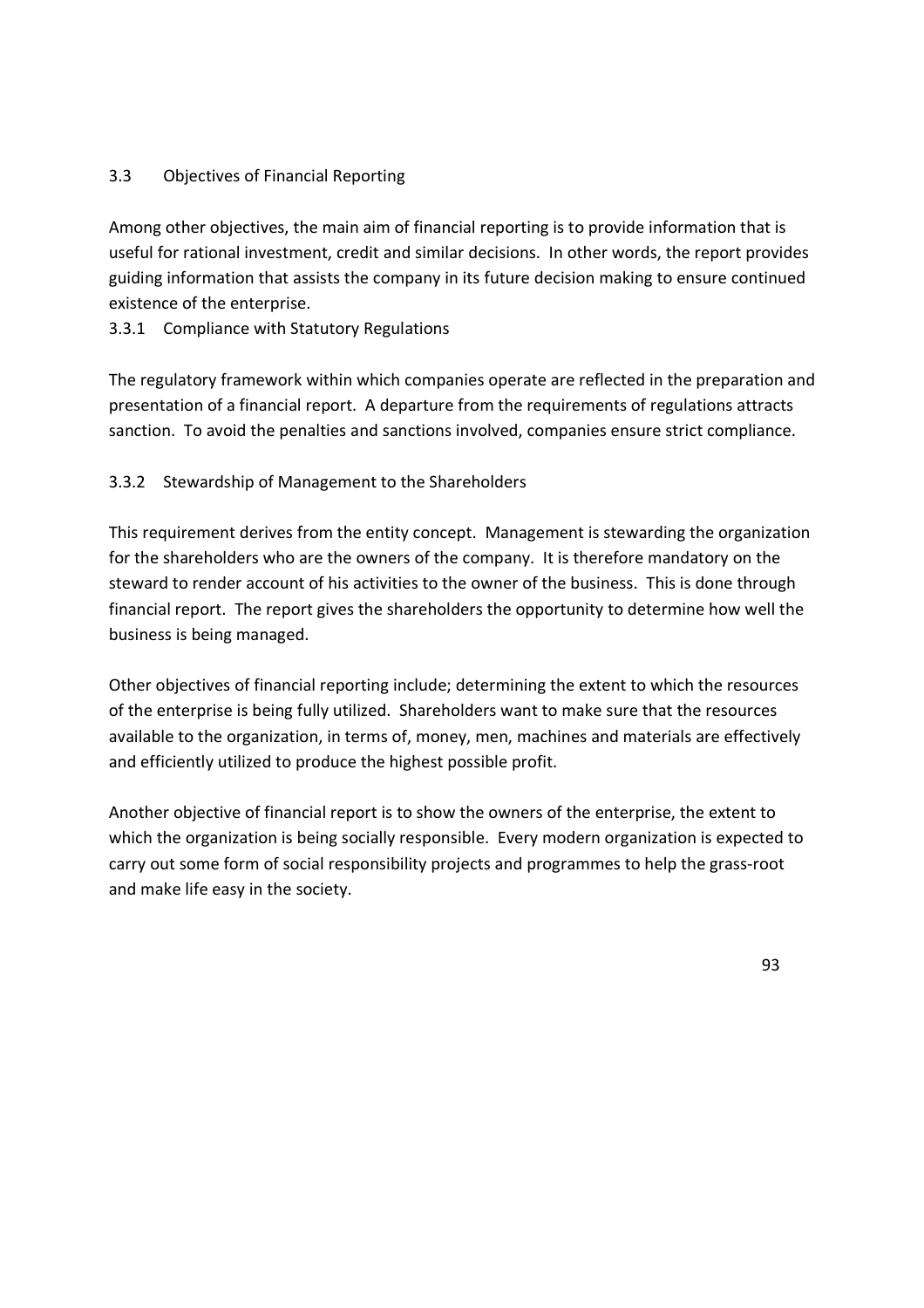#### 4.0 CONCLUSION

Under this unit, we have studied financial reporting and the interpretation of such report. We also looked at the regulatory frame –work and the most important components of a financial report. We also examined the reason for rendering financial report and why it is necessary for a company to comply with the statutory requirements and regulations governing the operation of a business organization.

## 5.0 SUMMARY

We now know that a business organization is not just set up to do business and make profit they way it likes without any checks and balances. Every business organization must abide by the regulatory and statutory guidelines put in place by the government. Any deviation from the statutory laws will lead to sanctions or even result in the closure of the firm.

## 6.0 TUTOR-MARKED ASSIGNMENT

- \* What is the importance of a financial report to investors and other stakeholders?
- \* Discuss the major components of a financial report.
- 7.0 REFERENCES/FURTHER READING
- Berton, L (1974) Investing by Computer: Can you beat the market? Financial World, July 17,1974, New York, U.S.A.
- Bodie, Z. et al (2001) Essentials of Investment Published by Mcgraw Hill/Irwin, an imprint of the McGraw Hill Companies Inc. 1221 Avenue, New York, NY 10020, U.S.A.
- Brealey, R.A. (1994) An introduction to Risk and Return from Common Stocks Cambridge, Mass: The M.I.T. Press.
- Institute of Chartered Financial Analysts: Supplementary Reading in Financial Analysts Vol.2, 1974; Home Wood III: Richard D. Irwin Inc.1973.
- Rufus, A.I. (20004) Investment Decisions: Concepts, Analysis and Management Glorious Hope Printers, Glorious House, 53 Jagunmolu street, Bariga
- Atintoye, I.R. (2004) Investment Decisions: Concepts, Analysis and Management Glorious Hope Publishers, 53, Jagunmolu Street, Bariga, Lagos.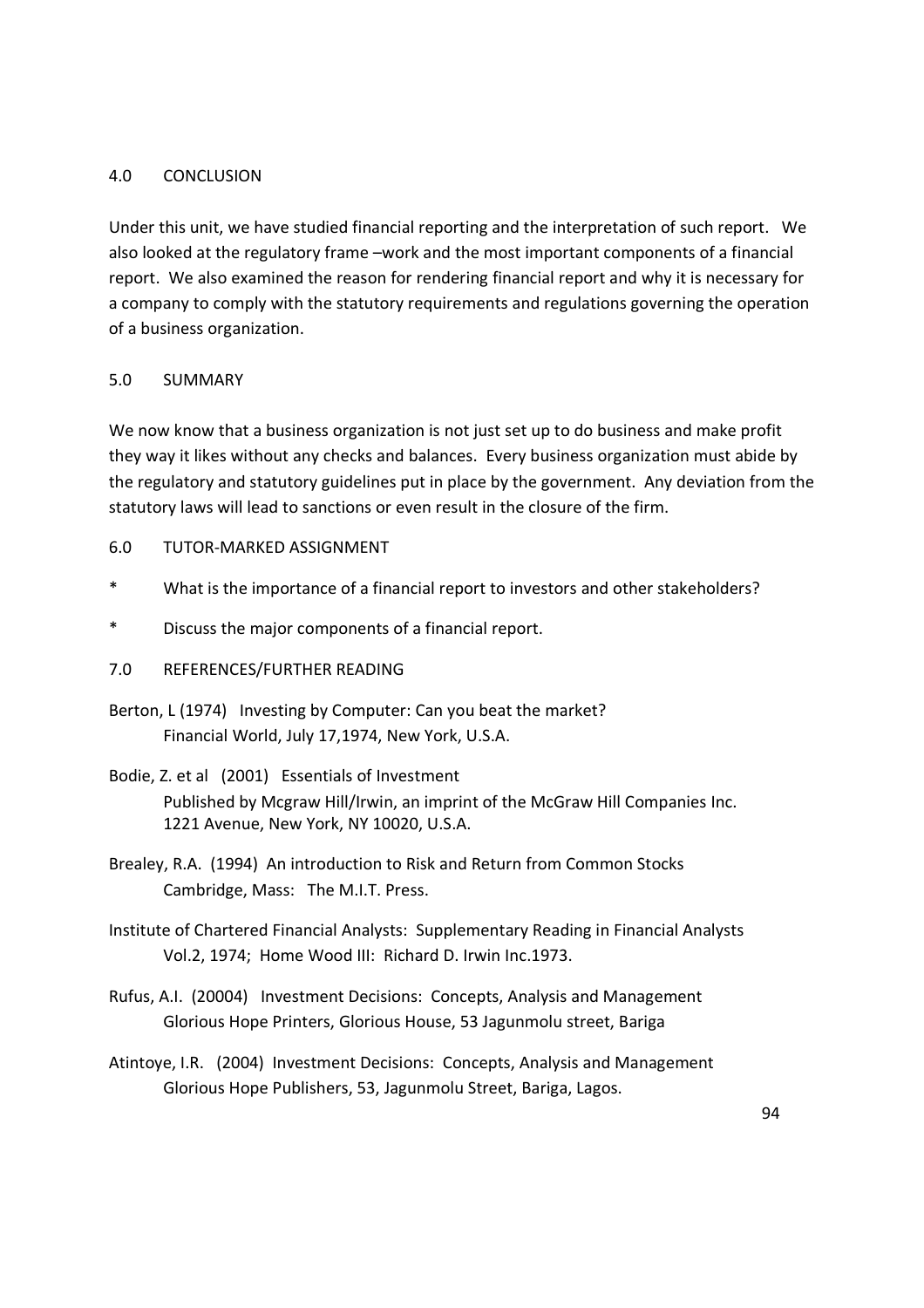#### MODULE 3

UNIT 3 USERS OF FINANCIAL REPORTS/STATEMENTS

#### CONTENTS

- 1.0 Introduction
- 2.0 Objectives
- 3.0 Main Content
	- 3.1 Users of Financial Reports
		- 3.1.1 Information about Individuals
		- 3.1.2 Information about Enterprises
		- 3.1.3 Information about Non-Profit Organizations
	- 3.2 Users of Financial Reports
		- 3.2.1 Limitations of Financial Reporting
		- 3.2.2 Absence of Information for Assessing a Company's True Value
	- 3.3 Users of Accounting Information
		- 3.3.1 Internal users
		- 3.3.2 External Users
- 4.0 Conclusion
- 5.0 Summary
- 6.0 Tutor-Marked Assignment
- 7.0 References/Further Reading

#### 7.0 INTRODUCTION

It was highlighted in the previous unit that financial reports and statements rendered by business organizations are primarily used to guide management in their future decisions about the general running of the company. Such reports also give the shareholders a picture of how their company is being run. In addition, investment analysts and individual investors carefully study financial reports to obtain direction clue and vital information they need to guide them in their investment decisions.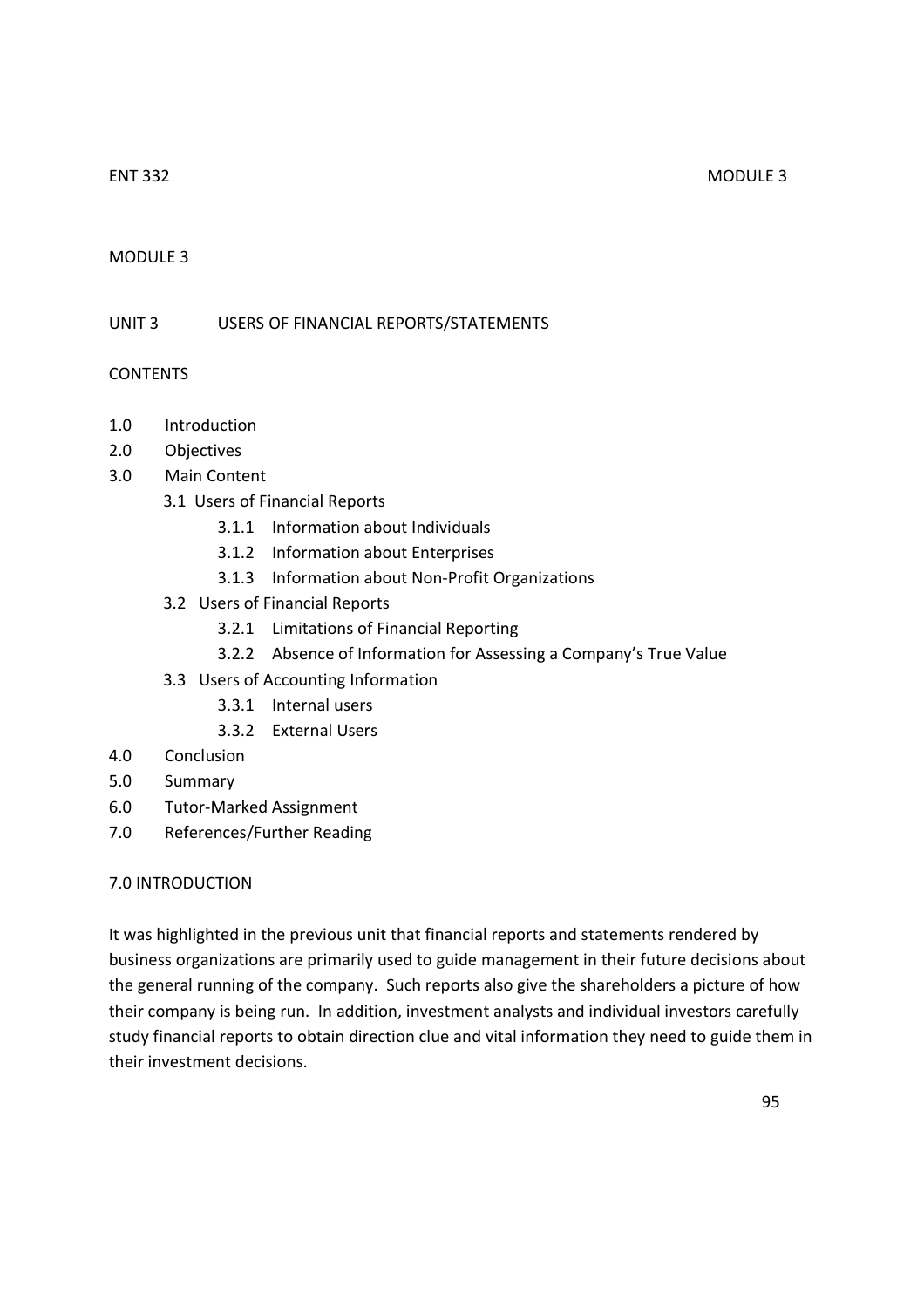#### 2.0 OBJECTIV ES

At the end of this unit, the student will be conversant with the following:

- \* Key information contained in Financial Reports
- \* Users of Financial Reports and Limitations imposed on such Reports

## 3-0 MAIN CONTENT

 3.1 Financial reports contains information about quoted companies, and sometimes information relating to individuals who have key business dealings with the report-issuing firm. For instance, in the financial report issued by of a bank, shareholders may wish to know major individual borrowers especially when such loan accounts are not adequately performing.

## 3.1.2 Information about Business Enterprise

Owners of businesses, creditors, suppliers, investors, tax authorities, employees, and customers need financial information about business enterprises. For example, owners may examine financial information to determine if they should expect to receive dividend payment from their firm this year. Other professionals such as financial analysts and advisers, stock exchanges, lawyers, regulatory and registration authorities, financial press and rep0rting agencies, trade associations, labour unions and the general public use financial reports to evaluate business firms and make decisions on whether or not to invest in them.

## 3.1.3 Information about Non-profit Organizations

Non-profit organizations (or organizations not engaged in profit-making business), such as, churches, political parties, and professional associations also issue financial reports. The report shows members and supporters of these organizations how the institutions are being managed. Through this report, members and supporters will determine whether or not to continue with their membership of such associations. If funds are being embezzled, for instance, members may stop making donations and paying membership subscriptions.

Information about social programmes: Administrators of social programmes must adequately report on the success of their programmes. For example, day care centres which receive business community and government support must account for how the funds are used.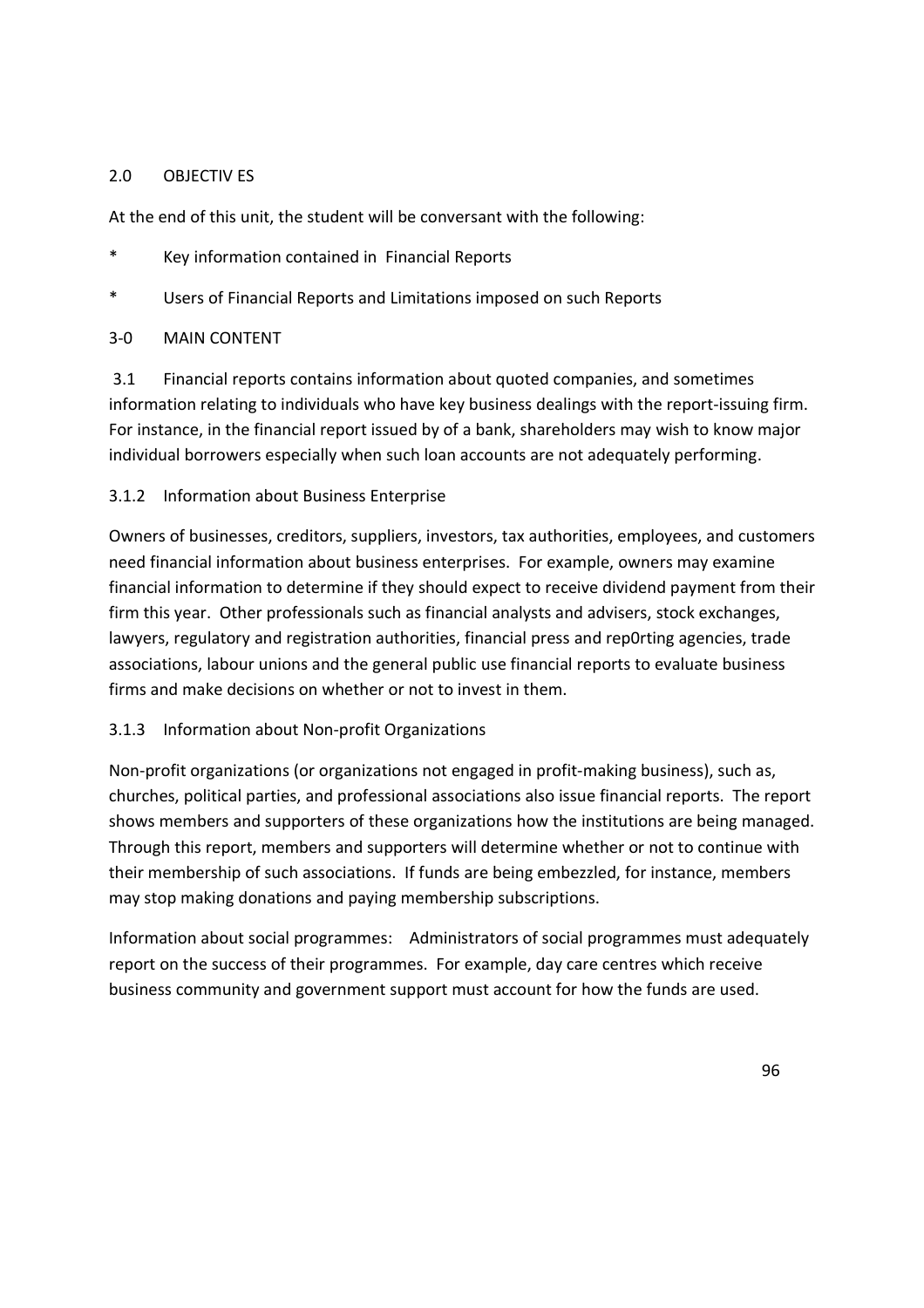## 3.2 Users of Financial Statements

In order to present a clear picture, we provide in Table 1 below, users of some specific financial statements, including the purpose for which they are needed and the kind of information expected from each statement.

| <b>Users of Financial</b> | <b>Purpose for which Statement is</b>                                  | <b>Information needed</b>       |
|---------------------------|------------------------------------------------------------------------|---------------------------------|
| <b>Statement</b>          | Required                                                               |                                 |
| Management                | For the purpose of asset control                                       | Details of assets               |
|                           | To ascertain the efficacy of                                           | Details of cost and revenues    |
|                           | Management policies                                                    |                                 |
|                           | To ascertain the proportion of cost<br>incurred and revenues generated | Profitability level             |
| Shareholders and          | To enable them make appropriate                                        | Rate of return on investment    |
| investment analysts       | investment decision.                                                   |                                 |
| Lenders including) Banks  | To enable them decide whether or                                       | Liquidity position of the firm, |
|                           | not to grant facilities                                                | and ratio of debt and equity    |
| Employees                 | To enable them bargain for improved                                    | Profitability level of the firm |
|                           | working conditions, and ascertain                                      |                                 |
|                           | their job security                                                     |                                 |
| <b>Tax Authorities</b>    | To access the true tax level payable by                                | Details of revenue and          |
|                           | the company                                                            | expenses                        |
| <b>Auditors</b>           | General audit purpose and to enable                                    | All relevant books of account   |
|                           | them for their opinion on the                                          | and records to enable them      |
|                           | company's state of affairs                                             | give true and fair view         |
| General public            | To determine the extent to which the                                   | Information about social help,  |
|                           | firm has carried out corporate social                                  | and other social projects       |
|                           | responsibility projects.                                               | which the firm has undertaken   |

| Table 1: | <b>Users and Purpose of Financial Statements</b> |
|----------|--------------------------------------------------|
|----------|--------------------------------------------------|

## 3.2.1 Limitations of a Financial report

It is the general believe that the public should have limited trust and confidence on the financial reports published by companies. The reason is that the management of most companies paint beautiful pictures of their operations and profits to attract investors to their organization. In order words, stories told by financial reports are not always entirely true, as such, they should be taken with a pinch of salt . Some of the strategies employed by managers of companies to present cosmetic and convincing pictures to the public include: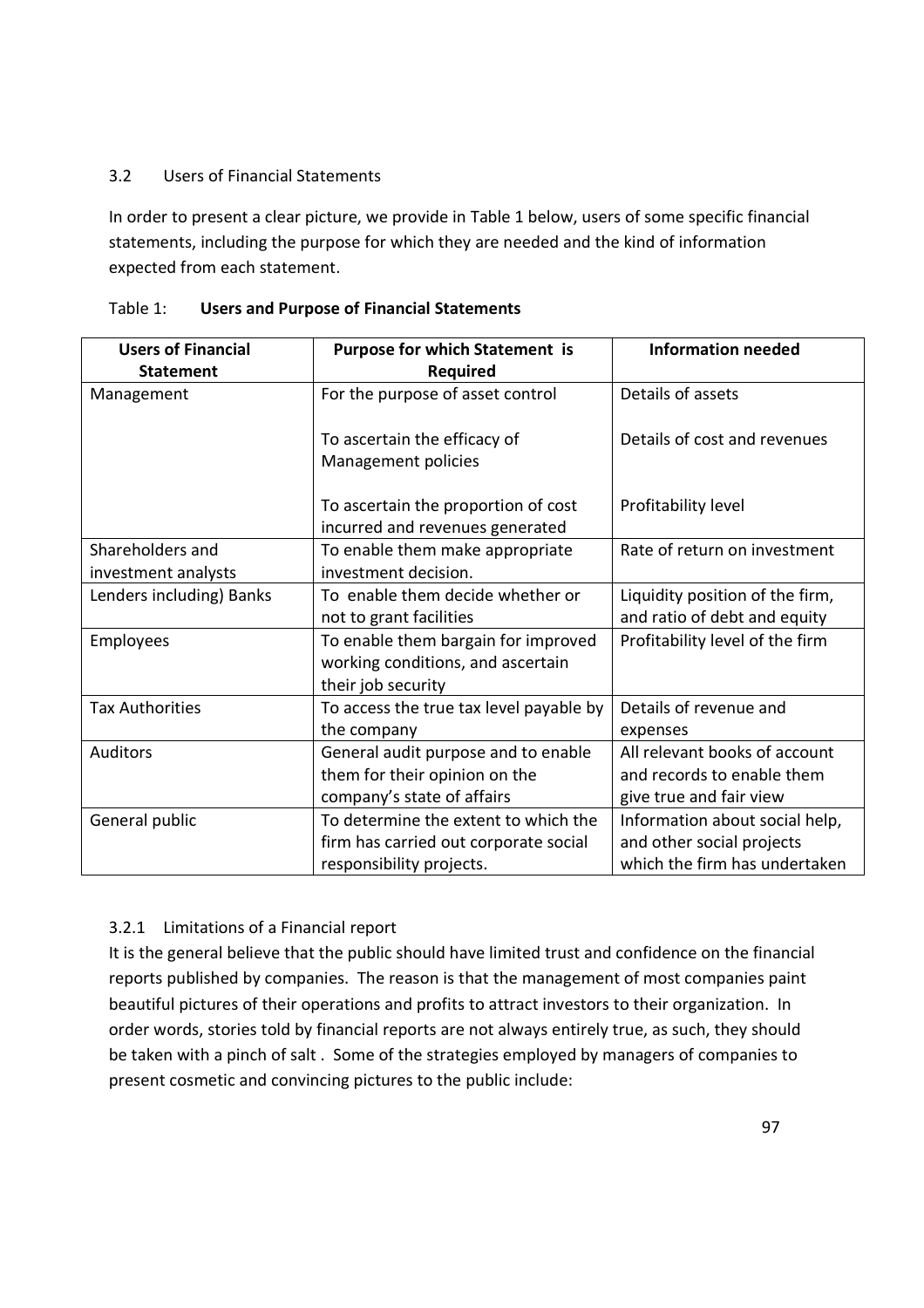Overstating Financial Condition and Operating Performance:

This is often achieved by accelerating the recognition of revenues and deferring the recognition of expenses. Young fast-growing and aggressive companies sometimes use this reporting strategy to attract the much needed capital from the public by showing that their firms are making huge profits. It is also in common use with companies have serious financial problems.

# Creating Artificial Losses:

Some companies use very conservative accounting methods and judgment to create artificial losses in years of good performance. In such years, excess accounting losses are recognized to ensure that reported earnings are not high in order to avoid paying high-tax figures.

Manager have been known to structure financial transactions and choose certain accounting methods that will hide the debt figure owed by the company in the balance (that is, the figure of debt will not appear). By avoiding the recognition of debt, such activities called "off-balance sheet financing" may produce more favourable values for the current ratio and the debt/equity ratio of the company.

# 3.2.2 Absence of Information for Assessing a Company's True Value

Financial statements are inherently limited because they ignore much information which are relevant for assessing a company's true value. For example, estimate of the quality and true value of a company's human resources are not included in the balance sheet. Obviously, human resources are the most important assets of an organization. This is a familiar song of praise in personnel management. Yet the quality of this all-important asset is never measured and included in the balance sheet. It therefore boils down to the fact that a financial statement that does not include the monetary worth of human resources quality is not reflecting the value of the company.

## 3.3 Internal and External Users' of Accounting/Financial Information

Users of accounting/financial information can be divided into two broad categories: Internal and External users.

## 3.3.1 Internal users

Internal users are those employees in an organization involved in making day to day decisions and monitoring of activities related to purchasing, hiring, production, payment, sales, collection of debts, financing, investment and similar operations. The officers use the general accounting/financial information provided to guide them in their various functions.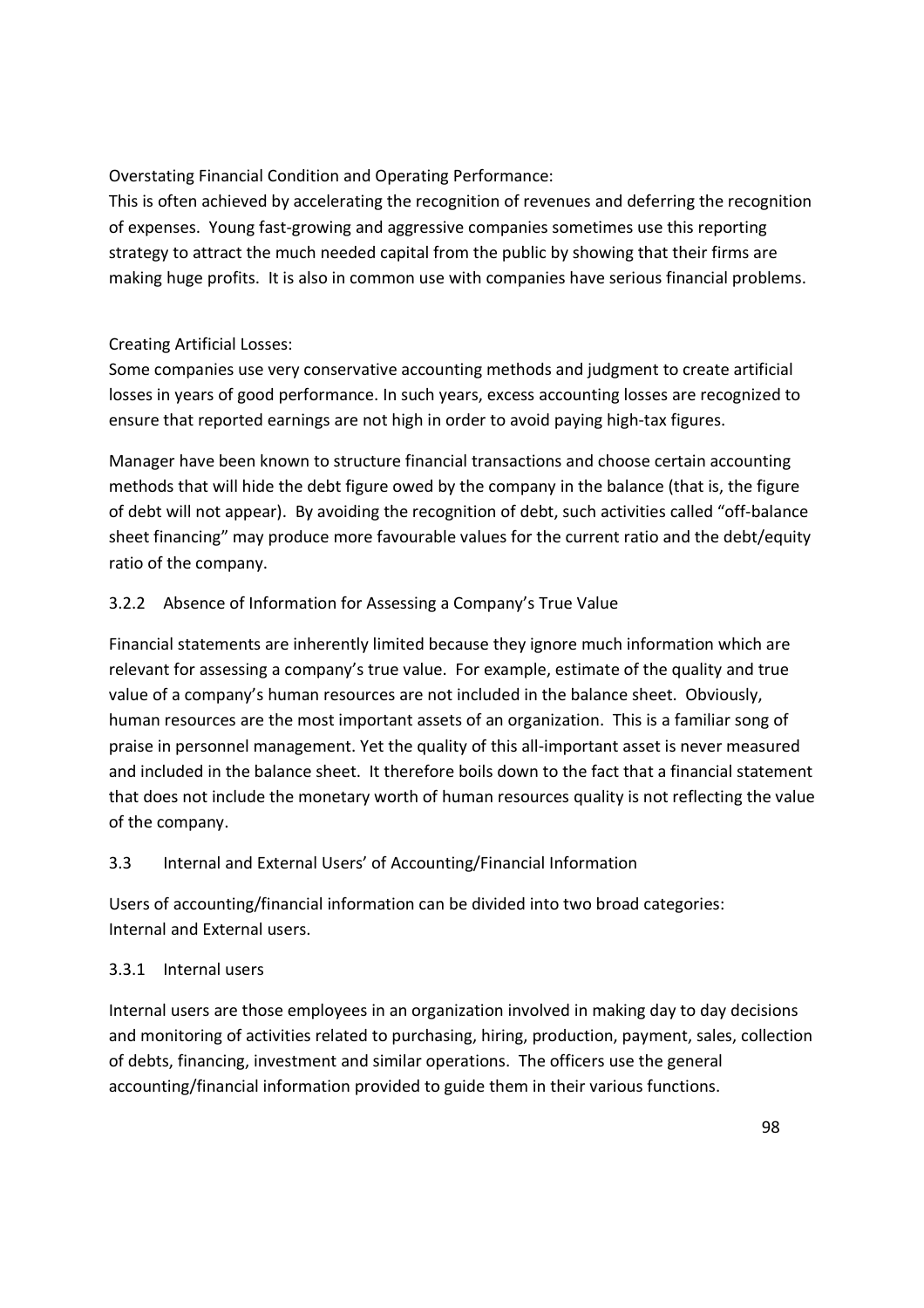## 3.3.2 External Users

External users of accounting/financial information issued by firms are not directly employed or involved in the decision making in an organization. One key user group are the stockholders. When investors decide to acquire stock in a company, they will require information on its financial condition and its past, present and expected future performance.

Other external users of the infor5mation are the creditors, prospective investors, regulatory agencies, consumers, competitors prospective employees, internal revenue officials researchers, and union leaders.

Each of these groups has different interest and objectives when examining the accounting/financial information. We review below the needs which financial accounting information serve some specific users.

Shareholders/Stockholders: The shareholders can gain a return on investment both from dividends and from proceeds on the sale of stock at an increased price. They want to be able to predict a firm's future profits, because profitability is the best indicator of the ability to pay dividends and to determine the value the market is likely to place on the stock.

Short and long-term creditors: Short-term creditors such as banks are interested in a firm's ability to repay a loan promptly. Hence the short-term cash generating ability, that is, the degree of liquidity of a firm is important to the creditor (the banks). While long-term creditors such as bond holders, would like to be able to predict the ability of the firm to pay the interest obligation on the bonds it issued and also be able to pay the principal at maturity.

Potential investors: Potential investors likewise need the the financial statement to know whether or not the firm ios making profit and paying dividends enough to its shareholders. If they are satisfied with the past r5ecords of the company, they will then make up their mind to invest in the firm.

#### 4.0 CONCLUSION

In this unit, we have studied the uses of financial reports and the information which individuals, enterprises and non-business organization look for when they study such reports. We also shed light on the fact that financial reports, though useful information providers, have their limitations.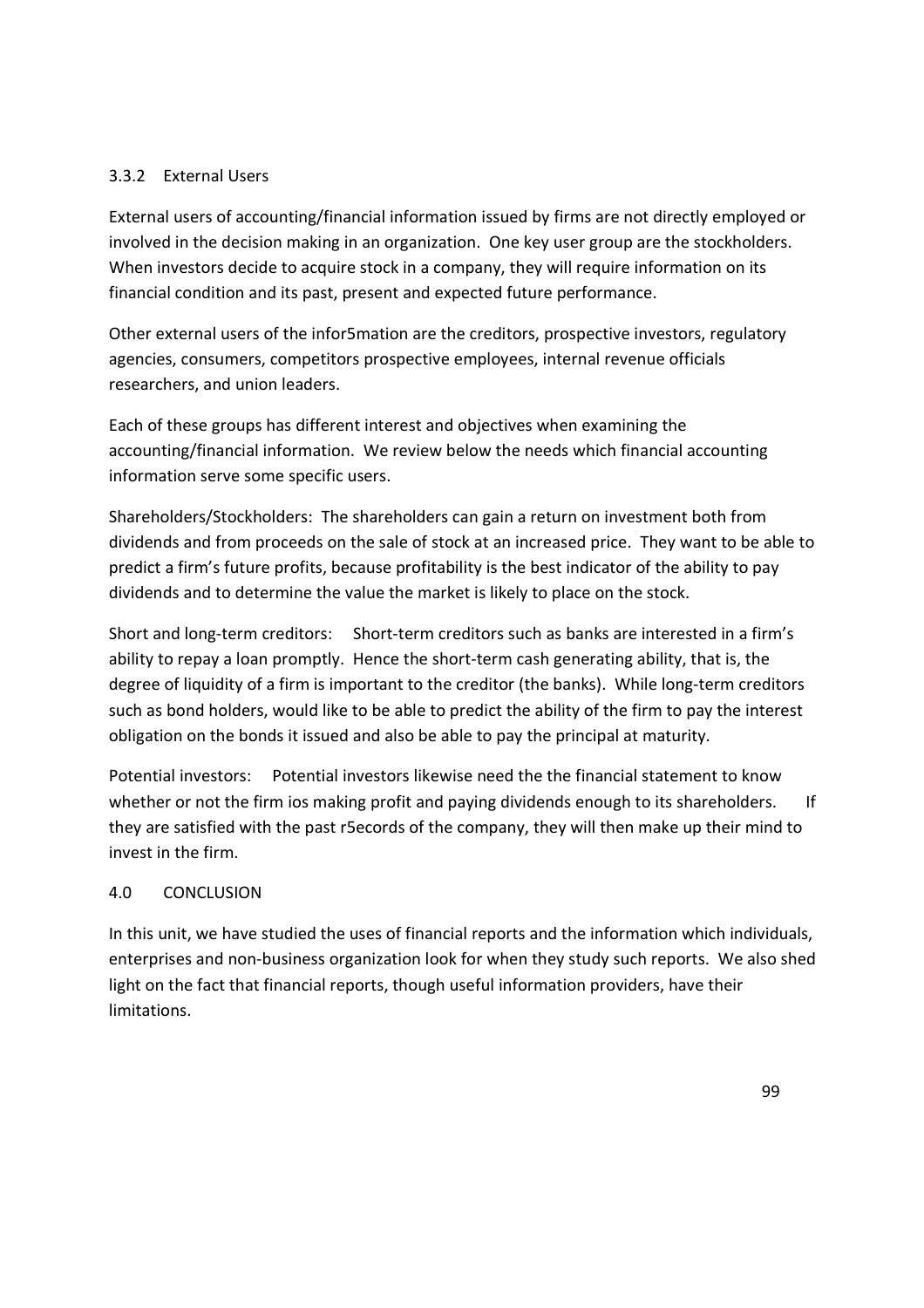#### 5.0 SUMMARY

 Naturally, we have seen that not everything that appears in a financial report should be trusted. We have also noted that the reports do not contain some vital information which are needed to determine the true value of an enterprise. In the next unit, we shall be studying portfolio management objectives and practices.

#### 6.0 TUTOR-MARKED ASSIGNMENT

- \* Discuss the uses of Financial Statements
- \* What are the limitations of a Financial Report?

#### 7.0 REFERENCES/FURTHER READING

- Berton, L (1974) Investing by Computer: Can you beat the market? Financial World, July 17,1974, New York, U.S.A.
- Bodie, Z. et al (2001) Essentials of Investment Published by Mcgraw Hill/Irwin, an imprint of the McGraw Hill Companies Inc. 1221 Avenue, New York, NY 10020, U.S.A.
- Brealey, R.A. (1994) An introduction to Risk and Return from Common Stocks Cambridge, Mass: The M.I.T. Press.
- Institute of Chartered Financial Analysts: Supplementary Reading in Financial Analysts Vol.2, 1974; Home Wood III: Richard D. Irwin Inc.1973.
- Rufus, A.I. (20004) Investment Decisions: Concepts, Analysis and Management Glorious Hope Printers, Glorious House, 53 Jagunmolu street, Bariga
- Atintoye, I.R. (2004) Investment Decisions: Concepts, Analysis and Management Glorious Hope Publishers, 53, Jagunmolu Street, Bariga, Lagos.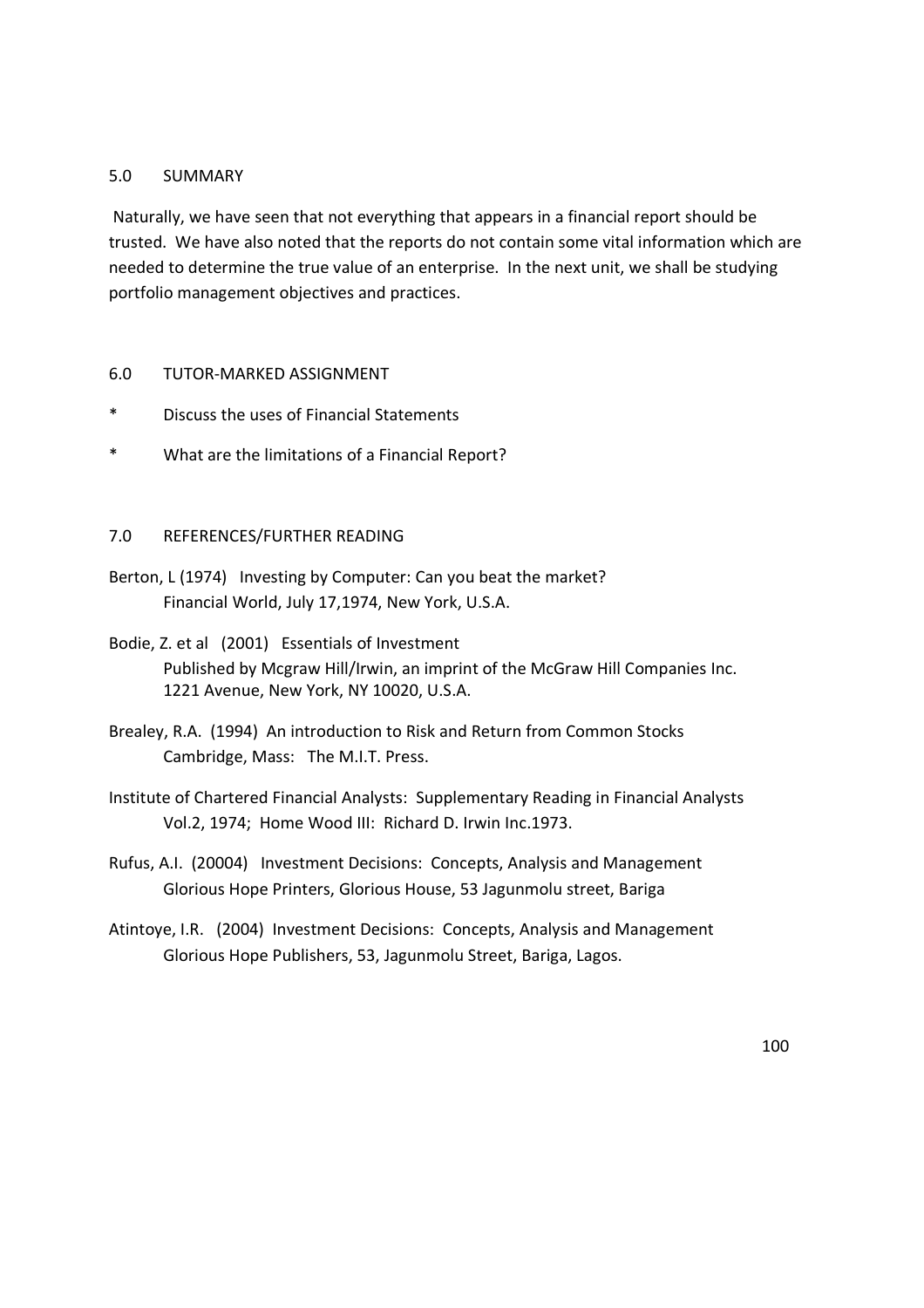#### MODULE 4

| Unit 1 | Portfolio Management Objectives and Practice |
|--------|----------------------------------------------|
|--------|----------------------------------------------|

- Unit 2 Managing Fixed Income Investments
- Unit 3 Managing Working Capital
- Unit 4 Managing Investment Portfolio in Financial Institutions
- UNIT 1 PORTFOLIO MANAGEMENT OBJECTIVES AND PRACTICE

#### CONTENTS

- 1.0 Introduction
- 2.0 Objectives
- 3.0 Main Content
	- 3.1 Portfolio Management Objectives and Practice
		- 3.1.1 Risk and Return: Objectives in Conflict
		- 3.1.2 Stocks Versus Bonds
		- 3.1.3 Other Assets
	- 3.2 The Individual as an Investor
		- 3.2.1 The young Family
		- 3.2.2 How to Build a Family Estate
	- 3.3 The Investor at Midstream
		- 3.3.1 The Older Investor
		- 3.3.2 Using-up the Accumulated Fund
- 4.0 Conclusion
- 5.0 Summary
- 6.0 Tutor-Marked Assignment
- 7.0 References/Further Reading
- 7.0 INTRODUCTION

Portfolio management is the art of handling a pool of funds or a pool of investments so that it preserves its original worth and also appreciates in value over time, and yields an adequate return, consistent with the level of risk assumed.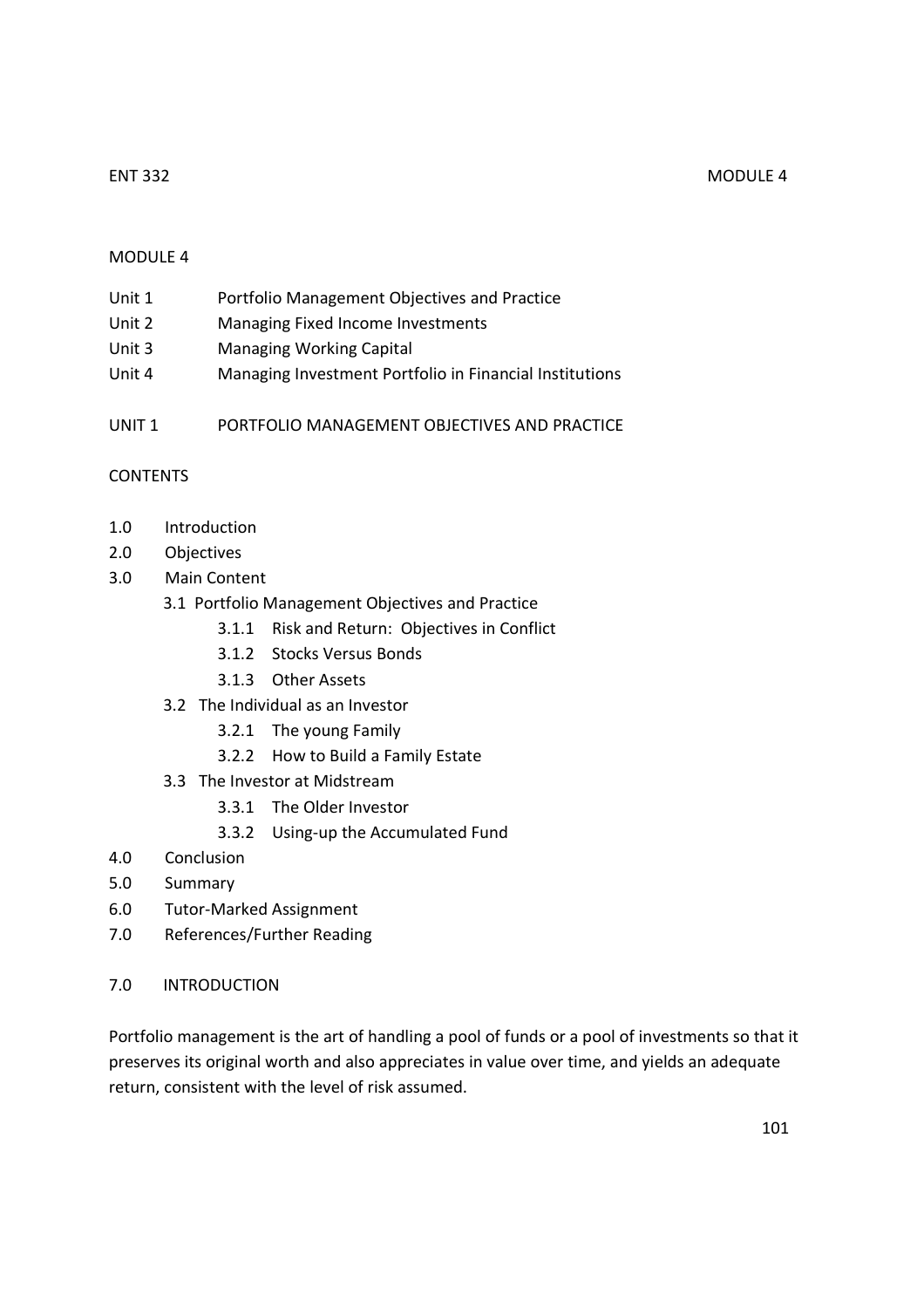## 2.0 OBJECTIVES

After studying this unit, the student will be familiar with the following:

- \* How to manage Investment Portfolio
- \* The objectives of portfolio Management in general
- 3.0 MAIN CONTENT
- 3.1 Portfolio Management Objectives and Practices

Practicing portfolio managers, in their pursuit of portfolio management objectives employ a wide variety of investment philosophies and procedures. In fact, it has been frequently noted that there are as many methods of managing a portfolio as there are portfolio managers.

Some portfolio managers predict the ebb and flow of their investments on business cycle analysis or the identification of technical trends. Others structure their equity portfolios to resemble closely the composition of a market index.

Whatever the case may be, portfolio managers have not typically practiced integrated decisionmaking, that is, a single procedure that incorporates the determination of the specific objectives of the particular portfolio under management, establishment of a frame-work for asset selection and distribution, provision for the realignment of holding as conditions change, and the monitoring of performance in an objective manner. Rather, portfolio management, both by amateur individuals and professional institutions has traditionally been practiced as if it were divisible into a variety of unrelated activities. It must be noted , however, that investment objectives cannot be set in a vacuum. They must reflect the investment market conditions, the constraints on the part of the investor, and the behaviour and the risk inherent in the security.

3.1.1 Risk and Return: Objectives in Conflict

Generally speaking, all rational investors would like to:

- 1. Preserve principal and have it available at any time (i.e., maintain liquidity)
- 2. Maximize the rate of return on investment, net of taxes and inflation

Unfortunately, these admirable twin objectives conflict with each other. It is a central tenet of finance that then greater the assurance that principal will be preserved from loss, the lower the anticipated rate of return. Conversely, the higher the expected return from your investment, the greater the possibility of loss.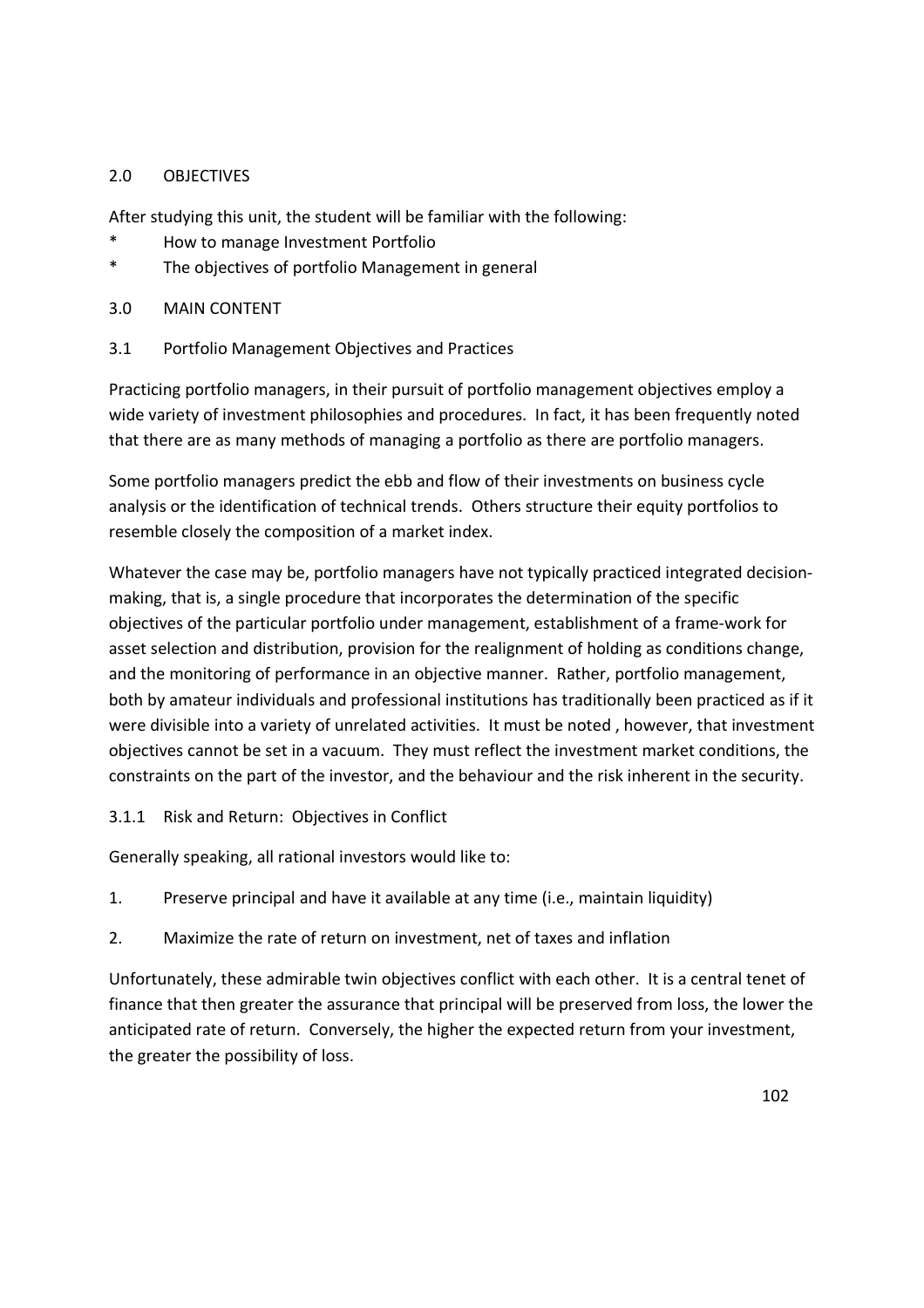There is substantial evidence documenting a long-run tendency for actual returns on investment and anticipated risk of principal to vary directly. However, the evidence shows that over shorter periods of time, there is frequently an inverse relationship, with less risky investments actually earning more than risky ones. There lies the dilemma of investment theory. It therefore implies that the undertaking of increased investment risk does not inherently guarantee a higher return, at all times, than what the investor would get if he undertakes a less investment risk.

Thus in both the setting of their objectives and in making actual portfolio decisions, investors must engage in a compromise, or trade-off, between the desire to preserve capital and maintain liquidity on the one hand, and to maximize anticipated total return on the other hand.

## 3.1.2 Stocks Versus Bonds

The investor's risk-return trade-off is usually discussed in terms of the relative e rates of return provided by the stock market versus fixed-income securities. Over the years, extensive research efforts have documented the proposition that stocks, over the long run, do in fact provide higher total returns. In other words, higher actual returns are related to higher anticipated risk. A recently completed extensive e research which weighed and measured earnings on common stock and corporate bonds in 50 blue-chip companies showed that common stock returned arithmetic average annual rate of 10.9 per cent compared with 3.7 per cent for corporate bonds. The difference between the rate of return on stocks and bonds, that is, 7.2 per cent, is sometimes considered as the "risk" premium earned from the decision to invest in common stock.

The researchers summarized this finding in the following statement: "The most enduring relationship in all finance perhaps, is the relationship between returns on equities and the returns on bonds. In all periods of American history, British history, French history and, of course, the third world investment history, the clear evidence is that, over a long period of time, equities have provided higher returns than bonds. The reason is obvious, equities are riskier than bonds."

#### 3.1.3 Other Assets

Unfortunately, there has been little research conducted on the relative rates of return from assets other than stocks and bonds. One of the few available studies covering mortgage investing indicates that returns on a Federal Housing Scheme insured mortgage portfolio exceeds bond returns by 0.8 per cent per annum over the past 10 years.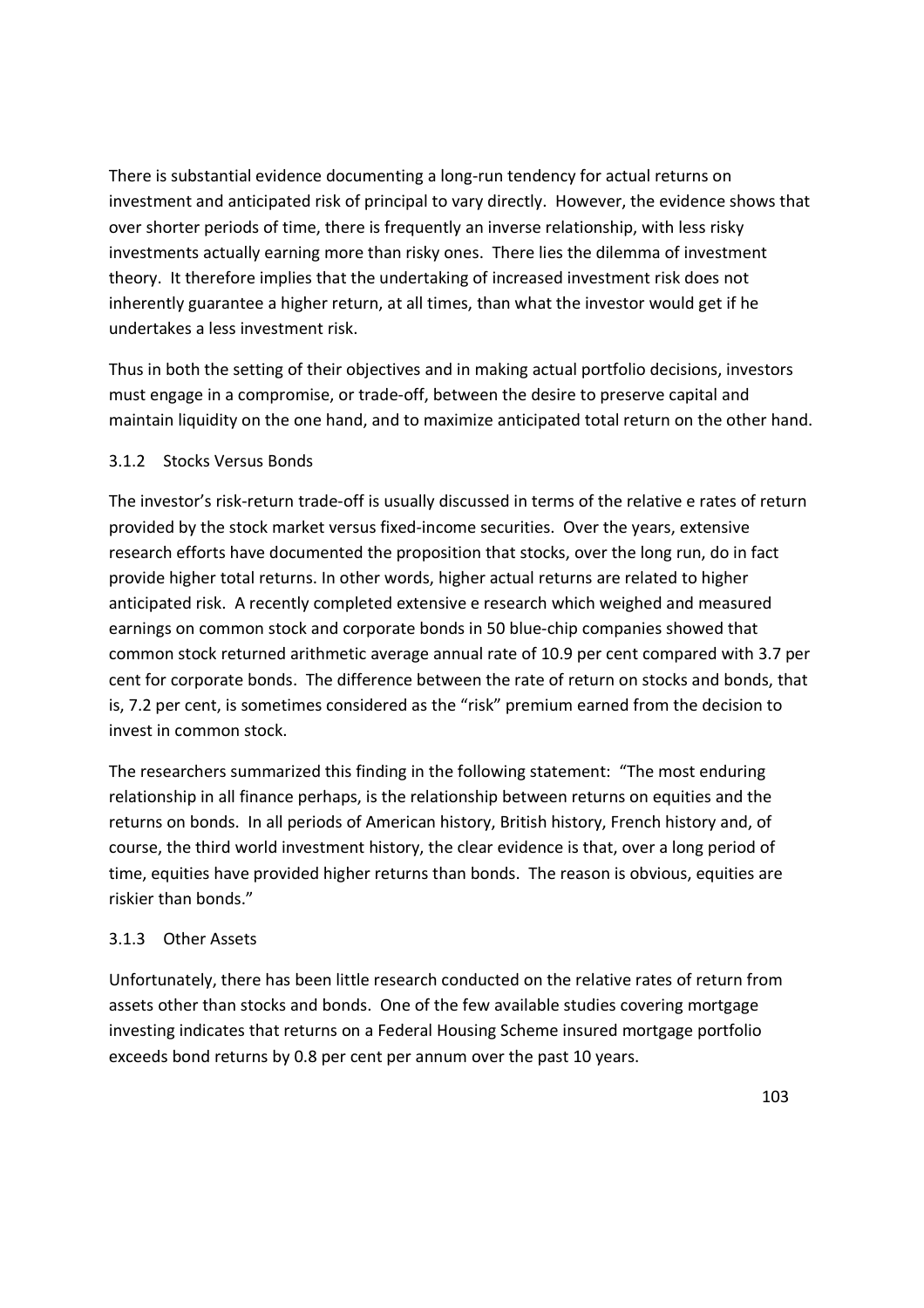Although strictly comparable data are not available, yields, on commercial and industrial mortgages (as opposed to residential) were generally higher. It should be noted however that commercial and industrial mortgages are considered more risky than residential mortgages. Moreover, bond returns have tended to exceed mortgage returns in more recent years, so definite conclusions about bond/mortgage risk-return trade-offs are not possible.

# 3.2 The Individual as Investor

Portfolio objectives of then individual investor are influenced by a wide variety of factors but the two most important ones are:

(a) Change in the life-0cycle

(b) Psychological make-up or capacity to withstand the stress and tensions of risk.

How, consider three key stages in the life cycle of an average human being (i) The Young Family, (ii) The family at Midstream, (iii) The older family (on the verge of retirement).

# 3.2.1 The young family

"Thrift is a wonderful virtue in a human being," Someone once remarked. Naturally, a young family which has inherited a substantial estate has no financial problem. It has merely an investment problem, probably requiring investment counseling. Note that , conventionally, a problem is something or an event that worries you and makes you uncomfortable; you run around looking for the way to solve such problem. But an investment problem of this nature for someone who wallows in great wealth is called "a nice problem."

For the average family, say a newly married couple, having no substantial inheritance, life may not be too easy. A family planning expert once noted that: The first half of life consists of the capacity to enjoy without the chance; the last half of life consists of the chance without the capacity." The explanation of this remark is that, members of the young family are bouncing with life and need the money to enjoy themselves, but they have no money. By the time they would have struggled through life and acquired some wealth to enjoy themselves, they would have become too old to enjoy life.

The head of the average family usually between 25 and 35 years of age is married and has one or two children. Income ranges from N121,000 to N50,000 per month. The largest single expenditure for most young families is housing. How much to pay for a house and how to finance it is likely to be the first major investment problem for the young family.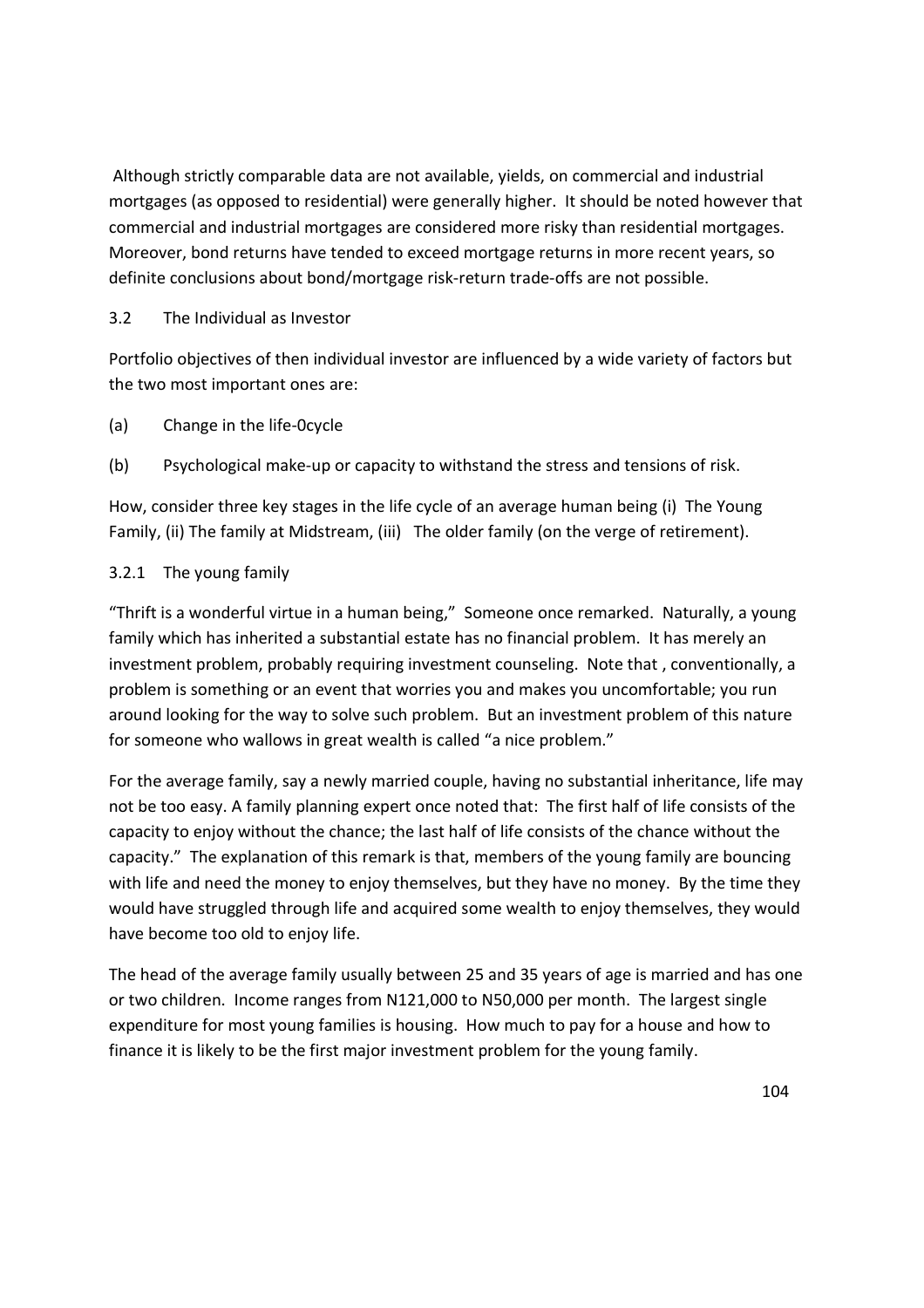Most young families go into debt to finance a house, buy a car, obtain house furniture, and so on. The golden advice is that young families should, first of all, try to build up savings account, take up insurance cover, and them begin gradual investments. An experienced investment analyst has these words hanging on the wall of f his office: "How to make a poor fellow get rich – Save N5,000 and then begin prudent investing."

Every young family needs an emergency fund to fall back upon in the event of trouble, such as loss of job or serious illness in the family. A good rule of thumb to follow is that the emergency fund should be built up until it amounts to at least three months or preferably six months takehome pay, then it could be kept aside possibly in a separate interest-yielding account to serve the required need.

# 3.2.2 How to Build a Family Estate

Generally speaking, the quickest way for a young family to build an estate is via life insurance (or life assurance). There are only three basic types of policy. (a) Term Policy, which is a temporary protection; (b) Whole-life policy, which is life-time protection with some savings, and (c) Endowment policy, which is mostly savings with protection until the endowment matures.

The initial need for the young family usually is for maximum protection at minimum cost. This is provided by term insurance policy. Term insurance provides temporary protection for a given period of time. It pays off only if you die (God forbid) within the given period of time which may be one year, five years or ten years. Term insurance is the lowest premium life insurance because it provides only temporary protection. It may not require any payment by the insurance company and it does not, as a general rule, build any cash value for the insured.

#### 3.3 The Investor at Midstream

The average businessman or professional person is probably moving into the prime of life from 40 to 50. Although, earnings are perhaps not at the highest level that will be attained, they find themselves in these years with greater financial mobility than previously. Generally, the house is paid for or almost so, insurance programme are well under way, and a comfortable cash balance is available in the bank for any emergency which may arise. The investor is financially more matured and sophisticated. It is during this period that funds can be used more aggressively. The whole range of investment possibilities may be considered. These include a speculative capital gains portfolio, or trading in performance stock. The investor can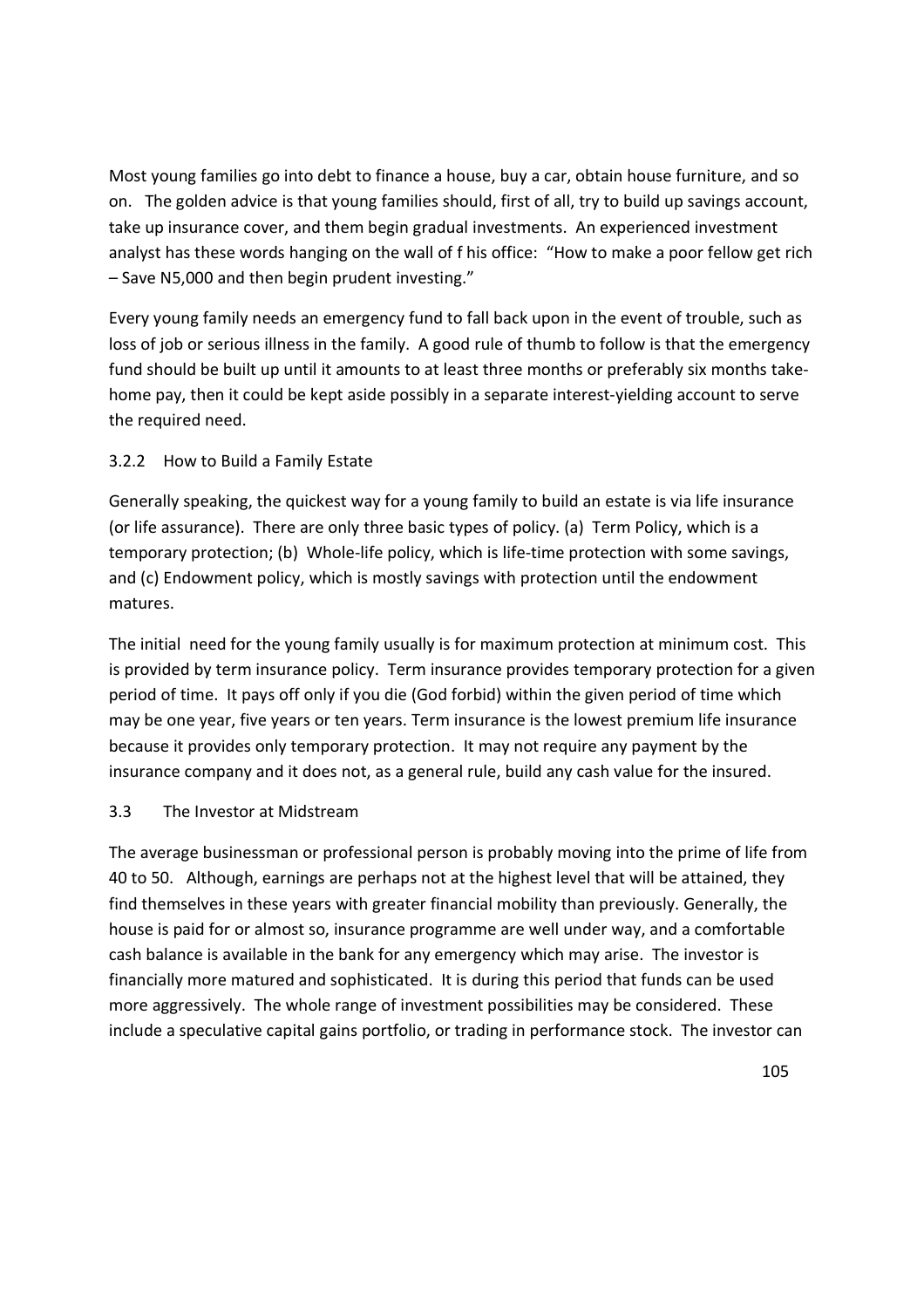buy on margin to enhance profitability, sell short, look into special situations, take-up convertible bonds or warrants or trade in options. The switching from stock to bonds to take advantage of interest rate trends can also be undertaken.

# 3.3.1 The Older Investor

As the individual moves along in years to the verge of retirement, we would expect the desire for risk aversion to become greater. For the investor between 55 and 65 years of age, it makes less sense to take speculative chances in the pursuit of capital gains and high returns. Since the prime earning years are about over, there is no time left t5o rebuild capital and recoup possible speculative losses. Presumably, then, the investor on the eve of retirement will want to shift the portfolio to provide income to augment social security and other possible retirement benefits. The objective becomes mainly the highest income commensurate with safety, rather than speculative or even long-term capital gains.

Of course, individuals differ greatly in financial status, especially at this stage of life. In some cases, financial planning undertaken in productive years will now pay off by adequately supplementing social security, insurance, and pension income. Previous success in achieving substantial capital appreciation may make the difference between a lean retirement and an ample one. Recipients of substantial deferred compensation and large pensions may face no problem at all. In fact, in some cases, because of a change in tax level and insurance status, a person may be as well off in retirement as he or she was when actively employed.

But for the average older family, the most pressing investment problem is having an accumulation which does not yield enough to live on comfortably, especially in an inflationary environment. This presents a very difficult investment dilemma. For instance, an accumulation of, say N500,000 or N800,000 which seems ample when the family was living on the salary of the bread-winner, becomes much less adequate when one has to rely on the income from the fund to live on for another 15 to 20 more years of retirement, with an inflationary rate of about 7 per cent per annum.

# 3.3.2 Using-up the Accumulated Fund

Many experts believe that the only way to resolve the problem is to cannibalize the accumulated fund. The retired family should not plan to leave an estate. It should plan to use up its accumulated resources over its remaining life-time. It can do this by means of annuities which can be fixed, variable or balanced. This programme has merit for a concrete reason.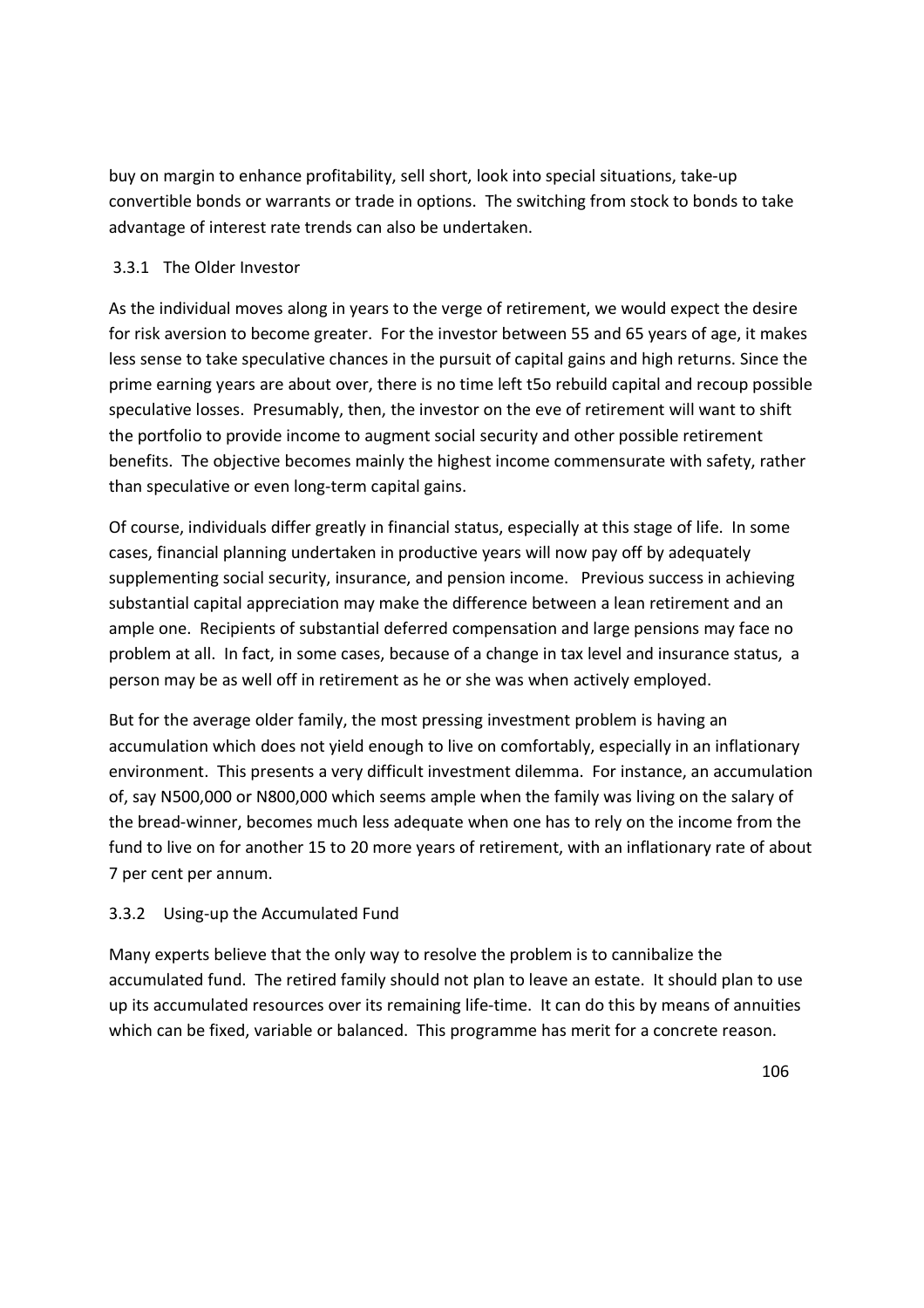With age comes a certain level of weariness of attention to investment trends and details. In all probability, investing at this stage of the life cycle is better turned over to the investment professional managers who devote time and full attention to this matter.

# 4.0 CONCLUSION

This unit has shed enough light on the objectives of portfolio management and showed the difference in earnings and level of risks between an investment in common stock on the one hand and investment in corporate bonds on the other hand. We also looked at individual investors at various stages of the life cycle.

# 5.0 SUMMARY

As far as portfolio management objectives and practices are concerned, the choice between level of risk involved and Naira amount of returns from an investment is the key issue. Individual investors differ in their view about choice. Majority are risk averters, but there at the other end of the spectrum are people who are risk oriented (or risk loving). In the next unit, we shall be studying how to manage fixed-income investments.

# 6.0 TUTOR-MARKED ASSIGNMENT

- \* Discuss the conflict that exists between risks and returns in portfolio management
- \* What type of investments should an older person at retirement age make?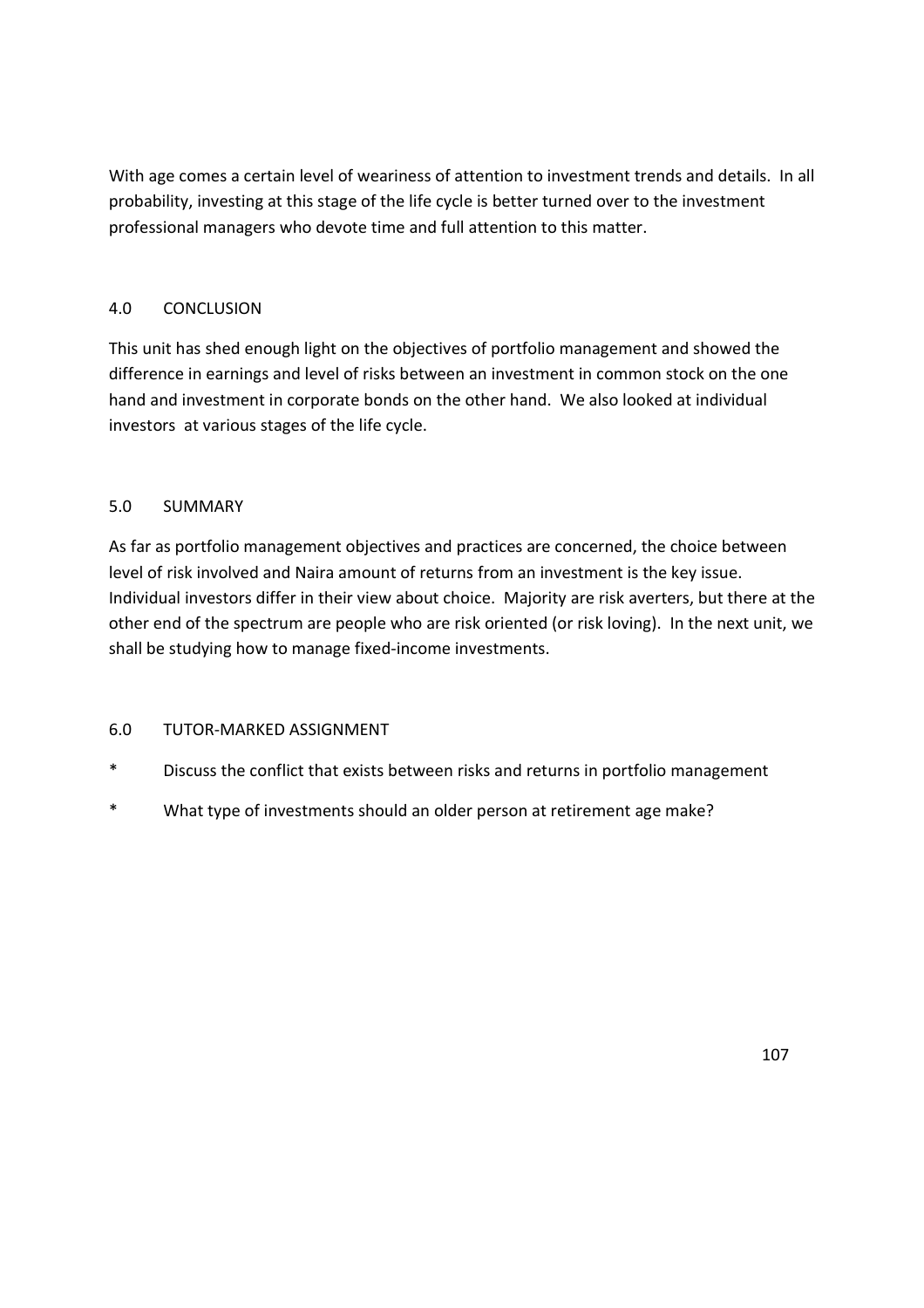#### 7.0 REFERENCES/FURTHER READING

- Berton, L (1974) Investing by Computer: Can you beat the market? Financial World, July 17,1974, New York, U.S.A.
- Bodie, Z. et al (2001) Essentials of Investment Published by Mcgraw Hill/Irwin, an imprint of the McGraw Hill Companies Inc. 1221 Avenue, New York, NY 10020, U.S.A.
- Brealey, R.A. (1994) An introduction to Risk and Return from Common Stocks Cambridge, Mass: The M.I.T. Press.
- Institute of Chartered Financial Analysts: Supplementary Reading in Financial Analysts Vol.2, 1974; Home Wood III: Richard D. Irwin Inc.1973.
- Rufus, A.I. (20004) Investment Decisions: Concepts, Analysis and Management Glorious Hope Printers, Glorious House, 53 Jagunmolu street, Bariga
- Atintoye, I.R. (2004) Investment Decisions: Concepts, Analysis and Management Glorious Hope Publishers, 53, Jagunmolu Street, Bariga, Lagos.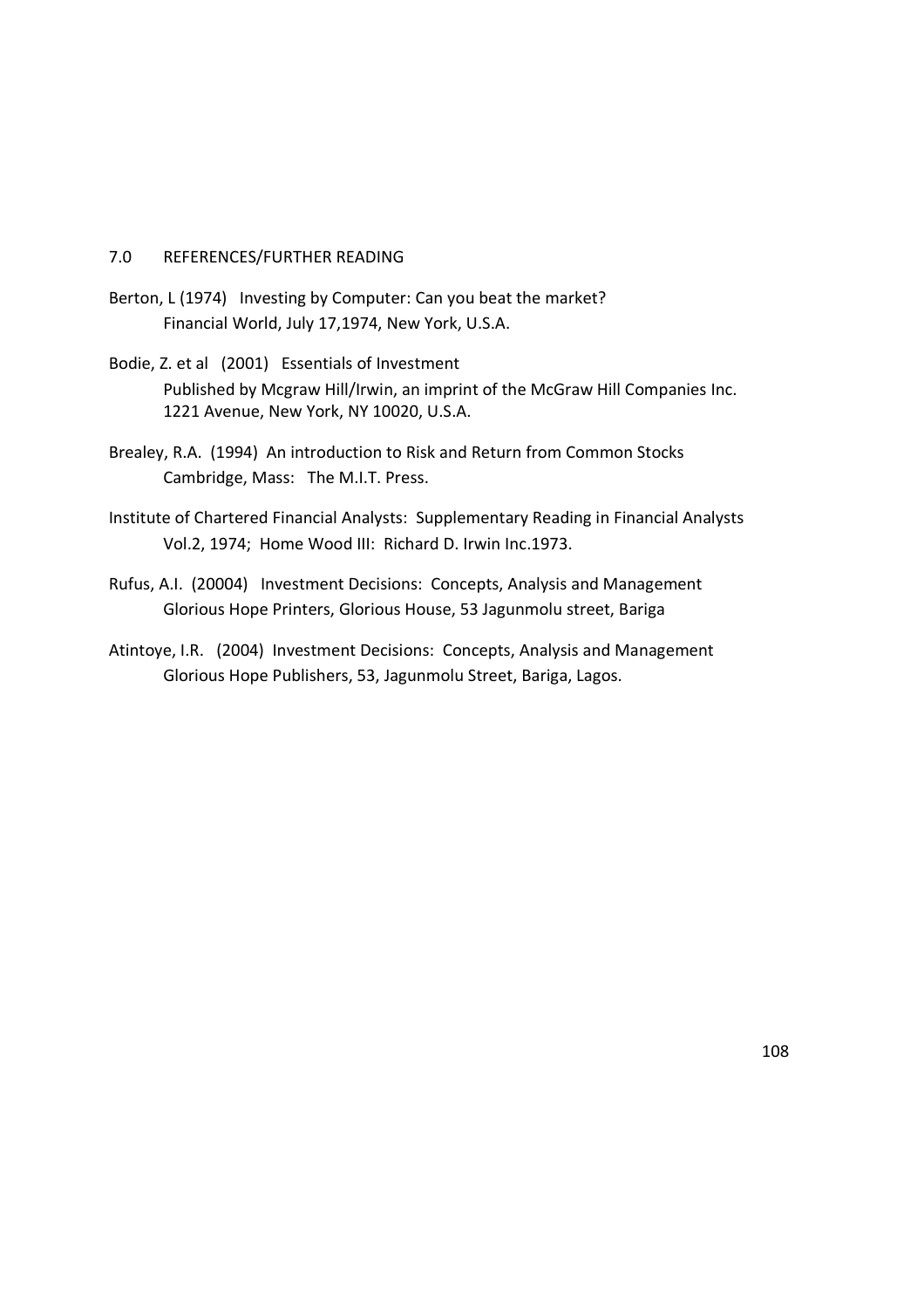### MODULE 4

UNIT 2 MANAGING FIXED-INCOME INVESTMENTS

# CONTENTS

- 1.0 Introduction
- 2.0 Objectives
- 3.0 Main Content
	- 3.1 Managing Fixed-Income Investments
		- 3.1.1 Interest Rate Risk
		- 3.1.2 Interest Rate Sensitivity
		- 3.1.3 Maturity as the Major Determinant of Interest Rate Risk
	- 3.2 Duration
		- 3.2.1 Determinants of Duration
		- 3.2.2 Holding the Coupon Rate Constant
	- 3.3 Passive Bond Management
		- 3.3.1 Immunization
		- 3.3.2 Bond's Duration is a Good Guide on Rates
- 4.0 Conclusion
- 5.0 Summary
- 6.0 Tutor-Marked Assignment
- 7.0 References/Further Reading

# 7.0 INTRODUCTION

 We now turn to the various strategies that fixed-income portfolio managers can pursue. We will make distinction between "passive investment strategy" and "active investment strategy." We will discuss interest rate risks and sensitivity in the management of fixed-income investments.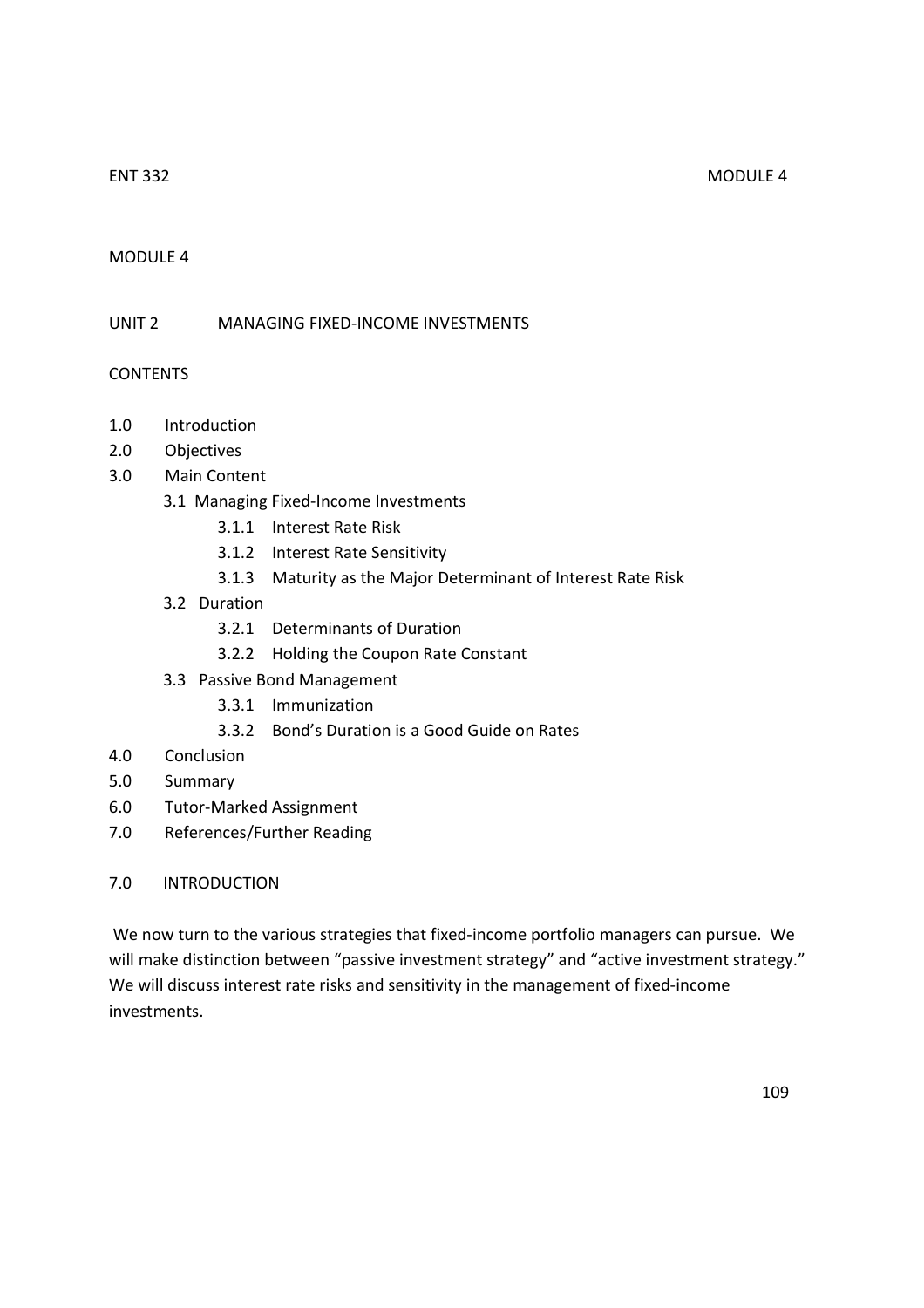#### 2.0 OBJECTIVES

After studying this unit, the student will be familiar with the following:

- \* The method of computing the duration of bonds
- \* How to make choices in an actively-managed fixed-income portfolio.
- 3.0 MAIN CONTENT
- 3.1 Managing Fixed-Income Investments

We begin our discussion by explaining the two popular strategies a fixed-income portfolio manager can pursue. A passive investment strategy takes market prices of securities as fairly set. Rather than attempting to beat the market by exploiting superior information or insight, passive managers act to maintain an appropriate risk-return balance given market opportunities. One special case of passive management is an immunization strategy that attempts to insulate the portfolio from interest rate risk.

An active investment strategy, on the other hand, attempts to achieve returns 0that are more than commensurate with the risk borne. In the context of fixed-income management, this style of management can take two forms. Active managers either use interest rate forecasts to predict movements in the entire fixed-income market, or they employ some form of intramarket analysis to identify particular sectors of the fixed-income market (or particular securities) that are relatively miss-priced.

Let us carry out a bit of analysis of the sensitivity of bond prices to interest rate fluctuations. The concept of duration, which measures interest rate sensitivity, is basic to formulating both active and passive fixed-income strategies. We the turn to passive strategies and show how duration matching strategies can be used to immunize the holding-period return of a fixedincome portfolio from interest rate risk. Finally, we explore a variety of active strategies, including intra-market analysis, interest rate forecasting, and interest rate swaps.

#### 3.1.1 Interest Rate Risk

You know already that there is an inverse relationship between bond prices and yields and that interest rates can fluctuate substantially. As interest rates rise and fall, bond holders experience capital gains and losses. It is these gains and losses that make fixed-income investment risky, even if the coupon and principal payments are guaranteed, as in the case of Treasury obligations.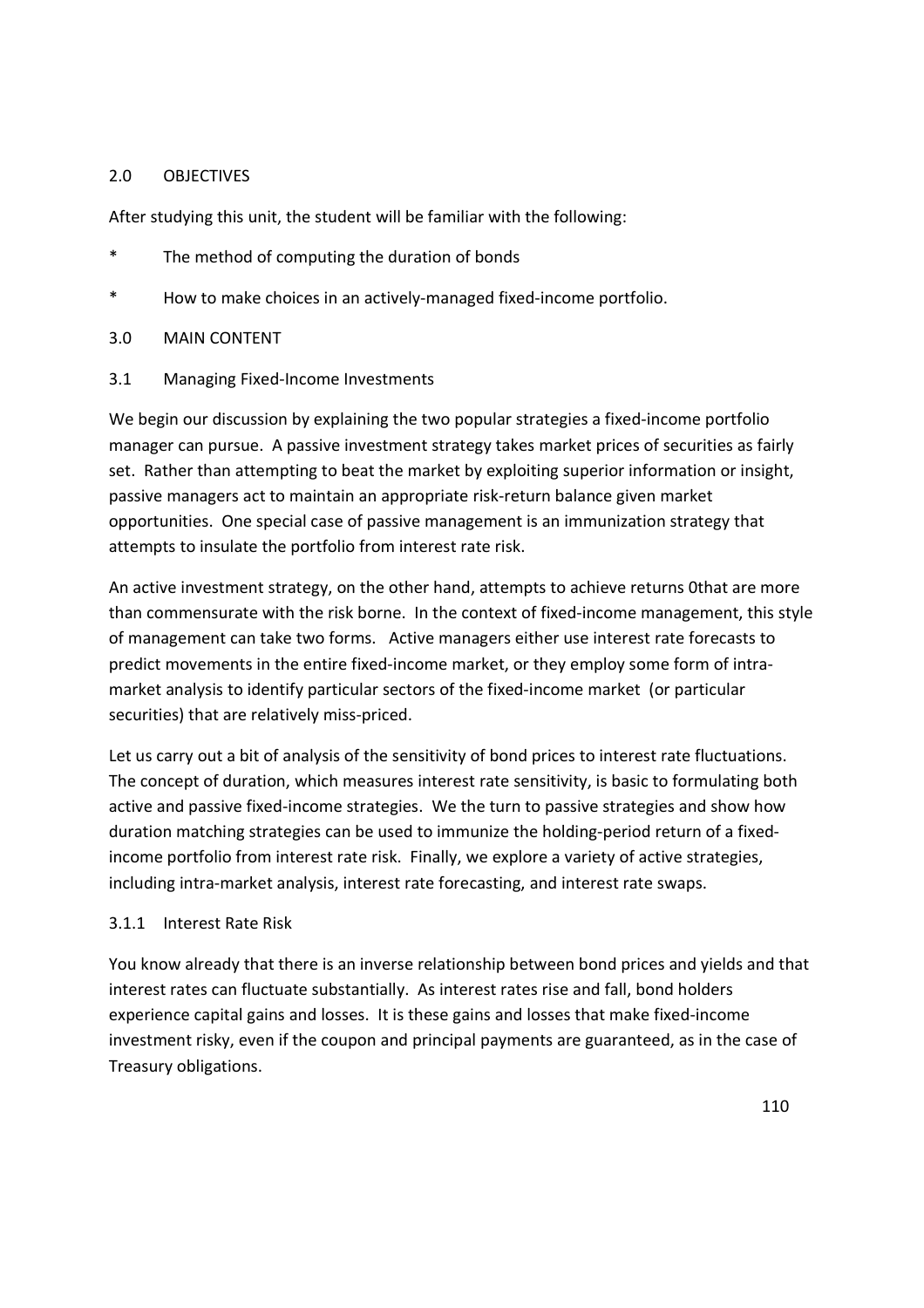We may be forced to ask this question: Why do bond prices respond to interest rate fluctuations? In a competitive market, all securities must offer investors fair expected rates of return. If a bond is issued with an 8% coupon when competitive yields are 8%, then it will sell at par value. If the market rate rises to 9%, however, who would purchase an 8% coupon bond at par value? Conversely, if the market price falls to 7%, the 8% coupon on the bond is attractive compared to yields on alternative investments. Investors eager for that return will respond by bidding the bond price above its par value until the total rate of return falls to the market rate.

# 3 .1.2 Interest Rate Sensitivity

The sensitivity of bond prices to change in market interest rates is obviously of great concern to investors. Generally, bond prices decrease when yields rise and that the price curve is convex, meaning that decreases in yields have bigger impacts on prices than increases in yields of equal magnitude. We summarize these two observations in the following two propositions:

- 1. Bond prices and yields are inversely related; as yields increase, bond prices fall; as yields fall, bond prices rise.
- 2. An increase in a bond's yield to maturity results in a smaller price decline than the price gain associated with a decrease of equal magnitude in yield.
- 3. Prices of long-term bonds tend to be more sensitive to interest rate changes than prices of short-term bonds.
- 4. The sensitivity of bond prices to changes in yields increases at a decreasing rate as Maturity increases. In other words, interest rate is less than proportional to bond Maturity.

It must be mentioned at this point that maturity is a major determinant of interest rate risk. However, they also show that maturity alone is not sufficient to measure interest rate sensitivity.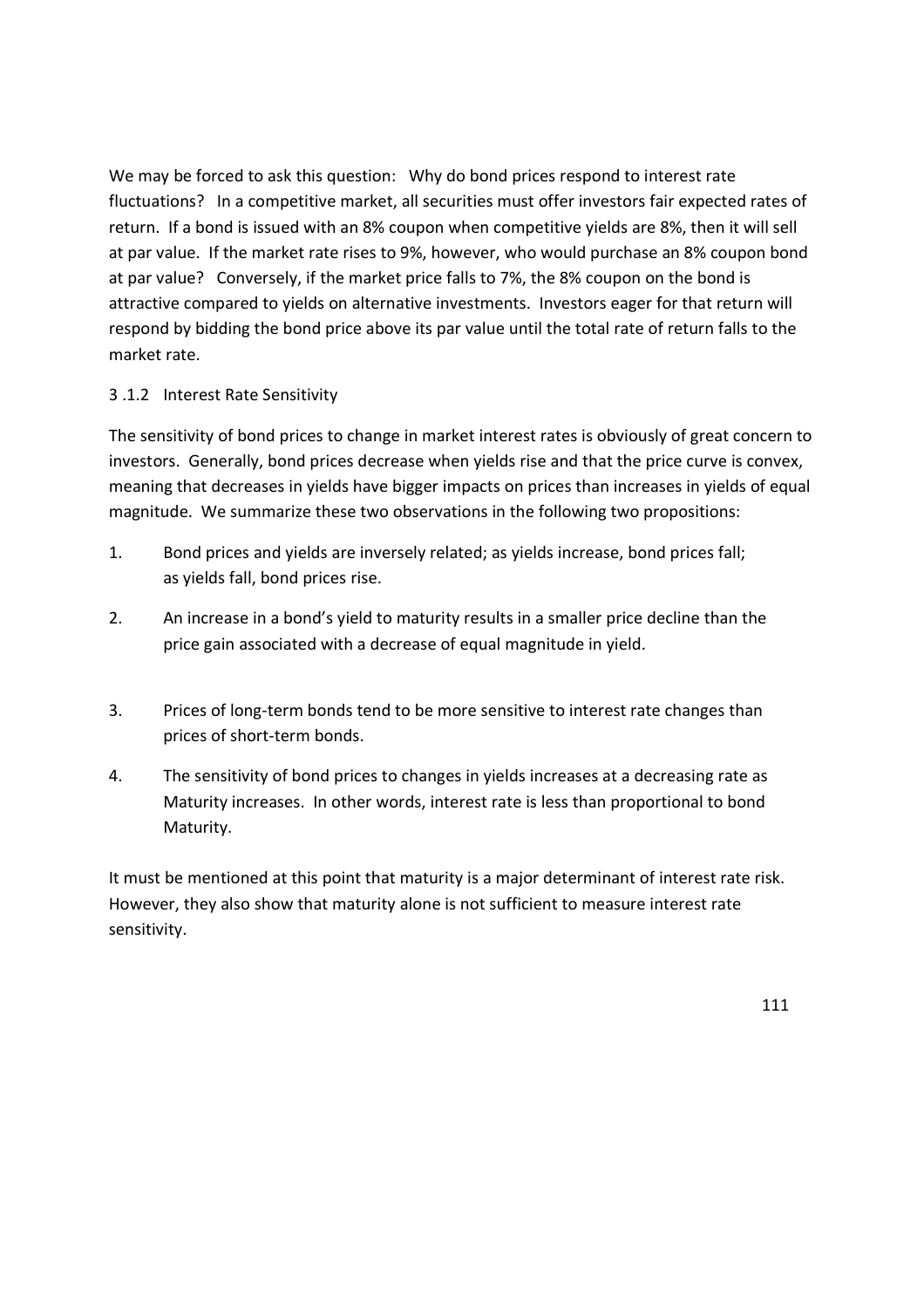# 3.2 DURATION

Duration is a measure of the effective maturity of a bond, defined as the weighted average of the times until each payments, with weights proportional to the present value of the payment. To deal with the concept of the "maturity" of a bond that makes many payments, we need a measure of the average maturity of the bond. This measure shouid also give us some information on the sensitivity of a bond to interest rate changes because we have noted that price sensitivity tends to increase with time to maturity.

An investment expert called the effective maturity concept the "duration" of the bond. He suggested that duration be computed as the weighted average of the times to each coupon or principal payment made by the bond. The weighty applied to each time payment clearly should be related to the "importance" of that payment to the value of the bond. Therefore, the weight for each payment time is the proportion of the total value of the bond accounted for by that payment. This proportion is just the present value of the payment divided by the bond price.

Duration is a key concept in fixed-income portfolio management for at least three reasons. First, it is a simple summary measure of the effective average maturity of the portfolio. Second, it turns out to be an essential tool in immunizing portfolios from interest rate risk. Third, duration is a measure of the interest rate sensitivity of a bond portfolio. We have already noted that long-term bonds are more sensitive to interest rate movements than short-term bonds. The duration measure enables us to quantify this relationship.

#### 3.2.1 Determinant of Duration

The sensitivity of a bond's price to changes is market interest rates is influenced by three key factors: Time to maturity, coupon rate, and yield to maturity. These determinants of price sensitivity are important to fixed-income portfolio management. Therefore, we summarize some of the important relationships in the following rules:

- Rule 1: The duration of a zero-coupon bond equals its time to maturity.
- Rule 2: If we hold time to maturity and yield to maturity constant, a bond's duration and interest rate sensitivity are higher when the coupon rate is lower.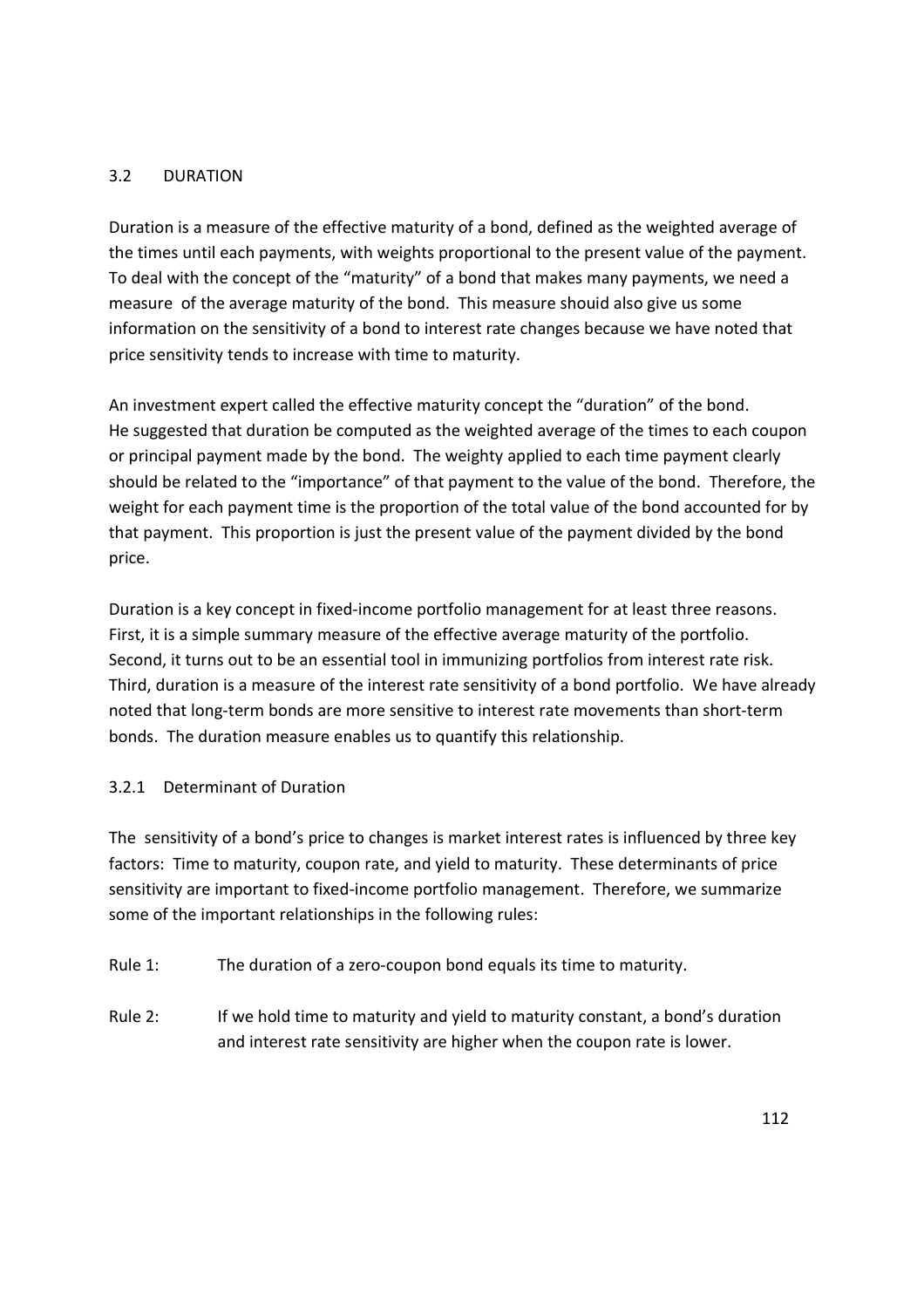# 3.2.2 Holding the Coupon Rate Constant

Please note also that, when the coupon rate is held constant, a bonds duration and interest rate sensitivity generally increase with time to maturity. Duration always increases with maturity fror bonds selling at par or at a premium to par.

While long-maturity bonds generally will be high-duration bonds, duration is a better measure of the long-term nature of the bond because it also accounts for coupon payments. Only when the bond pays no coupon is time to maturity an adequate measure. In that situation, maturity and duration are equal.

Holding other factors constant, the duration and interest rate sensitivity of a coupon bond are higher when the bond's yield to maturity is lower. This rule applies to coupon bonds. For zerocoupon bonds, duration equals time to maturity, regardless of the yield to maturity.

# 3.3 Passive Bond Management

Passive bond managers regard bond prices as fair and therefore seek to control only the risk of their fixed-income portfolios. Generally, there are two ways of viewing this risk, depending on the investor's peculiar circumstances. Some institutions, such as banks, are concerned with protecting the portfolio's current net market value against interest rate fluctuations. Riskbased capital guidelines for commercial banks and thrift institutions require the setting aside of additional capital as a buffer against potential losses in market value incurred from interest rate fluctuations. The amount of capital required is directly related to the losses that may be incurred under various changes in market interest rates. Other investors, such as pension funds, may have an investment goal to be reached after a given number of years. These investors are more concerned with protecting the future values of their portfolios.

What is common to the bank and pension fund, however, is interest rate risk. The net worth of the firm and its ability to meet future obligations fluctuate with interest rates. If they adjust the maturity structure of their portfolios, these institutions can shed their interest rate risk.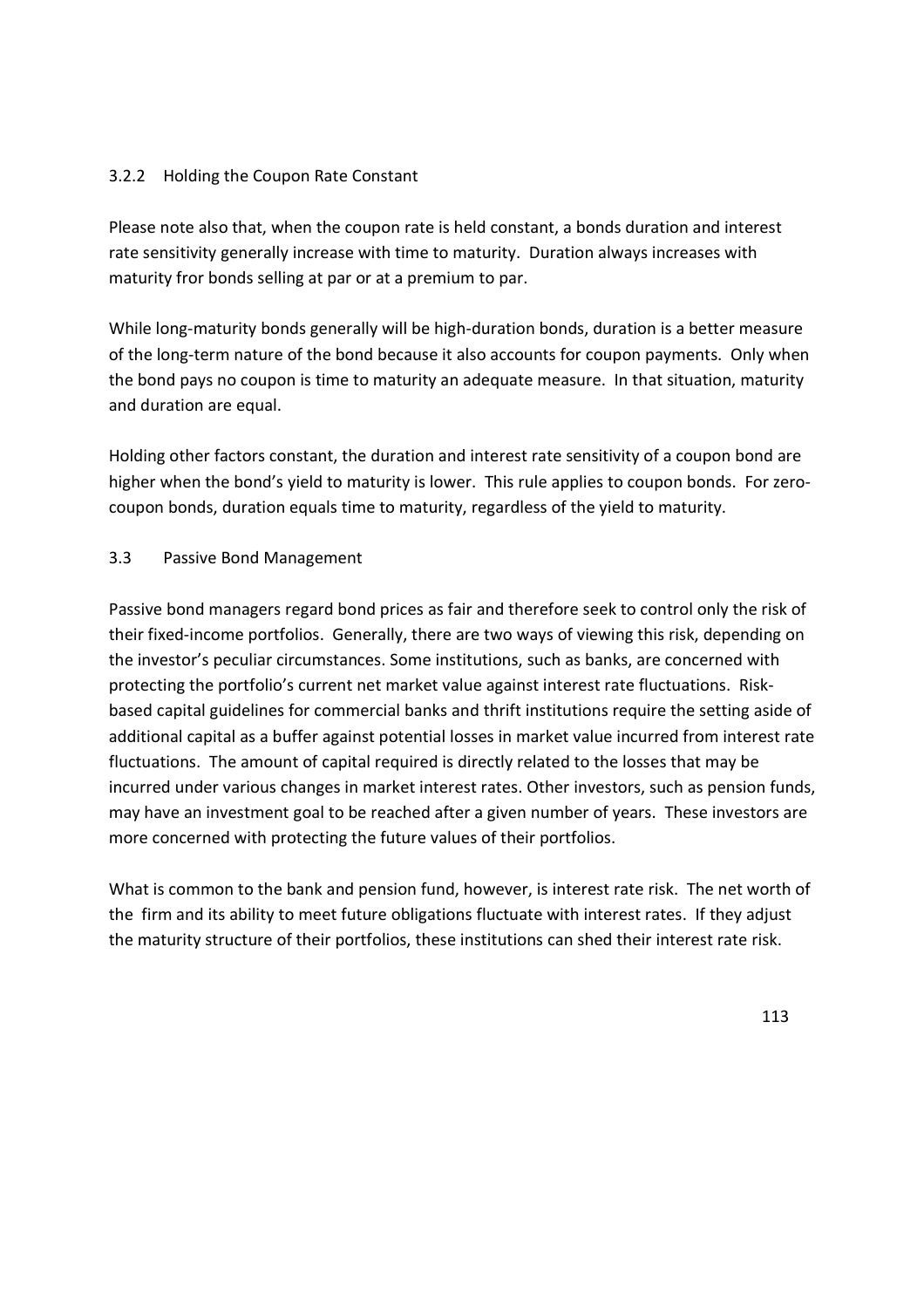#### 3.3.1 Immunization

We come to the concept of "immunization" which is simply a strategy that investors use to shield their net worth from exposure to interest rate fluctuations or movements. Many banks and thrift institutions have a natural mismatch between the maturities of assets liabilities. For example, bank liabilities are primarily the deposits owed to customers, most of which are short-term in nature and consequently of low duration. Assets are largely composed of commercial and consumer loans or mortgages. These assets are of longer duration than deposits, which means their values are correspondingly more sensitive than deposits to interest rate fluctuations. When interest rates increase unexpectedly, banks can suffer serious decreases in net worth, that is, their assets fall in value by more than their liabilities.

Similarly, a pension fund may have a mismatch between the interest rate sensitivity of the assets held in the fund and the present value of its liabilities, that is, the promise to make payments to retirees. Pension funds face some dangers when they neglect the interest rate exposure of both assets and liabilities. What usually happens is that the value of their liabilities changes as soon as the prevailing interest rate alters.

The decline in interest rate may bring joy to borrowers, but to a pension fund, when the interest rate drops, it is near a disaster. It means that more money needs to be set aside to pay off a fixed obligation tomorrow. In accounting parlance, the discounted present value of their liabilities rises. Also, most funds are mismatched, meaning that their liabilities are longer-lived than their investments. The longer an obligation, the more its current value reacts to changes in rates. Considering a typical pension fund, even though the average obligation is 15 years away, the average duration of its bond portfolio is roughly five years. Ordinarily, no sensible family puts its common grocery money (a short-term obligation) into common stock (a longterm obligation). In our daily life, everyone practices the principle of "matching" without even thinking about it.

#### 3.2.2 Bond's Duration is a Good Guide on Rates

Suppose you buy a 10-yeaar Treasury note today at a yield to maturity of 6% and interest rates shoot up to 8%. What happens to your investment?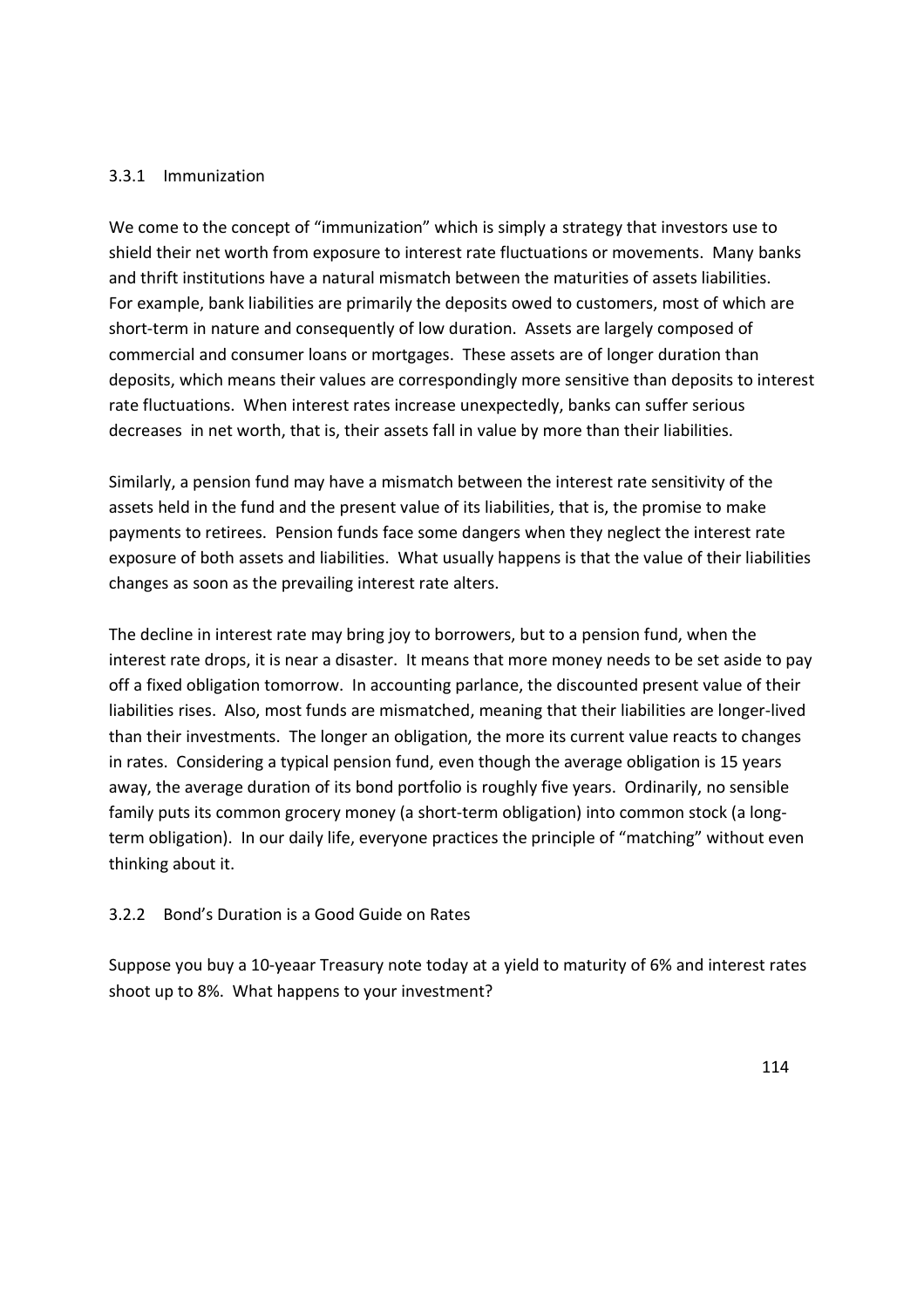- A. You lose money
- B. You make money
- C. Nothing happens
- D. All of the above.

The answer is D. All of the above.

You may ask, how is this possible? The trick is, how long you hold the investment.

In the short run, you lose money. Since interest rates and bond prices move inversely to one another, higher rates means the value of your bond investment withers when rates go up. For a 10-year Treasury yielding 6%, a two percentage-point rise in rates would cause the value of your principal to sink by roughly 14%.

However, if you hold, rather than sell it, you will get to reinvest the interest received from it at the new, higher 8% rate. Over time, this higher "interest on interest" adds up, allowing you not only to offset your initial loss of principal but also to profit more than if rates had never moved at all.

Perhaps the best way to judge a bond's interest-rate sensitivity is to get a handle on its "duration." Duration is one measure of a bond's life. It is that sweet spot, somewhere between the short-term and the long-term where a bond's return remains practically unchanged, no matter what happens to interest rates.

Bond's Duration: The duration of a 10-year Treasury note yielding 6% in today's market is between seven and seven and half years. By that time in that note's life, potential price changes as rates go down or up would be about equally offset by consequent changes in the amount of interest-on-interest that would be received.

As a result, the bond's total return will be about equal its initial yield to maturity, even if rates change. Duration is a reassuring feature for investors who have expenses coming due in the future, that is, for retirement or tuition payments, for instance, that they need to cover with the proceeds of their bond investments. By making sure the duration of their investments roughly matches the due date of their expenses, they can avoid being caught off-guard by adverse rises in interest rates.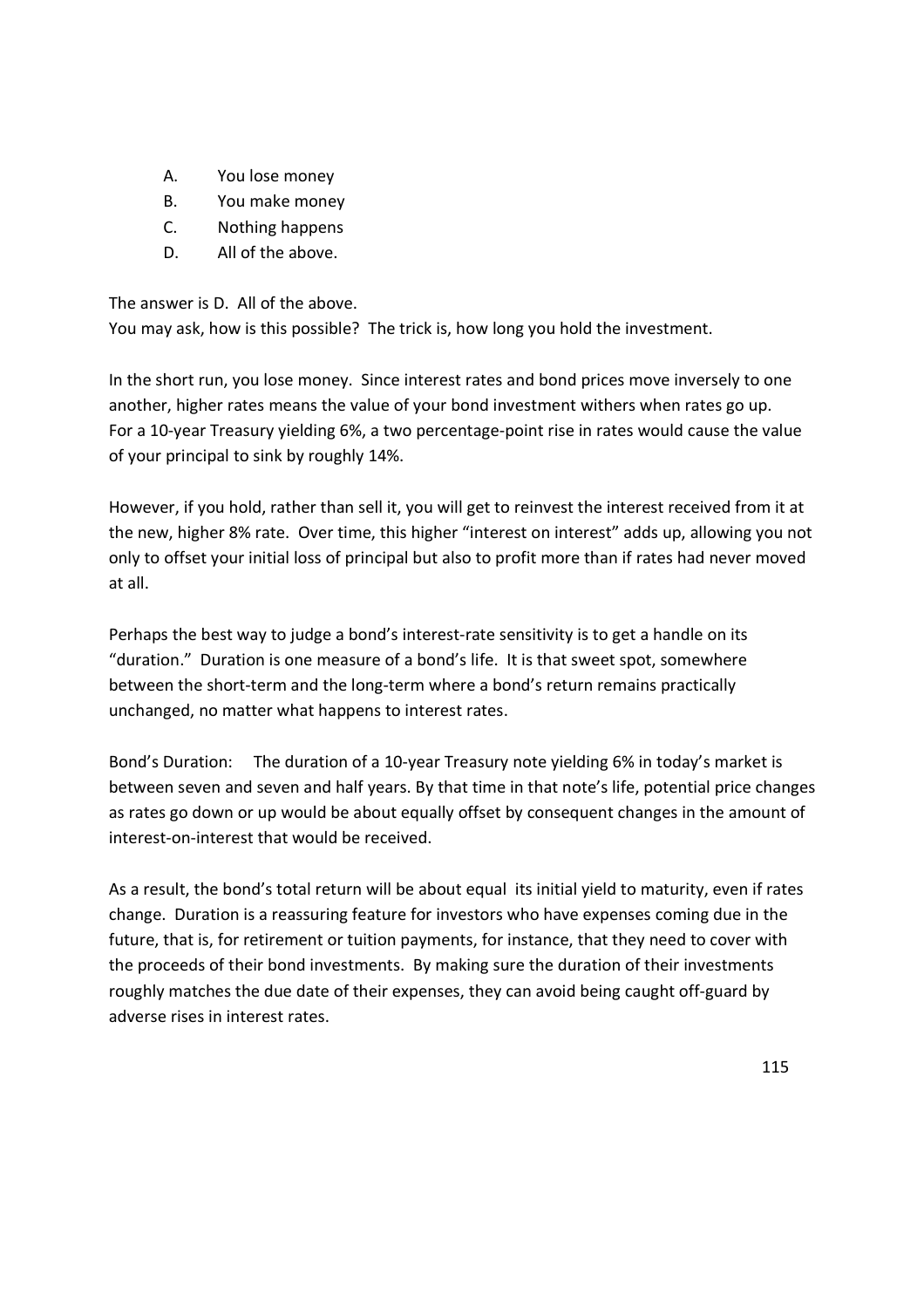Gauge of Risk: But the best thing about duration may be that it provides an extremely handy gauge of interest-rate risk in a given bond or bond fund. To figure out how much prices will move in response to rate changes, simply multiply the percentage change in rates by the duration of the bond or bond fund and, surely, you have a pretty good estimate of what to expect.

For instance, if rates go from 6% to 8%, a 10-year Treasury note with duration of 7.4 will take a price hit of about 13.5%, or a bit less than two percentage point times the duration.

# 4.0 CONCLUSION

In this unit, we discussed the management of fixed-income investments. We have seen how changes in interest rates affect the yield to maturity of bonds. Maturity period is a major determinant of interest rate risk on fixed-income assets. We have also seen changes in earnings that occur when coupon rate on a bond is held constant.

# 5.0 SUMMARY

Generally speaking, in bonds management, duration is a good guide to rates. Immunization, as we discussed, refer to the strategies that experienced investors use to shield their net worth from exposure to interest rate fluctuations. In the next unit, we shall study how to manage working capital in a corporate organization.

# 7.0 TUTOR-MARKED ASSIGNMENT

- \* What is the major determinant of Interest Rate Risk?
- \* Discuss that you understand by immunization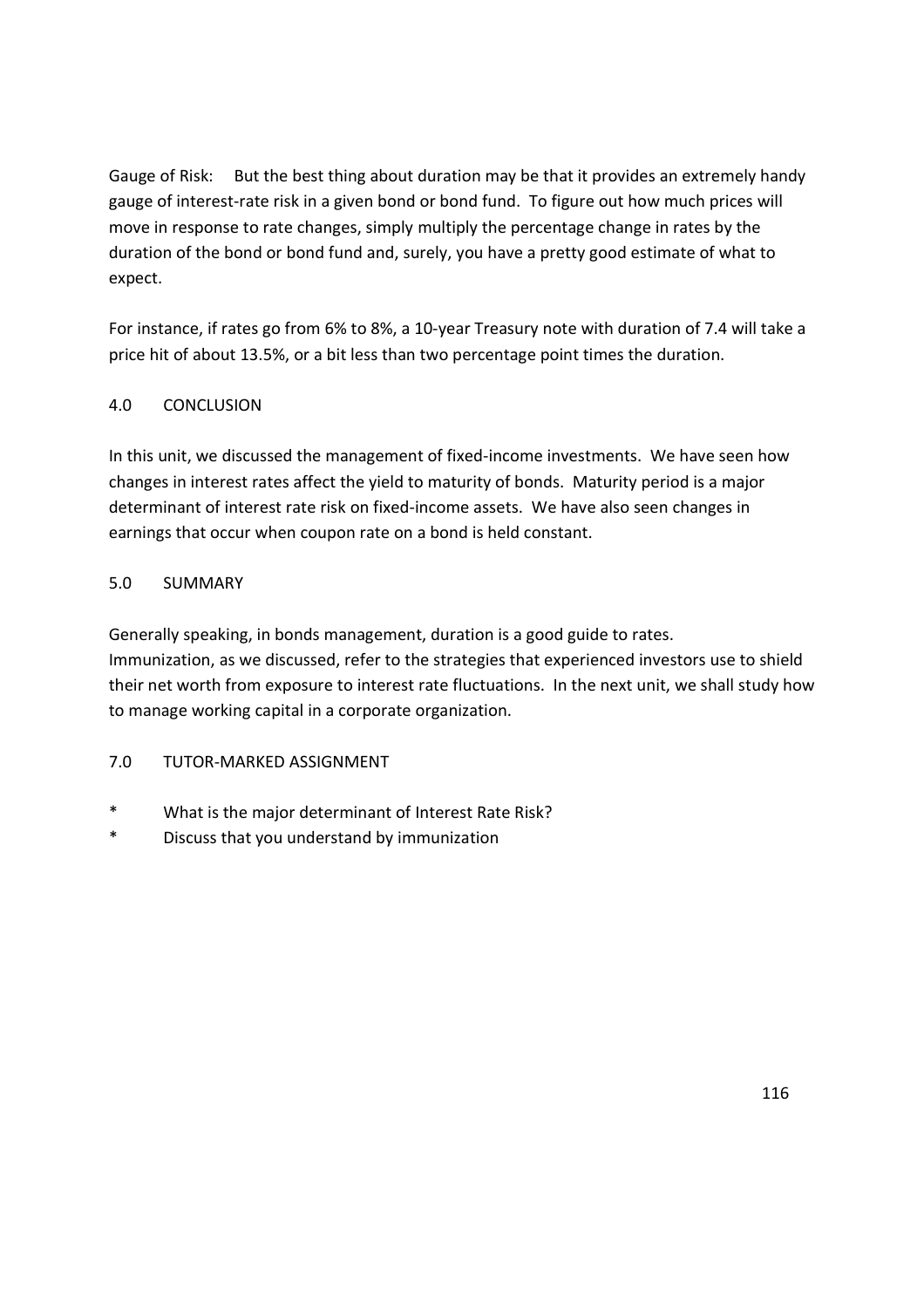### 7.0 REFERENCES/FURTHER READING

- Atintoye, I.R. (2004) Investment Decisions: Concepts, Analysis and Management Glorious Hope Publishers, 53, Jagunmolu Street, Bariga, Lagos.
- Berton, L (1974) Investing by Computer: Can you beat the market? Financial World, July 17,1974, New York, U.S.A.
- Bodie, Z. et al (2001) Essentials of Investment Published by Mcgraw Hill/Irwin, an imprint of the McGraw Hill Companies Inc. 1221 Avenue, New York, NY 10020, U.S.A.
- Brealey, R.A. (1994) An introduction to Risk and Return from Common Stocks Cambridge, Mass: The M.I.T. Press.
- Cohen, J. (1977). Investment Analysis and Portfolio Management (3<sup>rd</sup> Edition)

Richard D. Irwin Inc., New YorkU,S.A.

- Rufus, A.I. (20004) Investment Decisions: Concepts, Analysis and Management Glorious Hope Printers, Glorious House, 53 Jagunmolu street, Bariga
- Van Horne, J.C. et al. (2005). Fundamentals of Financial Managemdent ( $13<sup>th</sup>$  Edition) Pearson Education Limited, Edinburgh Gate, Harlow, Essex 20 2JE, England.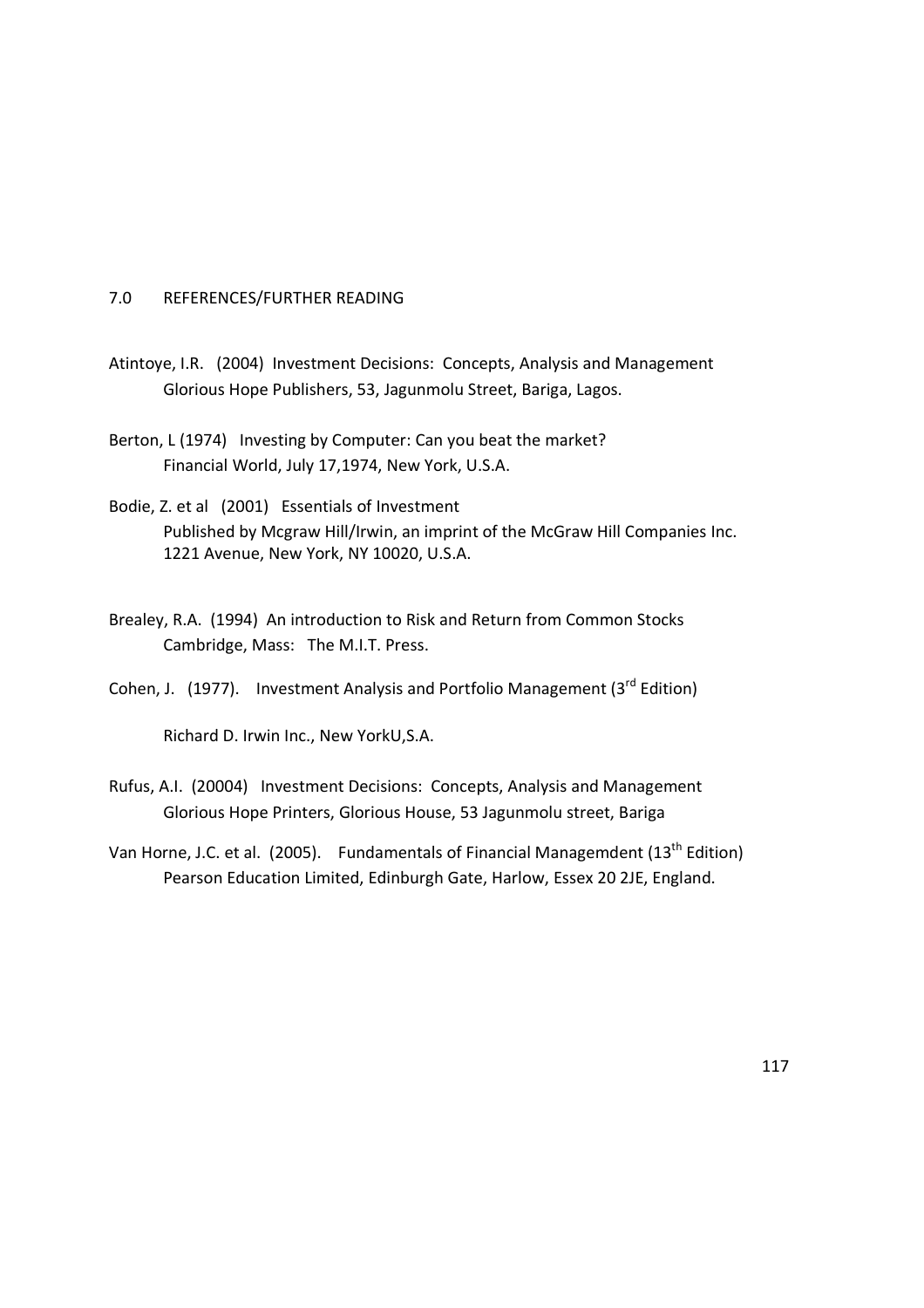#### ENT 332 MODULE 4

# MODULE 4

UNIT 3 MANAGING WORKING CAPITAL

CONTENTS

- 1,0 Introduction
- 2.0 Objectives
- 3.0 Main Content
	- 3.1 Managing Working Capital
		- 3.1.1 Profitability and Risk
		- 3.1.2 Optimal level of Working Capital
		- 3.1.3 The Basic Principles
	- 3.2 Information needed for Short-term Financing Plan
		- 3.2.1 The Financing of Working Capital
		- 3.2.2 The Modern Approach to Working Capital Funding
	- 3.3 The Cash Operating Cycle
		- 3.3.1 Influence on the Cash Operating Cycle
		- 3.3.2 Influence of Sales Growth and Inflation
- 4.0 Conclusion
- 5.0 Summary
- 6.0 Tutor-Marked Assignment
- 7.0 References/Further Reading
- 7.0 INTRODUCTION

There are two major concepts of working capital – net working capital and gross working capital. Net working capital is calculated as current assets minus current liabilities. The gross working capital is the firm's total investment in current assets, such as cash, marketable securities, receivables and inventory. However, when organizations use the term working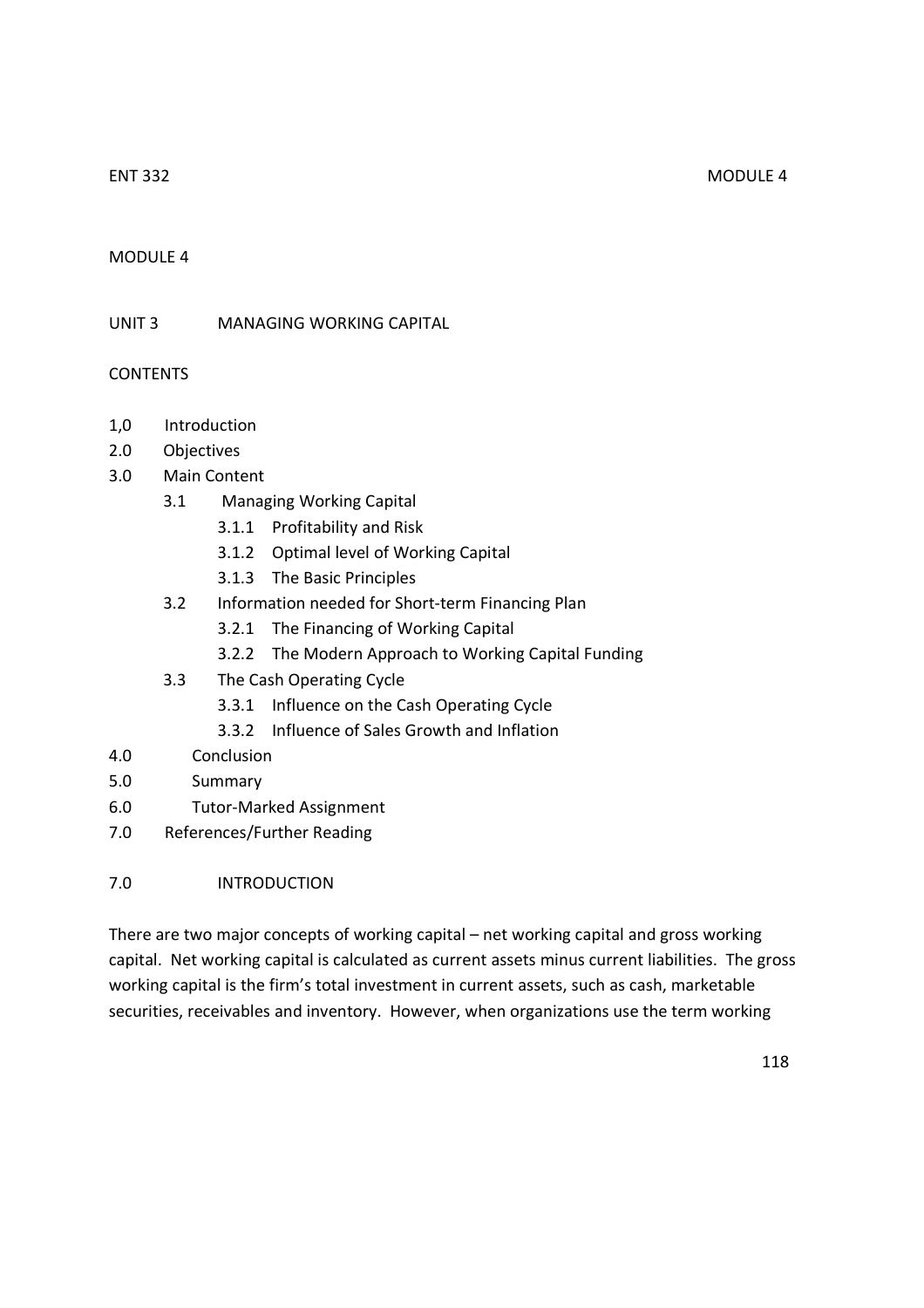capital, they are generally referring to net working capital which is the Naira difference between current assets and current liabilities. This is one way of measuring the extent to which the firm is protected from liquidity problems. From management point of view, it makes little sense to actively try to manage the net difference between current assets and current liabilities particularly when that difference is continually changing.

# 2.0 OBJECTIVES

After studying this unit, the student will be able to:

- \* Explain the Definition of Working Capital
- \* Discuss how to determine the optimal level of Current Assets.

#### 3.0 MAIN CONTENT

# 3.1 Managing Working Capital

Managing working capital simply involves the administration of a firm's current assets and financing needed to support current assets. Management of working capital is important for several reasons. For one thing, the current assets of, say, a manufacturing company account for over half of its total assets. For a distribution company, they account for even more. Excessive levels of current assets can easily result in a firm realizing a substantial return on its investments. However, firms with scanty current assets may incur shortages and difficulties in maintaining smooth operations.

For small companies, current liabilities are the principal source of external financing. These firms do not have access to the longer-term capital markets. The fast-growing but larger companies also make use of current liability financing. For these reasons, the financial manager and his staff devote a considerable portion of their time to working capital matters.

The management of cash, marketable securities, accounts receivable, accounts payable, accruals and other means of short-term financing is the direct responsibility of the financial manager. However, only the management of inventories is not within the purview of the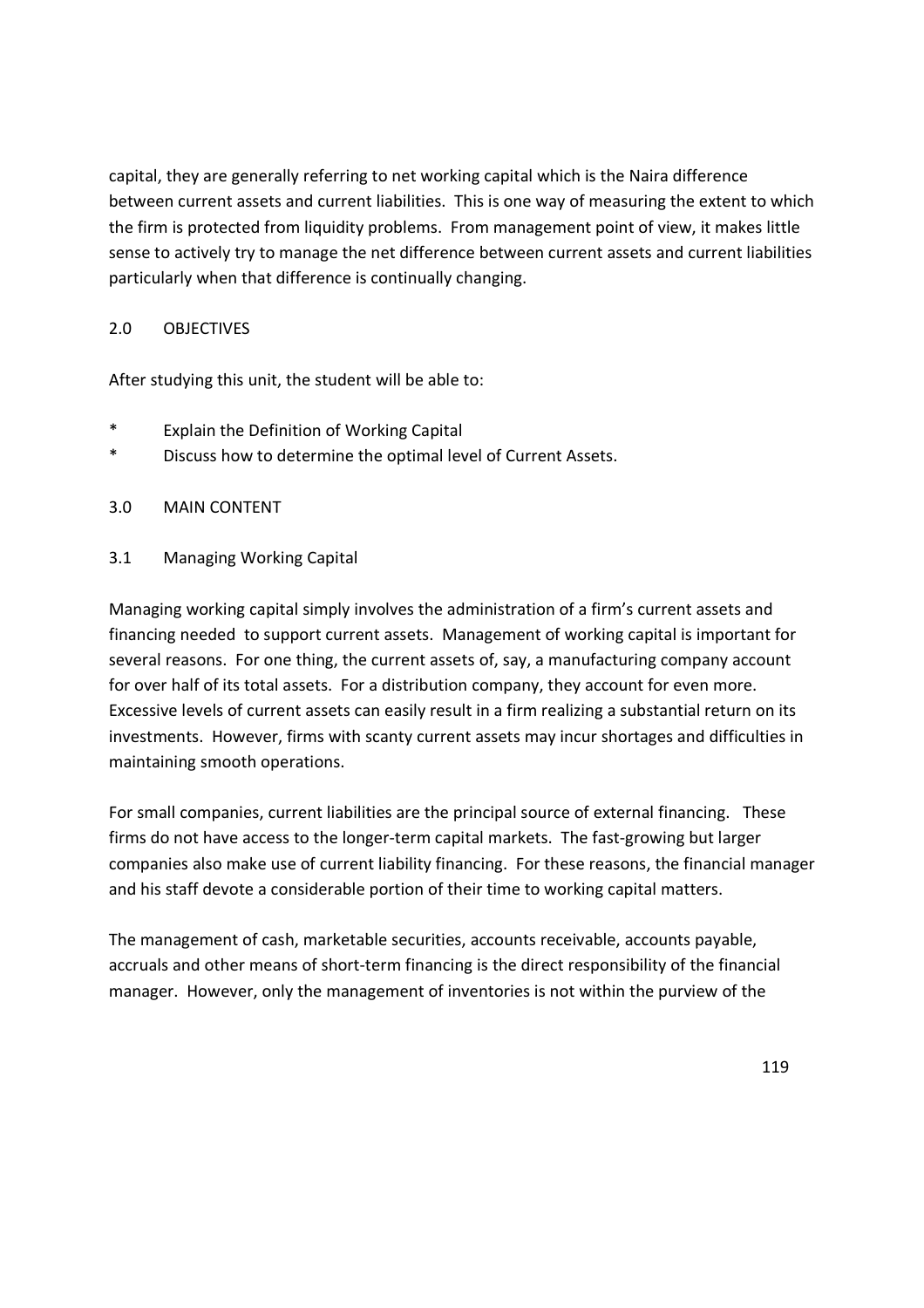financial manager's schedule. Management of the above listed short-term assets requires dayto-day supervision. Unlike dividend and capital structure decisions, you cannot stu8dy the issue, reach decision, and set the matter aside for many months to come. Thus, working capital management is important, if for no other reason, for the fact that the financial manager devotes a lot of time to it. It must be mentioned at this point that working capital decisions can have a far-reaching effect on a company's risk, return, and share price.

# 3.1.1 Profitability and Risk

Proper working capital management involves two issues in a firm. These are:

- 1. The determination of the optimal level of investment in current assets
- 2. The determination of the appropriate mix of short-term and long-term financing used to support this investment in current assets.

In turn, these decisions are influenced by the trade-off that must be made between profitability and risk. Lowering the level of investment in current assets, while still being able to support sales, would lead to an increase in the firm's return on total assets. To the extent that the explicit costs of short-term financing are less than those of intermediate and long-term financing, the greater the proportion of short-term debt, to total debt, the higher is the profitability of the firm.

Although, short-term interest rates sometimes exceed long-term rates, generally they are less. Even when short-term rates are higher, the situation is likely to be only temporary. Over an extended period of time, we would expect to pay more in interest cost with long-term debt than we should with short-term borrowings, which are continually rolled over (re-financing) at maturity. Moreover, the use of short-term debt as opposed to longer-term debt is likely to result in higher profits because debt will be paid off during periods when it is not needed.

These profitability assumptions suggest maintaining a low level of current assets and a high proportion of current liabilities to total liabilities. This strategy will result in a low or conceivably negative level of net working capital. Off-setting the profitability of this strategy, however, is the increased risk to the firm. Here, risk means jeopardy to the firm for not maintaining sufficient current assets to meet its cash obligations as they fall due, and to support the proper level of sales.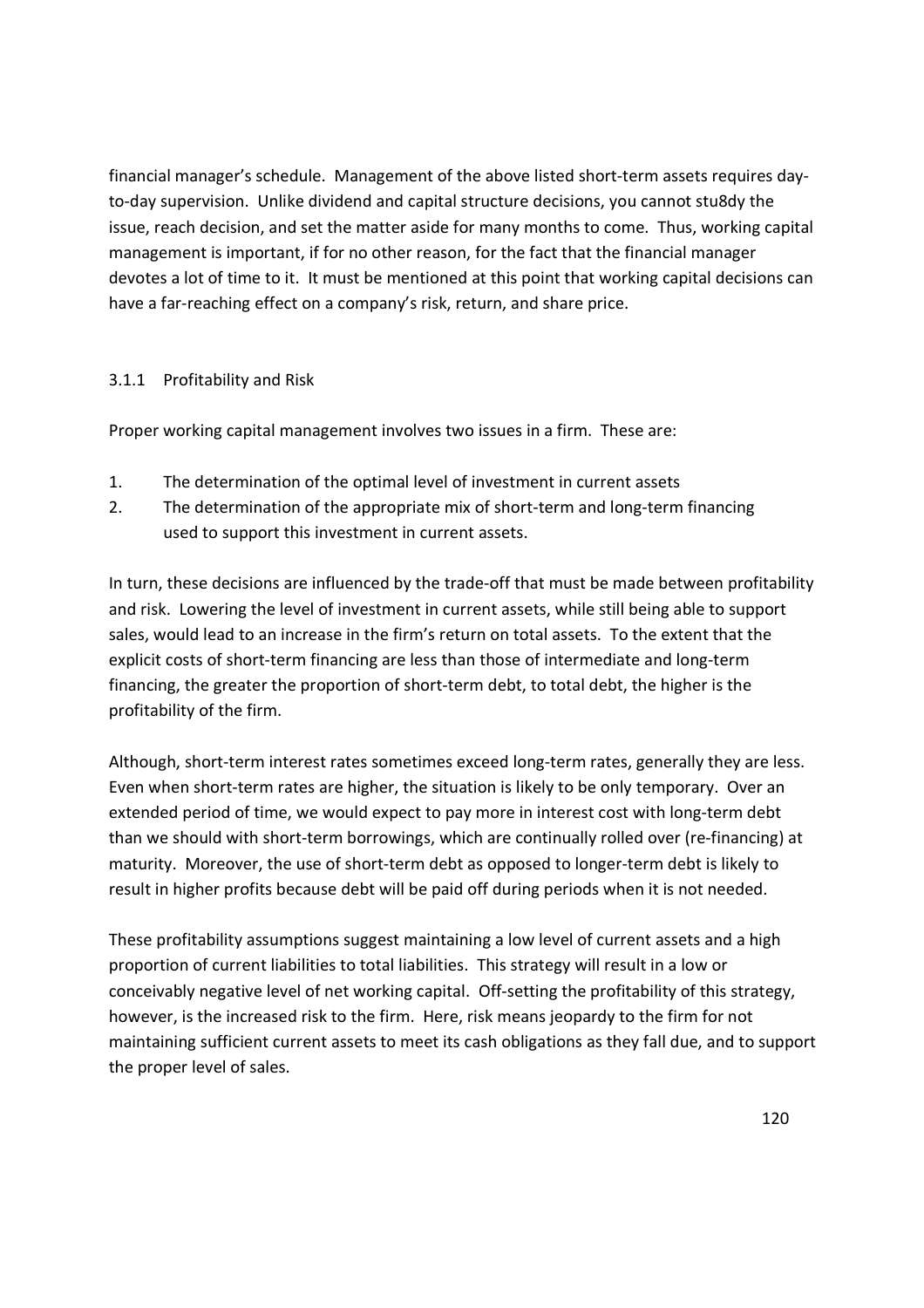# 3.1.2 Optimal Level of Current Assets

In determining the appropriate level of current assets, management must consider the tradeoff between profitability and risk. To illustrate this trade-off, suppose that, with the exiting fixed assets, a firm can produce up to 100,000 units of product in a year. Production is continuous throughout the period under consideration, in which there is a particular level of output. For each level of output, the firm can have a number of different level of current assets. Let us assume, initially, that there are three different current asset policy alternatives. Study of the relationship between output and current asset level for these three alternatives shows that the greater the output, the greater the need for investment in current assets to support that level of output (and sales). However, the relationship is not perfectly linear; current assets increase at a decreasing rate with output. The relationship is based on the notion that it takes a greater proportional investment in current assets when only a few units of output are produced than it does later on, when the firm can use its current assets more efficiently.

If we equate liquidity with conservativeness, Policy A (as given below in Figure 1) is the most conservative of the three alternatives. At all levels of output, Policy A provides for more current assets than any other policy. The greater the level of current assets, the greater the liquidity of the firm, all other things being equal. Policy A is seen as preparing the firm for almost any conceivable current asset need; it is the financial equivalent to wearing a belt and suspenders. Policy C is the least liquid and can be labeled "aggressive." This "lean and mean" policy calls for low level of cash, marketable securities, receivables and inventories. We should keep in mind that for every output level, there is a minimum level of current assets that the firm needs just to get by. There is a limit to how lean and mean a firm can get. We can now summarize the rankings of the alternative working capital policies with respect to liquidity as follows:

#### FIGURE 1

|                  | HIGH     |          | LOW      |
|------------------|----------|----------|----------|
| <b>LIQUIDITY</b> |          |          |          |
|                  | POLICY A | POLICY B | POLICY C |

Though, policy A clearly provides the highest liquidity, how do the three alternative policies rank when we shift our attention to expected profitability? To answer this question, we need to recast the familiar return on investment (ROI) equation as follows: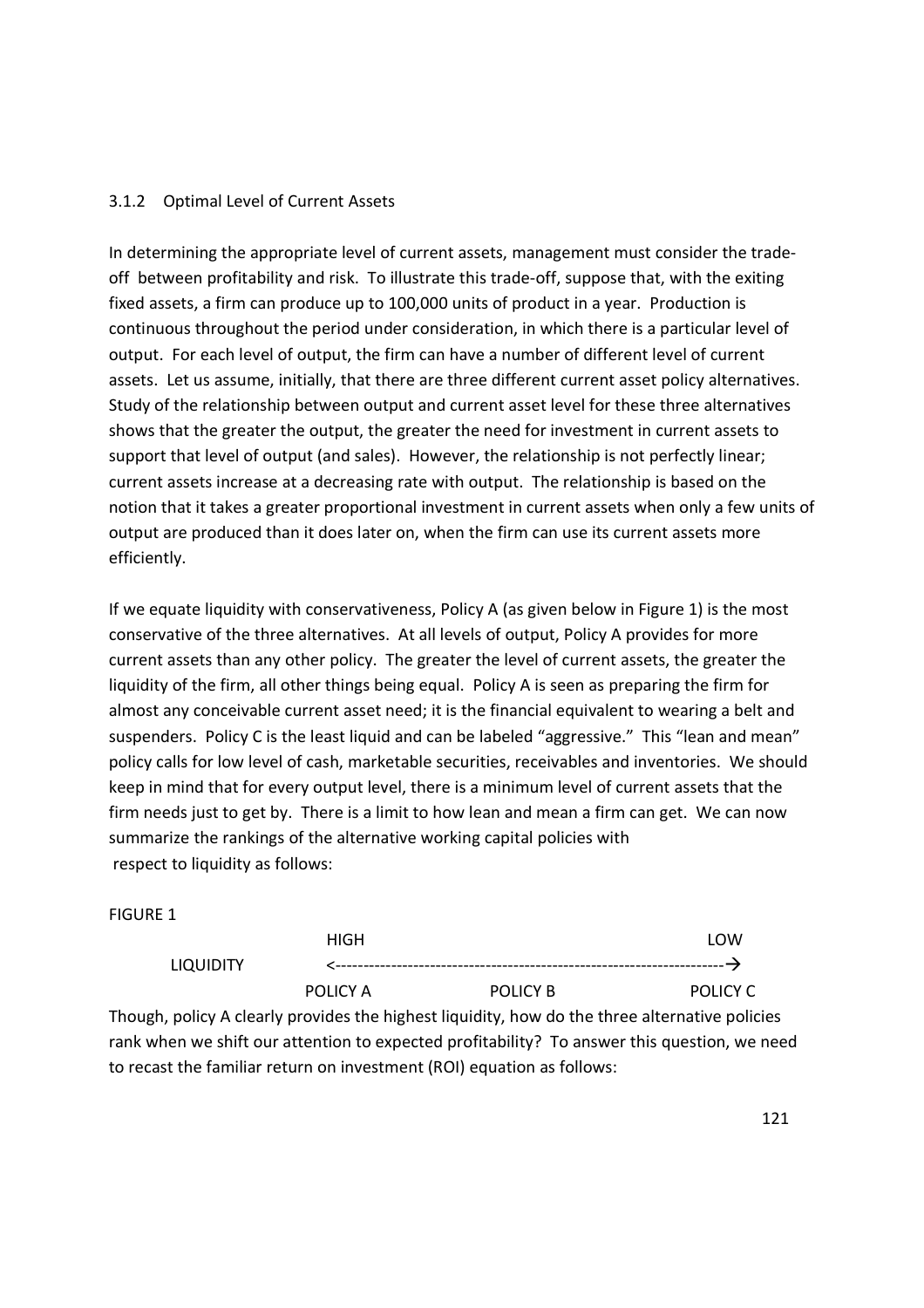| Net Profit                                      |        | Net Profit          |     |     |  |
|-------------------------------------------------|--------|---------------------|-----|-----|--|
|                                                 | -<br>- |                     | $=$ | ROI |  |
| (Cash + Receivables + Inventory) + Fixed Assets |        | <b>Total Assets</b> |     |     |  |

From the equation above,, we can see that decreasing the amounts of current assets held (for example, a movement from Policy A toward Policy C) will increase our potential profitability. If we can reduce the firm's investment in current assets while still being able to properly support output and sales, ROI will increase. Lower levels of cash, receivables, and inventory would reduce the denominator in the equation; and net profits, our numerator, would remain roughly the same or perhaps even increase. Policy C, then, provides the highest profitability potential as measured by ROI.

However, a movement from Policy A towards Policy C results in other effects besides increased productivity. Decreasing cash reduces the firm's ability to meet financial obligations as they fall due. Decreasing receivables, by adopting stricter credit terms and a tougher enforcement policy, may result in some lost customers and sales. Decreasing inventory may also result in lost sales due to products being out of stock. Therefore, more aggressive working capital policies lead to increased risk. Clearly, Policy C is the most risky working capital policy. It is also a policy that emphasizes profitability over liquidity. In short, we can now make the following generalizations.

|               | HIGH     | <b>MODERATE</b> | LOW      |  |
|---------------|----------|-----------------|----------|--|
| Liquidity     | Policy A | Policy B        | Policy C |  |
| Profitability | Policy C | Policy B        | Policy A |  |
| Risk          | Policy C | Policy B        | Policy A |  |

#### 3.1.3 The Basic Principles

Our discussion of working capital management has illustrated two basic principles:

1. Profitability varies inversely with liquidity. Note that, for our three alternative working capital policies, the liquidity rankings are the exact opposite of those for profitability. Increased liquidity generally comes at the expense of reduced profitability.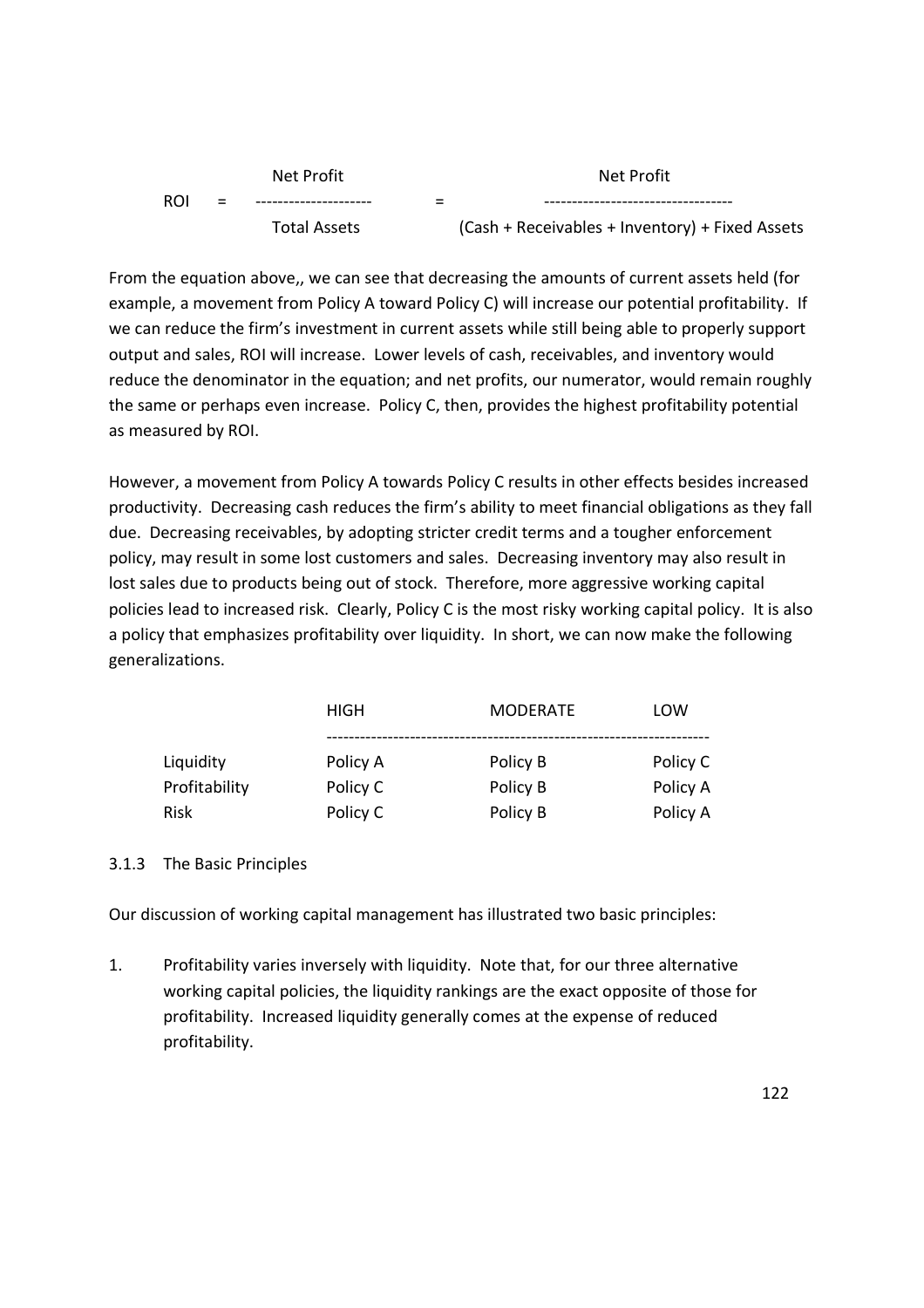2. Profitability moves together with risk (that is, there is a trade-off between risk and return). In search of higher profitability, we must expect to take greater risks. Notice how the profitability and risk rankings for our alternative working capital Policies are identical. You might say that risk and return walk hand in hand.

Ultimately, the optimal level of each current asset (cash, marketable securities, receivables, and inventory) will be determined by management's attitude to the trade-off between profitability and risk. For now, we continue to restrict ourselves to some broad generalities.

# 3.2 Information Needed for Short-term Financial Plan

Short-term financial plan can be assumed to relate to the forthcoming one-year period. Therefore, the plan would normally consist of the following:

- \* Projected profit and loss account
- \* Projected cash flow statement
- \* Projected balance sheet at the end of the period
- \* Statement of relevant assumptions, e.g. inflation rate, interest rate & exchange rate
- \* Statement of contingency plans, to allow for events which may occur differently than in the projected accounting statements. Examples would be setting lower prices if projected sales volumes were not being achieved, or using financial futures to hedge exchange risks if exchange rates were not as anticipated.
- \* Financing implications of the plan, in particular how cash surpluses and deficits are to be dealt with.

# 3.2.1 The Financing of Working Capital

Traditionally, current assets were seen as fluctuating, originally with seasonal agricultural pattern. Current assets would then be financed out of short-term credit, which could be paid off when not required, while fixed assets would be financed by long-term funds (debt or equity).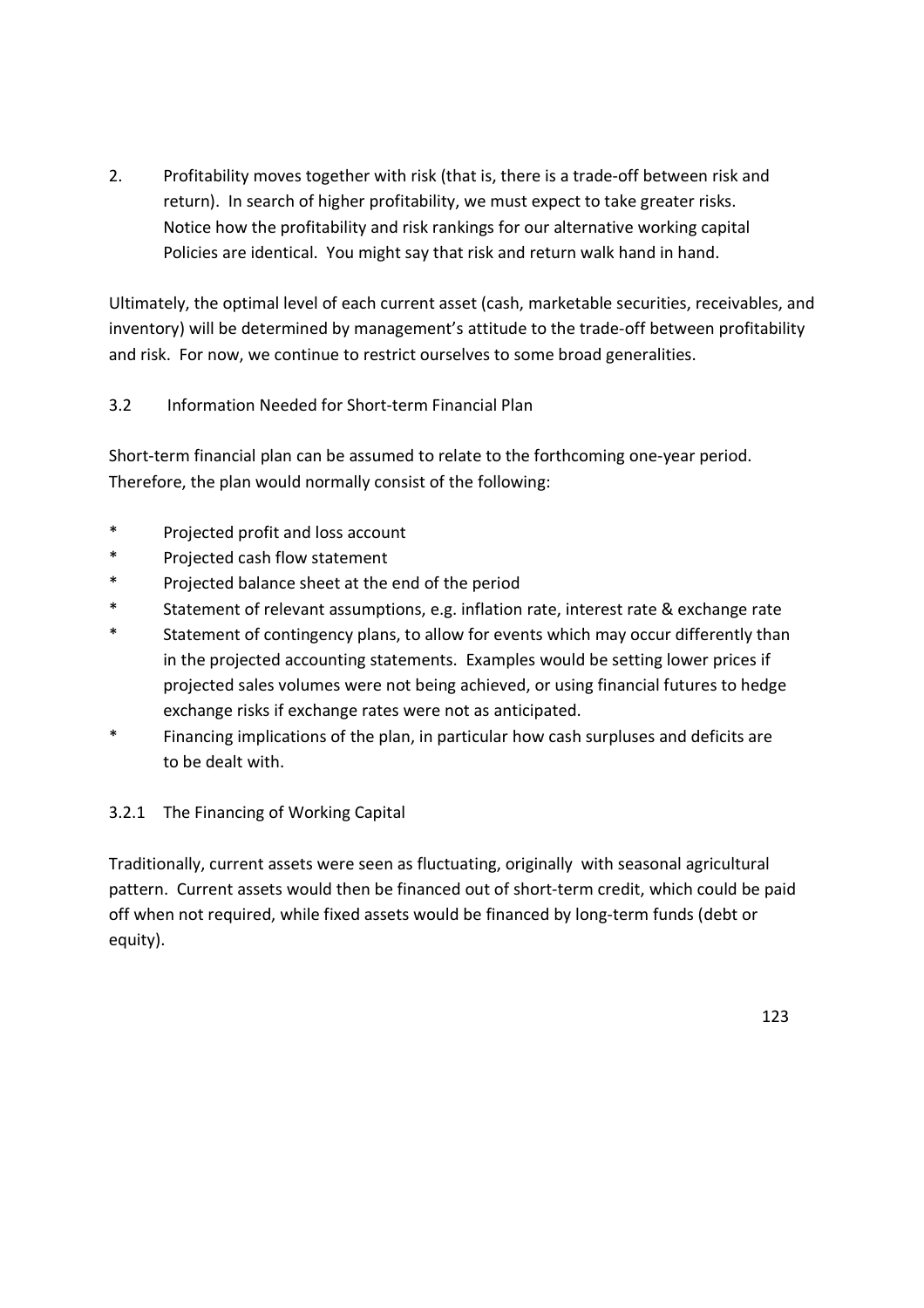# 3.2.2 Modern Approach to Working Capital Funding

Given the prominent nature of a large proportion of current assets, it is generally advisable to fund a proportion of new current assets with long-term finance. The question is generally one of the extent to which such funding occurs. The possibilities include: Financing some permanent current assets by short-term credit, financing all permanent and some fluctuating current assets by long-term credit. The choice is a matter of managerial judgment but the trade-off between relative cheapness of short-term debt compared to the risks of short-term debt.

Cost of short-term finance: Short-term finance is usually cheaper than long-term finance. This is largely due to the risk associated with long-term lending. For example, if a bank is considering two loan applications, on for one year and the other for ten years, all other things being equal, it would demand a higher interest rate on the ten-year loan. This is because it feels more exposed to risk on long-term loans than when the lending is for a short time.

Short-term finance also tends to be more flexible. For example, if funds are raised on overdraft and used to finance a fluctuating investment in current assets, it can be paid off when no longer required and interest payment saved. On the other hand, if funds were borrowed long-term, early payment may not be possible.

Sources of Short and Medium-term Finance: As a general rule, borrowing for one year period is called short-term borrowing, and borrowing for a period between three to five years is regarded as medium-term borrowing. Some of the most common sources of short and medium-term financing methods are: Bank overdrafts and loans, private loans, trade and expense credit, leasing and installment credit, and various forms of debtor related finance including factoring of debts and invoice discounting.

Risks involved in Short-term Finance: Short-term finance may need to be continually renegotiated as repayment falls due. Sometimes renewal of a short-term loan is not possible. Also, if a company is subjected to constant re-negotiation and renewal of its loans, it will be exposed to interest rates fluctuations.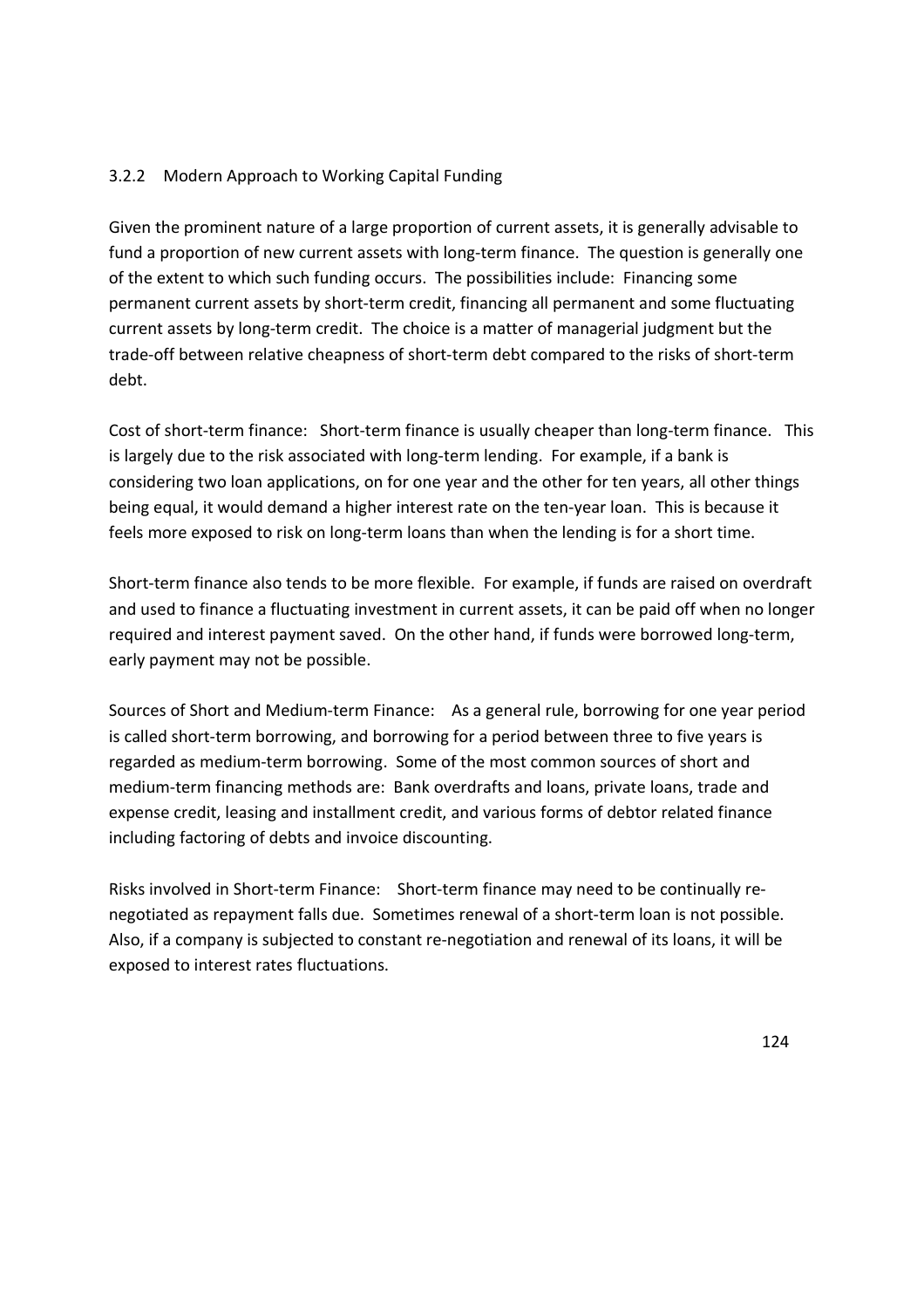Short-term Versus Long-term Finance: Note that in practical terms, there is no ideal financing package that can be recommended in all circumstances. Much will depend upon the risk-return trade-off for individual companies. The general rule of thumb is that short-term assets should be financed by short-term funds and long-term assets by long-term funds. This approach will match up maturity of loans with the duration of the investments.

# 3.3 The Cash Operating Cycle

The investment made in working capital is largely a function of sales and, therefore, it is useful to consider the problem in terms of the firm's cash operating cycle (otherwise referred to as the working capital cycle).

The cash operating cycle (or working capital cycle) reflects then firm's investments in working capital as it moves through the production process towards sales. The investment in working capital gradually increases, firstly, in raw materials followed by labour and overhead costs as production progresses. This investment must be maintained throughout the production process, the finished goods holding period and up to the final collection of cash from trade debtors. Note that the new investment can be reduced by taking net credit from suppliers. The faster a firm can push items around the operating cycle, the lower its investment in working capital will be. However, too little investment in working capital can lead to loss of sales since customers will generally prefer to buy from suppliers who are prepared to extend trade credit, and if items are not held in stock when required by customers, sales may be lost.

With some fairly basic financial information it is possible to measure the length of the working capital cycle for a given firm. The measure is of the (average) time period that elapses between payment of cash to trade creditors and receipt of cash from sales. The idea is one of minimizing the time period, thus minimizing the cash tied up in working capital investment.

# 3.3.1 Influence on the Cash Operating Cycle

The length of a firm's cash operating cycle and, therefore, its investment in working capital will be a function of several variables. The first influence to be considered here is industry influence.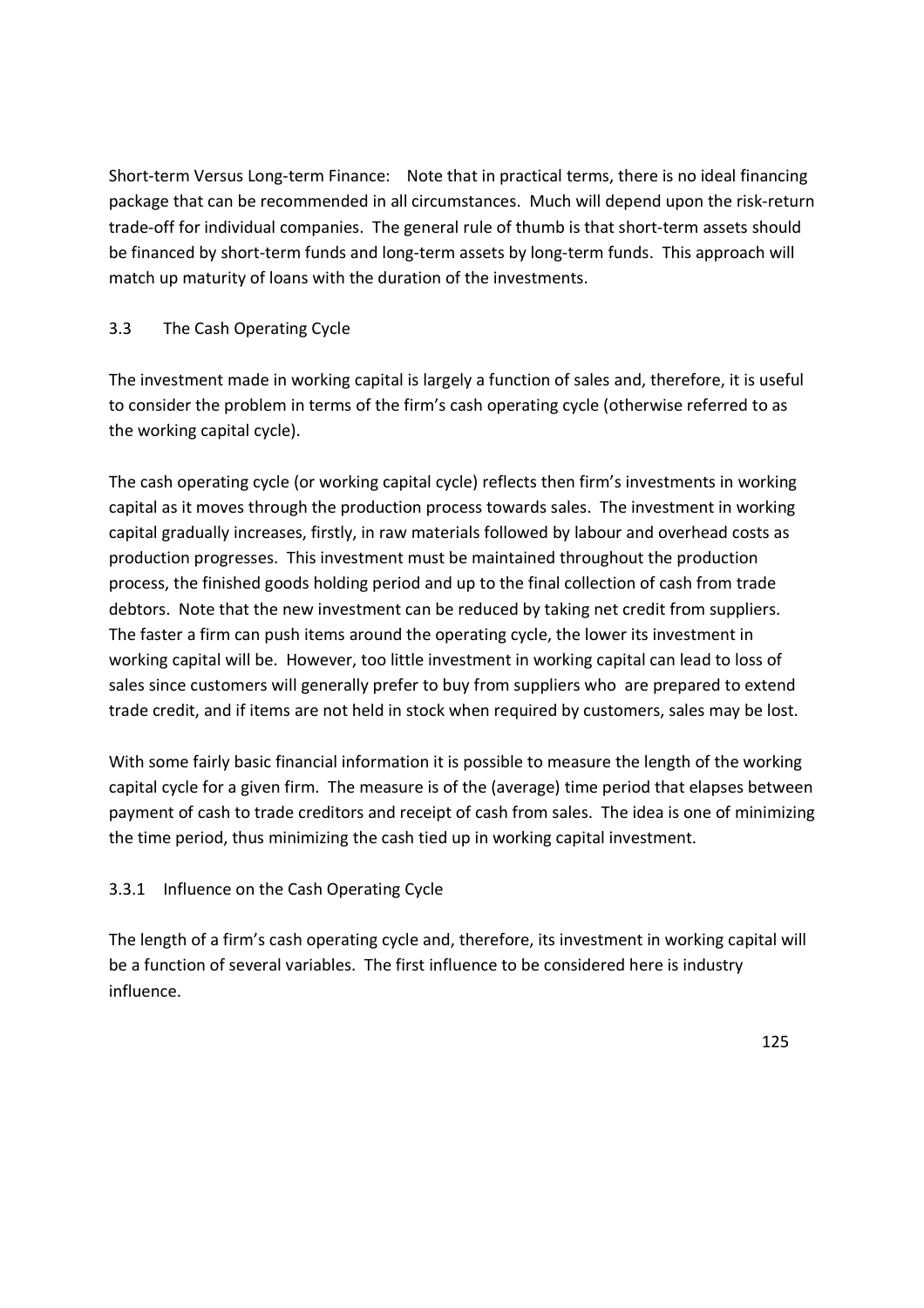Industry Influence: In some industries, the working capital cycle is very short (e.g. food retailing) while in others (e.g. construction) it is, by necessity, much longer. Hence, the length of the production process and the nature of the industry must be considered when examining working capital requirements.

# 3.3.2 Influence of Sales Growth and Inflation

A firm's cash operating cycle and investment in working capital will also be influenced by sales growth and inflation.

Rapid growth in sales will mean a rapidly increasing investment in working capital. This can cause particular problem as the extra investment in working capital will not be balanced by increased sales revenue until the extra sales have worked their way right through the cycle. Care must be taken in this situation as an increase in investment in current assets that is not supported by new funds can lead to overtrading. This is a potentially dangerous situation where fixed assets might have to be sold to repay liabilities.

Increase in the prices of raw materials and other factors of production as a result of inflation can cause similar problems as growth in sales. It means that the firm has to finance an increased investment in working capital for the length of the cash operating cycle.

# 4.0 CONCLUSION

In this unit, we studied in detail how to manage working capital for the best interest of a corporate organization. We also touched on how to maintain optimal level of current assets. We looked at working capital financing, the approach to working capital funding.

# 5.0 SUMMARY

We have seen that efficient working capital management is essential for an organization's survival. Poor management, among other effects, will lead to loss of sales and thus eventual loss of profitability. In the next unit, we shall bne studying in detail how to manage investment portfolio in financial institutions.

# 6.0 TUTOR-MARKED ASSIGNMENT

- Discuss ho poor working capital management can affect a firm's profitability
- \* Discuss modern approach to working capital funding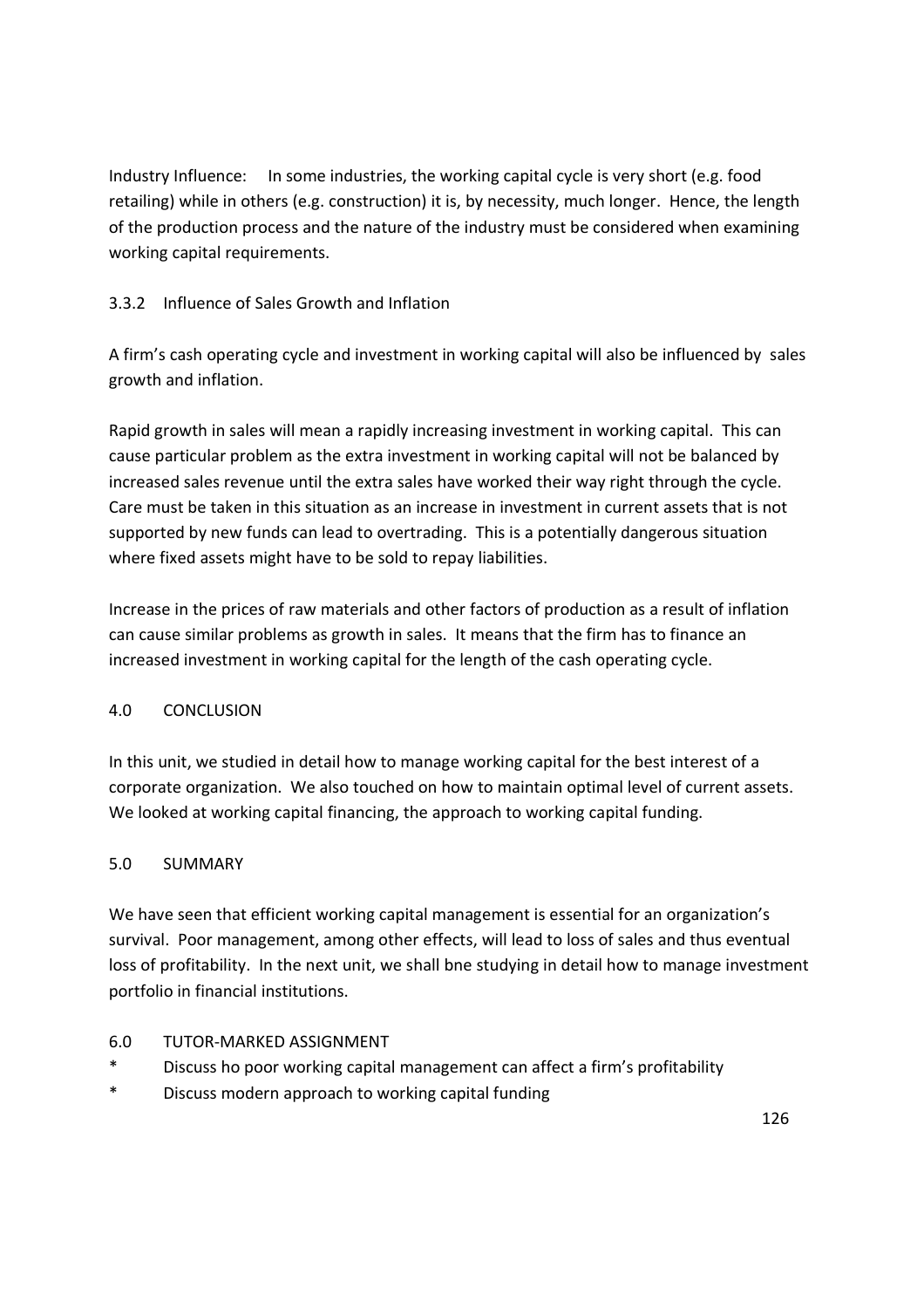#### 7.0 REFERENCES/FURTHER READING

- Atintoye, I.R. (2004) Investment Decisions: Concepts, Analysis and Management Glorious Hope Publishers, 53, Jagunmolu Street, Bariga, Lagos.
- Berton, L (1974) Investing by Computer: Can you beat the market? Financial World, July 17,1974, New York, U.S.A.

Bodie, Z. et al (2001) Essentials of Investment Published by Mcgraw Hill/Irwin, an imprint of the McGraw Hill Companies Inc. 1221 Avenue, New York, NY 10020, U.S.A.

- Brealey, R.A. (1994) An introduction to Risk and Return from Common Stocks Cambridge, Mass: The M.I.T. Press.
- Cohen, J. (1977). Investment Analysis and Portfolio Management ( $3<sup>rd</sup>$  Edition)

Richard D. Irwin Inc., New YorkU,S.A.

- Rufus, A.I. (20004) Investment Decisions: Concepts, Analysis and Management Glorious Hope Printers, Glorious House, 53 Jagunmolu street, Bariga
- Van Horne, J.C. et al. (2005). Fundamentals of Financial Managemdent ( $13<sup>th</sup>$  Edition) Pearson Education Limited, Edinburgh Gate, Harlow, Essex 20 2JE, England.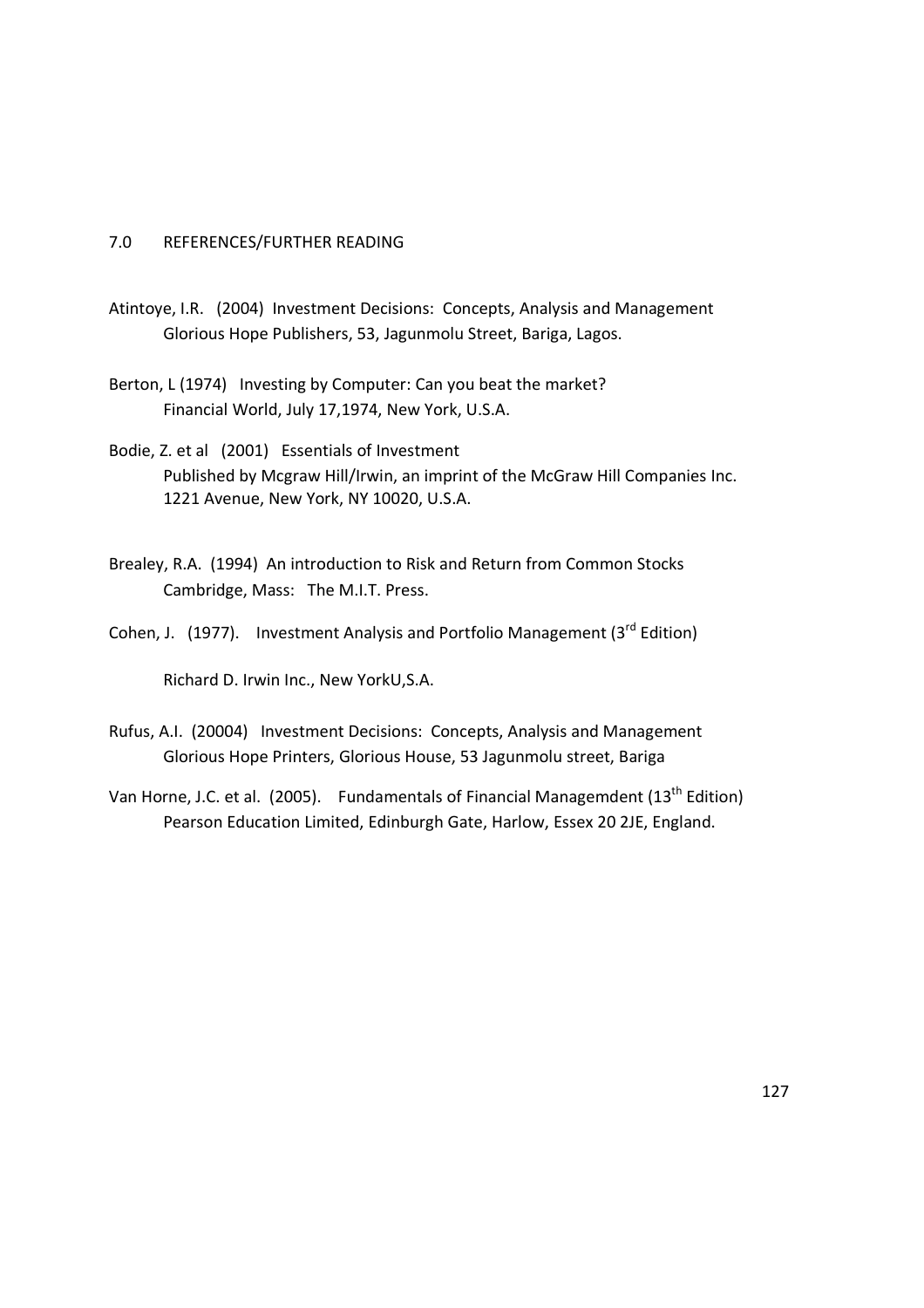#### ENT 332 MODULE 4

### MODULE 4

# UNIT 4 MANAGING THE INVESTMENT PORTFOLIO IN FINANCIAL INSTITUTIONS

#### CONTENTS

- 1,0 Introduction
- 2.0 Objectives
- 3.0 Main Content
	- 3.1 Managing the Investment Portfolio in Financial Institutions
		- 3.1.1 Establishing General Criteria and Objectives
		- 3.1.2 Investment as Liquidity Buffer
		- 3.1.3 Forecasting the External Environment
	- 3.2 Making an Inventory of the Portfolio Needs
		- 3.2.1 Diversification and the Tax Position
		- 3.2.2 Principles and Strategy
	- 3.3 Maturity Structure of the Investment Portfolio
		- 3.3.1 Similarity between the Ladder Approach and the Barbell Approach
		- 3.3.2 Machinery for Administration, Appraisal and Review
- 4.0 Conclusion
- 5.0 Summary
- 6.0 Tutor-Marked Assignment
- 7.0 References/Further Reading

# 7.0 INTRODUCTION

Investment is an important item in a bank's balance sheet. In this unit, we are discussing investments in financial assets financed from the bank's investment reserve. In recognition of the obligations they owe the public they serve, then first major concern of all banks is to provide liquidity for meeting the public's legitimate demand for loans and advances. The balance is then put in investments. In this way, investments become a residual and cushion between liquid assets and loans and advances, tending to increase during slack liquidity and loan demand and to decrease during high demand for liquidity and loans.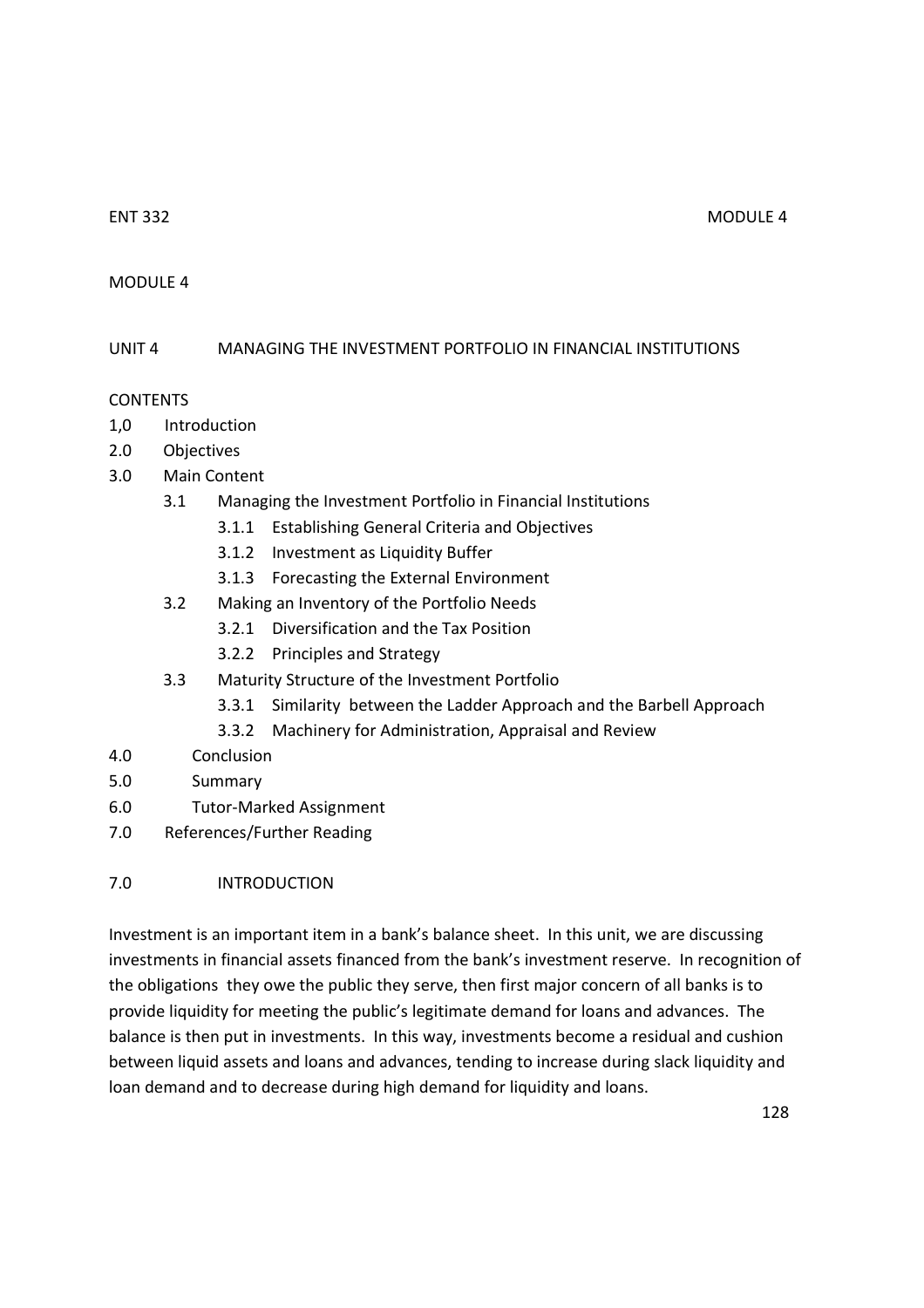### 2.0 OBJECTIVES

After studying this unit, the student will be familiar with the following:

- \* Key issues in the management of Investment Portfolio in Banks
- \* How Investments serve as Liquidity Buffer
- \* Maturity Structure of the Investment Portfolio

#### 3.0 MAIN CONTENT

# 3.1 Managing the Investment Portfolio in Financial Institutions

So far as we have highlighted in the introduction, it is important to note that investments differ from liquid assets. They are primarily held for income and secondarily for liquidity. They are less liquid in nature. They mature longer and yield higher income than liquid assets, which are held primarily for liquidity. They are more rapidly converted into cash with minimum cost in time and expenses, and are more liquid and short-term.

Investments also differ from loans. The initiative to invest usually comes from the bank. Investments are usually more long-term with promise of streams of fund flows over a relatively long period before the principal is repaid. In contrast, in most loans, the initiative comes from the borrower, the transaction is more short-term and the bank is often the only or one of a few creditors, and the commitment including the repayment, is usually over a relatively shorter time period than investments.

Although investment can be in private or government debt instruments and those of government agencies such as State and Local governments, commercial banks' investments in Nigeria are entirely in Federal Government development loan stocks. This was clearly the picture during the 1980s and 1990s. The position contrasts with the trends in the developed capital markets of the world such as the United States, the United Kingdom and Japan over the same period, where most investments were made in the private sector.

By acting as a liquidity back-up or cushion, investments are important to banks in reducing liquidity risks and are an important source of income. In 1884, for instance, they accounted for 26.3% of total revenue of all banks in the United States. Another important function of investments is that they provide acceptable collaterals for borrowing, e.g. from the CBN.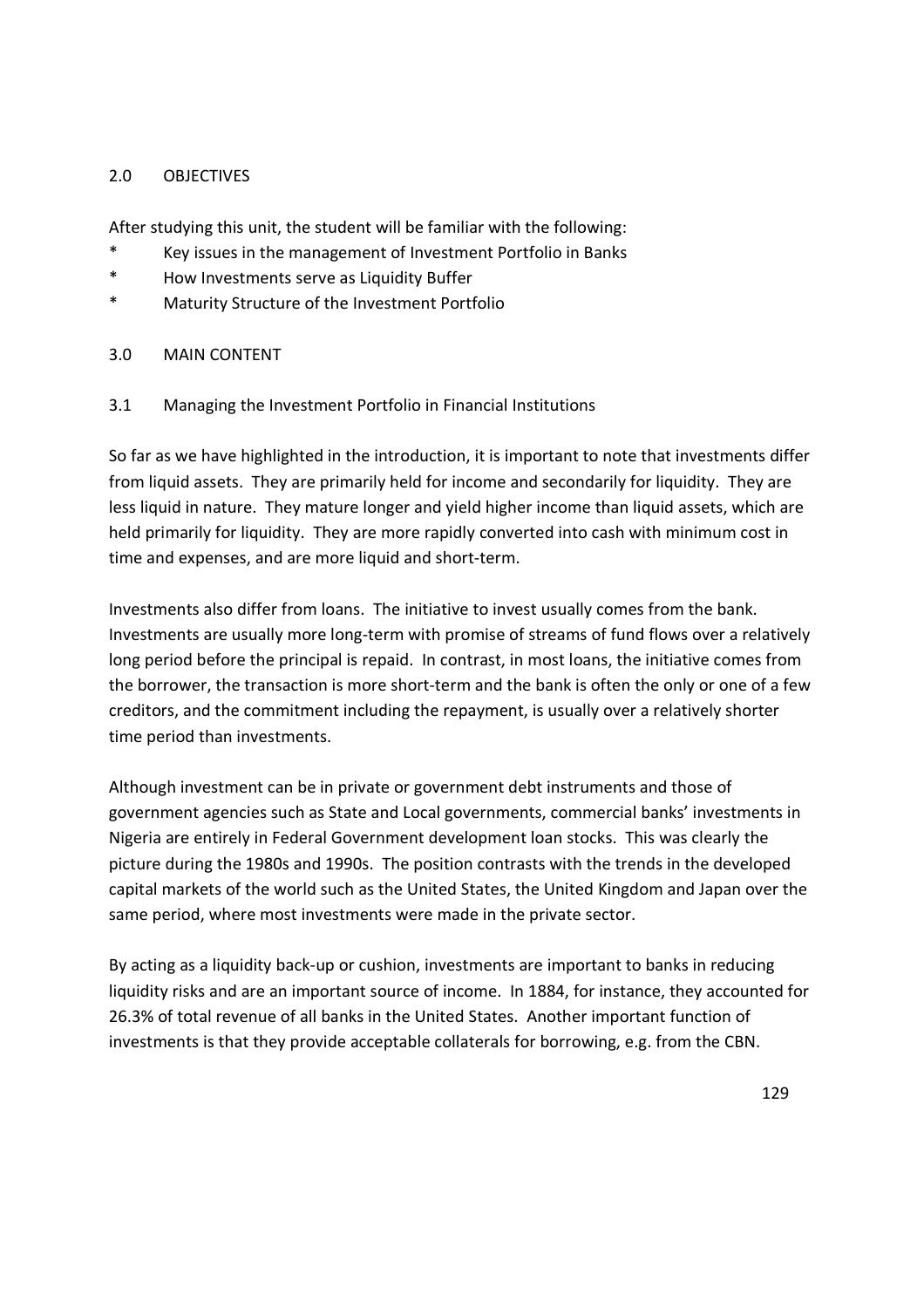The management of bank investment portfolio, like the management of bank funds generally, differs from bank to bank depending on size, location, loan demand and managerial capabilities. There are, however, steps which if carefully followed, should lead to sound, flexible and effective management of the investment portfolio. Expert investment managers have identified five steps to follow in this regard. These steps are; establishing general criteria and objectives, forecasting the external environment, making an inventory of security management needs, formulating policies and strategies, and establishing the administrative machinery.

# 3.1.1 Establishing General Criteria and Objectives

In establishing general criteria and objectives, the prerequisite is management's awareness that bank investments are not risk-free. Accordingly, the risks inherent in investments elsewhere should be identified and recognized. Basically, bank investments are subject to four types of risks; interest rate risk, credit risk, risk of marketability, and purchasing power risk.

Interest Rate Risk: Interest Rate Risk occurs because returns earned on the investment portfolio vary as interest rates vary. There are two risks involves in interest rate changes. One is price risk and the other is re-investment risk. These risks occur because bond prices and bond yields are inversely related. When bond prices are high, yield is low, and when they are low, yield is high. Investors who purchase bonds when interest rates are low risk a decline in value if rates increase. If rates fall, value will increase. For most bonds, the magnitude of such changes will increase with the maturity of the debt instrument and decline as the maturity decreases.

Credit Risk: This refers to the possibility of non-payment of principal or interest or both. Credit risk is usually very minimal and indeed often absent with Federal Government obligations. This is because of the federal mighty in taxing and borrowing powers and the strength of the total economy from which it derives its funds. Obviously, the states and the local governments are less favourably placed with respect to taxing and borrowing powers which are considerably less than those of the Federal Government both individually and as a group. While this implies that state and local government debt obligations cannot be expected to be as risk free and safe as the obligations of the Federal Government, it does not by any means imply that all state and local government obligations are equally risky.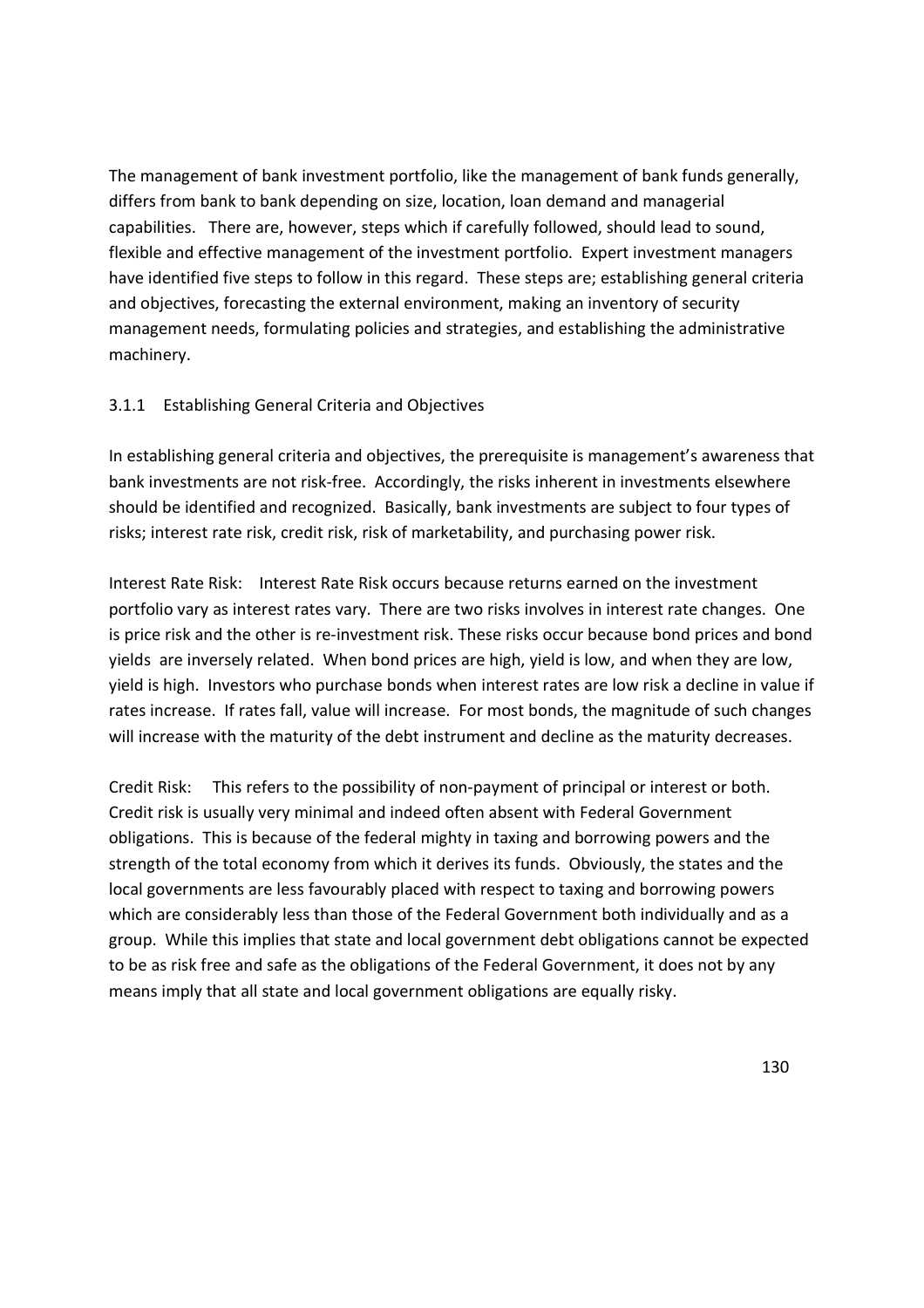It is for this reason, however, that the debt obligations of governmental agencies other than the Federal Government are regarded by banks as carrying credit risks which vary with the economic mighty of the agencies. This calls for extra caution when investing in such securities.

Market Risk: Market risk refers to the variation in return caused by selling costs when bonds are sold before maturity. This occurs when unforeseen changes in then securities market or the economy reduce the investment appeal of the securities so that their sale is possible only at a heavy loss. Examples are the collapse in then price of property shares during the fringe bank crisis in the United Kingdom in the mid 1970s, and of oil company shares during the reverse oil price shock, that is, the drastic decline in oil prices in the early 1980s.

Purchasing Power Risk: If the Naira received as interest or principal repayments purchases less than the Naira used to purchase the debt instruments, then the investor has suffered purchasing power loss. This risk is present in all fixed-income investments. Usually investors attempt to overcome this risk by requiring a good margin of higher return on their investment especially during inflationary period.

# 3.1.2 Investment as Liquidity Buffer

The function of investment as liquidity buffer informs then concern of bank management to recognize the above risks and to devote extensive attention to avoiding or minimizing them. In many cases, of course, banks have little or no choice but to sell and take losses on their investments. This may occur because of the need to restore their primary and secondary reserves when deposits have declined or it becomes necessary to meet increased demand for loans. The need to avoid, and to guide the investment manager on occasions like this inform the necessity for a clear investment policy.

Such a policy should clearly specify the investment objectives, the proportion of resources available for investment, the principles and strategy to be adopted, the implementation machinery and then procedure for monitoring, appraisal and review. It goes without saying that the policy should be a part of the bank's overall corporate plan and should be in writing. A written policy makes for a clear understanding of purposes and procedures, enables management to see through the ramifications and integrate the policy with the overall corporate plan. Above all, written policies provide continuity of approach over time and a concrete basis for appraising investment portfolio performance.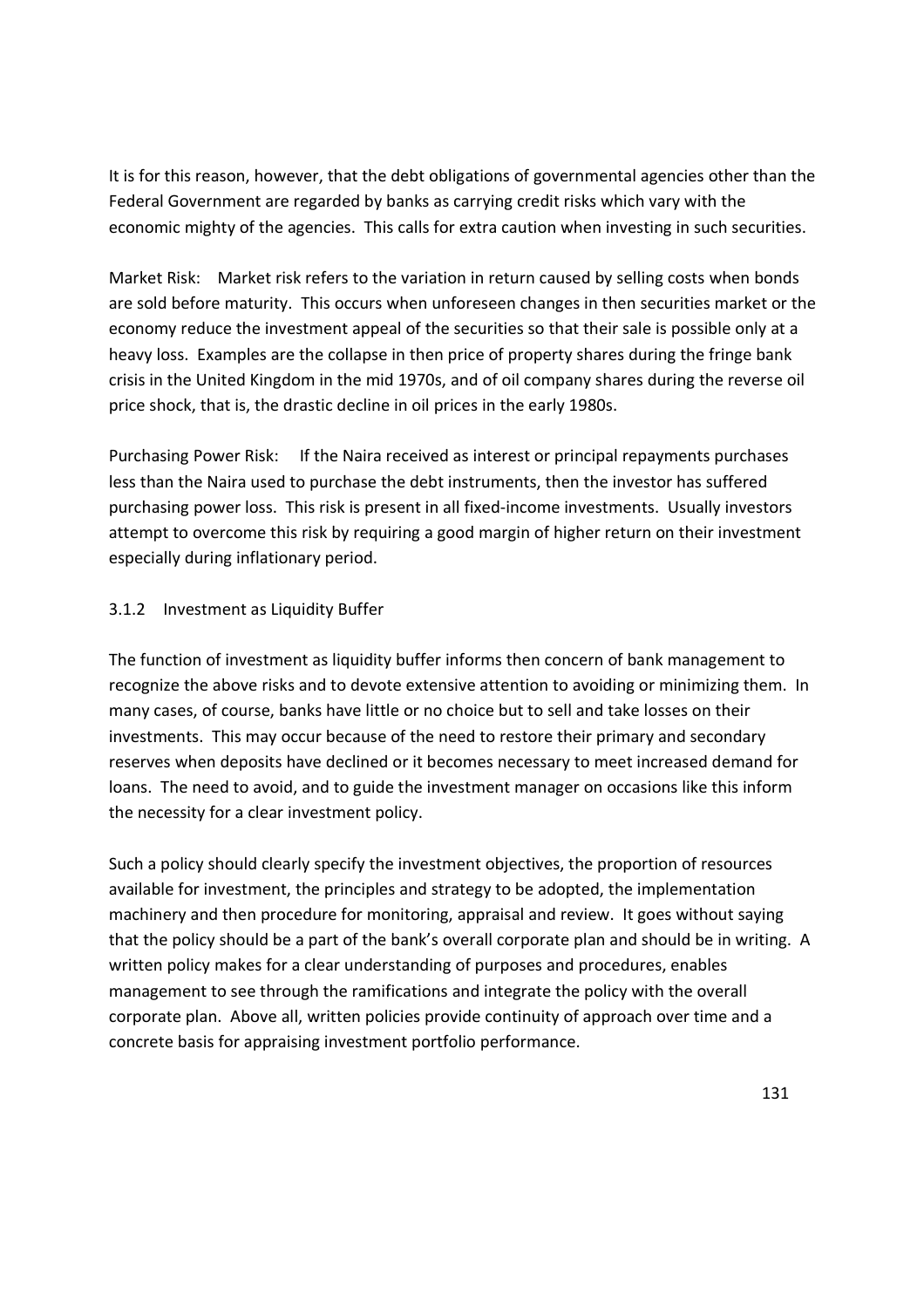Given that the investments serve as a cushion between liquid reserves and loans and advances, the principal objective of portfolio management should be maximum contribution to the resolution of the liquidity-profitability syndrome. In other words, the objective should be to so order the investment portfolio that it makes maximum contribution to both liquidity and profitability and fulfill other functions. These include, providing asset diversification and counter cyclical balance to the interest rate cycle by generating funds when loan demand is strong, and absorbing funds when loan demand is weak. This balancing of the liquidity and income needs of a bank and keeping bank funds fully employed at all times are among the key tasks of the investment manager.

# 3.1.3 Forecasting the External Environment

The attainment of the investment objectives requires a forecast of the external environment. This is to take account of exogenous factors that influence deposit and loan volumes. An accurate forecast is, of course, usually not feasible, and at any rate, would have been attempted and incorporated in the bank's overall corporate plan of which the investment plan is a part. In particular, those factors that specifically impinge on investments should specially and additionally be forecast and incorporated in the portfolio management strategy. These include movements in interest rates and changes in monetary and fiscal policies. Forecasts of interest rates are particularly important as they affect security prices and yields. Since virtually every investment decision has an implicit interest forecast, e.g. buying long versus short investments, explicit forecasts should be incorporated as a deliberate investment management policy.

#### 3.2 Making an Inventory of the Portfolio Needs

After establishing the broad objectives and forecast the macro-economic environment, the bank's next stage is to identify its portfolio management needs. Many factors come into play. One is regulatory constraints. Banks are generally allowed to make limited investments in equity and, in the case of bonds, they are allowed to invest only in high grade corporate bonds. Prudential regulations, in some countries, also require banks to hold a certain proportion of their assets in specified investments in government and municipal securities.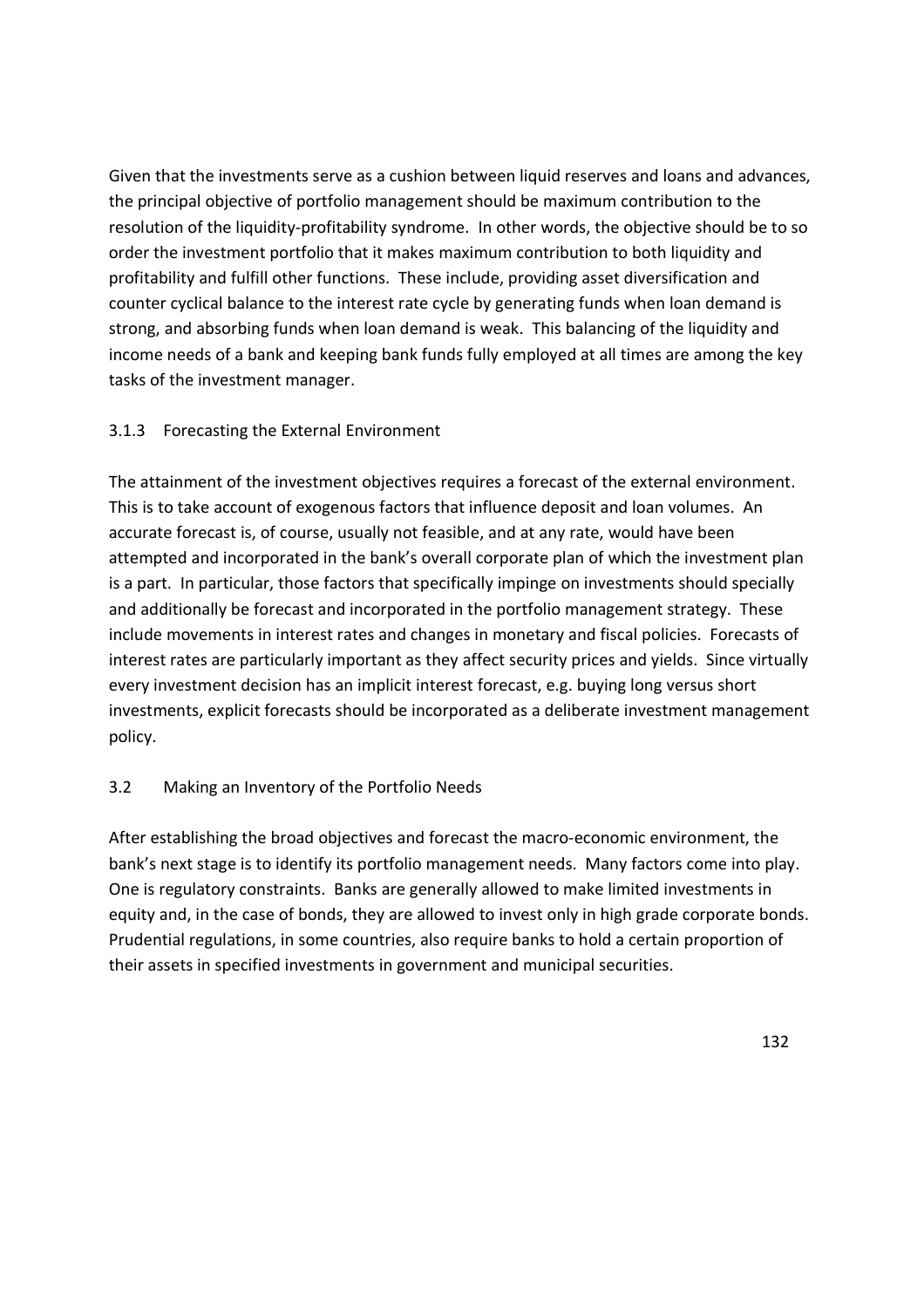In other countries, such as the United States, banks are required to pledge, that is, hold securities of certain amounts and quality to secure public deposits. While prudential regulations in Nigeria do not incorporate pledging securities to secure public deposits, government securities and first class commercial paper are required as collaterals for lender of last resort lending or assistance through the discount window. In identifying the investment portfolio needs, therefore, banks have to reckon with the regulatory constraints as they limit flexibility in the management of the investment portfolio.

Another point to take into account is the residual, equilibrating or balancing function of the investment portfolio. While investments are primarily held for income, they are expected to generate funds when loan demand is high and rising. This liquidity buffer function of investment may require that some investments be held temporariloy in short-term securities. In making an inventory of portfolio needs, the bank should distinguish between the purposes for which investments are required and held. Investments also function to balance the risks the bank has taken in its loans and other assets. A bank pursuing an aggressive lending policy may well find itself already fully exposed to risks, that is to say, soon reaching prudential risk limits in its lending and other assets. In such circumstances, portfolio management may step in to limit further exposure by limiting the risks taken in the investment portfolio. Portfolio management may also have to play this role in cases where the bank has inadequate capital base and the cost of raising new capital estimated to exceed the benefits from higher risk portfolio. In that situation, prudential management should take little risk in the investment portfolio. There is also the need for the investment portfolio to balance, dilute or equilibrate the interest sensitivity of the bank's other assets and liabilities. The higher the interest sensitivity of these other assets and liabilities, the lower the interest risks the investment portfolio should undertake to achieve the desired overall position of the bank, and vice versa.

#### 3.2.1 Diversification and the Tax Position

Two other factors that have to be taken into account in making an inventory of the investment portfolio needs are diversification and the tax position. Certain investments are tax exempt and some losses are deductible from gross income before taxes. In this case, it is essential that bank management should be conversant with the tax position and structure of its costs and ensure that the investment portfolio management takes maximum advantage of the existing and prospective tax laws to reduce taxes legally, and maximize income without compromising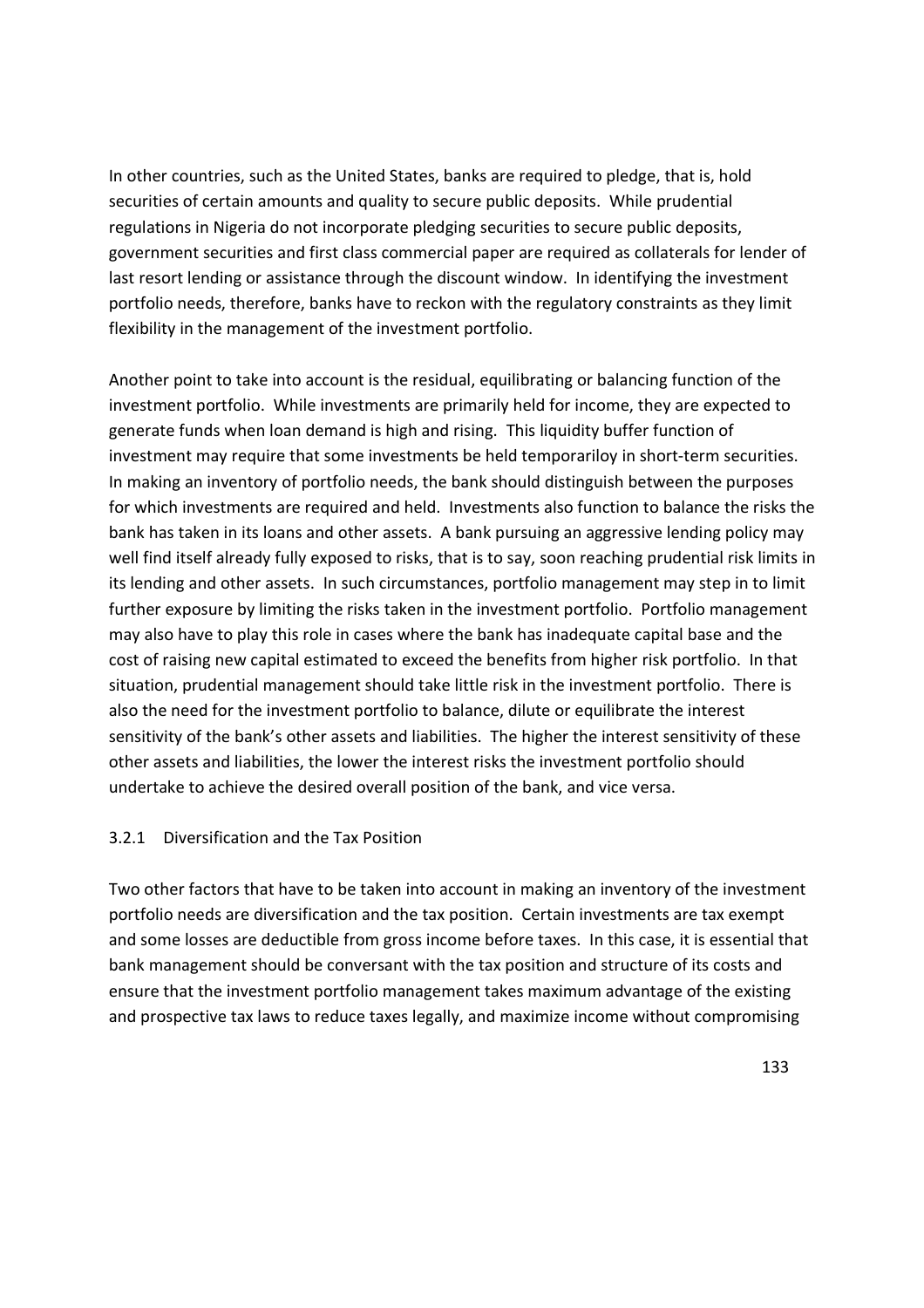the bank's obligation to make sound loans and the ability to support risk assets with adequate capital funds. In addition, investment portfolio inventory should address the needs for diversification in terms of maturity, geography, type of security and type of issue. While risks may not be completely avoided, they can be reduced through appropriate diversification.

# 3.2.2 Principles and Strategy

The next stage is to establish the principles and strategy for the management of the investment portfolio. This refers to the variety of trading methods to be employed and in particular the nature of the strategy. It also refers to the size of the investment portfolio, its quality levels, media to be used and maturity considerations.

Perhaps, the first consideration is the establishment of the investment portfolio management strategy is to decide the nature of the strategy. Will it, for instance, be aggressive? Or, will it be passive? Each has costs and benefits. In a passive strategy, the bank buys and holds securities in the portfolio and does not trade them actively. In this way, the bank reduces the costs of administration and transactions as well as personnel costs. It also reduces risks but the returns are invariably much smaller. Active aggressive strategy involves frequent trading of securities. By pursuing an aggressive strategy, the bank attempts to maximize the returns from the investment portfolio by taking full advantage of expected movements in interest rates, attempting to profit from temporary imbalances in securities pricing and sophisticated swapping techniques. However, this results in greater risks and in higher transactions, administrative and personnel costs. In deciding which strategy to adopt, management must balance these costs with the expected benefits.

In addition, management must consider three other factors; the size of the investment portfolio and of the bank, accessibility to the bond market and technical capacity or the level of expertise available to the bank. Efficient active trading requires that the investment portfolio must be a certain minimum size, that the bank has ample access to the securities market and that its technical capacity is adequate for the task of forecasting interest rate changes and other factors that influence them, and assessing the frequent changes in security prices and yields. A small bank with limited portfolio and access to the securities market is unlikely to possess the required level of expertise for an active or aggressive strategy. Nor is aggressive strategy automatic for big banks. These banks still have to assess whether the additional returns generated by an aggressive strategy and active trading are sufficient to overcome the additional costs and the added risks involved.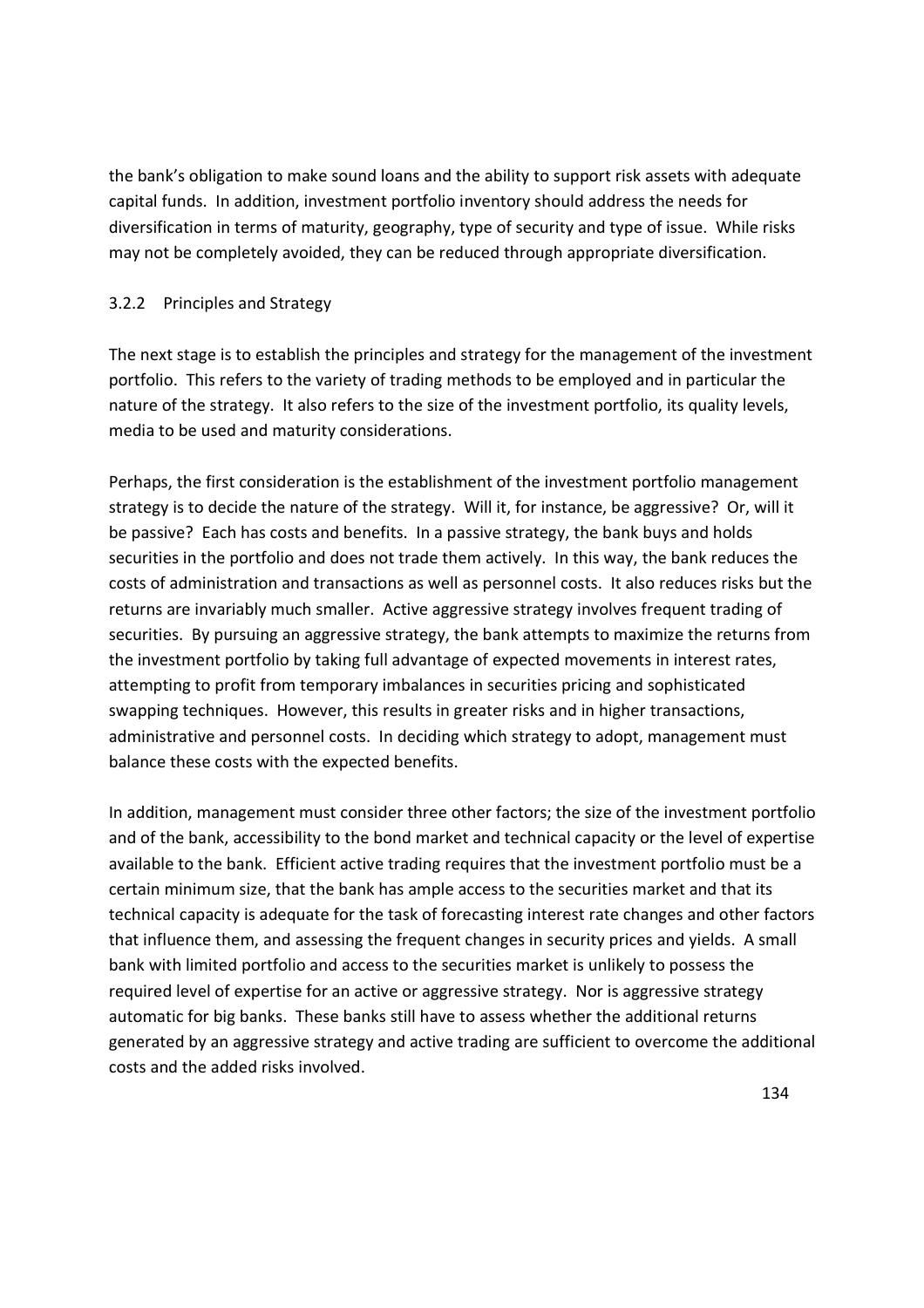It is important that whatever strategy is pursued adopts investment media and quality levels that match the type and quality of the investment portfolio with the portfolio needs of the bank. In selecting the investment media and quality levels, it is necessary to pay attention to prudential constraints and pledging or collateral requirements and risk positions mentioned above. In general, banks taking considerable risks, that is, in relation to their capital position and lacking managerial expertise should concentrate in securities of the Federal Government and in top quality highly rated state and local government and agency securities. The superiority of Federal Government obligations derives from regulatory attitudes that treat them as being free of default risk.

# 3.3 Maturity Structure of the Investment Portfolio

Strategy devised for the management of the investment portfolio must also address the maturity structure of the investment portfolio whether or not the strategy is aggressive or passive. Two approaches have generally been adopted by banks either singly or in combination. One is the Ladder Approach and the other is the Barbell Approach.

The ladder approach involves the investment of an equal amount of securities that mature each year up to a given number of years. This may be ten, twelve, fifteen or more years as the case may be. If a twelve year period is chosen, then the investment portfolio is structured in such a way that one twelfth matures in the first year, another one twelfth in the second year and so on until the twelfth year is reached. Funds released from maturing securities in each year are re-invested in the longest maturity category. This results in a portfolio with equal percentages of funds spaced over the maximum specified maturity.

In the barbell approach, a significant proportion of the funds is concentrated in the long maturing securities and the balance is retained in the short maturity range with few, if any, funds invested in securities maturing in the intermediate range. Alternatively, a significant proportion might be concentrated on the short end and the balance on the long end with few if any, on the intermediate range.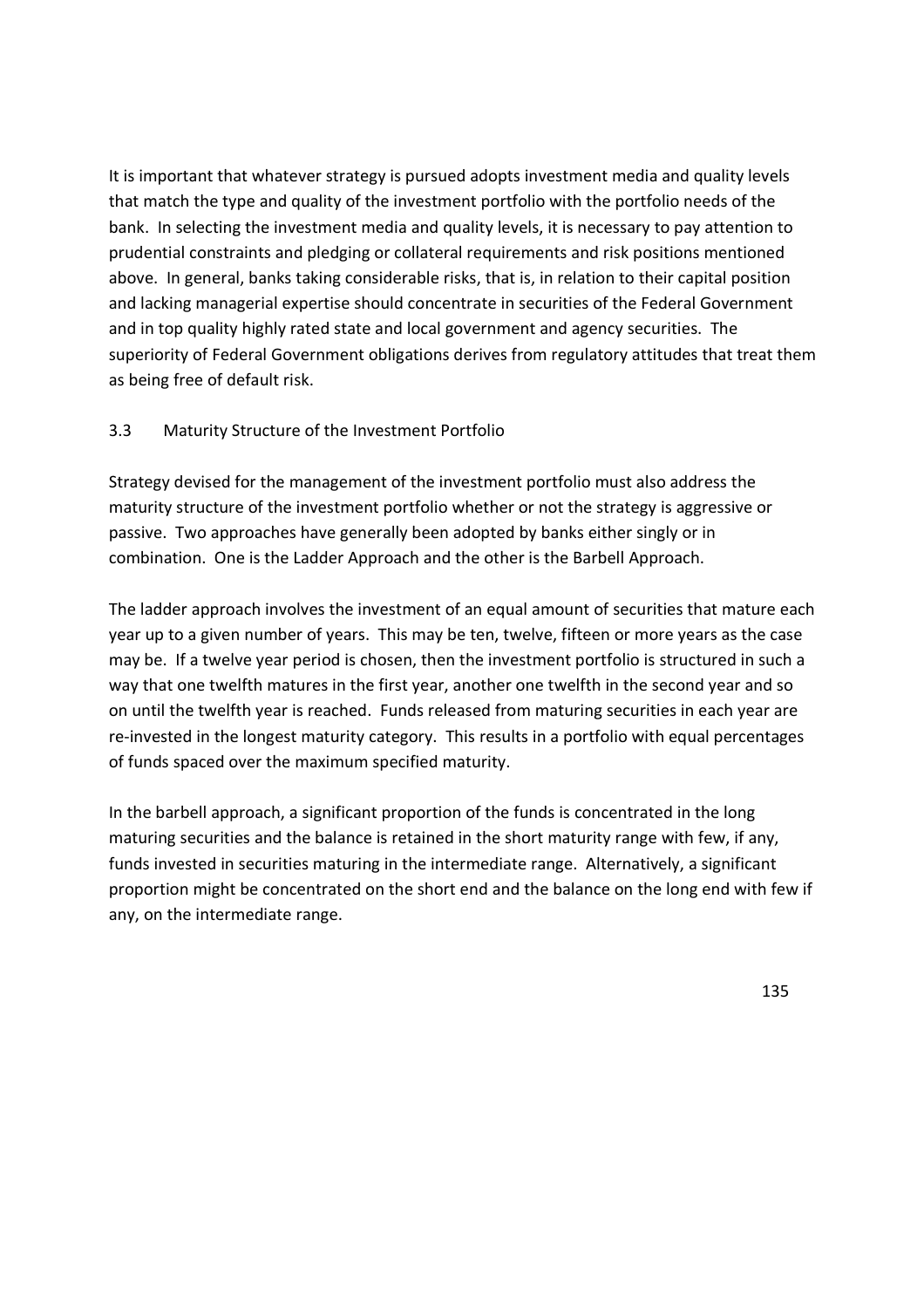# 3.3.1 Similarity between the Ladder Approach and the Barbell Approach

The similarity between the ladder approach and the barbell approach should be noted. As the short-term investments mature in each approach, then proceeds are re-invested at the end of the short-term segment, and as he long-term securities mature, the re-investment of the proceeds is made at the end of the long-term segment. The difference between the two is that, unlike the ladder approach, investments are not made in the intermediate maturity range in the barbell approach

The barbell approach is one form of a third approach for ordering maturity structures. It is a midway between the two extremes of the split-maturity strategy; the all shorts strategy and the all longs strategy. Under the former, the split is 100 percent in short-term securities and zero percent in long-term obligations. Under the latter, it is the reverse with 100% of the funds invested in long-term securities and none in short-term. An advantage of the all-long strategy is a promise of high income because long term rates tend to be above short term rates. Against the approach is illiquidity and inflexibility, both of which imply high risk. Besides, a bank engaging in active trading under the all longs strategy, must be prepared to set capital gains against capital losses to break-even.

On the other hand, an all-shorts strategy would tend to make the investment portfolio extremely liquid and flexible. There is, however, the drawback that the approach makes the income generating ability of the portfolio depends on the movements in the interest rate cycle. In an interest rate cycle dominated by a negatively sloping yield curve, then portfolio would be highly profitable, but if long term rates are above the short term rates, there may be relative shortage of income.

Compared with the barbell strategy, the ladder approach is simple and easy to manage. As an experienced investment manager characterized it, all that is required is "just place a bucket at the end of the conveyor belt and check its contents regularly for re-investment." Under this approach, there is no need to attempt to forecast future interest rates or to engage in any trading activity. Besides, while avoiding thee risks of potential capital losses, the ladder approach tends to generate at least an average income. However, it is inflexible. It precludes shifts in maturity schedules that might increase returns due to changes in the interest rates. It is a sub-optimal approach because it does not provide opportunities to achieve the highest returns for a given level of portfolio risks.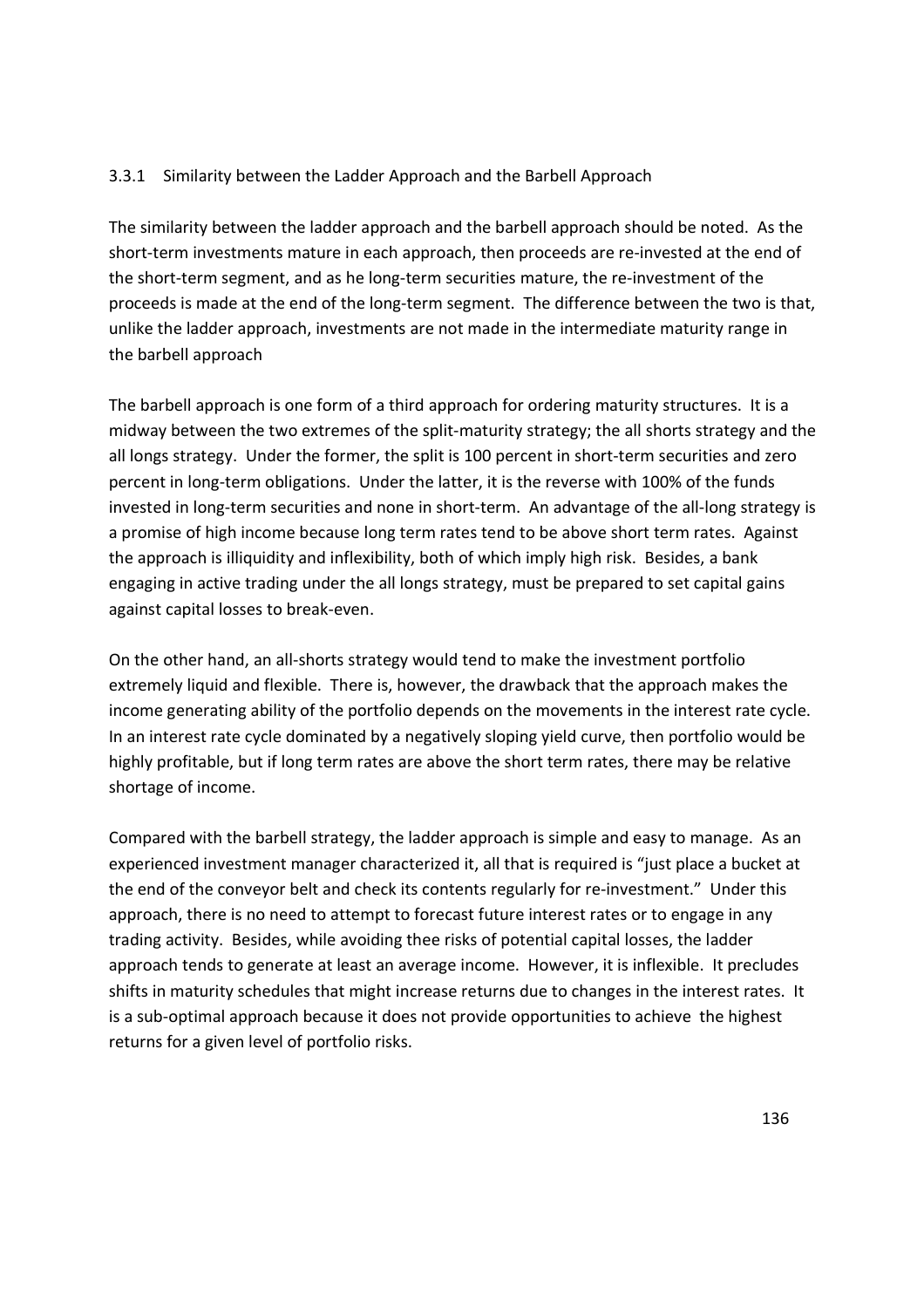While avoiding bonds at the intermediate maturity ranges, the barbell strategy has many advantages. It aims to provide liquidity, flexibility and income. More specifically, it attempts to achieve the greatest return for a given level of risk measured by potential capital losses or the variability of the portfolio's total return (interest income plus appreciation or depreciation). It is, in other words, designed to determine the bank's efficiency frontier.

A serious drawback of the barbell strategy is that it requires much technical expertise. It therefore only makes sense for a bank that has the requisite management competence and is willing to exercise judgment. Similarly, a bank that has no technical competence should not attempt the barbell strategy. It should rather adopt the ladder strategy. Whichever strategy is adopted, however, it must be appreciated that scheduling maturities within the investment portfolio is probably the most difficult and exacting task of portfolio management. There is no substitute for improved methods for simplifying the analysis of the environment, interest rates and funds available for investment, and improved methods for analyzing and studying the implications of the developments for portfolio management. Constant review and decision making is an imperative as funds become available for investment or as opportunities to improve income position present themselves.

#### 3.3.2 Machinery for Administration, Appraisal and Review

Investment portfolio management, in the final analysis, requires effective machinery for administration, appraisal and review. Banks generally entrust this responsibility to an investment department. The size of a bank's investment department will depend, to a large extent, on the size of the bank, the size of the investment portfolio to be managed, and the availability of professional manpower. It is important that the investment manager and the investment department be given adequate authority to take decision and commit the bank within prescribed limits. This is because investment function involves an analysis of the credit and money market risks of the asserts to be purchased, evaluation of the bank's ability to assume the risk thrown up by the risk analysis, and once purchased, continual assessment of the securities is imperative. The ultimate responsibility will, of course, remain with the board of directors.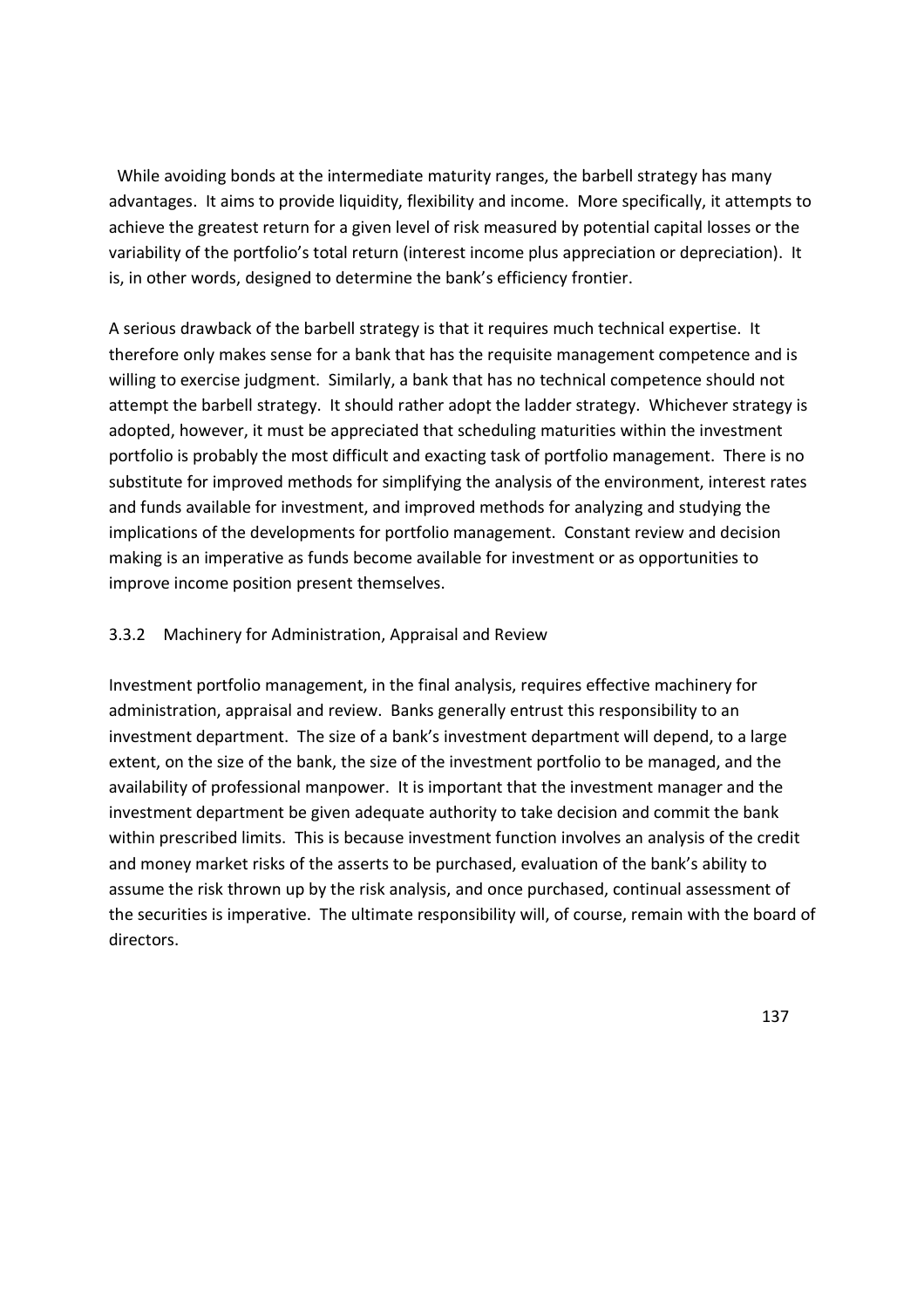In banking generally, profitable investment opportunities when they arise require quick decisions to embrace such chances and opportunities. If decisions must always be referred to an investment committee or even to the chief executive who may be tied up with many other pressing issues (some taking him out of the bank for continuous periods) the profitable opportunities may be lost and gone forever.

Delegation should not, of course, mean abdication of control and responsibility. Based on the size of the bank, the investment portfolio and competence of the department, trading limits should be established within which the department and the investment manager can exercise discretion. Reporting and review procedures should also be established for accountability, appraisal and review of policies, strategies and procedures. This is, in fact, an additional reason supporting the necessity to put the investment policy in writing.

# 4.0 CONCLUSION

In this unit, we discussed how to manage investment portfolio in financial institutions. Because banking is a very risky business, it is the general opinion that management of investment portfolio in the banking industry is more difficult than portfolio management in other corporate bodies. This is why we have devoted more time and attention to portfolio management in banks. We looked at the general criteria and objectives and also stated why investments, especially short-term investments, are regarded as liquidity buffers.

# 5.0 SUMMARY

Success in investment portfolio management calls for foresight and constant assessment of the opportunities and threats in the investment environment. It goes without saying that the investment manager and the investment department must be manned by qualified portfolio managers who can identify and cease investment opportunities as they arise.

# 6.0 TUTOR-MARKED ASSIGNMENT

- \* Why do we regard short-term investments as liquidity buffers?
- \* Discuss "aggressive approach" and "passive approach" in investment portfolio management.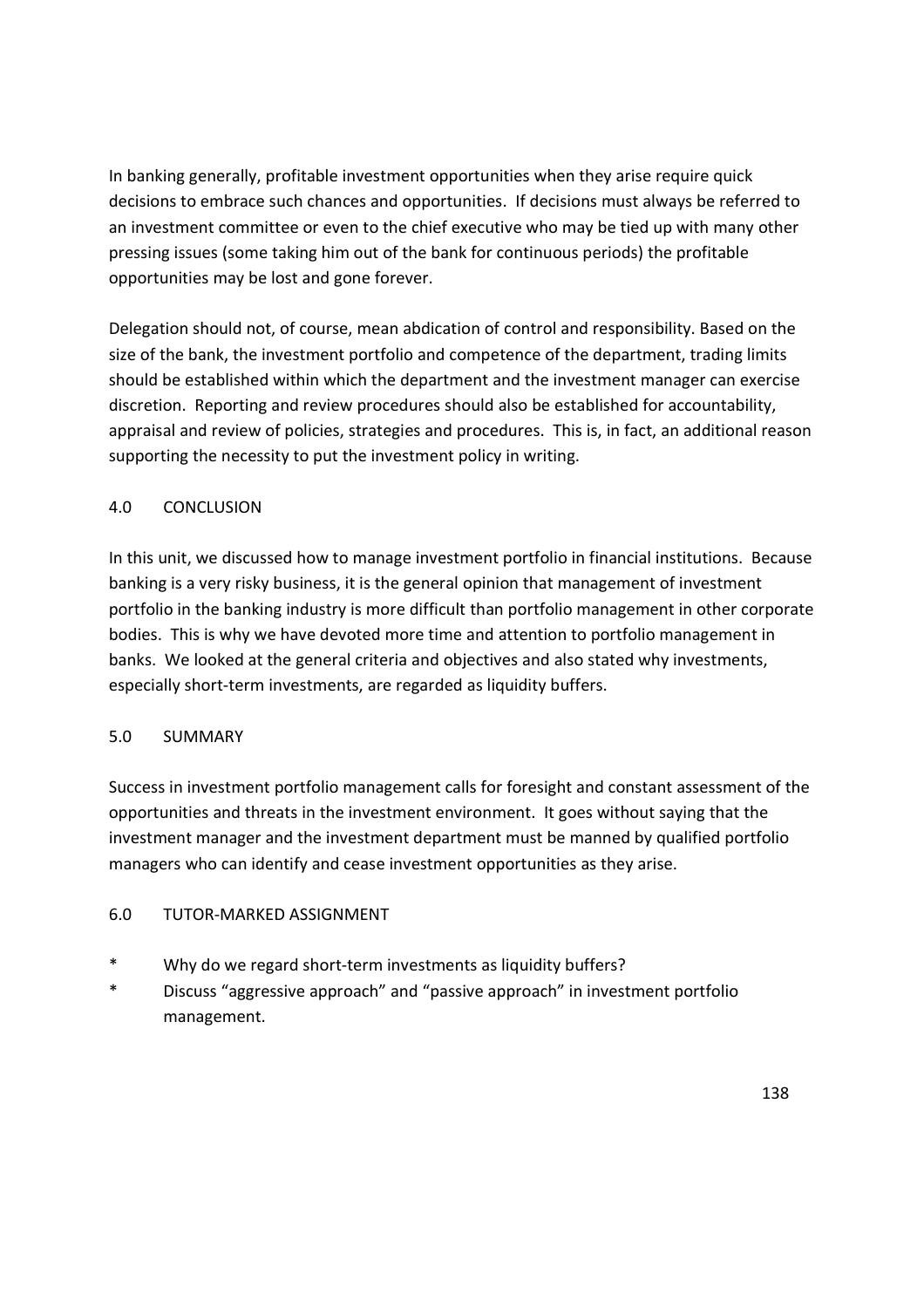### 7.0 REFERENCES/FURTHER READING

- Atintoye, I.R. (2004) Investment Decisions: Concepts, Analysis and Management Glorious Hope Publishers, 53, Jagunmolu Street, Bariga, Lagos.
- Berton, L (1974) Investing by Computer: Can you beat the market? Financial World, July 17,1974, New York, U.S.A.
- Bodie, Z. et al (2001) Essentials of Investment Published by Mcgraw Hill/Irwin, an imprint of the McGraw Hill Companies Inc. 1221 Avenue, New York, NY 10020, U.S.A.
- Brealey, R.A. (1994) An introduction to Risk and Return from Common Stocks Cambridge, Mass: The M.I.T. Press.
- Cohen, J. (1977). Investment Analysis and Portfolio Management ( $3<sup>rd</sup>$  Edition)

Richard D. Irwin Inc., New YorkU,S.A.

- Nwankwo, G.O. (1991) Bank Management, Principles and Practice (1<sup>st</sup> Edition) Published by: Malthouse Press Limited, 8 Amore Street, Ikeja, Lagos.
- Rufus, A.I. (20004) Investment Decisions: Concepts, Analysis and Management Glorious Hope Printers, Glorious House, 53 Jagunmolu street, Bariga
- Van Horne, J.C. et al. (2005). Fundamentals of Financial Managemdent (13<sup>th</sup> Edition) Pearson Education Limited, Edinburgh Gate, Harlow, Essex 20 2JE, England.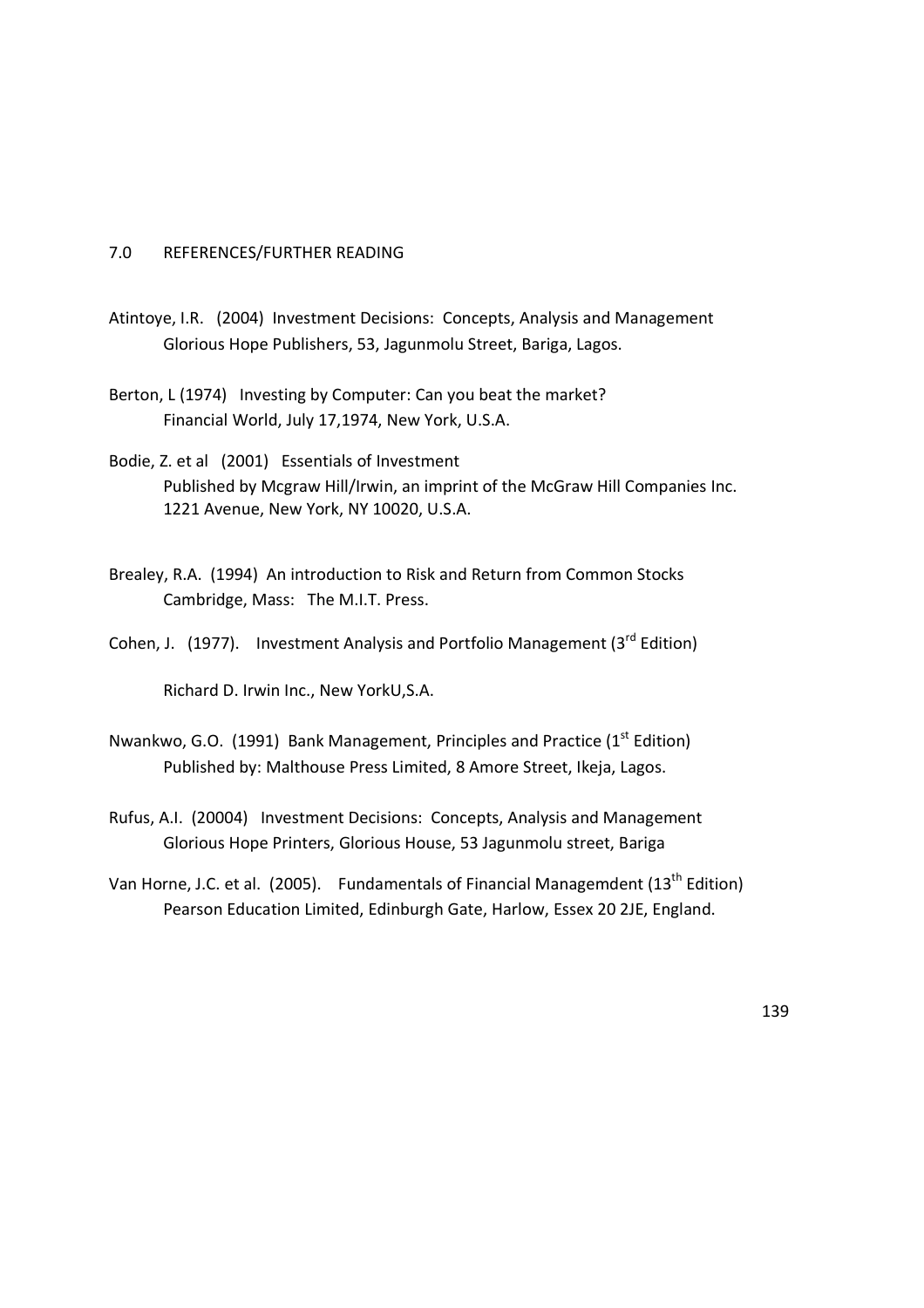#### **INVESTMENT ADVICE**

Based on personal experience and today's realities in the investment world, the Course Writer provides the following investment advice:

- 1. If you invest in corporate bonds, beware of "Junk Bonds." These are dishonestly issued corporate bonds which promise to pay high rate of interest because the bonds have high risks involved in them. They are often used for raising money quickly by firms which are in serious financial problem and virtually at the verge of collapse. under the present economic downturn, many of such bonds are in the market.
- 2. Do not invest in any newly established company, no matter how large, rich or sophisticated the company may look. Consider putting your money in a firm when such company has operated for, at least, five years. This advice is based on the following facts:
	- (a) Some firms sustain themselves, in the short-term, with borrowed funds whose maturity date has not come.
	- (b) Some firms remain afloat by taking new loans to settle old debts with the hope that they will soon be able to stand on their own financially. Five years period will give the investing public an opportunity to know whether a company in this practice of joggling old and new debts will sink or survive.
	- (c) Some dishonest businessmen deliberately establish fake businesses just to cheat investors and disappear into the tin air. We saw this scenario in Nigeria during the last two decades. Many finance companies came on stream and collected savings and fixed deposits from the public only to bolt with the money after a short time.
- 3. Under the present business climate, it is imperative for any investor in equity securities to exercise due care and caution. This has become very necessary because a "blue chip" firm today can turn "bear" tomorrow in the face of the present world economic downturn.
- 4. Never engage in a speculative business of any type. That is, a promise of some big profit in future but whose success is uncertain. A pool betting young man once borrowed money from his friend with the promise to pay back double because he was sure that his betting on English Soccer results for the season would hit the jackpot. What happened? The soccer result was a disaster. He became a big debtor overnight and could not pay back the money.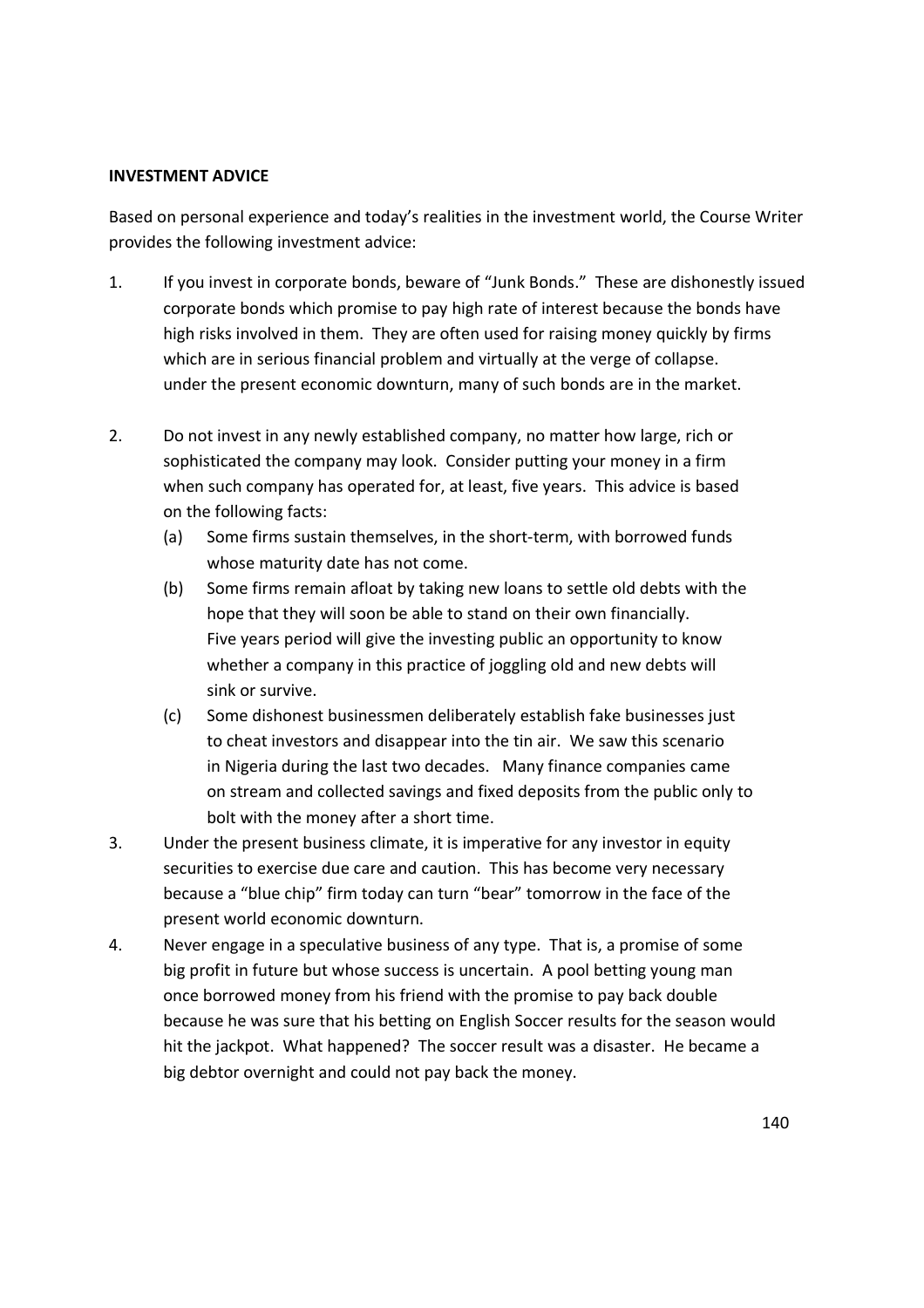- 5. Do not make big donation promises in your home town or community with the hope that your future business would thrive for you to discharge the self-imposed obligation. Tomorrow is pregnant with uncertain events. You never can say what will happen. William Shakespeare summarized it when he wrote saying: "Tomorrow is in the womb of time, what it holds no one knows."
- 6. Do not follow the "bandwagon" in your investment decisions. Always look well before you leap.
- 7 If you are a money lender, lending money to people with little interest. It is good because you are helping society and people to survive. But be very wise about it. Watch out for people with sugar-coated tongue because many Africans have the mentality of borrowing with thanks and paying back with curses (that is, if you are lucky to get paid at all).
- 8. "Time" is money, business people say. Surely, time is a valuable commodity. If you invest it in doing something good today, it will yield for you future gains; If you waste your time today doing nothing reasonable, it will produce for you future regrets. As a young person, learn new trade, undertake vocational training, engage in honest and clean business, join good sporting club to practise professional sporting and God will see you through. The bigger gain for all of us at the end is that society will be at peace.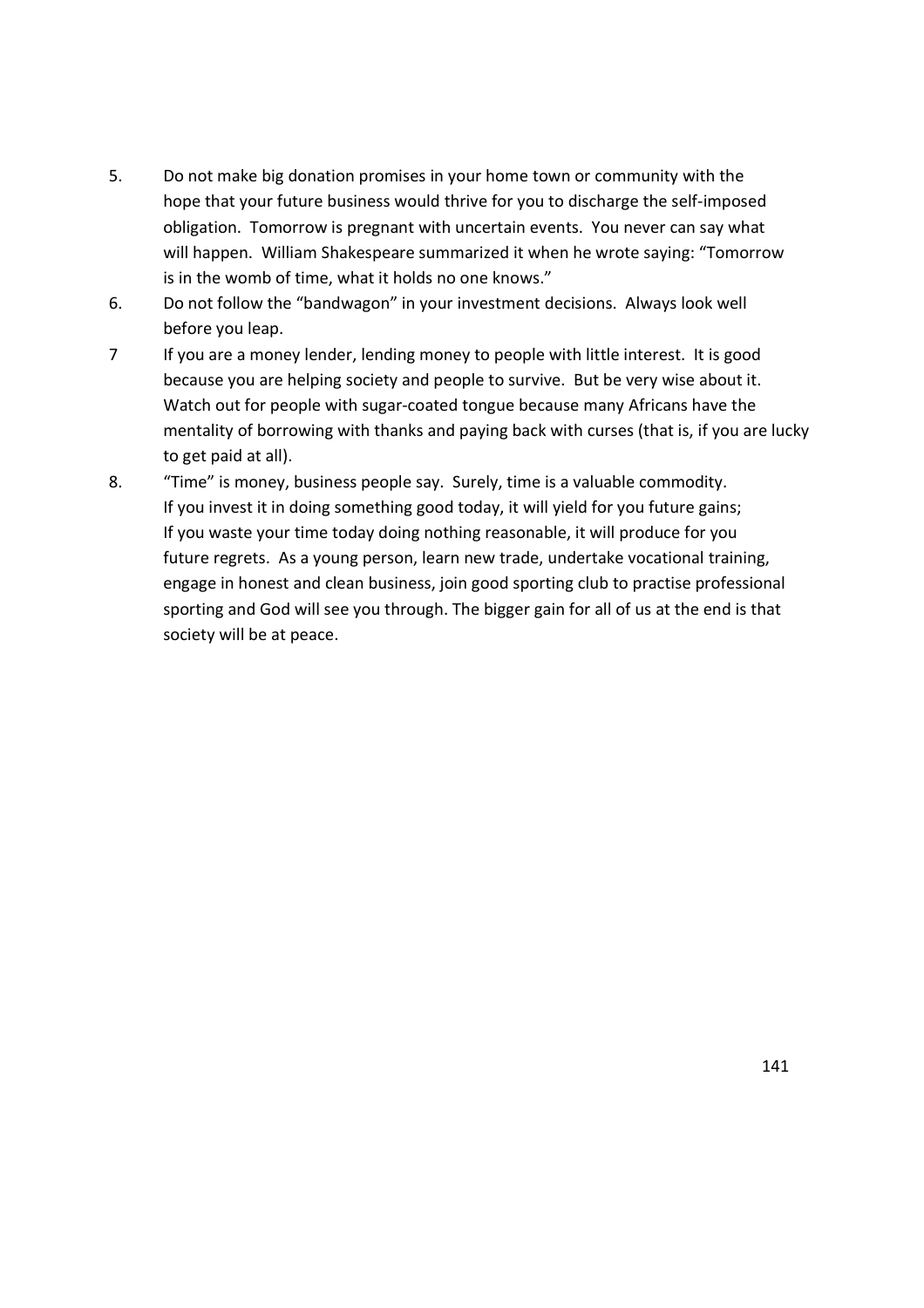

# NATIONAL OPEN UNIVERSITY OF NIGERIA NIGERIA

COURSE GUIDE

COURSE CODE: ENT332

COURSE TITLE: INVESTMENT MANAGEMENT ANALYSIS II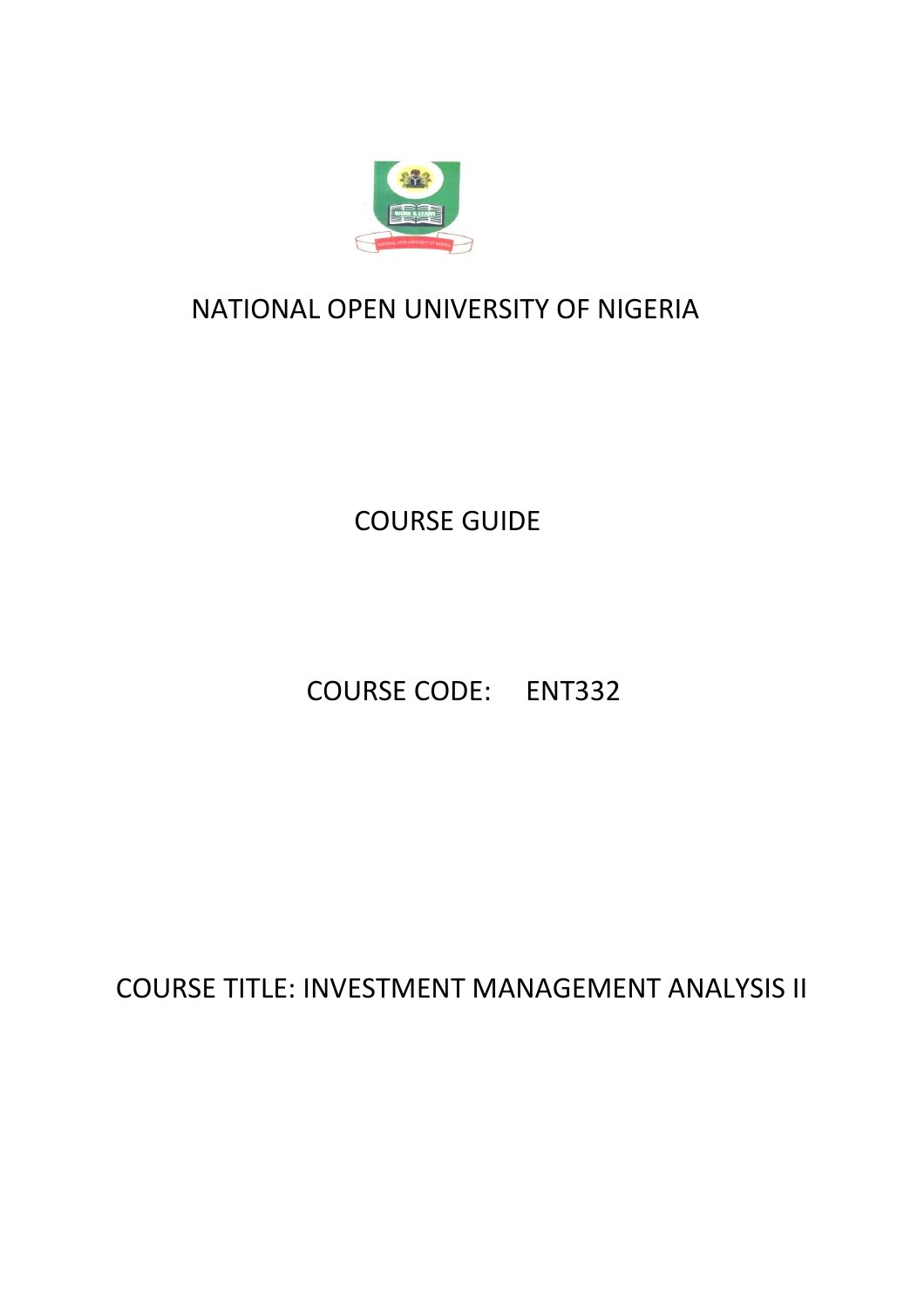#### **COURSE GUIDE**

### **ENT 332: INVESTMENT MANAGEMENT ANALYSIS II**

| Course Code             | <b>ENT 332</b>                                       |
|-------------------------|------------------------------------------------------|
| Course Title            | <b>Investment Management Analysis I</b>              |
| Course Developer/Writer | Dr. J. N. Obi<br>National Open University of Nigeria |
| <b>Course Editor</b>    | Dr. J. N. Obi<br>National Open University of Nigeria |
| Programme Leader        | Dr. O.J. Onwe<br>National Open University of Nigeria |
| Course Coordinator      | Dr. J.N. Obi<br>National Open University of Nigeria  |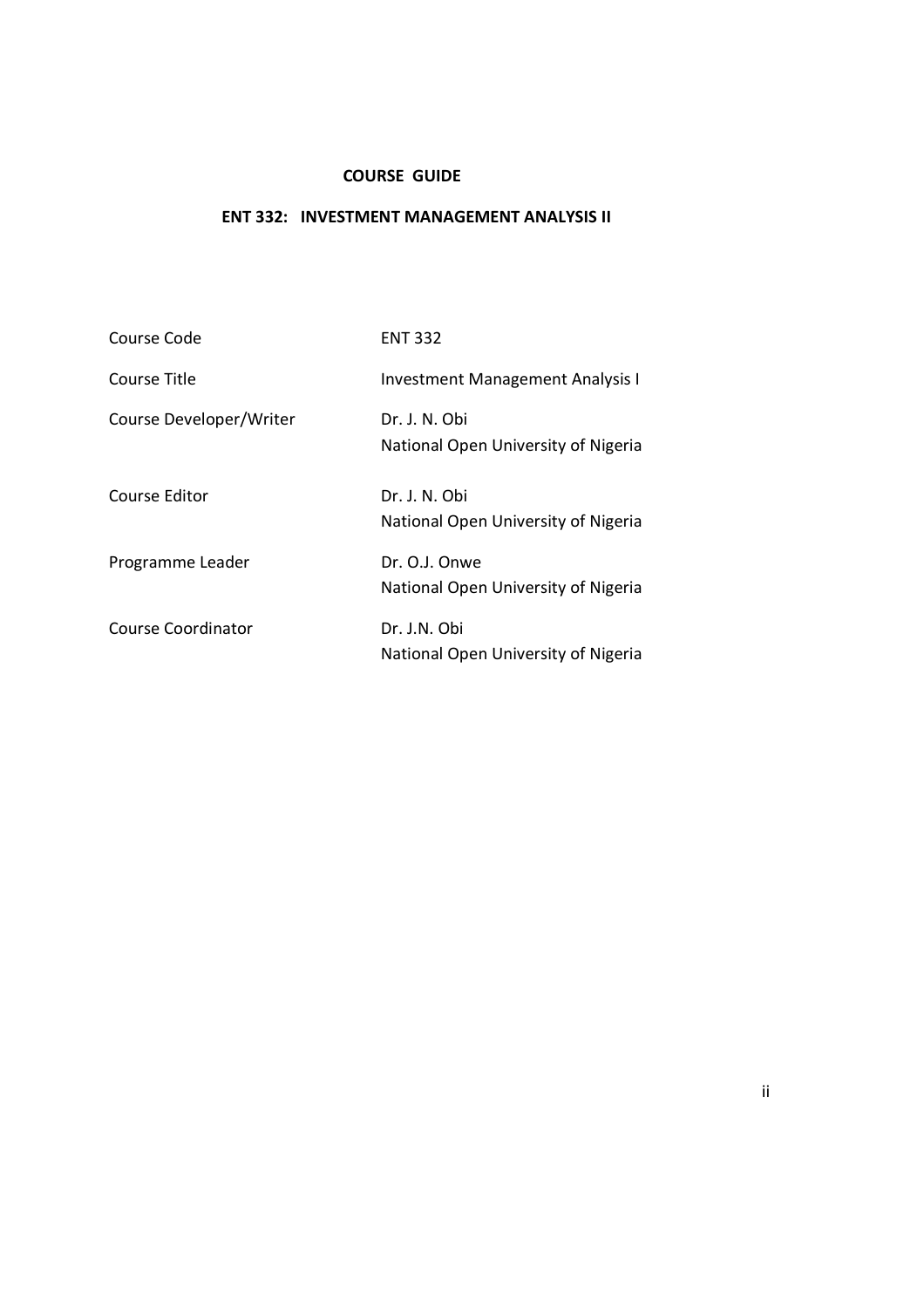#### **ENT 332** COURSE GUIDE

## **CONTENTS PAGE**

| <b>Introduction</b>                      | $\mathbf 1$ |
|------------------------------------------|-------------|
| <b>Course Contents</b>                   | 1           |
| <b>Course Aims</b>                       | 2           |
| <b>Course Objectives</b>                 | 2           |
| Working through this Course              | 3           |
| <b>Course Materials</b>                  | 3           |
| <b>Study Units</b>                       | 3           |
| <b>Textbooks and Reference</b>           | 4           |
| <b>Assignment File</b>                   | 4           |
| Assessment                               | 4           |
| <b>Tutor-Marked Assignment</b>           | 5           |
| <b>Final Examination and Grading</b>     | 5           |
| How to get the Best out of this Course   | 5           |
| <b>Facilitators/Tutors and Tutorials</b> | 6           |
| Useful Advice                            | 6           |
| Summary                                  | 6           |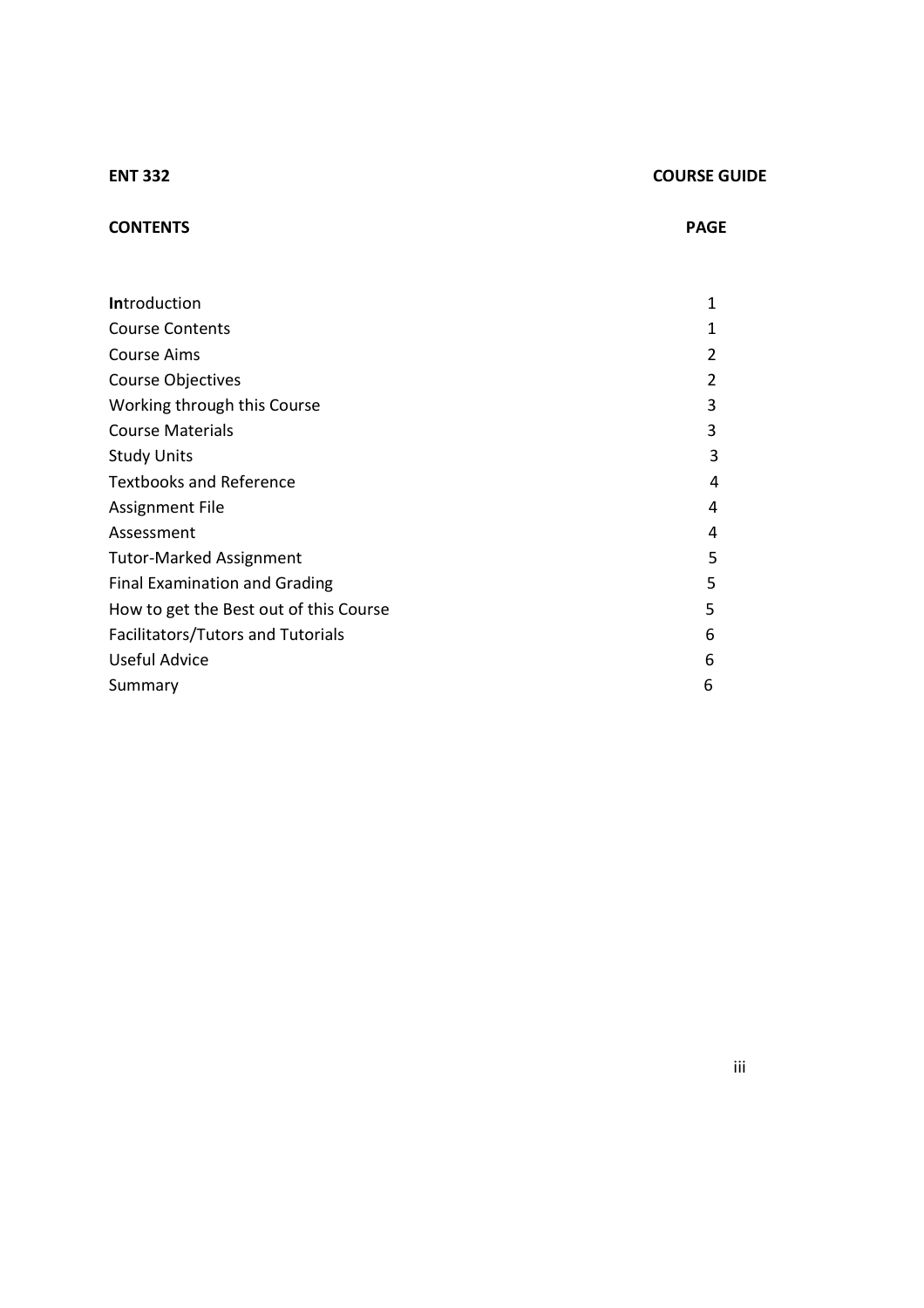#### **INTRODUCTION**

ENT 332: Investment Management Analysis II, This is a one semester course work having two credit units. It is available to students on undergraduate programme at 300 level in the School of Management Sciences at the National Open University of Nigeria.

The course is made up of 15 units covering essential topics in Investment Management Analysis. It also treated in detail investment in common stocks, bonds and preferred stock and discussed the risks and returns inherent in them. In addition, it treated Financial statements analysis and financial reporting. The course concluded with portfolio management objectives and practices with critical look at investment portfolio management in banks.

This course guide tells you what the course is all about, the relevant textbooks you should consult, and how to work through your course materials to get the best out of it. It also contains some guidelines on your tutor-marked assignments.

#### **COURSE CONTENTS**

The aim of this course "Investment management Analysis 1" is to introduce you to the subject of investment in securities and to teach you how to analyze and manage your investments. The course contains core investment topics such as securities trading, how to measure risks and returns on your investment instruments, and how to manage investment portfolios.

Investment is a daily affair in human life. Sometimes we carry out an investment activity without even being aware that what we are doing is investment. Whenever we put money in any undertaking with a view to making profit out of it in future, what we are doing is investment.

We can also look at investment in its traditional and modern methods. For instance, a farmer buys a head of corn and sows the seeds in the soil around his farmland. Within that same annual farming season, each seed of corn germinates, grows to full maturity and produces one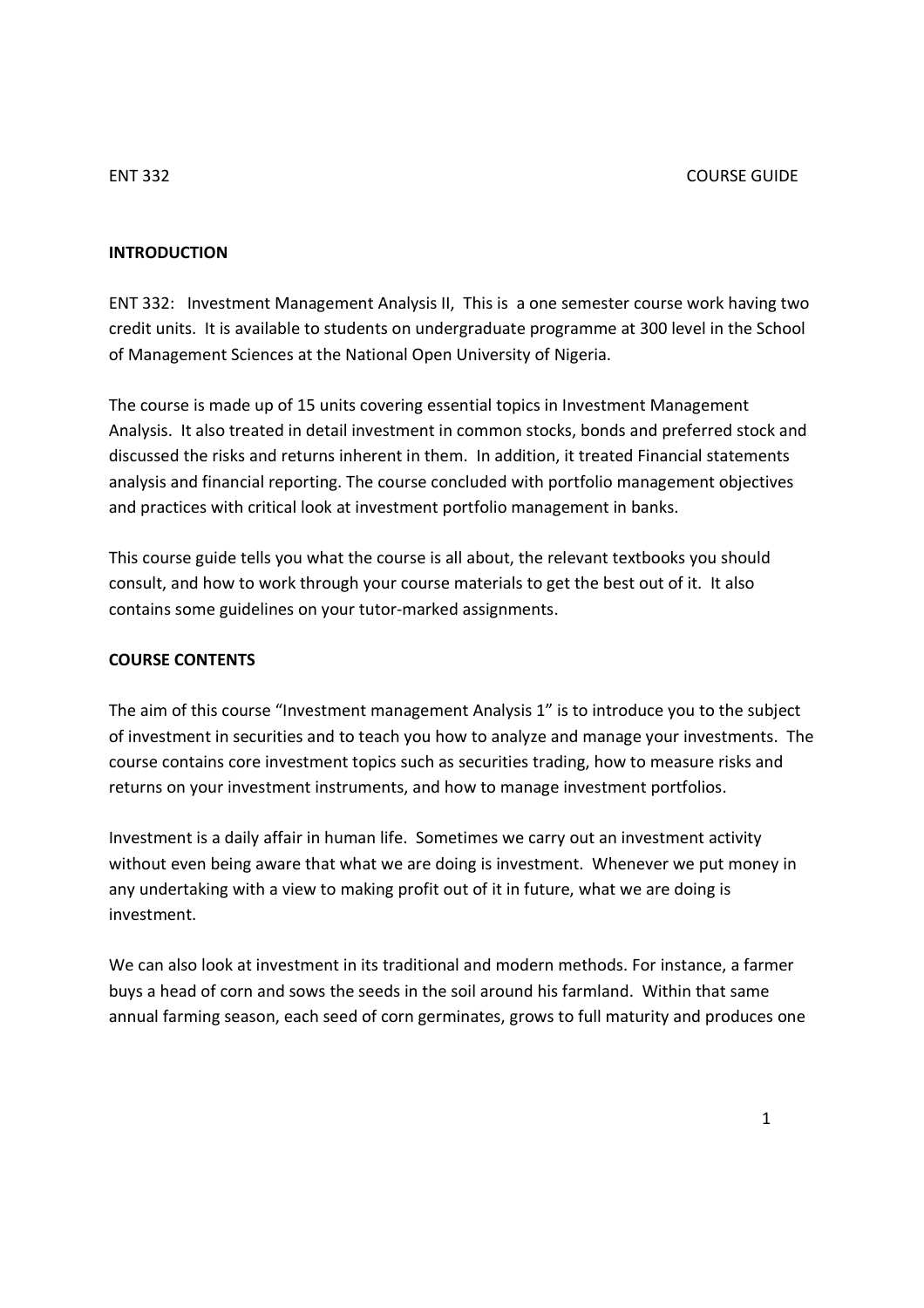or two heads of corn. That is farming investment in traditional agriculture. However, the course discussed investment in modern commerce and industry which involves the purchase of stocks and bonds in the exchange markets and holding them to maturity to make interest profits. Investors can also sell their securities when prices rise to make capital gains.

### **COURSE AIMS**

The course aims to groom the student in the process of investment which prepares him for investment journey through life. Sooner or later, the student, after his studies, will be involved in making one investment or another to make gains to sustain himself and his family. Also, knowledge of investment and the understanding of the tricks and intricacies of risks and returns will be useful to the student in other areas of human endeavour, especially where he has to weigh possible gains and losses in any business he wants to undertake.

### **COURSE OBJECTIVES**

In order to achieve the full aims of the course, the study is divided into coherent units and each unit states, at the beginning, the objectives to be achieved by that unit. You are therefore advised to read through the specific objectives before reading through the unit. However, the following represent some of the broad objectives of the course. That is to say, after studying the course as a whole, you should be able to:

- \* Define what is meant by "Investment."
- \* Distinguish between Real Assets and Financial Assets
- \* Know the securities traded in both money markets and capital markets
- \* Understand what is meant by "Over-the-Counter Market
- \* Explain the role of stockbrokers in security transactions
- \* Know the investment objectives of individual and institutional investors
- \* Use the data of past performance of stocks to predict future trends
- \* Understand the process of asset allocation across risky and risk-free securities
- \* Know how to compute a bond's price given its yield to maturity
- \* Know how securities market respond to new information
- \* Know the usefulness of financial statements/financial reports to investors
- \* Know how to manage variable income and fixed-income investments
- \* Know the techniques of managing investment portfolio in financial institutions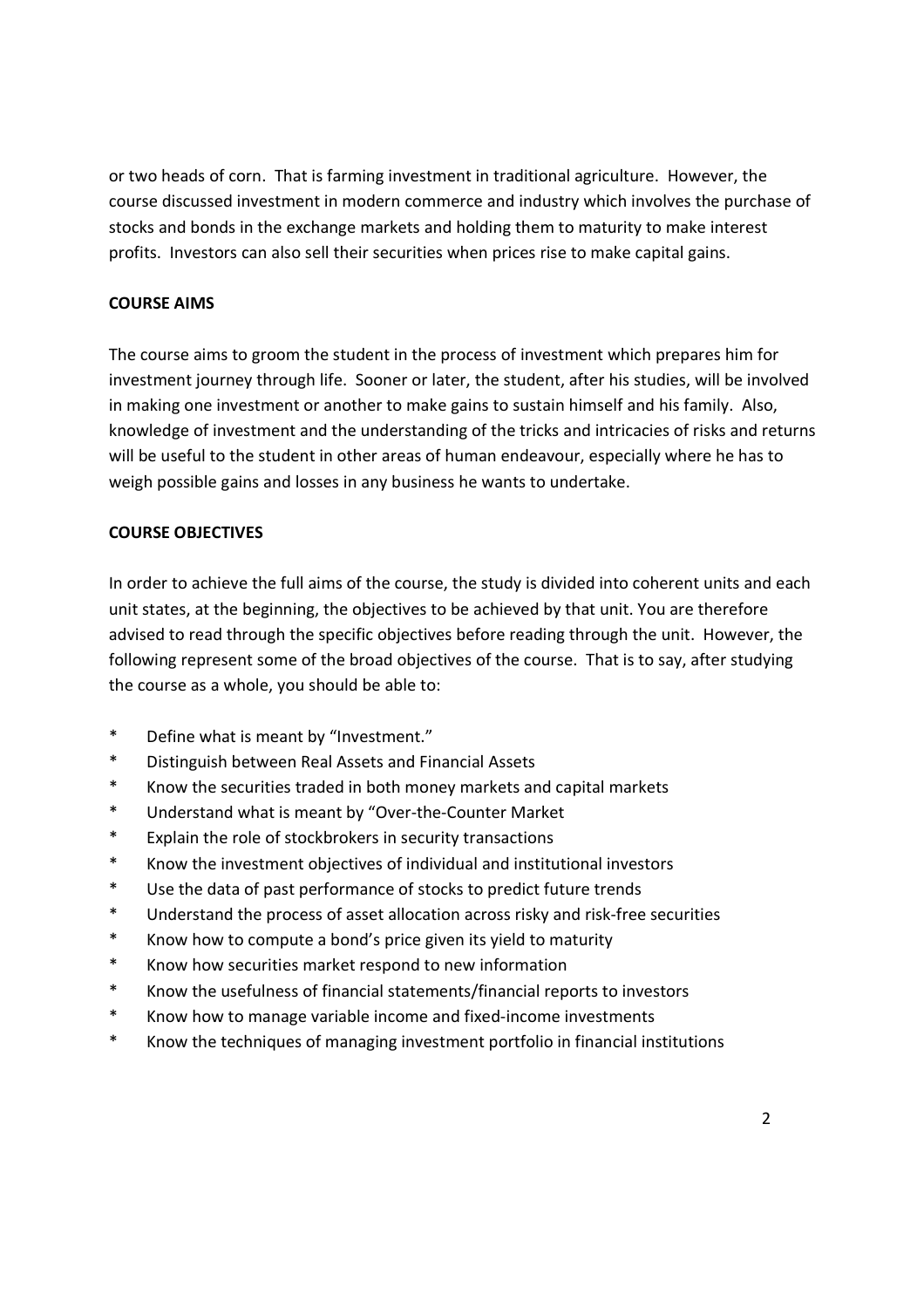#### **WORKING THROUGH THIS COURSE**

It is imperative that you read through the units carefully consulting the suggested texts and other relevant materials to broaden your understanding. The units contain self-assessment exercises and tutor-marked assignments to help you. Only when you have gone through all the study materials provided by the National Open University of Nigeria (NOUN) can you satisfy yourself that indeed you have completed the course. Note that at certain points in the course you are expected to submit assignments for assessment, especially the Tutor-Marked Assignment (TMAs). At the end of the course, there will be a final examination to test your general understanding of the course and to score you for the purpose of graduation.

#### **COURSE MATERIALS**

Major components and **study units** in the study materials are:

ENT 332 INVESTMENT MANAGEMENT ANAL.YSIS

### **CONTENTS**

#### **MODULE 1**

| Unit 1 | Investment Background                         |
|--------|-----------------------------------------------|
| Unit 2 | Overview of Financial Markets and Instruments |
| Unit 3 | How Securities are Traded                     |

# Unit 4 Investors and Investment Process

#### **MODULE 2**

| Unit 1 | Risk and Returns on Assets                         |
|--------|----------------------------------------------------|
| Unit 2 | <b>Fixed Income Securities</b>                     |
| Unit 3 | Capital Asset Pricing and Arbitrage Pricing Theory |
| Unit 4 | Major Tenets in Portfolio Theory                   |

#### **MODULE 3**

| <b>Financial Statements Analysis</b> |
|--------------------------------------|
|                                      |

- Unit 2 Financial Reporting and Interpretation
- Unit 3 Users of Financial Statements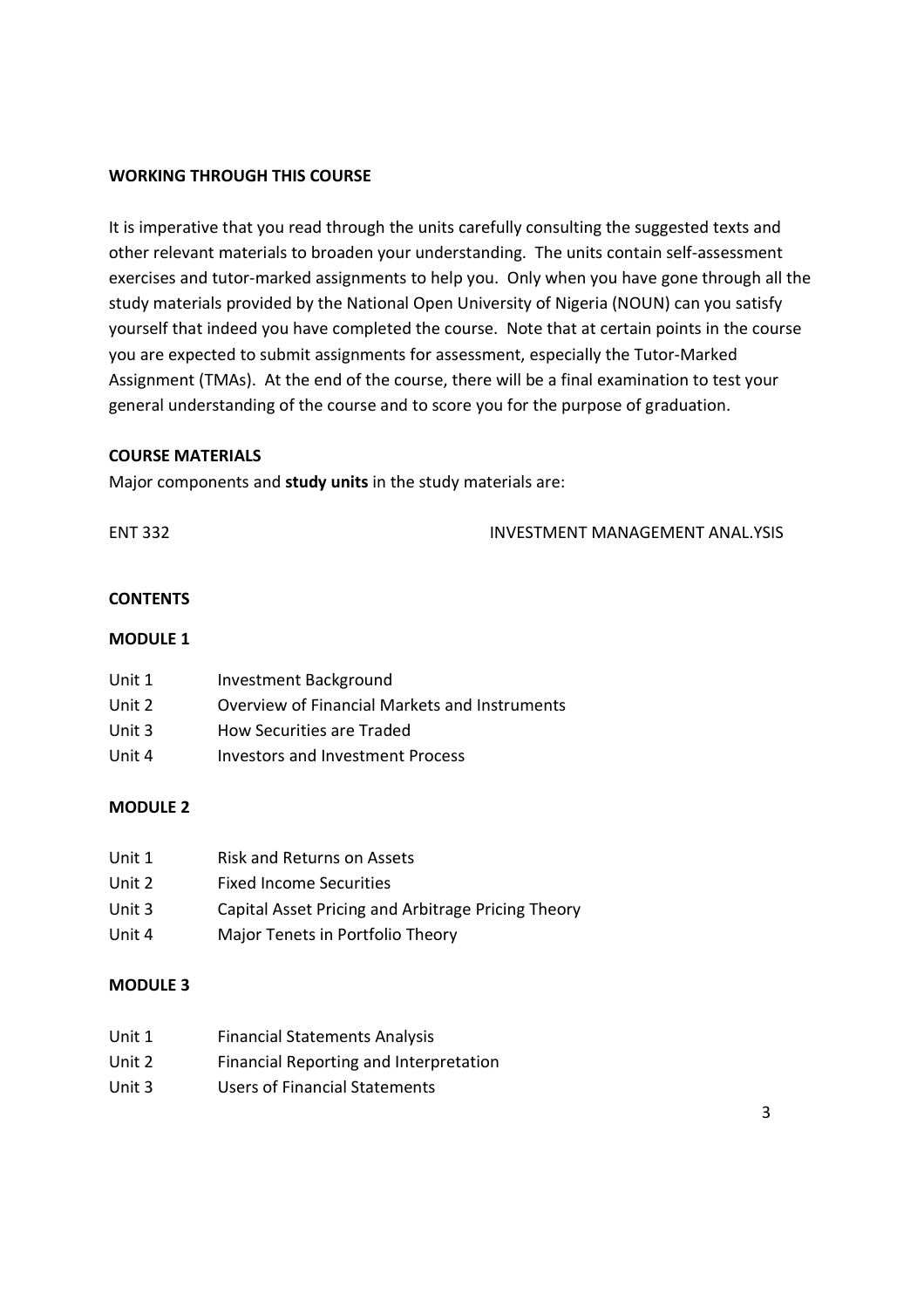### **MODULE 4**

| Unit 1 | Portfolio Management Objectives and Practices           |
|--------|---------------------------------------------------------|
| Unit 2 | Managing Fixed-Income Investments                       |
| Unit 3 | <b>Managing Working Capital</b>                         |
| Unit 4 | Managing Investment Portfolio in Financial Institutions |

#### **TEXTBOOKS AND REFERENCES**

You should use the prepared text for the course made available to you by NOUN. However, in your own interest, do not limit yourself to this study text. Make effort to read other recommended texts to broaden your horizon on the course.

#### **ASSIGNMENT FILE**

The assignment file will be made available to you (where applicable). There, you will find details of all the work you must submit to your tutor for marking. The marks you obtain from these assignments will count towards the final mark you will obtain to hit the required passmark for the course. Where pen-on-paper continuous assessment test is not applicable, you will be required to do online Tutor-Marked Assignment.

#### **ASSESSMENT**

Your performance on this course will be determined through two major approaches. The first is through your total score in the Tutor-Marked Assignments, and the second is through the final examination that will be conducted at the end of the course. Thus, your assessment in the course is made up of two components:

| <b>Tutor-market Assignment</b> | 30% |
|--------------------------------|-----|
| <b>Final Examination</b>       | 70% |

The self-assessment tests provided under some units do not form part of your final assessment. They are meant to help you understand the course better. However, it is important that you complete work on them religiously so that they will help In building you strongly and serving you as mock-examination.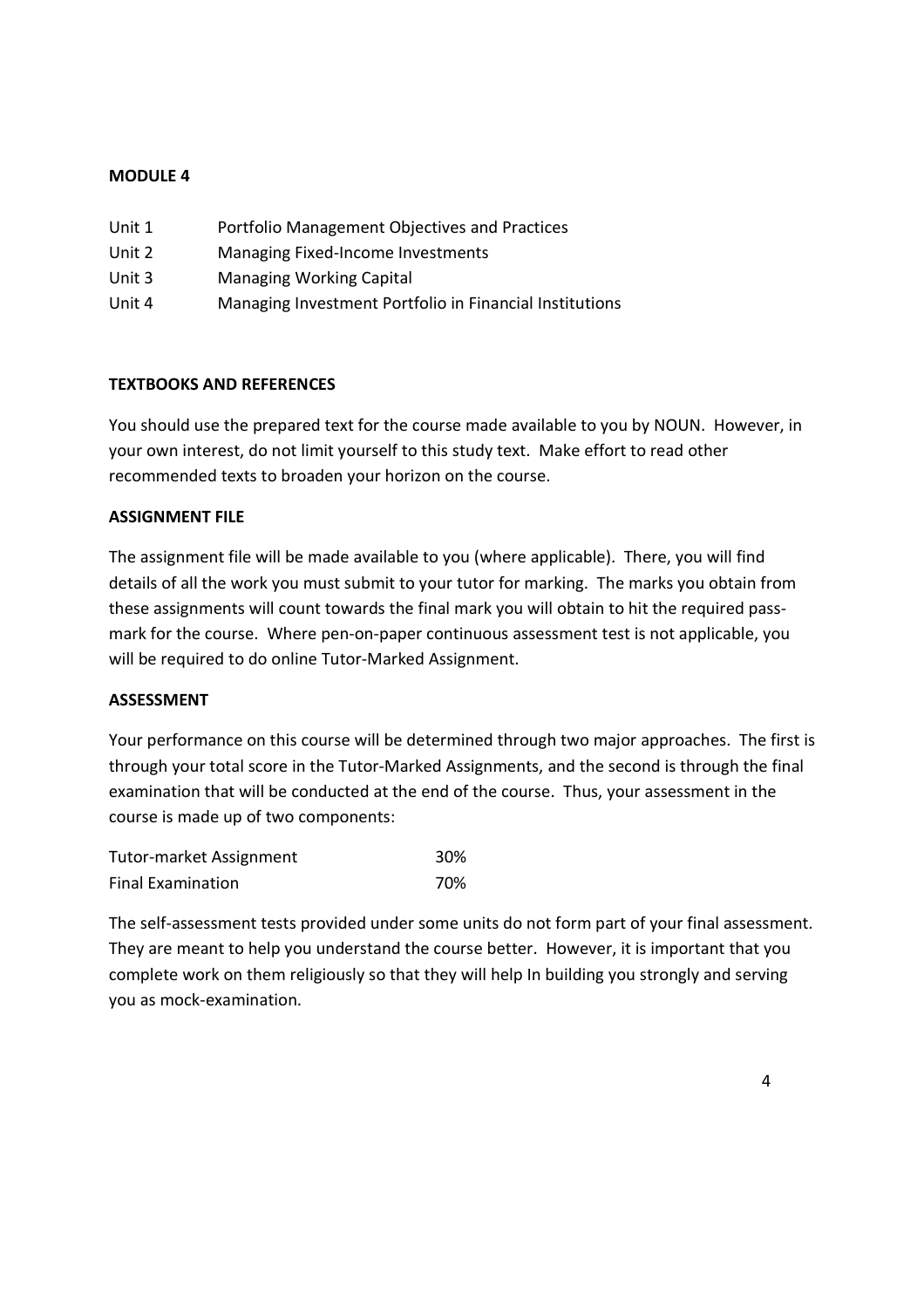#### **TUTOR-MARKED ASSIGNMENT**

At the end of each unit, there is a Tutor-Market Assignment (TMA), which you are encouraged to do and submit accordingly. The study centre manager/ tutorial facilitator will guide you on the number of TMAs to be submitted for grading.

Each unit of this course has a TMA attached to it. You can only do this assignment after covering the materials and exercise in each unit. Normally, the TMAs are kept in a separate file. Currently, they are being administered on-line. When you answer the questions on-line, the system will automatically grade you. Always pay careful attention to the feedback and comments made by your tutor and use them to improve your subsequent assignments.

Do each assignment using materials from your study texts and other sources. Try to demonstrate evidence of proper understanding, and reading widely will help you to do this easily. The assignments are in most cases easy questions. If you have read the study texts provided by NOUN, you will be able to answer them. Cite examples from your own experience (where relevant) while answering the questions. You will impress your tutor and score higher marks if you are able to do this appropriately.

#### **FINAL EXAMINATION AND GRADING**

At the end of the course, you are expected to sit for a final examination. The final examination grade is 70% while the remaining 30% is taken from your scores in the TMAs. Naturally, the final examination questions will be taken from the materials you have already read and digested in the various study units. So, you need to do a proper revision and preparation to pass your final examination very well.

#### **HOW TO GET THE BEST OUT OF THIS COURSE**

The distance learning system of education is quite different from the traditional or conventional university system. Here, the prepared study texts replace the lecturers, thus providing you with a unique advantage. For instance, you can read and work through the specially designed study materials at your own pace and at a time and place you find suitable to you.

You should understand from the beginning that the contents of the course are to be worked on carefully and thoroughly understood. Step by step approach is recommended. You can read over a unit quickly to see the general run of the contents and then return to it the second time more carefully. You should be prepared to spend a little more time on the units that prove more difficult. Always have a paper and pencil by you to make notes later on and this is why the use of pencil (not pen or biro) is recommended.